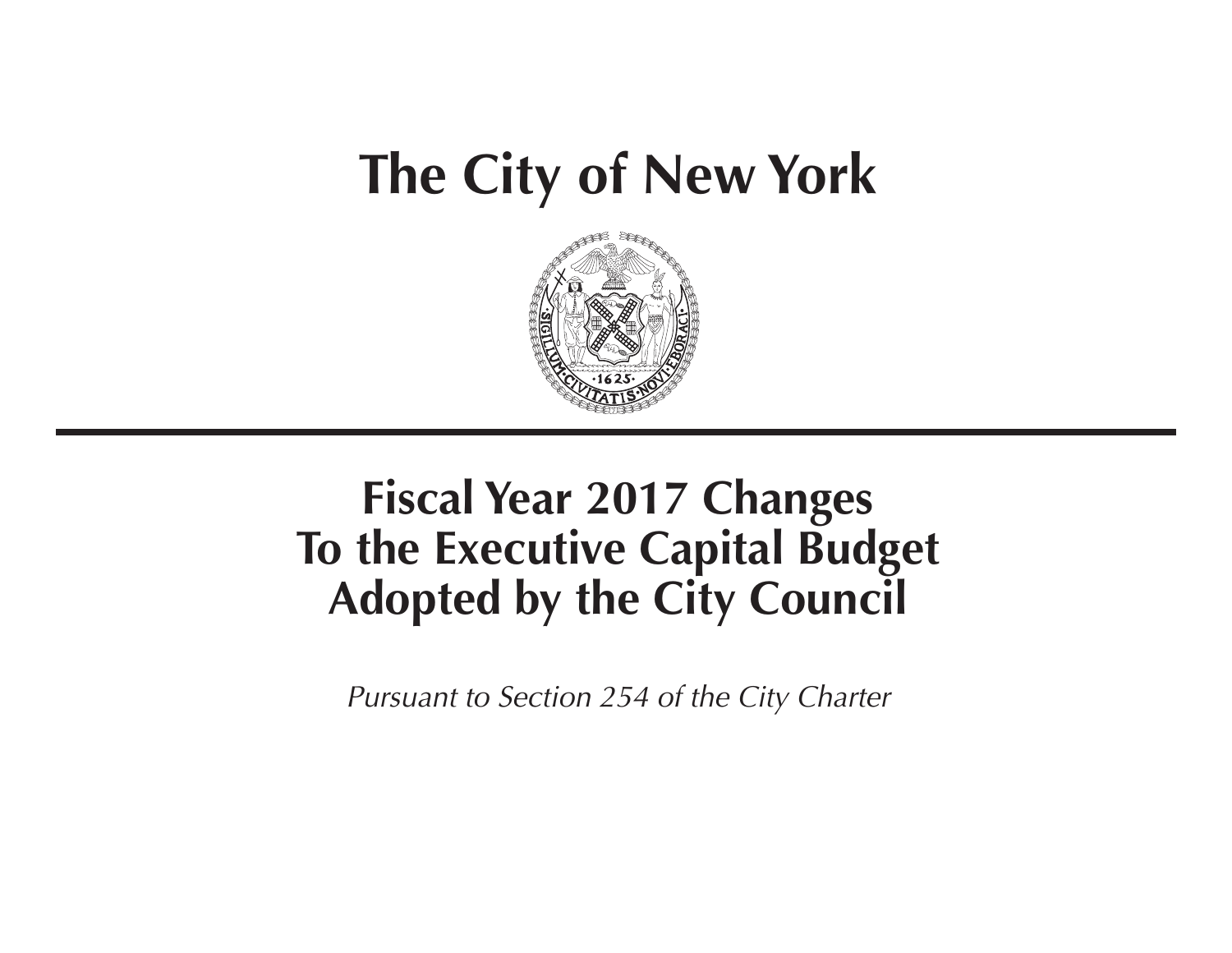### **RESOLUTION A**

*Resolved, by the Council, pursuant to section 254 of the New York City Charter, that the Capital Budget for Fiscal Year 2017 and capital program, being the Executive Capital Budget for Fiscal Year 2017 and program as submitted by the Mayor on April 26, 2016, and by the Borough Presidents pursuant to section 249 of the New York City Charter, including rescindment of amounts from prior capital budgets, be and the same are hereby approved in accordance with the following schedule of changes.*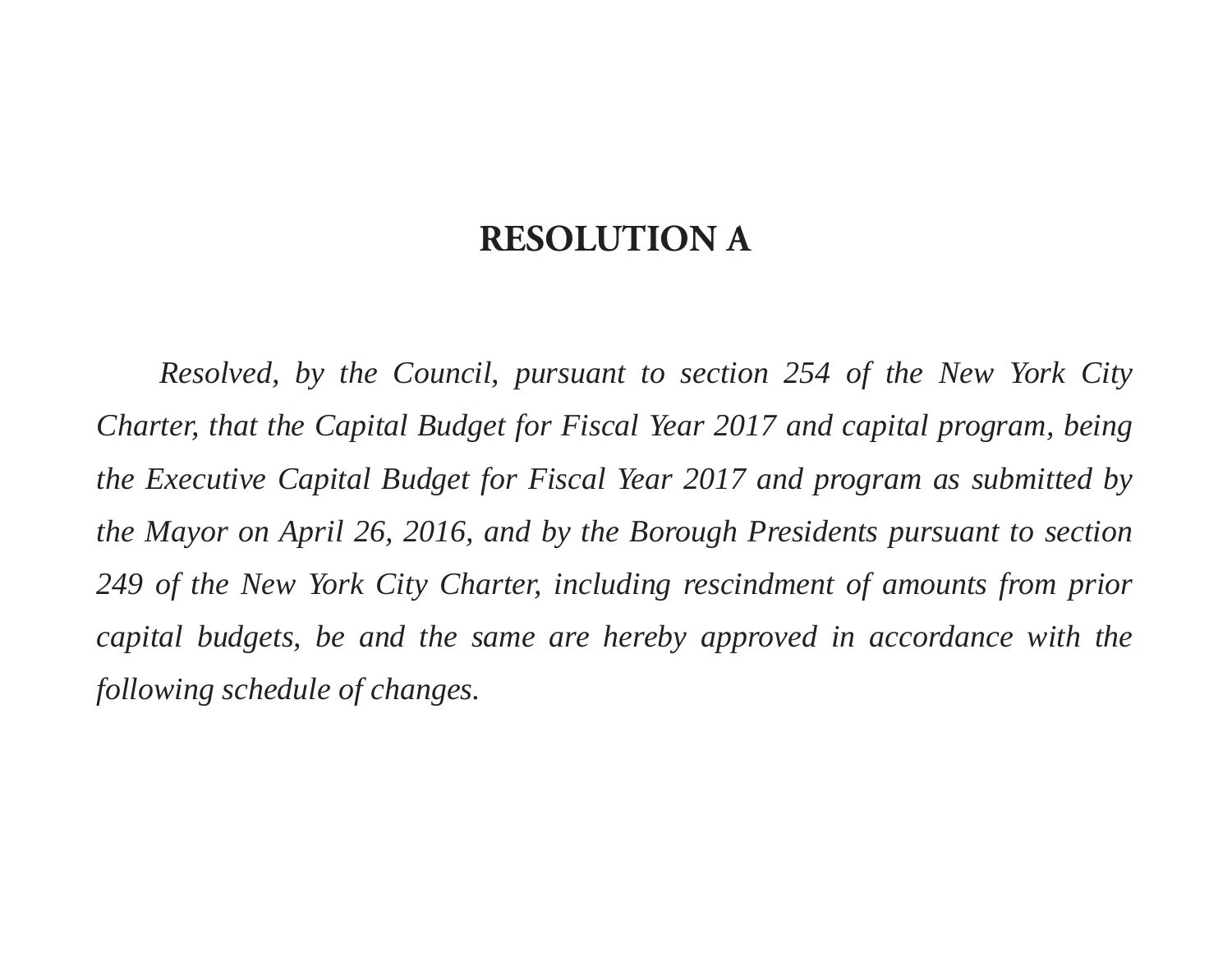#### **RESOLUTION BCITY COUNCILCITY OF NEW YORK**

 RESOLVED, BY THE CITY COUNCIL PURSUANT TO SECTION 254 OF THE NEW YORK CITY CHARTER, THAT THE CAPITAL BUDGET FOR THE FISCAL YEAR 2017 AND CAPITAL PROGRAM FOR THE ENSUING THREE YEARS, AS SET FORTH IN THE EXECUTIVE CAPITAL BUDGET FOR FISCAL YEAR 2017 AND CAPITAL PROGRAM AS SUBMITTED BY THE MAYOR ON APRIL 26, 2016 AS AUGMENTED BY THE BOROUGH PRESIDENTS PURSUANT TO SECTION 249 OF THE NEW YORK CITY CHARTER, AND AMENDED BY THE SCHEDULE OF CHANGES APPROVED UNDER RESOLUTION A, INCLUDING AMOUNTS REALLOCATED BY THE RESCINDMENT OF AMOUNTS FROM PRIOR CAPITAL BUDGET APPROPRIATIONS, IS HEREBY ADOPTED IN THE TOTAL AMOUNTS AS FOLLOWS:

| 2017             | 2018             | 2019             | 2020             |                        |
|------------------|------------------|------------------|------------------|------------------------|
| \$9,960,729,037  | \$8,291,959,706  | \$8,026,318,898  | \$7,986,409,239  | <b>CITY NON-EXEMPT</b> |
| 2,375,106,211    | 2,302,724,563    | 2,233,837,022    | 1,833,441,517    | <b>CITY EXEMPT</b>     |
| 1,329,776,752    | 855,183,126      | 512,593,457      | 409,516,000      | <b>FEDERAL</b>         |
| 270,450,381      | 724,651,668      | 227,884,855      | 24,518,155       | <b>STATE</b>           |
| 70,950,688       | 15,423,980       | 11,603,000       | 11,062,000       | <b>PRIVATE</b>         |
| \$14,007,013,069 | \$12,189,943,043 | \$11,012,237,232 | \$10,264,946,911 | <b>TOTAL FUNDS</b>     |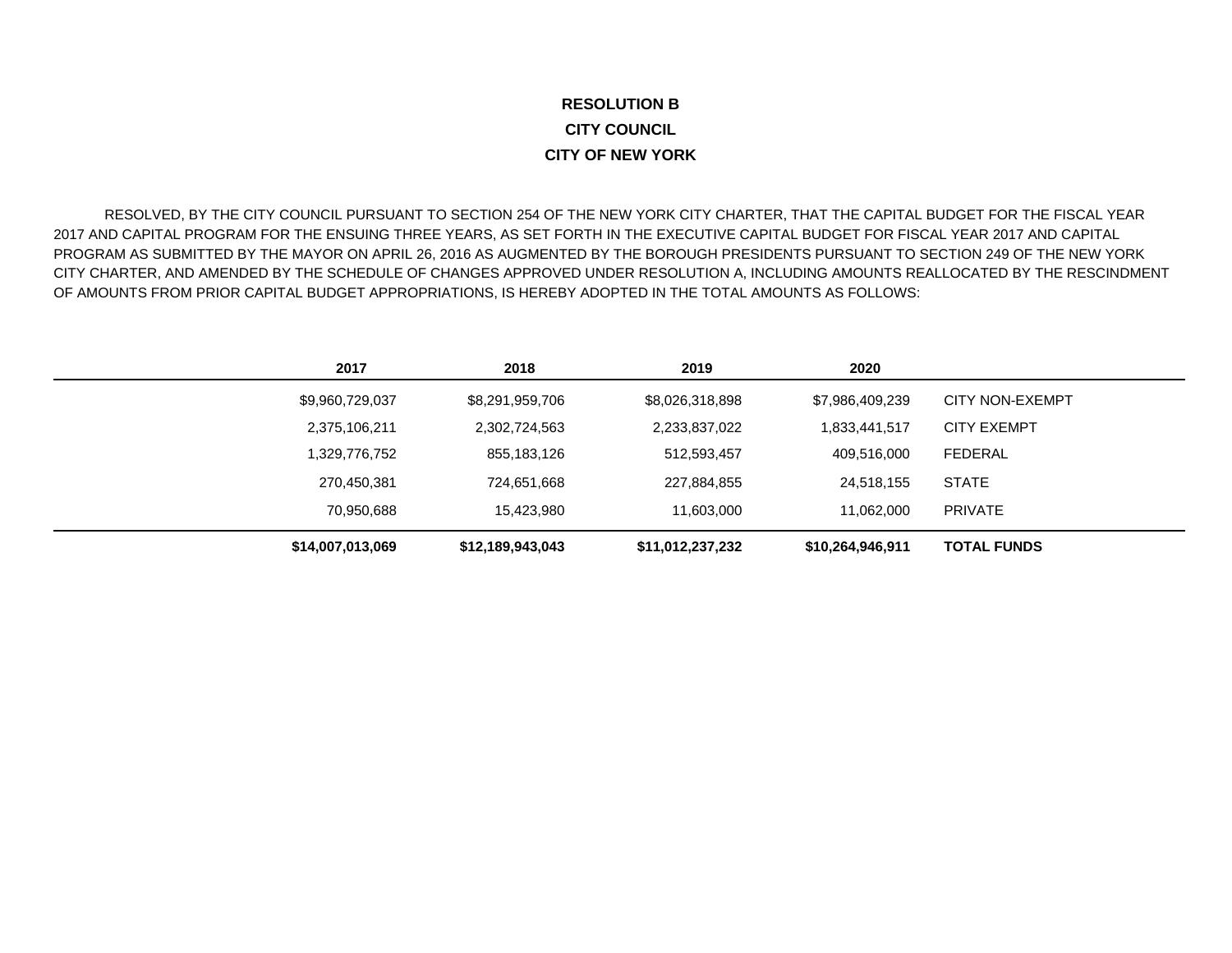#### **FY 2017 APPROPRIATION CHANGES PAGE: 1 CHANGES TO PART I PURSUANT TO SECTION 254 OF THE CITY CHARTER**

| <b>BUDGET</b>   |                                                                                                                                                                                                                                                                                                                                                    |                                 | THREE YEAR PROGRAM       |                                       |               |             |
|-----------------|----------------------------------------------------------------------------------------------------------------------------------------------------------------------------------------------------------------------------------------------------------------------------------------------------------------------------------------------------|---------------------------------|--------------------------|---------------------------------------|---------------|-------------|
| <b>LINE</b>     | <b>TITLE</b>                                                                                                                                                                                                                                                                                                                                       | FY 2017                         | FY 2018                  | FY 2019                               |               | FY 2020     |
|                 |                                                                                                                                                                                                                                                                                                                                                    | <b>DEPARTMENT FOR THE AGING</b> |                          |                                       |               |             |
| AG-DN184        | CONSTRUCTION, RECONSTRUCTION, ACQUISITION OR<br>INSTALLATION OF A NON-CITY OWNED PHYSICAL PUBLIC<br>BETTERMENT OR IMPROVEMENT WITH A CITY PURPOSE,<br>WHICH WOULD BE CLASSIFIED AS A CAPITAL ASSET<br>UNDER GENERALLY ACCEPTED ACCOUNTING PRINCIPLES<br>FOR MUNICIPALITIES; FOR THE HEBREW HOME FOR THE<br>AGED.                                   | 0<br>1,013,000 (CN)             | $\Omega$<br>$0$ (CN)     | <b>ELIMINATE</b><br><b>SUBSTITUTE</b> | 0<br>$0$ (CN) | 0<br>0 (CN) |
| <b>AG-DN380</b> | CONSTRUCTION, RECONSTRUCTION, ACQUISITION OR<br>INSTALLATION OF A NON-CITY OWNED PHYSICAL PUBLIC<br>BETTERMENT OR IMPROVEMENT WITH A CITY PURPOSE,<br>WHICH WOULD BE CLASSIFIED AS A CAPITAL ASSET<br>UNDER GENERALLY ACCEPTED ACCOUNTING PRINCIPLES<br>FOR MUNICIPALITIES; FOR THE SERVICES NOW FOR ADULT<br>PERSONS, INC. (SNAP).                | $\mathbf 0$<br>118,000 (CN)     | $\mathbf{0}$<br>$0$ (CN) | <b>ELIMINATE</b><br><b>SUBSTITUTE</b> | 0<br>$0$ (CN) | 0<br>0 (CN) |
| AG-DN865        | (NEW PROJECT)<br>CONSTRUCTION, RECONSTRUCTION, ACQUISITION OR<br>INSTALLATION OF A NON-CITY OWNED PHYSICAL PUBLIC<br>BETTERMENT OR IMPROVEMENT WITH A CITY PURPOSE.<br>WHICH WOULD BE CLASSIFIED AS A CAPITAL ASSET<br>UNDER GENERALLY ACCEPTED ACCOUNTING PRINCIPLES<br>FOR MUNICIPALITIES; FOR THE CONSELYEA STREET<br><b>BLOCK ASSOCIATION.</b> | 3,000,000 (CN)                  | $0$ (CN)                 | (NEW PROJECT)                         | $0$ (CN)      | 0 (CN)      |
| AG-DN932        | (NEW PROJECT)<br>CONSTRUCTION, RECONSTRUCTION, ACQUISITION OR<br>INSTALLATION OF A NON-CITY OWNED PHYSICAL PUBLIC<br>BETTERMENT OR IMPROVEMENT WITH A CITY PURPOSE.<br>WHICH WOULD BE CLASSIFIED AS A CAPITAL ASSET<br>UNDER GENERALLY ACCEPTED ACCOUNTING PRINCIPLES<br>FOR MUNICIPALITIES; FOR WOODSTOCK HDFC CITIZENS.                          | 513,000 (CN)                    | $0$ (CN)                 | (NEW PROJECT)                         | $0$ (CN)      | 0 (CN)      |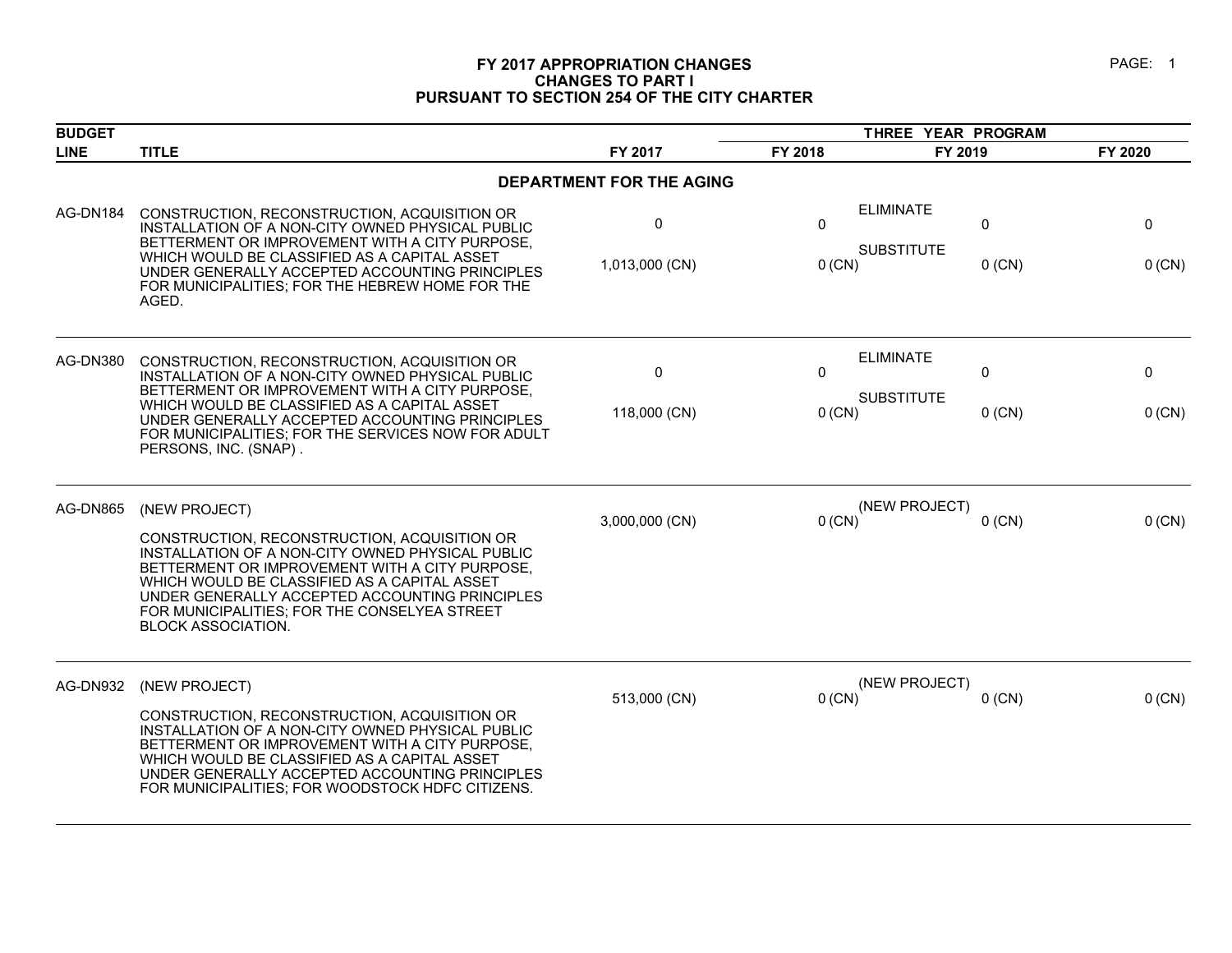#### **FY 2017 APPROPRIATION CHANGES PAGE: 2 CHANGES TO PART I PURSUANT TO SECTION 254 OF THE CITY CHARTER**

| <b>BUDGET</b> |                                                                                                                                                                                                                                                                                                        |                          |          | THREE YEAR PROGRAM            |          |  |
|---------------|--------------------------------------------------------------------------------------------------------------------------------------------------------------------------------------------------------------------------------------------------------------------------------------------------------|--------------------------|----------|-------------------------------|----------|--|
| <b>LINE</b>   | <b>TITLE</b>                                                                                                                                                                                                                                                                                           | FY 2017                  | FY 2018  | FY 2019                       | FY 2020  |  |
|               |                                                                                                                                                                                                                                                                                                        | DEPARTMENT FOR THE AGING |          |                               |          |  |
| AG-DN950      | (NEW PROJECT)                                                                                                                                                                                                                                                                                          |                          |          | (NEW PROJECT)                 |          |  |
|               | CONSTRUCTION, RECONSTRUCTION, ACQUISITION OR<br>INSTALLATION OF A NON-CITY OWNED PHYSICAL PUBLIC<br>BETTERMENT OR IMPROVEMENT WITH A CITY PURPOSE,<br>WHICH WOULD BE CLASSIFIED AS A CAPITAL ASSET<br>UNDER GENERALLY ACCEPTED ACCOUNTING PRINCIPLES<br>FOR MUNICIPALITIES: FOR BAY RIDGE CENTER. INC. | 62,000 (CN)              | 0(CN)    | $0$ (CN)                      | $0$ (CN) |  |
| AG-D001       | CITY COUNCIL FUNDING, DEPARTMENT FOR THE AGING,<br>FOR ACQUISITION, CONSTRUCTION, RECONSTRUCTION<br>AND IMPROVEMENTS, INCLUDING FURNISHINGS,                                                                                                                                                           | 0                        | 0        | <b>ELIMINATE</b><br>0         | 0        |  |
|               | EQUIPMENT AND MOTOR VEHICLES, AND INSTALLATION OF<br>NON-CITY OWNED PHYSICAL PUBLIC BETTERMENTS OR<br>IMPROVEMENTS WITH A CITY PURPOSE, CITYWIDE                                                                                                                                                       | 1,010,000 (CN)           | $0$ (CN) | <b>SUBSTITUTE</b><br>$0$ (CN) | 0 (CN)   |  |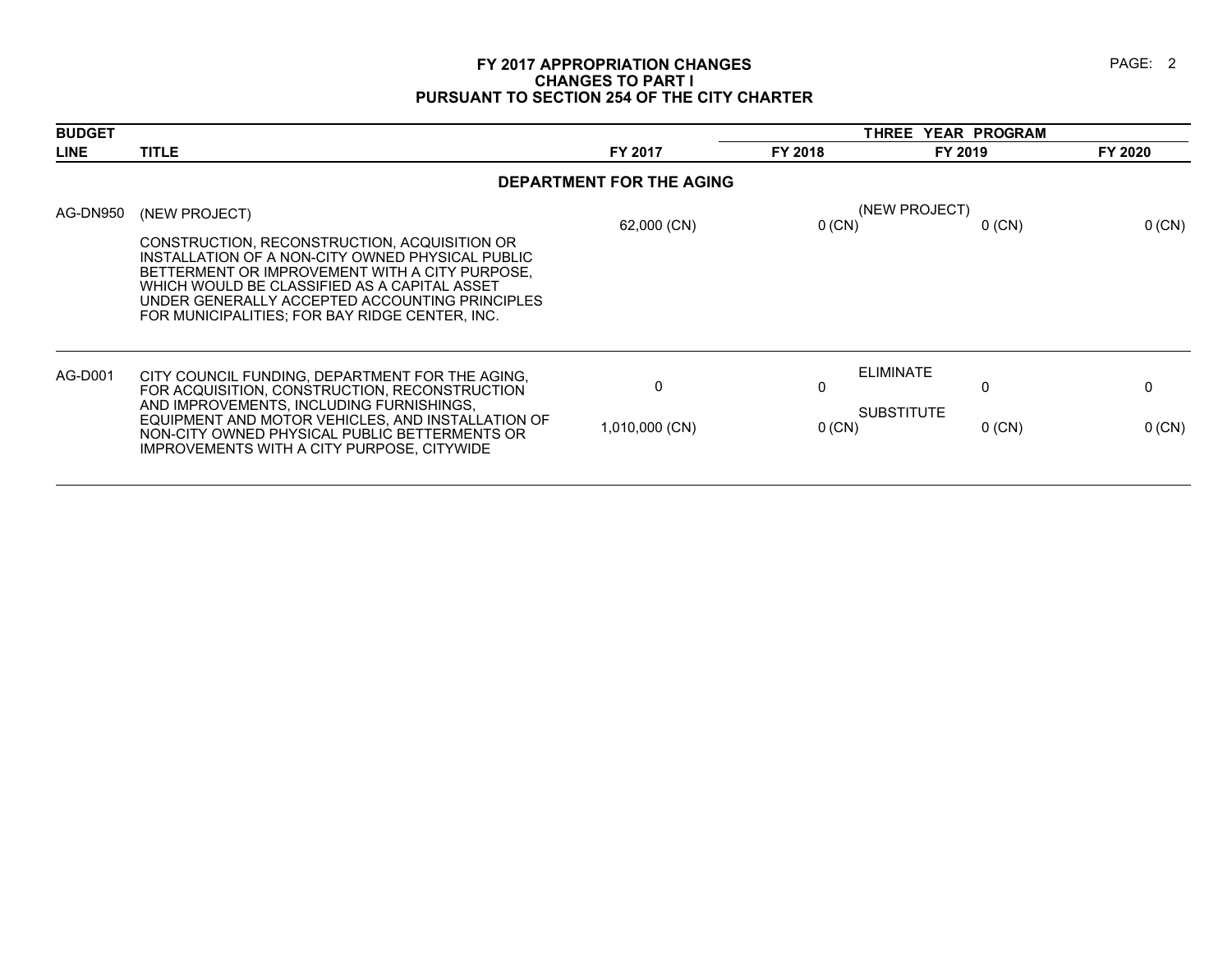#### **FY 2017 APPROPRIATION CHANGES PAGE: 3 CHANGES TO PART I PURSUANT TO SECTION 254 OF THE CITY CHARTER**

|                                                                                               |                                                                                                                                                                                                                                                                                                                                                    | THREE YEAR PROGRAM                                                             |                                        |                                                                                                                                                                    |
|-----------------------------------------------------------------------------------------------|----------------------------------------------------------------------------------------------------------------------------------------------------------------------------------------------------------------------------------------------------------------------------------------------------------------------------------------------------|--------------------------------------------------------------------------------|----------------------------------------|--------------------------------------------------------------------------------------------------------------------------------------------------------------------|
| <b>TITLE</b>                                                                                  | FY 2017                                                                                                                                                                                                                                                                                                                                            | FY 2018                                                                        | FY 2019                                | FY 2020                                                                                                                                                            |
|                                                                                               |                                                                                                                                                                                                                                                                                                                                                    |                                                                                |                                        |                                                                                                                                                                    |
| RECONSTRUCTION OF MAIN SPAN AND APPROACHES AND                                                |                                                                                                                                                                                                                                                                                                                                                    |                                                                                |                                        |                                                                                                                                                                    |
| REHABILITATION OF TRAVELING PLATFORMS, ROADWAYS,                                              |                                                                                                                                                                                                                                                                                                                                                    |                                                                                |                                        | 0 (CN)                                                                                                                                                             |
| TOWERS MODIFICATIONS, MAIN BEARINGS,                                                          |                                                                                                                                                                                                                                                                                                                                                    |                                                                                |                                        | $0$ (S)                                                                                                                                                            |
|                                                                                               |                                                                                                                                                                                                                                                                                                                                                    |                                                                                |                                        |                                                                                                                                                                    |
|                                                                                               | 298,354,545 (CN)                                                                                                                                                                                                                                                                                                                                   | $0$ (CN)                                                                       | $0$ (CN)                               | 0 (CN)                                                                                                                                                             |
|                                                                                               | 389,238 (S)                                                                                                                                                                                                                                                                                                                                        | $0$ (S)                                                                        | $0$ (S)                                | 0(S)                                                                                                                                                               |
|                                                                                               |                                                                                                                                                                                                                                                                                                                                                    |                                                                                |                                        |                                                                                                                                                                    |
| APPROACHES, FOOTWALKS, MAIN- AND SUSPENDER                                                    | $0$ (CN)                                                                                                                                                                                                                                                                                                                                           | 4,935,527 (CN)                                                                 | $0$ (CN)                               | 0 (CN)                                                                                                                                                             |
|                                                                                               |                                                                                                                                                                                                                                                                                                                                                    |                                                                                |                                        |                                                                                                                                                                    |
| BRIDGE (INCLUDING THE 15 YEAR BRIDGE REHABILITATION<br>PROGRAM), BETWEEN MANHATTAN & BROOKLYN | 10,000,000 (CN)                                                                                                                                                                                                                                                                                                                                    | 4,935,527 (CN)                                                                 | $0$ (CN)                               | 0 (CN)                                                                                                                                                             |
|                                                                                               |                                                                                                                                                                                                                                                                                                                                                    |                                                                                |                                        |                                                                                                                                                                    |
|                                                                                               |                                                                                                                                                                                                                                                                                                                                                    |                                                                                |                                        | 0 (CN)                                                                                                                                                             |
|                                                                                               | 32,476,406 (F)                                                                                                                                                                                                                                                                                                                                     | $0$ (F)                                                                        | $0$ (F)                                | $0$ (F)                                                                                                                                                            |
|                                                                                               |                                                                                                                                                                                                                                                                                                                                                    |                                                                                |                                        |                                                                                                                                                                    |
|                                                                                               | 113,292,137 (CN)                                                                                                                                                                                                                                                                                                                                   | 25,000,000 (CN)                                                                | 250,000,000 (CN)                       | 0 (CN)                                                                                                                                                             |
|                                                                                               | 32,476,406 (F)                                                                                                                                                                                                                                                                                                                                     | $0$ (F)                                                                        | $0$ (F)                                | $0$ (F)                                                                                                                                                            |
|                                                                                               | TRUSSCHORDS, QUEENSBORO BRIDGE, (INCLUDING THE<br>15 YEAR MAJOR BRIDGE REHABILITATION PROGRAM),<br><b>BETWEEN MANHATTAN &amp; QUEENS</b><br>RECONSTRUCTION OF THE MANHATTAN AND BROOKLYN<br>CABLES/ROPES, TOWERS REINFORCEMENTS,<br>ANCHORAGE MODIFICATION, ROADWAYS, WILLIAMSBURG<br>RECONSTRUCTION OF BROOKLYN BRIDGE, BROOKLYN<br>AND MANHATTAN | <b>WATERWAY BRIDGES</b><br>288,354,545 (CN)<br>389,238 (S)<br>103,292,137 (CN) | $0$ (CN)<br>$0$ (S)<br>25,000,000 (CN) | <b>ELIMINATE</b><br>$0$ (CN)<br>$0$ (S)<br><b>SUBSTITUTE</b><br><b>ELIMINATE</b><br><b>SUBSTITUTE</b><br><b>ELIMINATE</b><br>250,000,000 (CN)<br><b>SUBSTITUTE</b> |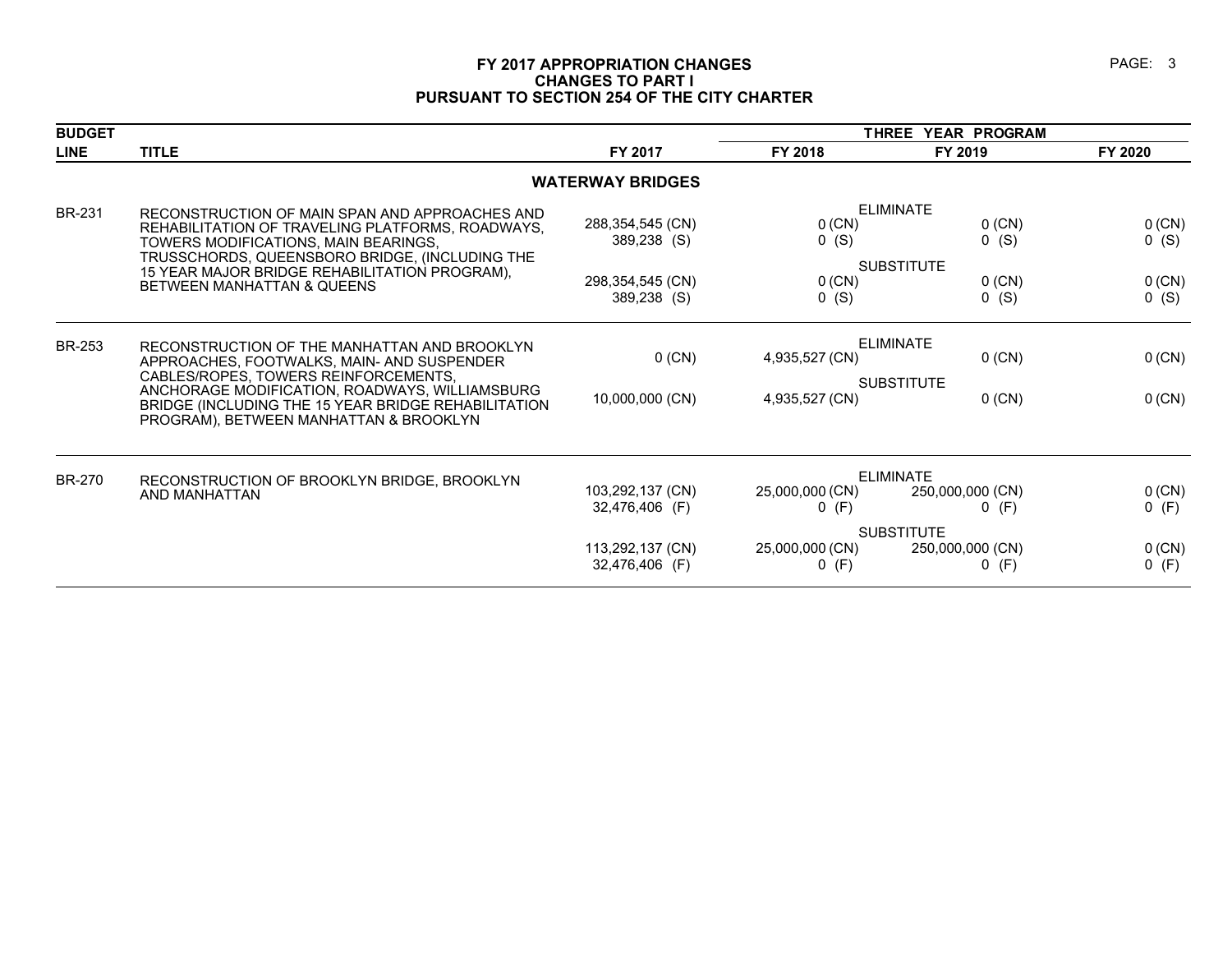#### **FY 2017 APPROPRIATION CHANGES PAGE: 4 CHANGES TO PART I PURSUANT TO SECTION 254 OF THE CITY CHARTER**

| <b>BUDGET</b> |                                                                                               |                                |                     | THREE YEAR PROGRAM           |                   |  |  |
|---------------|-----------------------------------------------------------------------------------------------|--------------------------------|---------------------|------------------------------|-------------------|--|--|
| <b>LINE</b>   | <b>TITLE</b>                                                                                  | FY 2017                        | FY 2018             | FY 2019                      | FY 2020           |  |  |
|               |                                                                                               | <b>COURTS</b>                  |                     |                              |                   |  |  |
| CO-79         | IMPROVEMENT, RECONSTRUCTION, MODERNIZATION AND<br>CONTRIBUTIONS FOR CONSTRUCTION OF LONG TERM | 1,994,998 (S)                  | $0$ (S)             | <b>ELIMINATE</b><br>$0$ (S)  | $0$ (S)           |  |  |
|               | LEASED COURT FACILITIES, ALL BOROUGHS                                                         | 4,994,998 (S)                  | $0$ (S)             | <b>SUBSTITUTE</b><br>$0$ (S) | $0$ (S)           |  |  |
| CO-80         | 27 MADISON AVE. - MANHATTAN COURT FACILITY -<br>CONSTRUCTION, RECONSTRUCTION, MODERNIZATION,  | $3,744,850$ (S)                | $0$ (S)             | <b>ELIMINATE</b><br>$0$ (S)  | $0$ (S)           |  |  |
|               | EQUIPMENT, IMPROVEMENT, RENOVATIONS AND<br>OUTFITTING.                                        | 19,744,850 (S)                 | $0$ (S)             | <b>SUBSTITUTE</b><br>$0$ (S) | $0$ (S)           |  |  |
| CO-272        | 45 MONROE PL. - BROOKLYN COURT FACILITY -                                                     |                                |                     | <b>ELIMINATE</b>             |                   |  |  |
|               | CONSTRUCTION, RECONSTRUCTION, MODERNIZATION,<br>IMPROVEMENT, RENOVATIONS, EQUIPMENT AND       | 509,020 (CN)<br>$0$ (S)        | 0 (CN)<br>$0$ (S)   | $0$ (CN)<br>$0$ (S)          | 0(CN)<br>0(S)     |  |  |
|               | <b>OUTFITTING.</b>                                                                            |                                |                     | <b>SUBSTITUTE</b>            |                   |  |  |
|               |                                                                                               | 509,020 (CN)<br>13,000,000 (S) | $0$ (CN)<br>$0$ (S) | $0$ (CN)<br>$0$ (S)          | 0 (CN)<br>$0$ (S) |  |  |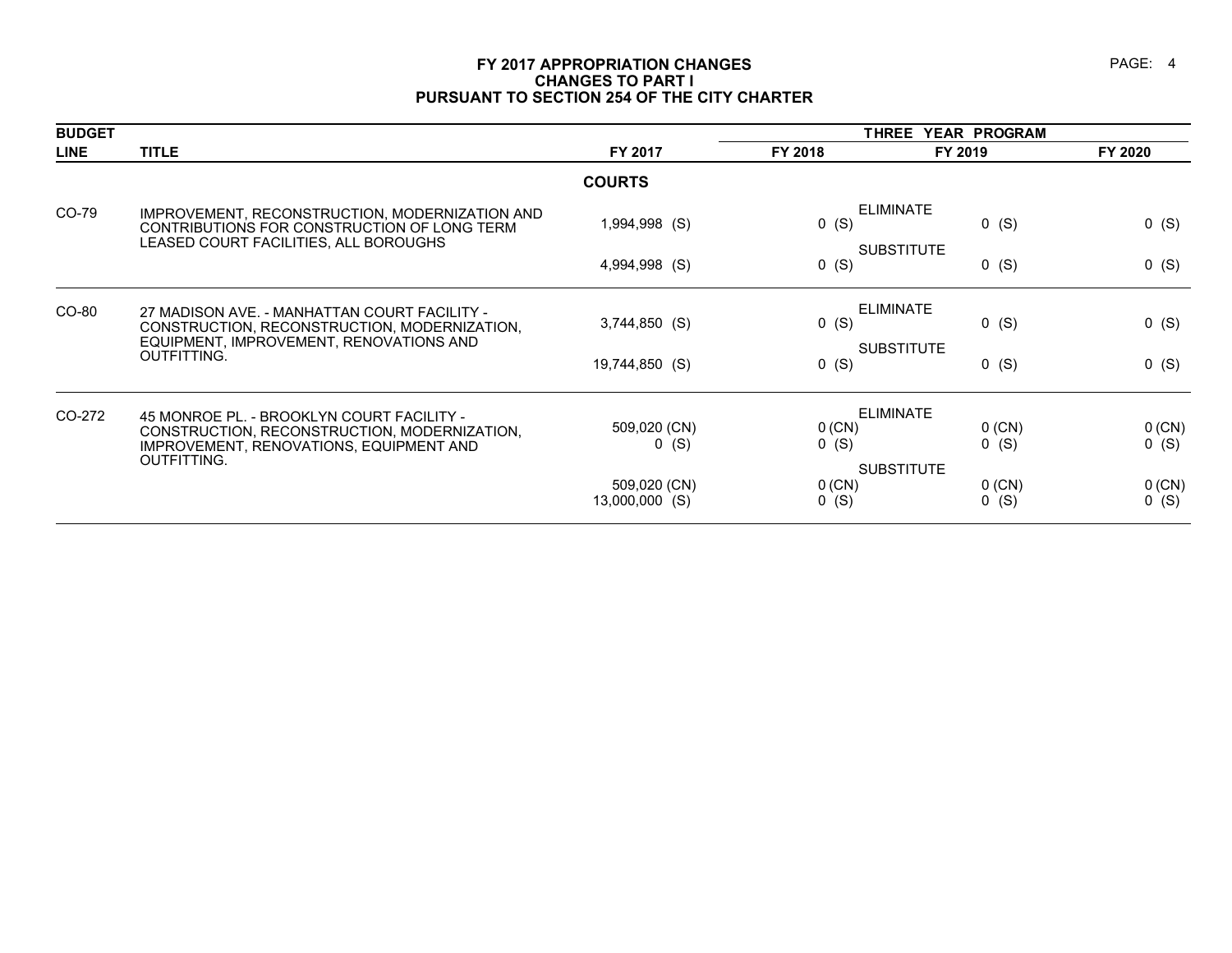#### **FY 2017 APPROPRIATION CHANGES PAGE: 5 CHANGES TO PART I PURSUANT TO SECTION 254 OF THE CITY CHARTER**

| <b>BUDGET</b> |                                                                                                                                                                                                                                                                                                                                              |                                      |              | THREE YEAR PROGRAM                    |              |              |
|---------------|----------------------------------------------------------------------------------------------------------------------------------------------------------------------------------------------------------------------------------------------------------------------------------------------------------------------------------------------|--------------------------------------|--------------|---------------------------------------|--------------|--------------|
| <b>LINE</b>   | <b>TITLE</b>                                                                                                                                                                                                                                                                                                                                 | FY 2017                              | FY 2018      | FY 2019                               |              | FY 2020      |
|               |                                                                                                                                                                                                                                                                                                                                              | <b>ADMIN FOR CHILDREN'S SERVICES</b> |              |                                       |              |              |
| CS-DN012      | CONSTRUCTION, RECONSTRUCTION, ACQUISITION OR<br>INSTALLATION OF A NON-CITY OWNED PHYSICAL PUBLIC<br>BETTERMENT OR IMPROVEMENT WITH A CITY PURPOSE.                                                                                                                                                                                           | $\Omega$                             | $\Omega$     | <b>ELIMINATE</b><br><b>SUBSTITUTE</b> | 0            | $\Omega$     |
|               | WHICH WOULD BE CLASSIFIED AS A CAPITAL ASSET<br>UNDER GENERALLY ACCEPTED ACCOUNTING PRINCIPLES<br>FOR THE GREATER RIDGEWOOD YOUTH COUNCIL.                                                                                                                                                                                                   | $\Omega$                             | 0            |                                       | 0            | $\Omega$     |
|               | CHANGE TITLE TO READ:<br>CONSTRUCTION, RECONSTRUCTION, ACQUISITION OR<br>INSTALLATION OF A NON-CITY OWNED PHYSICAL PUBLIC<br>BETTERMENT OR IMPROVEMENT WITH A CITY PURPOSE,<br>WHICH WOULD BE CLASSIFIED AS A CAPITAL ASSET<br>UNDER GENERALLY ACCEPTED ACCOUNTING PRINCIPLES<br>FOR MUNICIPALITIES; FOR GREATER RIDGEWOOD YOUTH<br>COUNCIL. |                                      |              |                                       |              |              |
| CS-DN312      | CONSTRUCTION, RECONSTRUCTION, ACQUISITION OR<br>INSTALLATION OF A NON-CITY OWNED PHYSICAL PUBLIC<br>BETTERMENT OR IMPROVEMENT WITH A CITY PURPOSE,                                                                                                                                                                                           | $\mathbf{0}$                         | $\mathbf{0}$ | <b>ELIMINATE</b>                      | 0            | $\mathbf 0$  |
|               | WHICH WOULD BE CLASSIFIED AS A CAPITAL ASSET<br>UNDER GENERALLY ACCEPTED ACCOUNTING PRINCIPLES<br>FOR MUNICIPALITIES; FOR THE NORTHSIDE CENTER FOR<br>CHILD DEVELOPMENT.                                                                                                                                                                     | 312,000 (CN)                         | 0 (CN)       | <b>SUBSTITUTE</b>                     | $0$ (CN)     | 0 (CN)       |
| CS-DN799      | CONSTRUCTION, RECONSTRUCTION, ACQUISITION OR<br>INSTALLATION OF A NON-CITY OWNED PHYSICAL PUBLIC<br>BETTERMENT OR IMPROVEMENT WITH A CITY PURPOSE.                                                                                                                                                                                           | $\mathbf{0}$                         | $\Omega$     | <b>ELIMINATE</b>                      | $\mathbf{0}$ | $\mathbf{0}$ |
|               | WHICH WOULD BE CLASSIFIED AS A CAPITAL ASSET<br>UNDER GENERALLY ACCEPTED ACCOUNTING PRINCIPLES<br>FOR MUNICIPALITIES: FOR THE GUILD FOR EXCEPTIONAL<br>CHILDREN, INC.                                                                                                                                                                        | 842,000 (CN)                         | $0$ (CN)     | <b>SUBSTITUTE</b>                     | $0$ (CN)     | 0 (CN)       |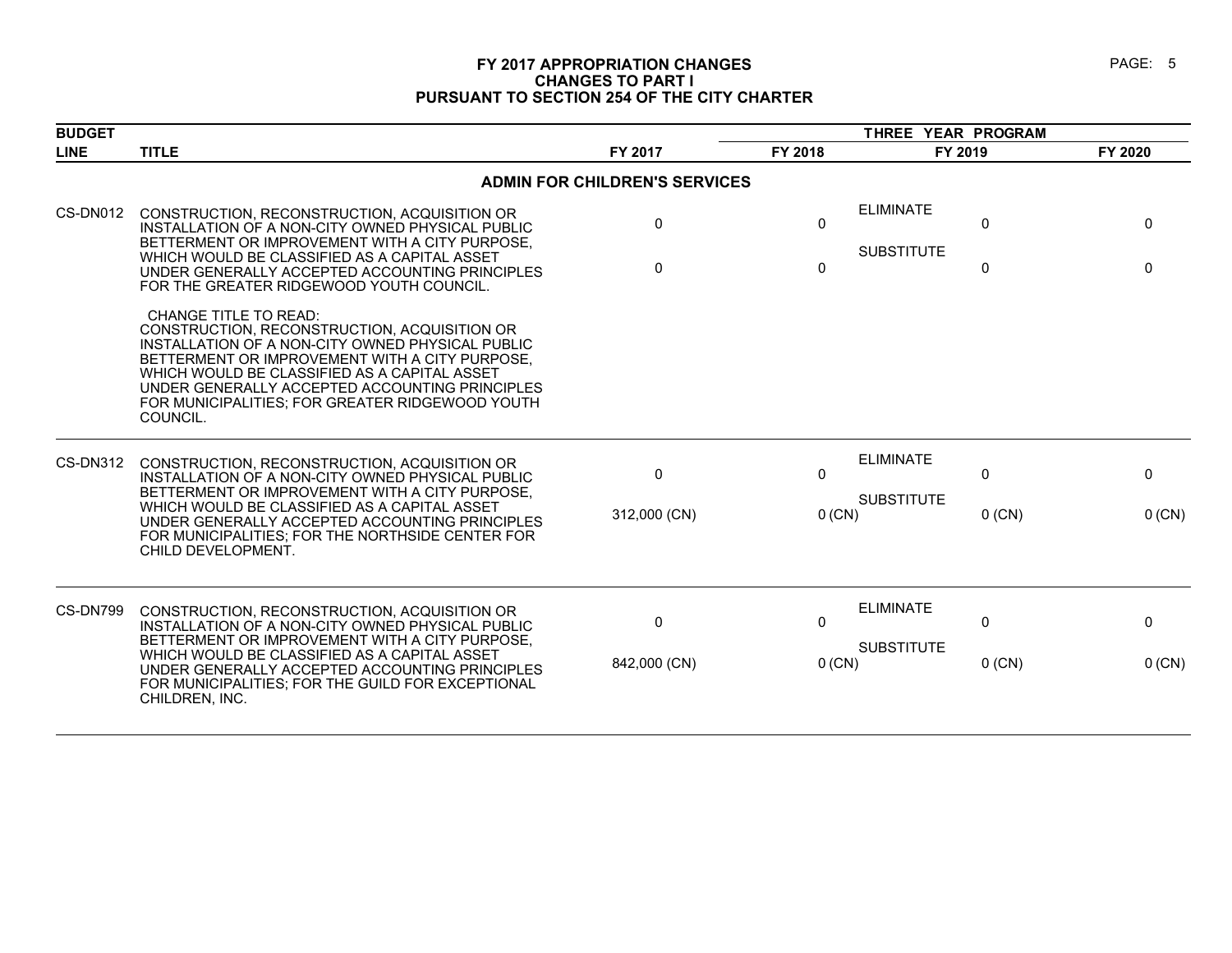#### **FY 2017 APPROPRIATION CHANGES PAGE: 6 CHANGES TO PART I PURSUANT TO SECTION 254 OF THE CITY CHARTER**

| <b>BUDGET</b> |                                                                                                                                                                                                                                                                                                                                                           |                                      |          | THREE YEAR PROGRAM        |         |
|---------------|-----------------------------------------------------------------------------------------------------------------------------------------------------------------------------------------------------------------------------------------------------------------------------------------------------------------------------------------------------------|--------------------------------------|----------|---------------------------|---------|
| <b>LINE</b>   | <b>TITLE</b>                                                                                                                                                                                                                                                                                                                                              | FY 2017                              | FY 2018  | FY 2019                   | FY 2020 |
|               |                                                                                                                                                                                                                                                                                                                                                           | <b>ADMIN FOR CHILDREN'S SERVICES</b> |          |                           |         |
| CS-DN934      | (NEW PROJECT)                                                                                                                                                                                                                                                                                                                                             | 413,000 (CN)                         | $0$ (CN) | (NEW PROJECT)<br>$0$ (CN) | 0 (CN)  |
|               | CONSTRUCTION, RECONSTRUCTION, ACQUISITION OR<br>INSTALLATION OF A NON-CITY OWNED PHYSICAL PUBLIC<br>BETTERMENT OR IMPROVEMENT WITH A CITY PURPOSE.<br>WHICH WOULD BE CLASSIFIED AS A CAPITAL ASSET<br>UNDER GENERALLY ACCEPTED ACCOUNTING PRINCIPLES<br>FOR MUNICIPALITIES; FOR THE CHILDREN'S AID SOCIETY.                                               |                                      |          |                           |         |
| CS-DN956      | (NEW PROJECT)                                                                                                                                                                                                                                                                                                                                             | 2,798,000 (CN)                       | 0 (CN)   | (NEW PROJECT)<br>$0$ (CN) | 0 (CN)  |
|               | CONSTRUCTION, RECONSTRUCTION, ACQUISITION OR<br>INSTALLATION OF A NON-CITY OWNED PHYSICAL PUBLIC<br>BETTERMENT OR IMPROVEMENT WITH A CITY PURPOSE,<br>WHICH WOULD BE CLASSIFIED AS A CAPITAL ASSET<br>UNDER GENERALLY ACCEPTED ACCOUNTING PRINCIPLES<br>FOR MUNICIPALITIES; FOR CYPRESS HILLS CHILD CARE<br>CORPORATION.                                  |                                      |          |                           |         |
| CS-QN012      | CONSTRUCTION, RECONSTRUCTION, ACQUISITION OR<br>INSTALLATION OF A NON-CITY OWNED PHYSICAL PUBLIC<br>BETTERMENT OR IMPROVEMENT WITH A CITY PURPOSE.                                                                                                                                                                                                        | 0                                    | 0        | <b>ELIMINATE</b><br>0     | 0       |
|               | WHICH WOULD BE CLASSIFIED AS A CAPITAL ASSET<br>UNDER GENERALLY ACCEPTED ACCOUNTING PRINCIPLES<br>FOR MUNICIPALITIES; FOR SGREATER RIDGEWOOD YOUTH<br><b>COUNCIL</b>                                                                                                                                                                                      | 0                                    | 0        | <b>SUBSTITUTE</b><br>0    | 0       |
|               | <b>CHANGE TITLE TO READ:</b><br>CONSTRUCTION, RECONSTRUCTION, ACQUISITION OR<br>INSTALLATION OF A NON-CITY OWNED PHYSICAL PUBLIC<br>BETTERMENT OR IMPROVEMENT WITH A CITY PURPOSE,<br>WHICH WOULD BE CLASSIFIED AS A CAPITAL ASSET<br>UNDER GENERALLY ACCEPTED ACCOUNTING PRINCIPLES<br>FOR MUNICIPALITIES; FOR GREATER RIDGEWOOD YOUTH<br><b>COUNCIL</b> |                                      |          |                           |         |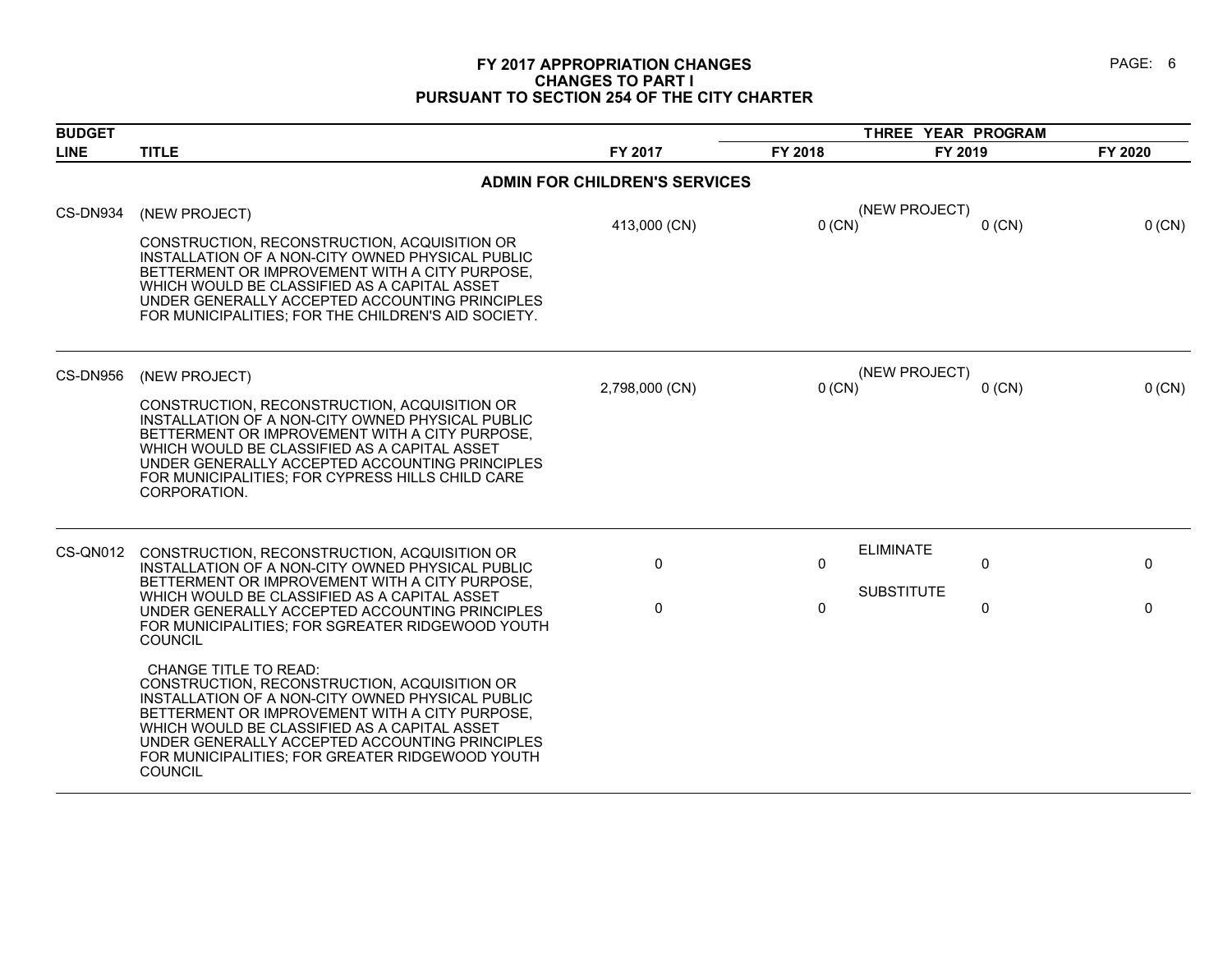#### **FY 2017 APPROPRIATION CHANGES PAGE: 7 CHANGES TO PART I PURSUANT TO SECTION 254 OF THE CITY CHARTER**

| <b>BUDGET</b> |                                                                         |                                      |                 | <b>THREE YEAR PROGRAM</b> |                |
|---------------|-------------------------------------------------------------------------|--------------------------------------|-----------------|---------------------------|----------------|
| <b>LINE</b>   | <b>TITLE</b>                                                            | FY 2017                              | FY 2018         | FY 2019                   | FY 2020        |
|               |                                                                         | <b>ADMIN FOR CHILDREN'S SERVICES</b> |                 |                           |                |
| $CS-2$        | CONSTRUCTION, RECONSTRUCTION AND IMPROVEMENTS,                          |                                      |                 | <b>ELIMINATE</b>          |                |
|               | INCLUDING SITE ACQUISITION, FURNISHINGS AND                             | 19,836,306 (CN)                      | 18,039,000 (CN) | 1,267,000 (CN)            | 1,267,000 (CN) |
|               | EQUIPMENT FOR FACILITIES AT ACD, CITYWIDE                               | $0$ (F)                              | 891,000 (F)     | 525,000 (F)               | 525,000 (F)    |
|               |                                                                         | $0$ (S)                              | 2,427,000 (S)   | 1,297,000 (S)             | 1,297,000 (S)  |
|               | CHANGE TITLE TO READ:<br>CONSTRUCTION, RECONSTRUCTION AND IMPROVEMENTS, |                                      |                 | <b>SUBSTITUTE</b>         |                |
|               | INCLUDING SITE ACQUISITION, FURNISHINGS AND                             | 19,836,306 (CN)                      | 18,039,000 (CN) | 1,267,000 (CN)            | 1,267,000 (CN) |
|               | EQUIPMENT FOR FACILITIES AT ACS, CITYWIDE                               | $0$ (F)                              | 891,000 (F)     | 525,000 (F)               | 525,000 (F)    |
|               |                                                                         | $0$ (S)                              | 2,427,000 (S)   | 1,297,000 (S)             | 1,297,000 (S)  |
|               |                                                                         |                                      |                 |                           |                |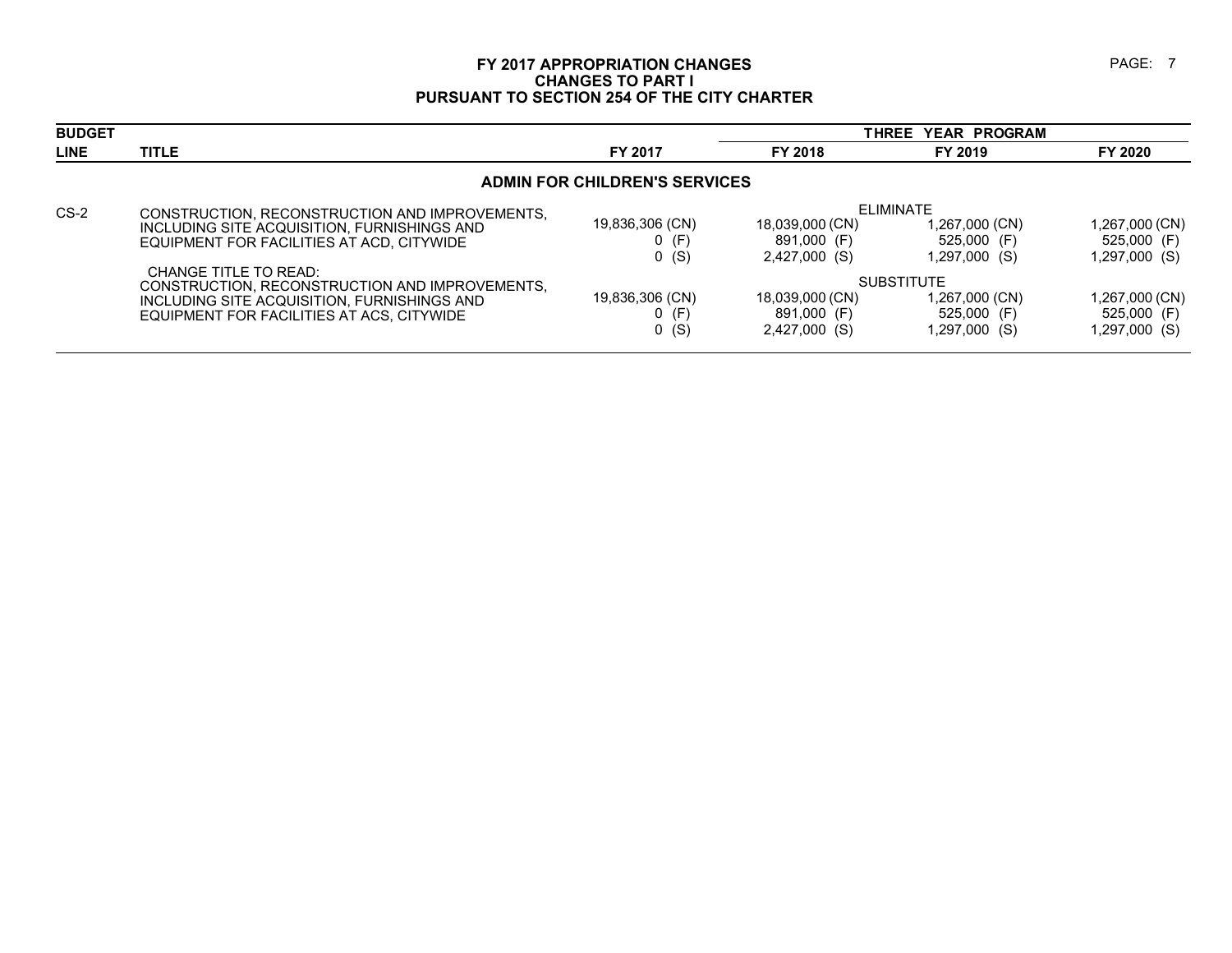#### **FY 2017 APPROPRIATION CHANGES PAGE: 8 CHANGES TO PART I PURSUANT TO SECTION 254 OF THE CITY CHARTER**

| <b>BUDGET</b> |                                                                                                                                                                                                                                                                                                                                                                                                                                                                                                                                                                                                                                                                                                                                                |                                                                                | THREE YEAR PROGRAM                                                             |                                                                                                                         |                                                                |  |
|---------------|------------------------------------------------------------------------------------------------------------------------------------------------------------------------------------------------------------------------------------------------------------------------------------------------------------------------------------------------------------------------------------------------------------------------------------------------------------------------------------------------------------------------------------------------------------------------------------------------------------------------------------------------------------------------------------------------------------------------------------------------|--------------------------------------------------------------------------------|--------------------------------------------------------------------------------|-------------------------------------------------------------------------------------------------------------------------|----------------------------------------------------------------|--|
| <b>LINE</b>   | <b>TITLE</b>                                                                                                                                                                                                                                                                                                                                                                                                                                                                                                                                                                                                                                                                                                                                   | FY 2017                                                                        | FY 2018                                                                        | FY 2019                                                                                                                 | FY 2020                                                        |  |
|               |                                                                                                                                                                                                                                                                                                                                                                                                                                                                                                                                                                                                                                                                                                                                                | <b>EDUCATION</b>                                                               |                                                                                |                                                                                                                         |                                                                |  |
| E-D001        | CITY COUNCIL ADDITIONS TO THE FIVE YEAR<br>EDUCATIONAL FACILITIES CAPITAL PLAN PURSUANT TO<br>SECTION 254 OF THE NEW YORK CITY CHARTER.<br>PROJECTS INCLUDE MODERNIZATION AND<br>RECONSTRUCTION OF AND IMPROVEMENTS TO SCHOOLS.<br>PLAYGROUNDS, ATHLETIC FIELDS AND OTHER<br>EDUCATIONAL FACILITIES AND THE PURCHASE OF<br>COMPUTERS AND OTHER EQUIPMENT, CITYWIDE.                                                                                                                                                                                                                                                                                                                                                                            | 0<br>111,158,000 (CN)                                                          | 0<br>$0$ (CN)                                                                  | <b>ELIMINATE</b><br>0<br><b>SUBSTITUTE</b><br>$0$ (CN)                                                                  | 0<br>0 (CN)                                                    |  |
| E-2364        | IMPLEMENTATION OF THE SIXTH FIVE-YEAR EDUCATIONAL<br>FACILITIES CAPITAL PLAN. FOR THE PERIOD FY 2015<br>THROUGH FY 2019, OF THE NEW YORK CITY DEPARTMENT<br>OF EDUCATION, ESTABLISHED PURSUANT TO SECTION<br>2590-P OF THE EDUCATION LAW. TOTAL CUMULATIVE<br>COMMITMENTS UNDER THIS PLAN ARE NOT TO EXCEED<br>\$13,705,614,763, OF WHICH \$12,877,614,763 SHALL BE<br>APPROPRIATED IN THIS BUDGET LINE, \$600,000,000 IS<br>APPROPRIATED UNDER BUDGET LINE E-2363 TO<br>COMPLETE PROJECTS BEGUN UNDER THE FIFTH<br>FIVE-YEAR EDUCATIONAL FACILITIES CAPITAL PLAN AND<br>\$228,000,000 WILL BE APPROPRIATED UNDER BUDGET LINE                                                                                                                  | 2,538,994,593 (CN)<br>121,000,000 (S)<br>2,575,284,593 (CN)<br>121,000,000 (S) | 2,161,970,000 (CN)<br>671,830,000 (S)<br>2,174,387,000 (CN)<br>671,830,000 (S) | <b>ELIMINATE</b><br>2,692,620,000 (CN)<br>195,000,000 (S)<br><b>SUBSTITUTE</b><br>2,697,679,000 (CN)<br>195,000,000 (S) | 2,066,667,000 (CN)<br>$0$ (S)<br>2,066,667,000 (CN)<br>$0$ (S) |  |
|               | E-4004 FOR PLANYC2030 BOILER CONVERSION.<br>CHANGE TITLE TO READ:<br>IMPLEMENTATION OF THE SIXTH FIVE-YEAR EDUCATIONAL<br>FACILITIES CAPITAL PLAN, FOR THE PERIOD FY 2015<br>THROUGH FY 2019, OF THE NEW YORK CITY DEPARTMENT<br>OF EDUCATION. ESTABLISHED PURSUANT TO SECTION<br>2590-P OF THE EDUCATION LAW. TOTAL CUMULATIVE<br>COMMITMENTS UNDER THIS PLAN ARE NOT TO EXCEED<br>\$13,759,378,079, OF WHICH \$12,931,378,079 SHALL BE<br>APPROPRIATED IN THIS BUDGET LINE, \$600,000,000 IS<br>APPROPRIATED UNDER BUDGET LINE E-2363 TO<br>COMPLETE PROJECTS BEGUN UNDER THE FIFTH<br>FIVE-YEAR EDUCATIONAL FACILITIES CAPITAL PLAN AND<br>\$228,000,000 WILL BE APPROPRIATED UNDER BUDGET LINE<br>E-4004 FOR PLANYC2030 BOILER CONVERSION. |                                                                                |                                                                                |                                                                                                                         |                                                                |  |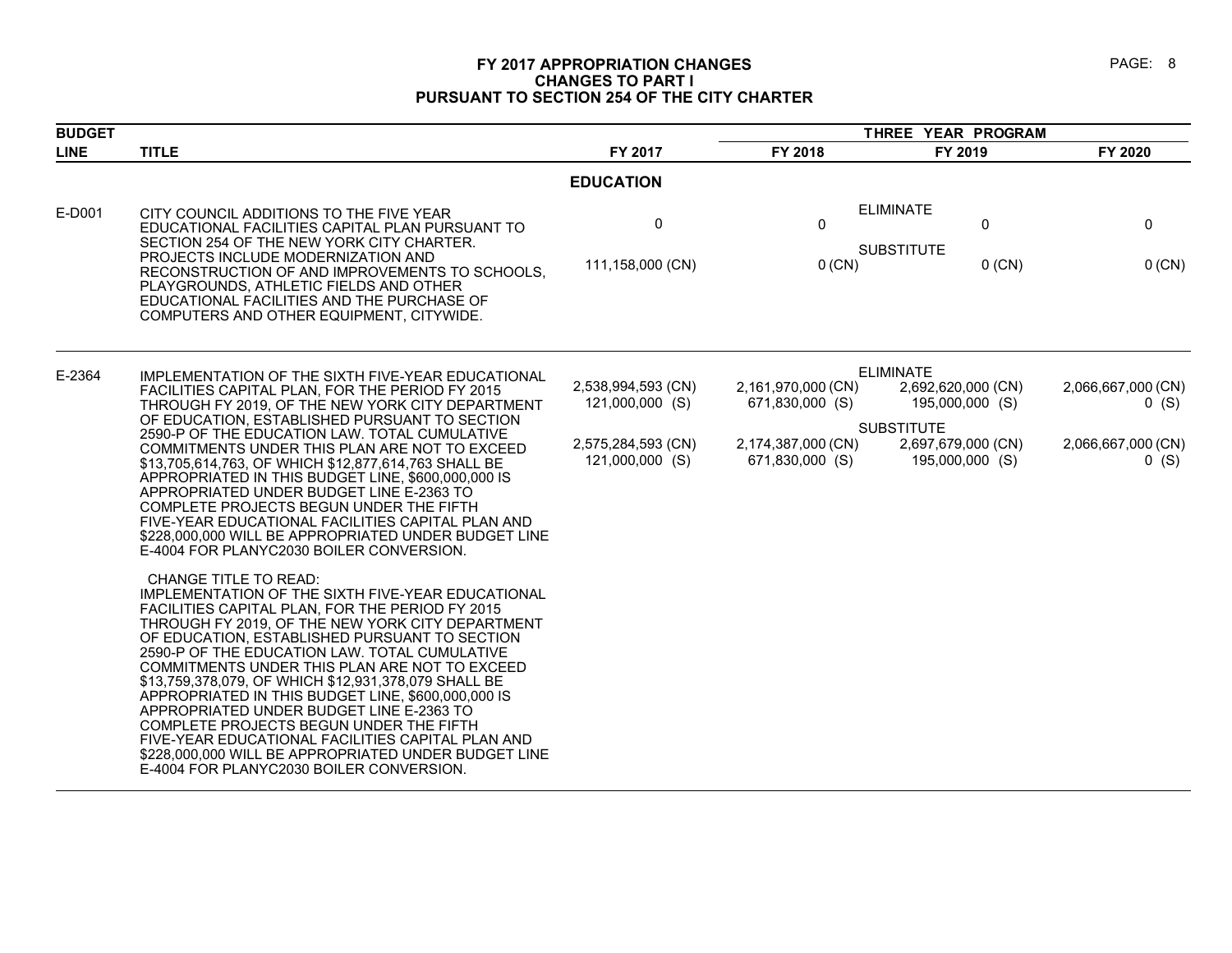#### **FY 2017 APPROPRIATION CHANGES PAGE: 9 CHANGES TO PART I PURSUANT TO SECTION 254 OF THE CITY CHARTER**

| <b>BUDGET</b>   |                                                                                                                                                                |                             | THREE YEAR PROGRAM            |                                       |          |         |
|-----------------|----------------------------------------------------------------------------------------------------------------------------------------------------------------|-----------------------------|-------------------------------|---------------------------------------|----------|---------|
| <b>LINE</b>     | <b>TITLE</b>                                                                                                                                                   | FY 2017                     | FY 2018                       | FY 2019                               |          | FY 2020 |
|                 |                                                                                                                                                                | <b>ECONOMIC DEVELOPMENT</b> |                               |                                       |          |         |
| <b>ED-DN160</b> | CONSTRUCTION, RECONSTRUCTION, ACQUISITION OR<br>INSTALLATION OF A NON-CITY OWNED PHYSICAL PUBLIC<br>BETTERMENT OR IMPROVEMENT WITH A CITY PURPOSE,             | 0                           | $\Omega$                      | <b>ELIMINATE</b><br><b>SUBSTITUTE</b> | 0        | 0       |
|                 | WHICH WOULD BE CLASSIFIED AS A CAPITAL ASSET<br>UNDER GENERALLY ACCEPTED ACCOUNTING PRINCIPLES<br>FOR MUNICIPALITIES; FOR THE FOOD BANK FOR NEW<br>YORK CITY.  | 255,000 (CN)                | $0$ (CN)                      |                                       | $0$ (CN) | 0 (CN)  |
| ED-DN631        | CONSTRUCTION, RECONSTRUCTION, ACQUISITION OR<br>INSTALLATION OF A NON-CITY OWNED PHYSICAL PUBLIC<br>BETTERMENT OR IMPROVEMENT WITH A CITY PURPOSE,             | 0                           | $\Omega$                      | <b>ELIMINATE</b>                      | $\Omega$ | 0       |
|                 | WHICH WOULD BE CLASSIFIED AS A CAPITAL ASSET<br>UNDER GENERALLY ACCEPTED ACCOUNTING PRINCIPLES<br>FOR MUNICIPALITIES; FOR THE MAKE THE ROAD NEW<br><b>YORK</b> | 5,146,000 (CN)              | <b>SUBSTITUTE</b><br>$0$ (CN) |                                       | $0$ (CN) | 0 (CN)  |
| ED-D075         | ACQUISITION, SITE DEVELOPMENT, CONSTRUCTION AND<br>RECONSTRUCTION, INCLUDING EQUIPMENT AND OTHER                                                               | 0                           | $\Omega$                      | <b>ELIMINATE</b>                      | 0        | 0       |
|                 | PURCHASES, FOR INDUSTRIAL AND COMMERCIAL<br>REDEVELOPMENT AND PROJECTS WITH A CITY PURPOSE,<br><b>CITYWIDE</b>                                                 | 1,800,000 (CN)              | $0$ (CN)                      | <b>SUBSTITUTE</b>                     | $0$ (CN) | 0 (CN)  |
| ED-D401         | CONSTRUCTION, RECONSTRUCTION, ALTERATIONS AND<br>CAPITAL IMPROVEMENTS TO BUILDINGS, PIERS,                                                                     | 0                           | $\Omega$                      | <b>ELIMINATE</b>                      | 0        | 0       |
|                 | BULKHEADS, STREETS, AND PEDESTRIAN PLAZAS FOR<br>NON-COMMERCIAL WATERFRONT DEVELOPMENT,<br><b>CITYWIDE</b>                                                     | 5,000,000 (CN)              | 0 (CN)                        | <b>SUBSTITUTE</b>                     | $0$ (CN) | 0 (CN)  |
| ED-D408         | (NEW PROJECT)                                                                                                                                                  | 4,950,000 (CN)              | $0$ (CN)                      | (NEW PROJECT)                         | $0$ (CN) | 0 (CN)  |
|                 | MARKETS, ALL BOROUGHS: RECONSTRUCTION,<br>IMPROVEMENTS, ALTERATIONS TO MARKETS AND<br><b>RELATED AREAS</b>                                                     |                             |                               |                                       |          |         |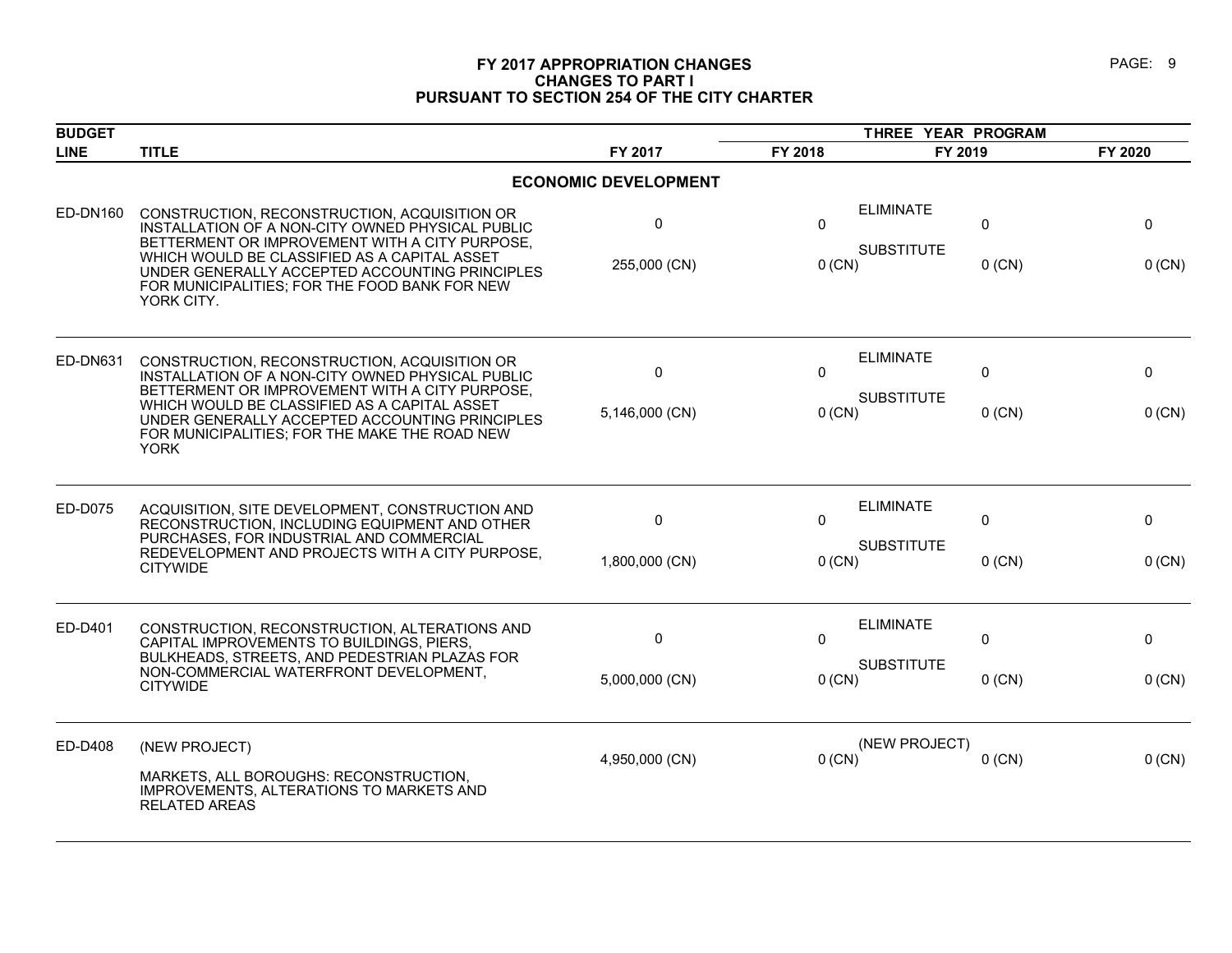#### **FY 2017 APPROPRIATION CHANGES PAGE: 10 CHANGES TO PART I PURSUANT TO SECTION 254 OF THE CITY CHARTER**

| <b>BUDGET</b> |                                                                                                |                             |                | THREE YEAR PROGRAM                   |                 |
|---------------|------------------------------------------------------------------------------------------------|-----------------------------|----------------|--------------------------------------|-----------------|
| <b>LINE</b>   | <b>TITLE</b>                                                                                   | FY 2017                     | FY 2018        | FY 2019                              | FY 2020         |
|               |                                                                                                | <b>ECONOMIC DEVELOPMENT</b> |                |                                      |                 |
| ED-409        | MODERNIZATION, RECONSTRUCTION, REHABILITATION,<br>FIRE PROTECTION AND WATER SUPPLY SYSTEMS FOR | 74,520,914 (CN)             | 7,500,000 (CN) | ELIMINATE<br>14,353,000 (CN)         | 20,874,000 (CN) |
|               | CITY OWNED PIERS AND STRUCTURES, INCLUDING<br>REMOVALS AND DREDGING, ALL BOROUGHS              | 84,520,914 (CN)             | 7,500,000 (CN) | <b>SUBSTITUTE</b><br>14,353,000 (CN) | 20,874,000 (CN) |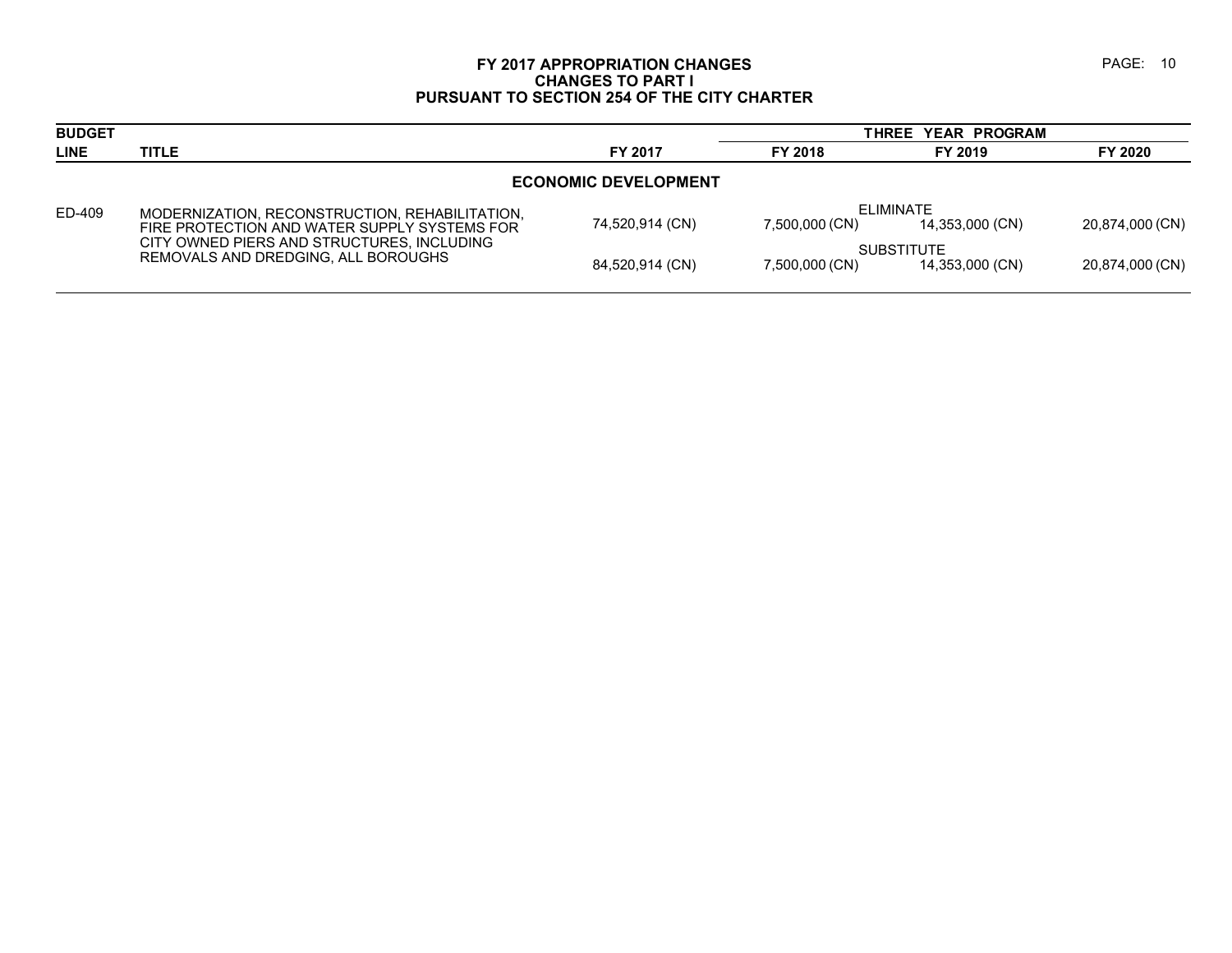#### **FY 2017 APPROPRIATION CHANGES PAGE: 11 CHANGES TO PART I PURSUANT TO SECTION 254 OF THE CITY CHARTER**

| <b>BUDGET</b> |                                                                                                                                               | THREE YEAR PROGRAM         |                               |                     |                            |
|---------------|-----------------------------------------------------------------------------------------------------------------------------------------------|----------------------------|-------------------------------|---------------------|----------------------------|
| <b>LINE</b>   | <b>TITLE</b>                                                                                                                                  | FY 2017                    | FY 2018                       | FY 2019             | FY 2020                    |
|               |                                                                                                                                               | <b>FIRE</b>                |                               |                     |                            |
| F-D175        | CITY COUNCIL FUNDING FOR ACQUISITION.<br>CONSTRUCTION, RECONSTRUCTION, ADDITIONS AND                                                          | $\mathbf{0}$               | <b>ELIMINATE</b><br>0         | 0                   | 0                          |
|               | IMPROVEMENTS TO ALL BUILDINGS AND FACILITIES,<br>INCLUDING EQUIPMENT AND FURNISHINGS, AND THE<br>PURCHASE OF EQUIPMENT AND VEHICLES, CITYWIDE | 80,000 (CN)                | <b>SUBSTITUTE</b><br>$0$ (CN) | $0$ (CN)            | 0 (CN)                     |
| $F-1$         | FIRE ALARM COMMUNICATION SYSTEM: ACQUISITION,                                                                                                 |                            | <b>ELIMINATE</b>              |                     |                            |
|               | CONSTRUCTION, RECONSTRUCTION, ADDITIONS AND<br><b>IMPROVEMENTS TO SYSTEM, CITYWIDE</b>                                                        | 2,250,000 (CN)<br>$0$ (F)  | $0$ (CN)<br>29,836,754 (F)    | $0$ (CN)<br>$0$ (F) | 11,254,828 (CN)<br>$0$ (F) |
|               |                                                                                                                                               |                            | <b>SUBSTITUTE</b>             |                     |                            |
|               |                                                                                                                                               | 27,250,000 (CN)<br>$0$ (F) | $0$ (CN)<br>29,836,754 (F)    | $0$ (CN)<br>$0$ (F) | 11,254,828 (CN)<br>$0$ (F) |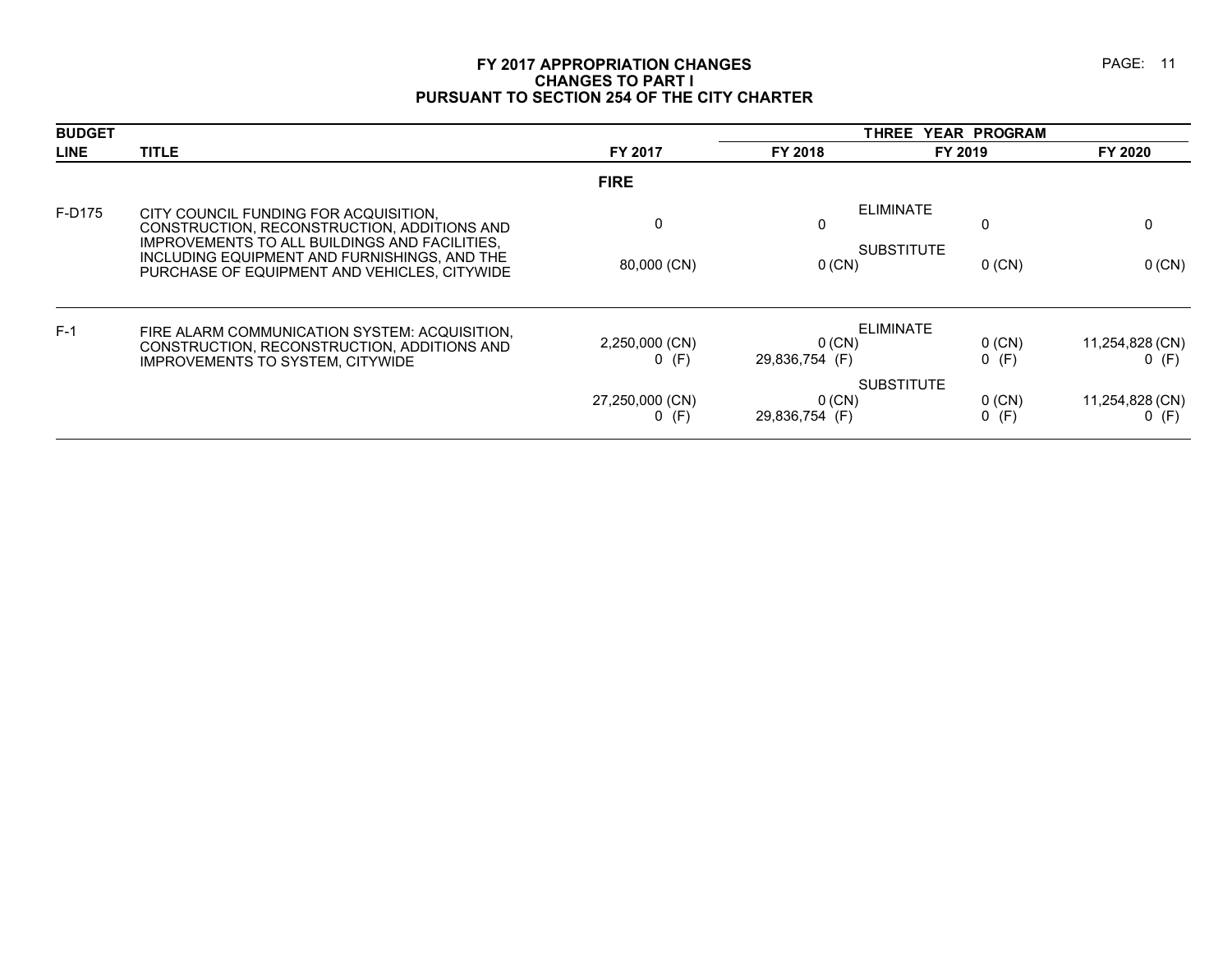#### **FY 2017 APPROPRIATION CHANGES PAGE:** 12 **CHANGES TO PART I PURSUANT TO SECTION 254 OF THE CITY CHARTER**

| <b>BUDGET</b>  |                                                                                                                        |                 |          | THREE YEAR PROGRAM            |          |  |  |  |  |
|----------------|------------------------------------------------------------------------------------------------------------------------|-----------------|----------|-------------------------------|----------|--|--|--|--|
| <b>LINE</b>    | <b>TITLE</b>                                                                                                           | FY 2017         | FY 2018  | FY 2019                       | FY 2020  |  |  |  |  |
|                | <b>HOUSING AUTHORITY</b>                                                                                               |                 |          |                               |          |  |  |  |  |
| <b>HA-D001</b> | CITY COUNCIL FUNDING FOR CAPITAL SUBSIDIES TO<br>HOUSING AUTHORITY FOR CAPITAL PROJECTS, PROVIDED                      |                 | υ        | ELIMINATE                     |          |  |  |  |  |
|                | PURSUANT TO SECTION 102 OF THE PUBLIC HOUSING LAW<br>AND FOR OTHER NYCHA DEVELOPMENT CAPITAL<br>IMPROVEMENTS, CITYWIDE | 17,892,000 (CN) | $0$ (CN) | <b>SUBSTITUTE</b><br>$0$ (CN) | $0$ (CN) |  |  |  |  |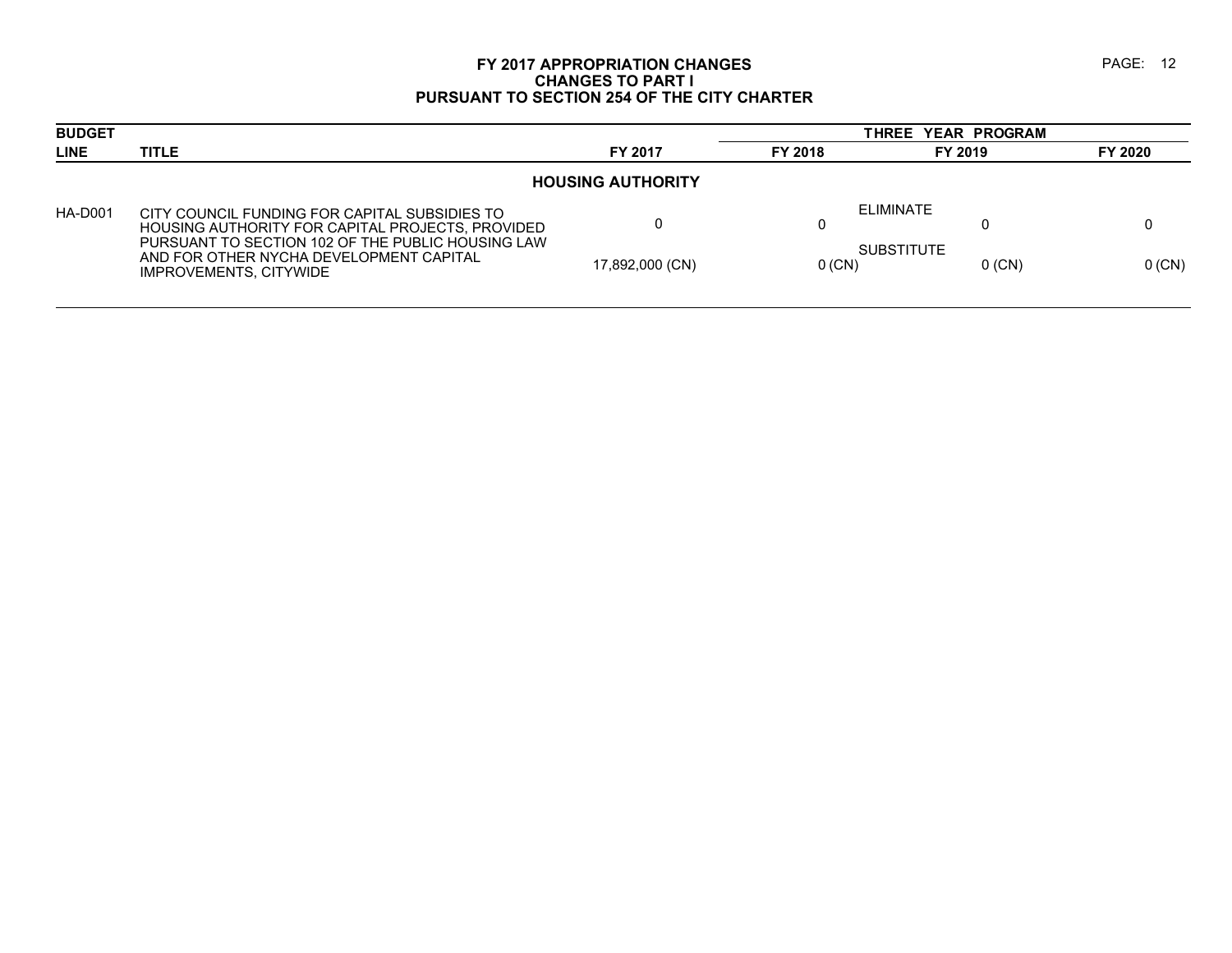#### **FY 2017 APPROPRIATION CHANGES PAGE: 13 CHANGES TO PART I PURSUANT TO SECTION 254 OF THE CITY CHARTER**

| <b>BUDGET</b> |                                                                                               |                                                     |                                | THREE YEAR PROGRAM             |                              |
|---------------|-----------------------------------------------------------------------------------------------|-----------------------------------------------------|--------------------------------|--------------------------------|------------------------------|
| <b>LINE</b>   | <b>TITLE</b>                                                                                  | FY 2017                                             | FY 2018                        | FY 2019                        | FY 2020                      |
|               |                                                                                               | <b>HIGHWAY BRIDGES</b>                              |                                |                                |                              |
| <b>HB-61</b>  | LAND AND OTHER PROPERTY ACQUISITION FOR HIGHWAY<br>BRIDGE PURPOSES, ALL BOROUGHS              | $\mathbf 0$                                         | 0                              | <b>ELIMINATE</b><br>0          | 0                            |
|               |                                                                                               | 10,000,000 (CN)                                     | 0 (CN)                         | <b>SUBSTITUTE</b><br>$0$ (CN)  | 0 (CN)                       |
| HB-1131       | RECONSTRUCTION OF THE UNIONPORT ROAD BRIDGE<br>OVER WESTCHESTER CREEK, BIN 1-06651, THE BRONX | 0                                                   | $\mathbf 0$                    | <b>ELIMINATE</b><br>0          | 0                            |
|               |                                                                                               | 10,000,000 (CN)                                     | $0$ (CN)                       | <b>SUBSTITUTE</b><br>$0$ (CN)  | 0 (CN)                       |
| HB-1147       | RECONSTRUCTION OF THE BROADWAY BRIDGE OVER THE                                                |                                                     |                                | <b>ELIMINATE</b>               |                              |
|               | HARLEM RIVER, BIN 2-24013, MANHATTAN                                                          | 98,366,184 (CN)<br>75,620,000 (F)<br>14,000,000 (S) | $0$ (CN)<br>0(F)<br>0(S)       | $0$ (CN)<br>$0$ (F)<br>$0$ (S) | 0 (CN)<br>$0$ (F)<br>$0$ (S) |
|               |                                                                                               |                                                     |                                | <b>SUBSTITUTE</b>              |                              |
|               |                                                                                               | 98,366,184 (CN)<br>75,620,000 (F)<br>28,000,000 (S) | $0$ (CN)<br>$0$ (F)<br>$0$ (S) | $0$ (CN)<br>$0$ (F)<br>$0$ (S) | 0 (CN)<br>$0$ (F)<br>$0($ S) |
|               |                                                                                               |                                                     |                                |                                |                              |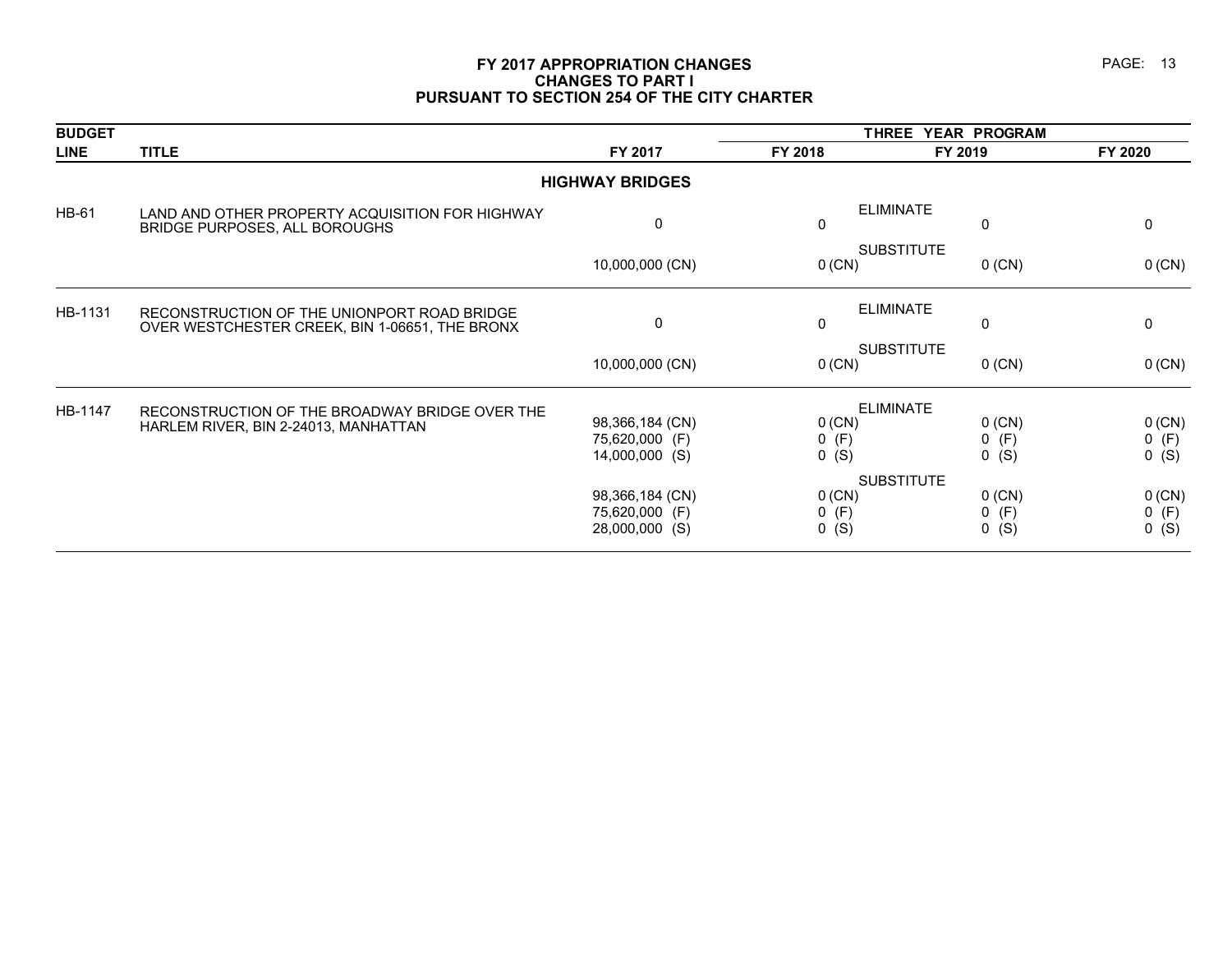#### **FY 2017 APPROPRIATION CHANGES PAGE: 14 CHANGES TO PART I PURSUANT TO SECTION 254 OF THE CITY CHARTER**

| <b>BUDGET</b>   |                                                                                                                                                                                                                                                                                                                                                                            |                                  |          | THREE YEAR PROGRAM                         |          |
|-----------------|----------------------------------------------------------------------------------------------------------------------------------------------------------------------------------------------------------------------------------------------------------------------------------------------------------------------------------------------------------------------------|----------------------------------|----------|--------------------------------------------|----------|
| <b>LINE</b>     | <b>TITLE</b>                                                                                                                                                                                                                                                                                                                                                               | FY 2017                          | FY 2018  | FY 2019                                    | FY 2020  |
|                 |                                                                                                                                                                                                                                                                                                                                                                            | <b>HOUSING &amp; DEVELOPMENT</b> |          |                                            |          |
| HD-DN003        | CONSTRUCTION, RECONSTRUCTION, ACQUISITION OR<br>INSTALLATION OF A NON-CITY OWNED PHYSICAL PUBLIC<br>BETTERMENT OR IMPROVEMENT WITH A CITY PURPOSE,                                                                                                                                                                                                                         | 0                                | $\Omega$ | <b>ELIMINATE</b><br>$\Omega$               | 0        |
|                 | WHICH WOULD BE CLASSIFIED AS A CAPITAL ASSET<br>UNDER GENERALLY ACCEPTED ACCOUNTING PRINCIPLES<br>FOR MUNICIPALITIES, PURSUANT TO A STATUTORY<br>HOUSING LOAN AND/OR GRANT PROGRAM; FOR THE FIFTH<br>AVENUE COMMITTEE, INC. (FAC).                                                                                                                                         | 518,000 (CN)                     | 0 (CN)   | <b>SUBSTITUTE</b><br>$0$ (CN)              | $0$ (CN) |
| HD-DN184        | (NEW PROJECT)                                                                                                                                                                                                                                                                                                                                                              | 728,000 (CN)                     | $0$ (CN) | (NEW PROJECT)<br>$0$ (CN)                  | 0 (CN)   |
|                 | CONSTRUCTION, RECONSTRUCTION, ACQUISITION OR<br>INSTALLATION OF A NON-CITY OWNED PHYSICAL PUBLIC<br>BETTERMENT OR IMPROVEMENT WITH A CITY PURPOSE,<br>WHICH WOULD BE CLASSIFIED AS A CAPITAL ASSET<br>UNDER GENERALLY ACCEPTED ACCOUNTING PRINCIPLES<br>FOR MUNICIPALITIES, PURSUANT TO A STATUTORY<br>HOUSING LOAN AND/OR GRANT PROGRAM; FOR HEBREW<br>HOME FOR THE AGED. |                                  |          |                                            |          |
| <b>HD-DN480</b> | CONSTRUCTION, RECONSTRUCTION, ACQUISITION OR<br>INSTALLATION OF A NON-CITY OWNED PHYSICAL PUBLIC<br>BETTERMENT OR IMPROVEMENT WITH A CITY PURPOSE,                                                                                                                                                                                                                         | 0                                | $\Omega$ | <b>ELIMINATE</b><br>0<br><b>SUBSTITUTE</b> | 0        |
|                 | WHICH WOULD BE CLASSIFIED AS A CAPITAL ASSET<br>UNDER GENERALLY ACCEPTED ACCOUNTING PRINCIPLES<br>FOR MUNICIPALITIES, PURSUANT TO A STATUTORY<br>HOUSING LOAN AND/OR GRANT PROGRAM; FOR THE<br>HABITAT FOR HUMANITY.                                                                                                                                                       | 1,100,000 (CN)                   | 0 (CN)   | $0$ (CN)                                   | 0 (CN)   |
| HD-DN496        | CONSTRUCTION, RECONSTRUCTION, ACQUISITION OR<br>INSTALLATION OF A NON-CITY OWNED PHYSICAL PUBLIC<br>BETTERMENT OR IMPROVEMENT WITH A CITY PURPOSE,                                                                                                                                                                                                                         | 0                                | $\Omega$ | <b>ELIMINATE</b><br>$\pmb{0}$              | 0        |
|                 | WHICH WOULD BE CLASSIFIED AS A CAPITAL ASSET<br>UNDER GENERALLY ACCEPTED ACCOUNTING PRINCIPLES<br>FOR MUNICIPALITIES, PURSUANT TO A STATUTORY<br>HOUSING LOAN AND/OR GRANT PROGRAM; FOR THE<br>RIDGEWOOD BUSHWICK SENIOR CITIZENS COUNCIL, INC.                                                                                                                            | 2,500,000 (CN)                   | 0 (CN)   | <b>SUBSTITUTE</b><br>$0$ (CN)              | 0 (CN)   |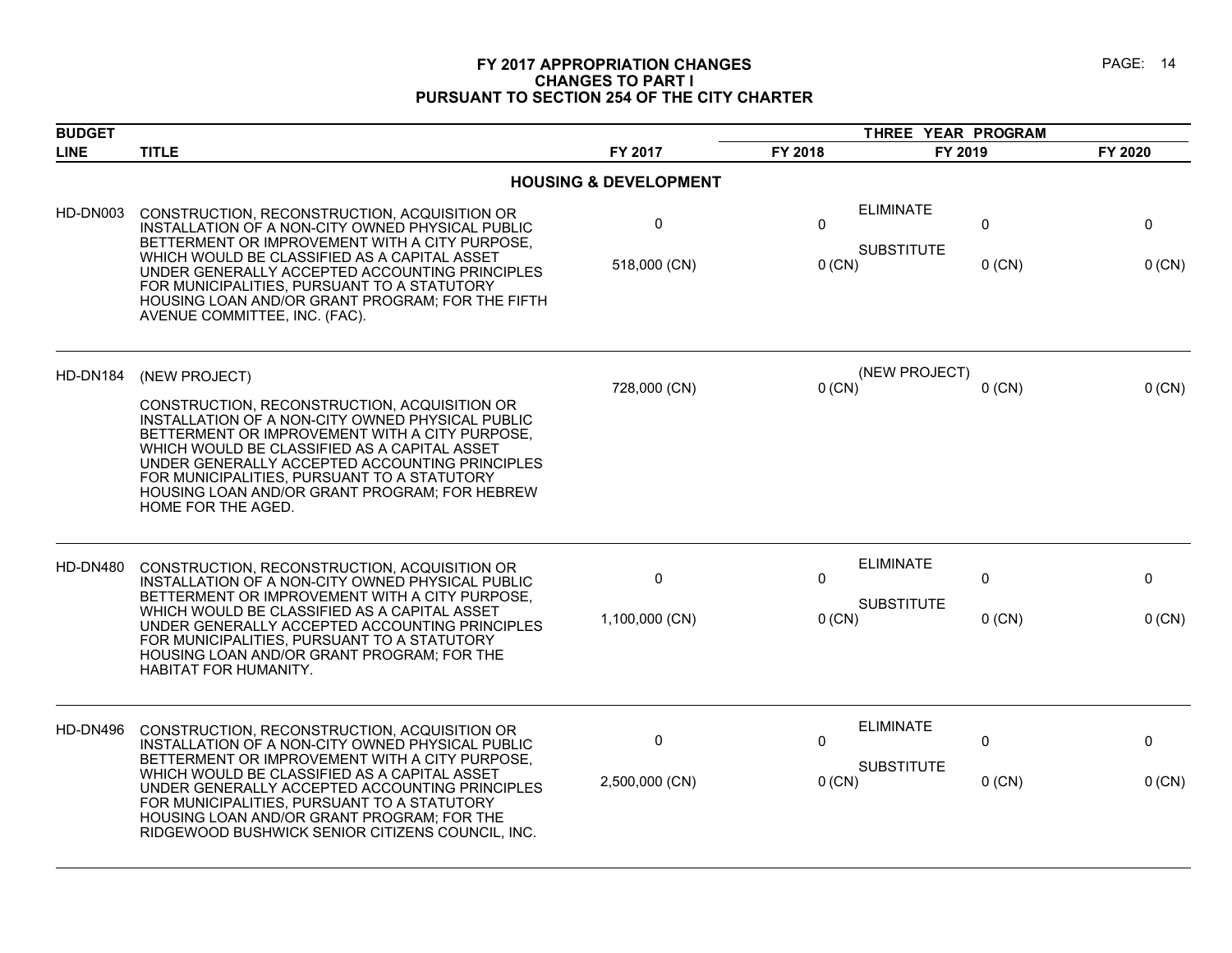#### **FY 2017 APPROPRIATION CHANGES PAGE: 15 CHANGES TO PART I PURSUANT TO SECTION 254 OF THE CITY CHARTER**

| <b>BUDGET</b>                    |                                                                                                                                                                                                                                                                                                                                                                                                                                 |                   | THREE YEAR PROGRAM       |                                       |               |               |  |  |  |
|----------------------------------|---------------------------------------------------------------------------------------------------------------------------------------------------------------------------------------------------------------------------------------------------------------------------------------------------------------------------------------------------------------------------------------------------------------------------------|-------------------|--------------------------|---------------------------------------|---------------|---------------|--|--|--|
| <b>LINE</b>                      | <b>TITLE</b>                                                                                                                                                                                                                                                                                                                                                                                                                    | FY 2017           | FY 2018                  | FY 2019                               |               | FY 2020       |  |  |  |
| <b>HOUSING &amp; DEVELOPMENT</b> |                                                                                                                                                                                                                                                                                                                                                                                                                                 |                   |                          |                                       |               |               |  |  |  |
| HD-DN512                         | CONSTRUCTION, RECONSTRUCTION, ACQUISITION OR<br>INSTALLATION OF A NON-CITY OWNED PHYSICAL PUBLIC<br>BETTERMENT OR IMPROVEMENT WITH A CITY PURPOSE.<br>WHICH WOULD BE CLASSIFIED AS A CAPITAL ASSET<br>UNDER GENERALLY ACCEPTED ACCOUNTING PRINCIPLES<br>FOR MUNICIPALITIES; FOR THE ASIAN AMERICANS FOR<br>EQUALITY, INC. (AAFE).                                                                                               | 0<br>647,000 (CN) | $\mathbf{0}$<br>$0$ (CN) | <b>ELIMINATE</b><br><b>SUBSTITUTE</b> | 0<br>$0$ (CN) | 0<br>0 (CN)   |  |  |  |
|                                  | <b>CHANGE TITLE TO READ:</b><br>CONSTRUCTION, RECONSTRUCTION, ACQUISITION OR<br>INSTALLATION OF A NON-CITY OWNED PHYSICAL PUBLIC<br>BETTERMENT OR IMPROVEMENT WITH A CITY PURPOSE.<br>WHICH WOULD BE CLASSIFIED AS A CAPITAL ASSET<br>UNDER GENERALLY ACCEPTED ACCOUNTING PRINCIPLES<br>FOR MUNICIPALITIES. PURSUANT TO A STATUTORY<br>HOUSING LOAN AND/OR GRANT PROGRAM; FOR THE ASIAN<br>AMERICANS FOR EQUALITY, INC. (AAFE). |                   |                          |                                       |               |               |  |  |  |
| HD-DN514                         | CONSTRUCTION, RECONSTRUCTION, ACQUISITION OR<br>INSTALLATION OF A NON-CITY OWNED PHYSICAL PUBLIC<br>BETTERMENT OR IMPROVEMENT WITH A CITY PURPOSE.<br>WHICH WOULD BE CLASSIFIED AS A CAPITAL ASSET<br>UNDER GENERALLY ACCEPTED ACCOUNTING PRINCIPLES<br>FOR MUNICIPALITIES, PURSUANT TO A STATUTORY<br>HOUSING LOAN AND/OR GRANT PROGRAM; FOR THE<br>GREATER HARLEM HOUSING DEVELOPMENT CORP.                                   | 0<br>100,000 (CN) | 0<br>$0$ (CN)            | <b>ELIMINATE</b><br><b>SUBSTITUTE</b> | 0<br>$0$ (CN) | 0<br>0 (CN)   |  |  |  |
| <b>HD-DN516</b>                  | CONSTRUCTION, RECONSTRUCTION, ACQUISITION OR<br>INSTALLATION OF A NON-CITY OWNED PHYSICAL PUBLIC<br>BETTERMENT OR IMPROVEMENT WITH A CITY PURPOSE.<br>WHICH WOULD BE CLASSIFIED AS A CAPITAL ASSET<br>UNDER GENERALLY ACCEPTED ACCOUNTING PRINCIPLES<br>FOR MUNICIPALITIES, PURSUANT TO A STATUTORY<br>HOUSING LOAN AND/OR GRANT PROGRAM; FOR JEWISH<br>HOME LIFECARE, KITTAY HOUSE.                                            | 0<br>300,000 (CN) | 0<br>$0$ (CN)            | <b>ELIMINATE</b><br><b>SUBSTITUTE</b> | 0<br>$0$ (CN) | 0<br>$0$ (CN) |  |  |  |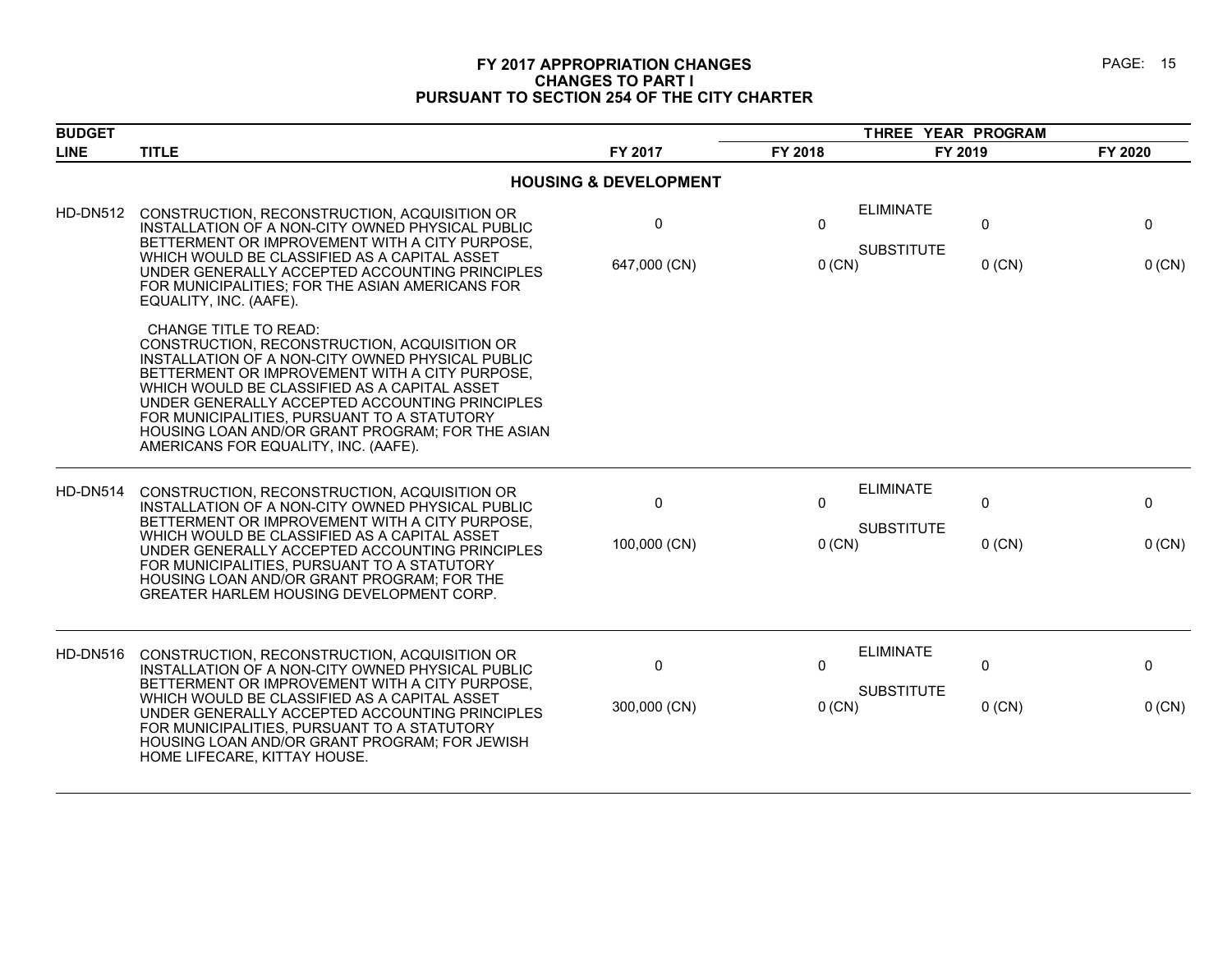#### **FY 2017 APPROPRIATION CHANGES PAGE: 16 CHANGES TO PART I PURSUANT TO SECTION 254 OF THE CITY CHARTER**

| <b>BUDGET</b>   |                                                                                                                                                                                                                                                                                                                                                                                                                    |                                  |                          | THREE YEAR PROGRAM                                     |               |
|-----------------|--------------------------------------------------------------------------------------------------------------------------------------------------------------------------------------------------------------------------------------------------------------------------------------------------------------------------------------------------------------------------------------------------------------------|----------------------------------|--------------------------|--------------------------------------------------------|---------------|
| <b>LINE</b>     | <b>TITLE</b>                                                                                                                                                                                                                                                                                                                                                                                                       | FY 2017                          | FY 2018                  | FY 2019                                                | FY 2020       |
|                 |                                                                                                                                                                                                                                                                                                                                                                                                                    | <b>HOUSING &amp; DEVELOPMENT</b> |                          |                                                        |               |
| <b>HD-DN525</b> | CONSTRUCTION, RECONSTRUCTION, ACQUISITION OR<br>INSTALLATION OF A NON-CITY OWNED PHYSICAL PUBLIC<br>BETTERMENT OR IMPROVEMENT WITH A CITY PURPOSE,<br>WHICH WOULD BE CLASSIFIED AS A CAPITAL ASSET<br>UNDER GENERALLY ACCEPTED ACCOUNTING PRINCIPLES<br>FOR MUNICIPALITIES, PURSUANT TO A STATUTORY<br>HOUSING LOAN AND/OR GRANT PROGRAM; FOR THE NYC<br>PARTNERSHIP HOUSING DEVELOPMENT FUND<br>CORPORATION, INC. | 0<br>4,650,000 (CN)              | $\Omega$<br>0(CN)        | <b>ELIMINATE</b><br>0<br><b>SUBSTITUTE</b><br>$0$ (CN) | 0<br>0 (CN)   |
| HD-DN661        | CONSTRUCTION, RECONSTRUCTION, ACQUISITION OR<br>INSTALLATION OF A NON-CITY OWNED PHYSICAL PUBLIC<br>BETTERMENT OR IMPROVEMENT WITH A CITY PURPOSE,<br>WHICH WOULD BE CLASSIFIED AS A CAPITAL ASSET<br>UNDER GENERALLY ACCEPTED ACCOUNTING PRINCIPLES<br>FOR MUNICIPALITIES, PURSUANT TO A STATUTORY<br>HOUSING LOAN AND/OR GRANT PROGRAM; FOR THE<br>CONCOURSE VILLAGE.                                            | 0<br>500,000 (CN)                | $\Omega$<br>$0$ (CN)     | <b>ELIMINATE</b><br>0<br><b>SUBSTITUTE</b><br>$0$ (CN) | 0<br>$0$ (CN) |
| HD-DN710        | CONSTRUCTION, RECONSTRUCTION, ACQUISITION OR<br>INSTALLATION OF A NON-CITY OWNED PHYSICAL PUBLIC<br>BETTERMENT OR IMPROVEMENT WITH A CITY PURPOSE,<br>WHICH WOULD BE CLASSIFIED AS A CAPITAL ASSET<br>UNDER GENERALLY ACCEPTED ACCOUNTING PRINCIPLES<br>FOR MUNICIPALITIES, PURSUANT TO A STATUTORY<br>HOUSING LOAN AND/OR GRANT PROGRAM; FOR THE<br>SOUTHSIDE UNITED HDFC.                                        | 0<br>2,500,000 (CN)              | $\mathbf{0}$<br>0(CN)    | <b>ELIMINATE</b><br>0<br><b>SUBSTITUTE</b><br>$0$ (CN) | 0<br>$0$ (CN) |
| HD-DN748        | CONSTRUCTION, RECONSTRUCTION, ACQUISITION OR<br>INSTALLATION OF A NON-CITY OWNED PHYSICAL PUBLIC<br>BETTERMENT OR IMPROVEMENT WITH A CITY PURPOSE,<br>WHICH WOULD BE CLASSIFIED AS A CAPITAL ASSET<br>UNDER GENERALLY ACCEPTED ACCOUNTING PRINCIPLES<br>FOR MUNICIPALITIES, PURSUANT TO A STATUTORY<br>HOUSING LOAN AND/OR GRANT PROGRAM; FOR THE<br>COMMON GROUND COMMUNITY II HDFC.                              | 0<br>500,000 (CN)                | $\mathbf{0}$<br>$0$ (CN) | <b>ELIMINATE</b><br>0<br><b>SUBSTITUTE</b><br>$0$ (CN) | 0<br>$0$ (CN) |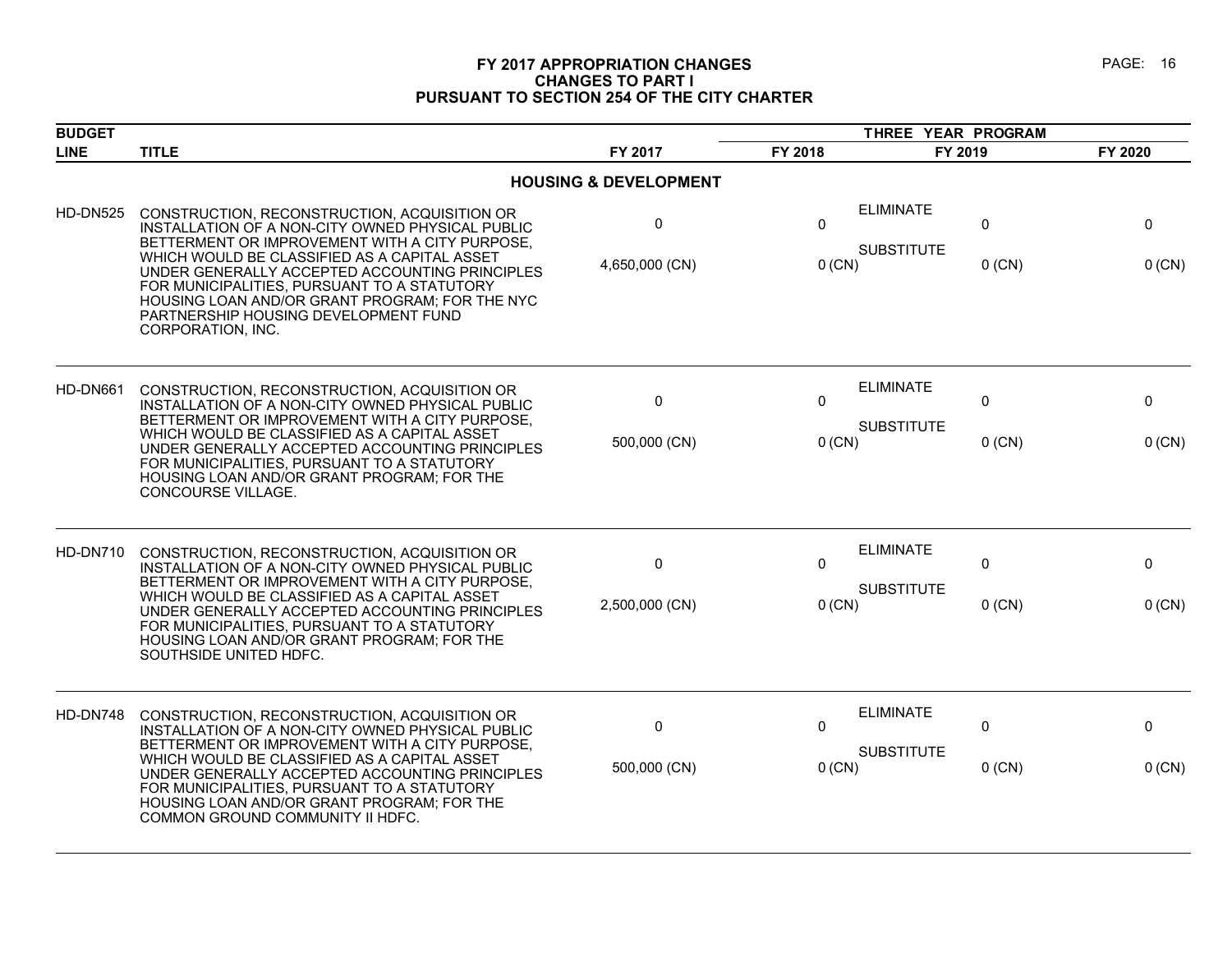#### **FY 2017 APPROPRIATION CHANGES PAGE: 17 CHANGES TO PART I PURSUANT TO SECTION 254 OF THE CITY CHARTER**

| <b>BUDGET</b>   |                                                                                                                                                                                                                                                                                                                                                                                                                       |                                  | THREE YEAR PROGRAM |                           |         |
|-----------------|-----------------------------------------------------------------------------------------------------------------------------------------------------------------------------------------------------------------------------------------------------------------------------------------------------------------------------------------------------------------------------------------------------------------------|----------------------------------|--------------------|---------------------------|---------|
| <b>LINE</b>     | <b>TITLE</b>                                                                                                                                                                                                                                                                                                                                                                                                          | FY 2017                          | FY 2018            | FY 2019                   | FY 2020 |
|                 |                                                                                                                                                                                                                                                                                                                                                                                                                       | <b>HOUSING &amp; DEVELOPMENT</b> |                    |                           |         |
| <b>HD-DN893</b> | (NEW PROJECT)                                                                                                                                                                                                                                                                                                                                                                                                         | 500,000 (CN)                     | $0$ (CN)           | (NEW PROJECT)<br>$0$ (CN) | 0 (CN)  |
|                 | CONSTRUCTION, RECONSTRUCTION, ACQUISITION OR<br>INSTALLATION OF A NON-CITY OWNED PHYSICAL PUBLIC<br>BETTERMENT OR IMPROVEMENT WITH A CITY PURPOSE.<br>WHICH WOULD BE CLASSIFIED AS A CAPITAL ASSET<br>UNDER GENERALLY ACCEPTED ACCOUNTING PRINCIPLES<br>FOR MUNICIPALITIES, PURSUANT TO A STATUTORY<br>HOUSING LOAN AND/OR GRANT PROGRAM; FOR FIRST<br>JAMAICA COMMUNITY AND URBAN DEVELOPMENT CORP.                  |                                  |                    |                           |         |
| HD-DN917        | (NEW PROJECT)                                                                                                                                                                                                                                                                                                                                                                                                         | 5,900,000 (CN)                   | $0$ (CN)           | (NEW PROJECT)<br>$0$ (CN) | 0 (CN)  |
|                 | CONSTRUCTION, RECONSTRUCTION, ACQUISITION OR<br>INSTALLATION OF A NON-CITY OWNED PHYSICAL PUBLIC<br>BETTERMENT OR IMPROVEMENT WITH A CITY PURPOSE,<br>WHICH WOULD BE CLASSIFIED AS A CAPITAL ASSET<br>UNDER GENERALLY ACCEPTED ACCOUNTING PRINCIPLES<br>FOR MUNICIPALITIES, PURSUANT TO A STATUTORY<br>HOUSING LOAN AND/OR GRANT PROGRAM; FOR THE ALI<br><b>FORNEY CENTER.</b>                                        |                                  |                    |                           |         |
| HD-DN925        | (NEW PROJECT)                                                                                                                                                                                                                                                                                                                                                                                                         |                                  |                    | (NEW PROJECT)             |         |
|                 | CONSTRUCTION, RECONSTRUCTION, ACQUISITION OR<br>INSTALLATION OF A NON-CITY OWNED PHYSICAL PUBLIC<br>BETTERMENT OR IMPROVEMENT WITH A CITY PURPOSE.<br>WHICH WOULD BE CLASSIFIED AS A CAPITAL ASSET<br>UNDER GENERALLY ACCEPTED ACCOUNTING PRINCIPLES<br>FOR MUNICIPALITIES, PURSUANT TO A STATUTORY<br>HOUSING LOAN AND/OR GRANT PROGRAM; FOR<br>DREAMYARD 3365 THIRD AVENUE HOUSING<br>DEVELOPMENT FUND CORPORATION. | 450,000 (CN)                     | $0$ (CN)           | $0$ (CN)                  | 0 (CN)  |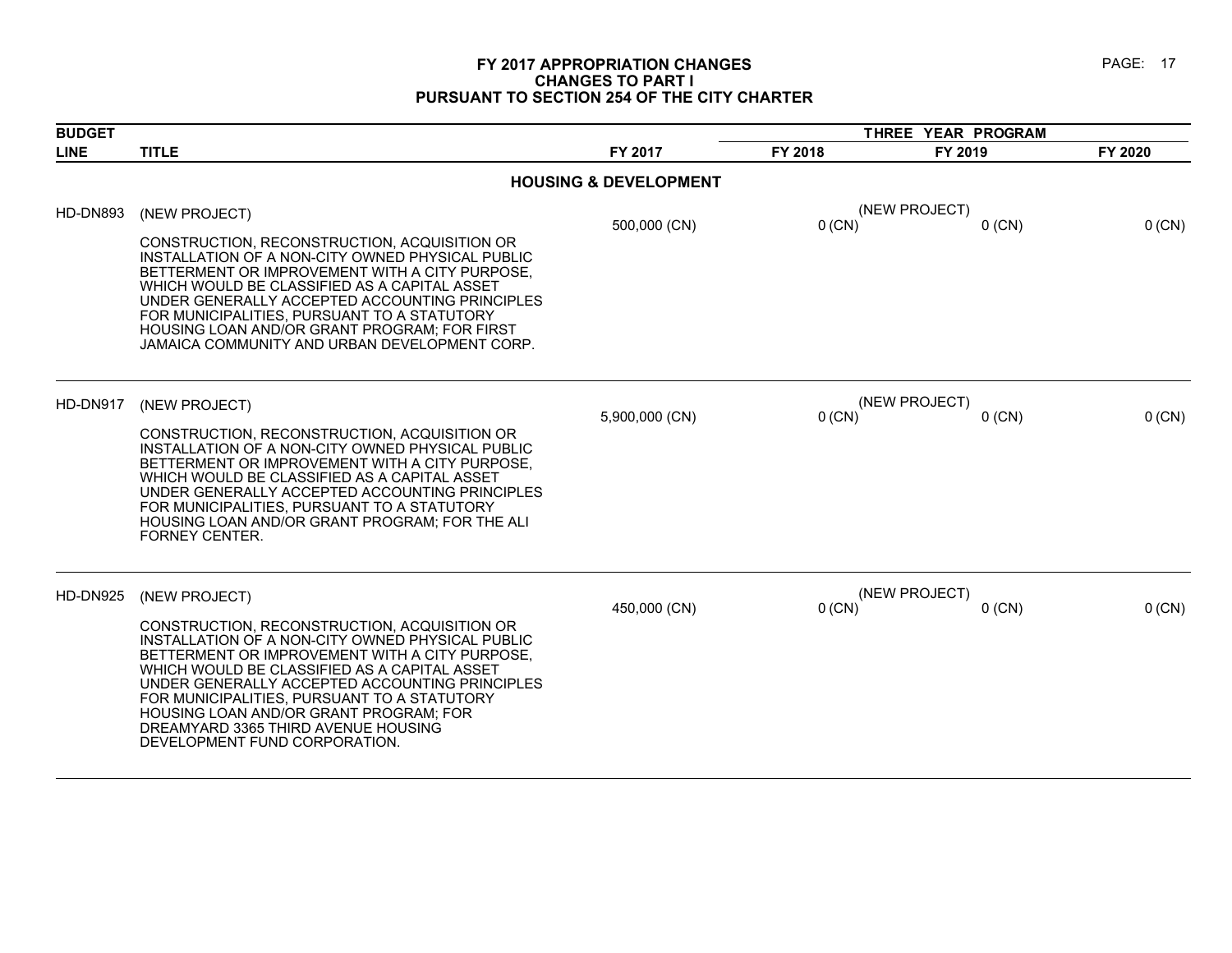#### **FY 2017 APPROPRIATION CHANGES PAGE: 18 CHANGES TO PART I PURSUANT TO SECTION 254 OF THE CITY CHARTER**

| <b>BUDGET</b> |                                                                                                                                                                                                                                                                                                                                                                                                 |                                  | THREE YEAR PROGRAM |                           |         |
|---------------|-------------------------------------------------------------------------------------------------------------------------------------------------------------------------------------------------------------------------------------------------------------------------------------------------------------------------------------------------------------------------------------------------|----------------------------------|--------------------|---------------------------|---------|
| <b>LINE</b>   | <b>TITLE</b>                                                                                                                                                                                                                                                                                                                                                                                    | FY 2017                          | FY 2018            | FY 2019                   | FY 2020 |
|               |                                                                                                                                                                                                                                                                                                                                                                                                 | <b>HOUSING &amp; DEVELOPMENT</b> |                    |                           |         |
| HD-DN926      | (NEW PROJECT)                                                                                                                                                                                                                                                                                                                                                                                   | 1,800,000 (CN)                   | 0 (CN)             | (NEW PROJECT)<br>$0$ (CN) | 0 (CN)  |
|               | CONSTRUCTION, RECONSTRUCTION, ACQUISITION OR<br>INSTALLATION OF A NON-CITY OWNED PHYSICAL PUBLIC<br>BETTERMENT OR IMPROVEMENT WITH A CITY PURPOSE,<br>WHICH WOULD BE CLASSIFIED AS A CAPITAL ASSET<br>UNDER GENERALLY ACCEPTED ACCOUNTING PRINCIPLES<br>FOR MUNICIPALITIES, PURSUANT TO A STATUTORY<br>HOUSING LOAN AND/OR GRANT PROGRAM: FOR NEW<br>YORK INSTITUTE FOR HUMAN DEVELOPMENT. INC. |                                  |                    |                           |         |
| HD-DN928      | (NEW PROJECT)                                                                                                                                                                                                                                                                                                                                                                                   | 734,000 (CN)                     | $0$ (CN)           | (NEW PROJECT)<br>$0$ (CN) | 0 (CN)  |
|               | CONSTRUCTION, RECONSTRUCTION, ACQUISITION OR<br>INSTALLATION OF A NON-CITY OWNED PHYSICAL PUBLIC<br>BETTERMENT OR IMPROVEMENT WITH A CITY PURPOSE.<br>WHICH WOULD BE CLASSIFIED AS A CAPITAL ASSET<br>UNDER GENERALLY ACCEPTED ACCOUNTING PRINCIPLES<br>FOR MUNICIPALITIES, PURSUANT TO A STATUTORY<br>HOUSING LOAN AND/OR GRANT PROGRAM; FOR REGIONAL<br>AID FOR INTERIM NEEDS.                |                                  |                    |                           |         |
| HD-DN930      | (NEW PROJECT)                                                                                                                                                                                                                                                                                                                                                                                   | 534,000 (CN)                     | $0$ (CN)           | (NEW PROJECT)<br>$0$ (CN) | 0 (CN)  |
|               | CONSTRUCTION, RECONSTRUCTION, ACQUISITION OR<br>INSTALLATION OF A NON-CITY OWNED PHYSICAL PUBLIC<br>BETTERMENT OR IMPROVEMENT WITH A CITY PURPOSE.<br>WHICH WOULD BE CLASSIFIED AS A CAPITAL ASSET<br>UNDER GENERALLY ACCEPTED ACCOUNTING PRINCIPLES<br>FOR MUNICIPALITIES, PURSUANT TO A STATUTORY<br>HOUSING LOAN AND/OR GRANT PROGRAM; FOR 37<br>AVENUE B HDFC.                              |                                  |                    |                           |         |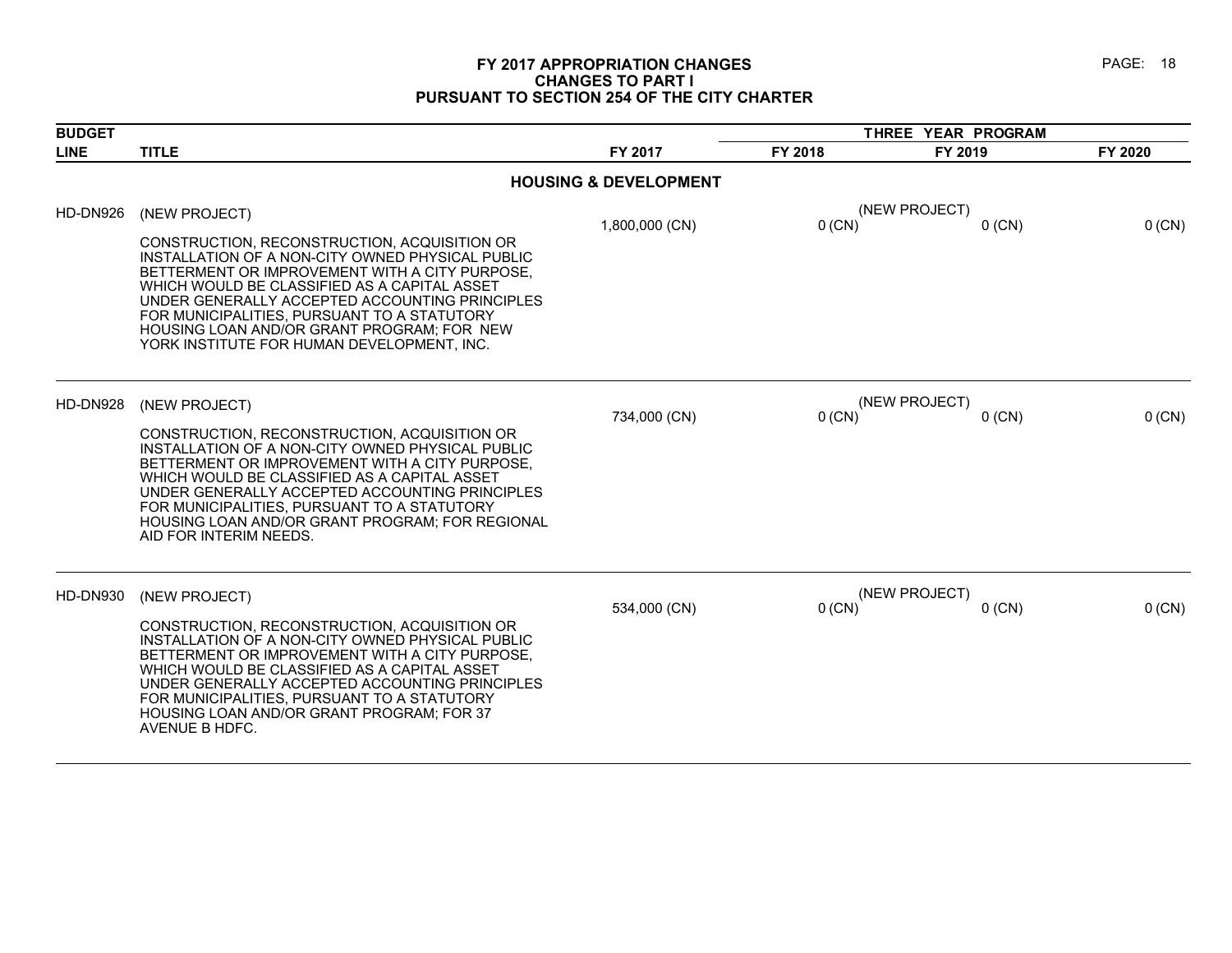#### **FY 2017 APPROPRIATION CHANGES PAGE: 19 CHANGES TO PART I PURSUANT TO SECTION 254 OF THE CITY CHARTER**

| <b>BUDGET</b> |                                                                                                                                                                                                                                                                                                                                                                                                        |                                  |          | THREE YEAR PROGRAM        |          |  |
|---------------|--------------------------------------------------------------------------------------------------------------------------------------------------------------------------------------------------------------------------------------------------------------------------------------------------------------------------------------------------------------------------------------------------------|----------------------------------|----------|---------------------------|----------|--|
| <b>LINE</b>   | <b>TITLE</b>                                                                                                                                                                                                                                                                                                                                                                                           | FY 2017                          | FY 2018  | FY 2019                   | FY 2020  |  |
|               |                                                                                                                                                                                                                                                                                                                                                                                                        | <b>HOUSING &amp; DEVELOPMENT</b> |          |                           |          |  |
| HD-DN931      | (NEW PROJECT)<br>CONSTRUCTION, RECONSTRUCTION, ACQUISITION OR<br>INSTALLATION OF A NON-CITY OWNED PHYSICAL PUBLIC<br>BETTERMENT OR IMPROVEMENT WITH A CITY PURPOSE,<br>WHICH WOULD BE CLASSIFIED AS A CAPITAL ASSET<br>UNDER GENERALLY ACCEPTED ACCOUNTING PRINCIPLES<br>FOR MUNICIPALITIES, PURSUANT TO A STATUTORY<br>HOUSING LOAN AND/OR GRANT PROGRAM; FOR ARVERNE<br>LIMITED-PROFIT HOUSING CORP. | 250,000 (CN)                     | $0$ (CN) | (NEW PROJECT)<br>$0$ (CN) | 0 (CN)   |  |
| HD-DN935      | (NEW PROJECT)<br>CONSTRUCTION, RECONSTRUCTION, ACQUISITION OR<br>INSTALLATION OF A NON-CITY OWNED PHYSICAL PUBLIC<br>BETTERMENT OR IMPROVEMENT WITH A CITY PURPOSE,<br>WHICH WOULD BE CLASSIFIED AS A CAPITAL ASSET<br>UNDER GENERALLY ACCEPTED ACCOUNTING PRINCIPLES<br>FOR MUNICIPALITIES, PURSUANT TO A STATUTORY<br>HOUSING LOAN AND/OR GRANT PROGRAM; FOR 1199<br><b>HOUSING CORPORATION.</b>     | 2,000,000 (CN)                   | $0$ (CN) | (NEW PROJECT)<br>$0$ (CN) | 0 (CN)   |  |
| HD-DN951      | (NEW PROJECT)<br>CONSTRUCTION, RECONSTRUCTION, ACQUISITION OR<br>INSTALLATION OF A NON-CITY OWNED PHYSICAL PUBLIC<br>BETTERMENT OR IMPROVEMENT WITH A CITY PURPOSE,<br>WHICH WOULD BE CLASSIFIED AS A CAPITAL ASSET<br>UNDER GENERALLY ACCEPTED ACCOUNTING PRINCIPLES<br>FOR MUNICIPALITIES, PURSUANT TO A STATUTORY<br>HOUSING LOAN AND/OR GRANT PROGRAM; FOR CITILEAF<br>HOUSING HDFC.               | 400,000 (CN)                     | $0$ (CN) | (NEW PROJECT)<br>$0$ (CN) | $0$ (CN) |  |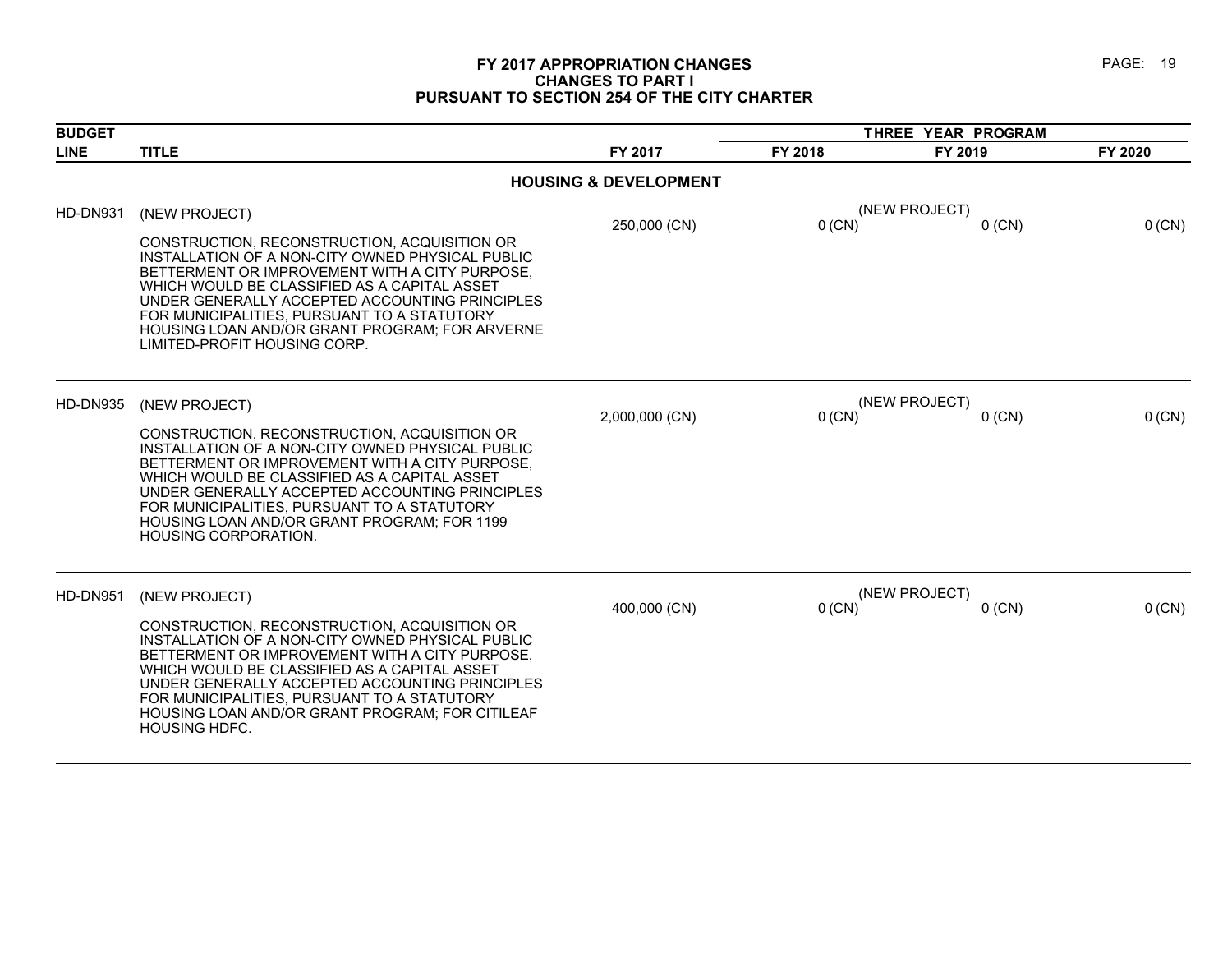#### **FY 2017 APPROPRIATION CHANGES PAGE: 20 CHANGES TO PART I PURSUANT TO SECTION 254 OF THE CITY CHARTER**

| <b>BUDGET</b> |                                                                                                                                                                                                                                                                                                                                                                                                                                               |                                  |         | THREE YEAR PROGRAM                    |         |  |  |
|---------------|-----------------------------------------------------------------------------------------------------------------------------------------------------------------------------------------------------------------------------------------------------------------------------------------------------------------------------------------------------------------------------------------------------------------------------------------------|----------------------------------|---------|---------------------------------------|---------|--|--|
| <b>LINE</b>   | <b>TITLE</b>                                                                                                                                                                                                                                                                                                                                                                                                                                  | FY 2017                          | FY 2018 | FY 2019                               | FY 2020 |  |  |
|               |                                                                                                                                                                                                                                                                                                                                                                                                                                               | <b>HOUSING &amp; DEVELOPMENT</b> |         |                                       |         |  |  |
| HD-MN191      | CONSTRUCTION, RECONSTRUCTION, ACQUISITION OR<br>INSTALLATION OF A NON-CITY OWNED PHYSICAL PUBLIC<br>BETTERMENT OR IMPROVEMENT WITH A CITY PURPOSE.<br>WHICH WOULD BE CLASSIFIED AS A CAPITAL ASSET<br>UNDER GENERALLY ACCEPTED ACCOUNTING PRINCIPLES<br>FOR MUNICIPALITIES; FOR THE INSTITUTE FOR THE<br>PUERTO RICAN/HISPANIC ELDERLY (IPR/HE).                                                                                              | 0<br>$\Omega$                    | 0<br>0  | <b>ELIMINATE</b><br><b>SUBSTITUTE</b> | 0<br>0  |  |  |
|               | CHANGE TITLE TO READ:<br>CONSTRUCTION, RECONSTRUCTION, ACQUISITION OR<br>INSTALLATION OF A NON-CITY OWNED PHYSICAL PUBLIC<br>BETTERMENT OR IMPROVEMENT WITH A CITY PURPOSE.<br>WHICH WOULD BE CLASSIFIED AS A CAPITAL ASSET<br>UNDER GENERALLY ACCEPTED ACCOUNTING PRINCIPLES<br>FOR MUNICIPALITIES, PURSUANT TO A STATUTORY<br>HOUSING LOAN AND/OR GRANT PROGRAM; FOR THE<br>INSTITUTE FOR THE PUERTO RICAN/HISPANIC ELDERLY<br>$(IPR/HE)$ . |                                  |         |                                       |         |  |  |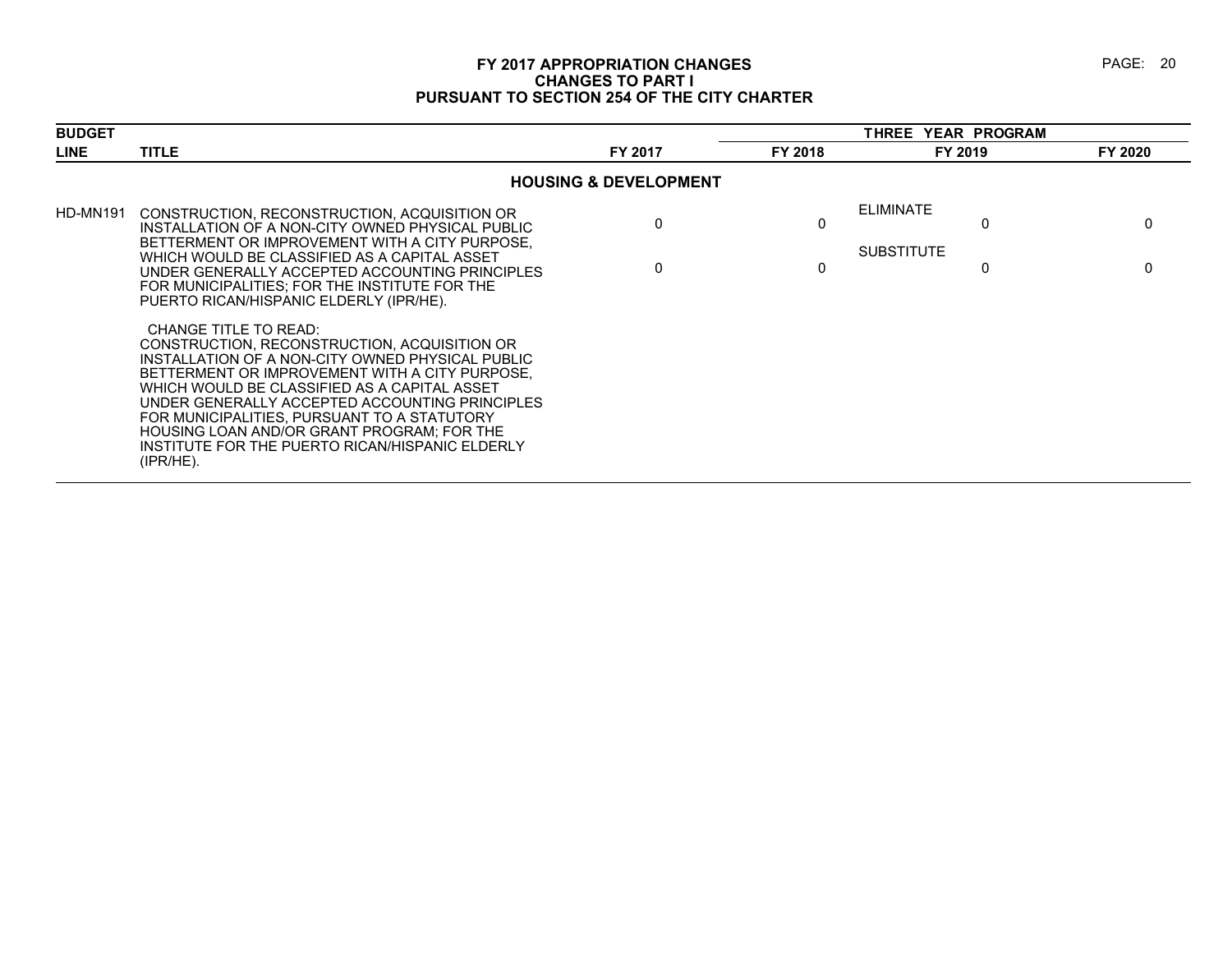#### **FY 2017 APPROPRIATION CHANGES PAGE: 21 CHANGES TO PART I PURSUANT TO SECTION 254 OF THE CITY CHARTER**

| <b>BUDGET</b> |                                                                                                                                                                                                                                                                                                                    |                          |               | THREE YEAR PROGRAM                                     |         |
|---------------|--------------------------------------------------------------------------------------------------------------------------------------------------------------------------------------------------------------------------------------------------------------------------------------------------------------------|--------------------------|---------------|--------------------------------------------------------|---------|
| <b>LINE</b>   | <b>TITLE</b>                                                                                                                                                                                                                                                                                                       | FY 2017                  | FY 2018       | FY 2019                                                | FY 2020 |
|               |                                                                                                                                                                                                                                                                                                                    | <b>HOMELESS SERVICES</b> |               |                                                        |         |
| HH-DN106      | CONSTRUCTION, RECONSTRUCTION, ACQUISITION OR<br>INSTALLATION OF A NON-CITY OWNED PHYSICAL PUBLIC<br>BETTERMENT OR IMPROVEMENT WITH A CITY PURPOSE,<br>WHICH WOULD BE CLASSIFIED AS A CAPITAL ASSET<br>UNDER GENERALLY ACCEPTED ACCOUNTING PRINCIPLES<br>FOR MUNICIPALITIES; FOR THE COALITION FOR THE<br>HOMELESS. | 0<br>795,000 (CN)        | 0<br>$0$ (CN) | <b>ELIMINATE</b><br>0<br><b>SUBSTITUTE</b><br>$0$ (CN) | 0 (CN)  |
| HH-D112       | CITY COUNCIL FUNDING FOR CONSTRUCTION.<br>RECONSTRUCTION AND IMPROVEMENTS. INCLUDING SITE<br>ACQUISITION, OF FACILITIES FOR HOMELESS INDIVIDUALS,<br><b>CITYWIDE</b>                                                                                                                                               | $\Omega$<br>275,000 (CN) | $0$ (CN)      | <b>ELIMINATE</b><br><b>SUBSTITUTE</b><br>$0$ (CN)      | 0 (CN)  |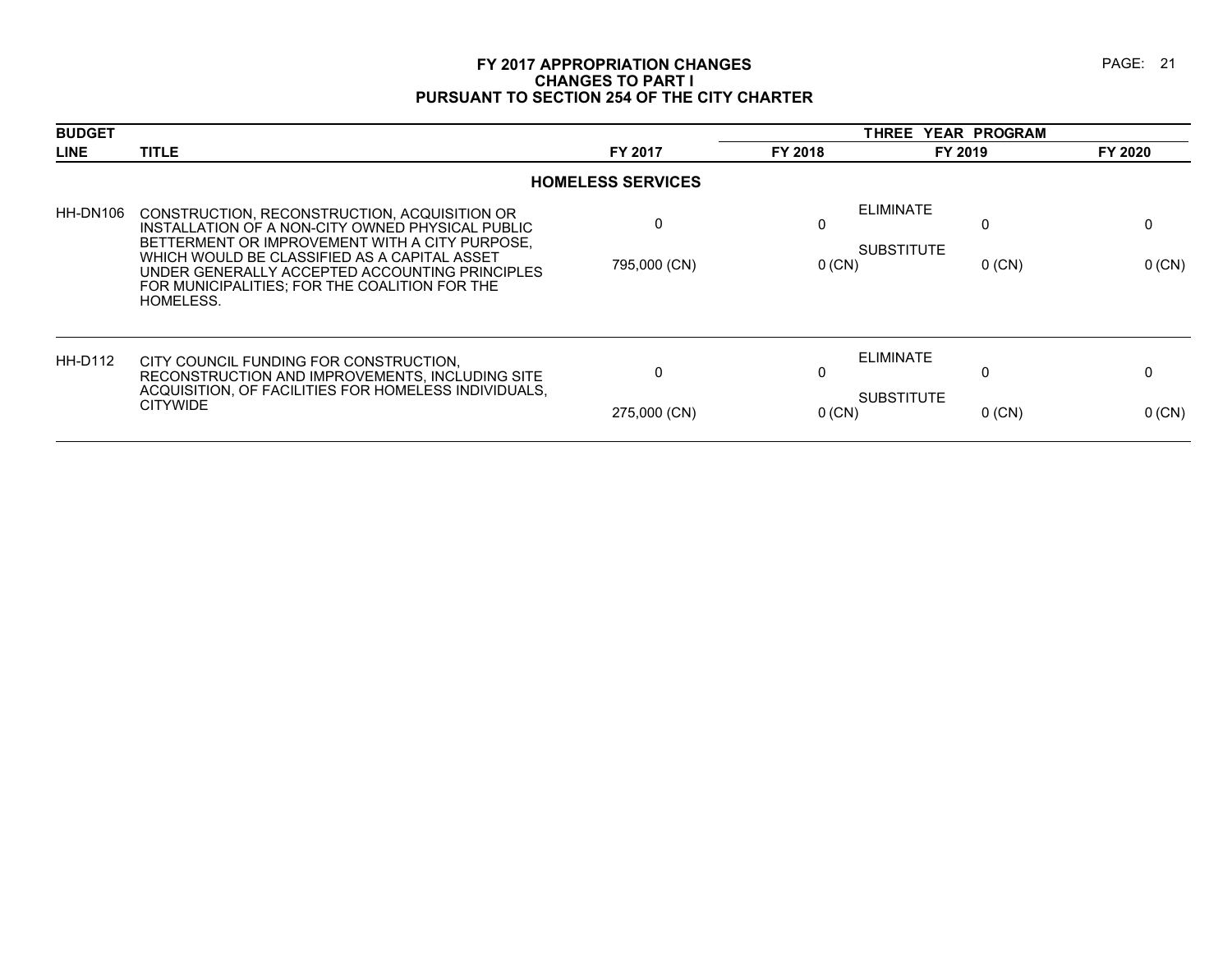#### **FY 2017 APPROPRIATION CHANGES PAGE: 22 CHANGES TO PART I PURSUANT TO SECTION 254 OF THE CITY CHARTER**

| <b>BUDGET</b> |                                                                                                                                                                                                                                                                                                                                                                                                                  |                               |                        | THREE YEAR PROGRAM                    |               |               |
|---------------|------------------------------------------------------------------------------------------------------------------------------------------------------------------------------------------------------------------------------------------------------------------------------------------------------------------------------------------------------------------------------------------------------------------|-------------------------------|------------------------|---------------------------------------|---------------|---------------|
| <b>LINE</b>   | <b>TITLE</b>                                                                                                                                                                                                                                                                                                                                                                                                     | FY 2017                       | FY 2018                | FY 2019                               |               | FY 2020       |
|               |                                                                                                                                                                                                                                                                                                                                                                                                                  | <b>HEALTH</b>                 |                        |                                       |               |               |
| HL-DN025      | CONSTRUCTION, RECONSTRUCTION, ACQUISITION OR<br>INSTALLATION OF A NON-CITY OWNED PHYSICAL PUBLIC<br>BETTERMENT OR IMPROVEMENT WITH A CITY PURPOSE.<br>WHICH WOULD BE CLASSIFIED AS A CAPITAL ASSET<br>UNDER GENERALLY ACCEPTED ACCOUNTING PRINCIPLES<br>FOR MUNICIPALITIES; FOR THE EPISCOPAL HEALTH<br>SERVICES INC. D/B/A ST. JOHN'S EPISCOPAL HOSPITAL.                                                       | $\mathbf 0$<br>369,000 (CN)   | $\mathbf{0}$<br>0 (CN) | <b>ELIMINATE</b><br><b>SUBSTITUTE</b> | 0<br>$0$ (CN) | 0<br>0 (CN)   |
| HL-DN084      | CONSTRUCTION, RECONSTRUCTION, ACQUISITION OR<br>INSTALLATION OF A NON-CITY OWNED PHYSICAL PUBLIC<br>BETTERMENT OR IMPROVEMENT WITH A CITY PURPOSE.<br>WHICH WOULD BE CLASSIFIED AS A CAPITAL ASSET<br>UNDER GENERALLY ACCEPTED ACCOUNTING PRINCIPLES<br>FOR MUNICIPALITIES; FOR THE CALLEN-LORDE<br><b>COMMUNITY HEALTH CENTER.</b>                                                                              | $\mathbf 0$<br>1,479,000 (CN) | $\Omega$<br>$0$ (CN)   | <b>ELIMINATE</b><br><b>SUBSTITUTE</b> | 0<br>$0$ (CN) | 0<br>$0$ (CN) |
| HL-DN189      | CONSTRUCTION, RECONSTRUCTION, ACQUISITION OR<br>INSTALLATION OF A NON-CITY OWNED PHYSICAL PUBLIC<br>BETTERMENT OR IMPROVEMENT WITH A CITY PURPOSE.<br>WHICH WOULD BE CLASSIFIED AS A CAPITAL ASSET<br>UNDER GENERALLY ACCEPTED ACCOUNTING PRINCIPLES<br>FOR MUNICIPALITIES; FOR THE HOSPITAL FOR SPECIAL<br>SURGERY.                                                                                             | $\Omega$<br>$\Omega$          | $\Omega$<br>$\Omega$   | <b>ELIMINATE</b><br><b>SUBSTITUTE</b> | 0<br>0        | $\Omega$<br>0 |
|               | <b>CHANGE TITLE TO READ:</b><br>CONSTRUCTION, RECONSTRUCTION, ACQUISITION OR<br>INSTALLATION OF A NON-CITY OWNED PHYSICAL PUBLIC<br>BETTERMENT OR IMPROVEMENT WITH A CITY PURPOSE.<br>WHICH WOULD BE CLASSIFIED AS A CAPITAL ASSET<br>UNDER GENERALLY ACCEPTED ACCOUNTING PRINCIPLES<br>FOR MUNICIPALITIES; FOR THE NEW YORK SOCIETY FOR<br>THE RELIEF OF RUPTURED & CRIPPLED - HOSPITAL FOR<br>SPECIAL SURGERY. |                               |                        |                                       |               |               |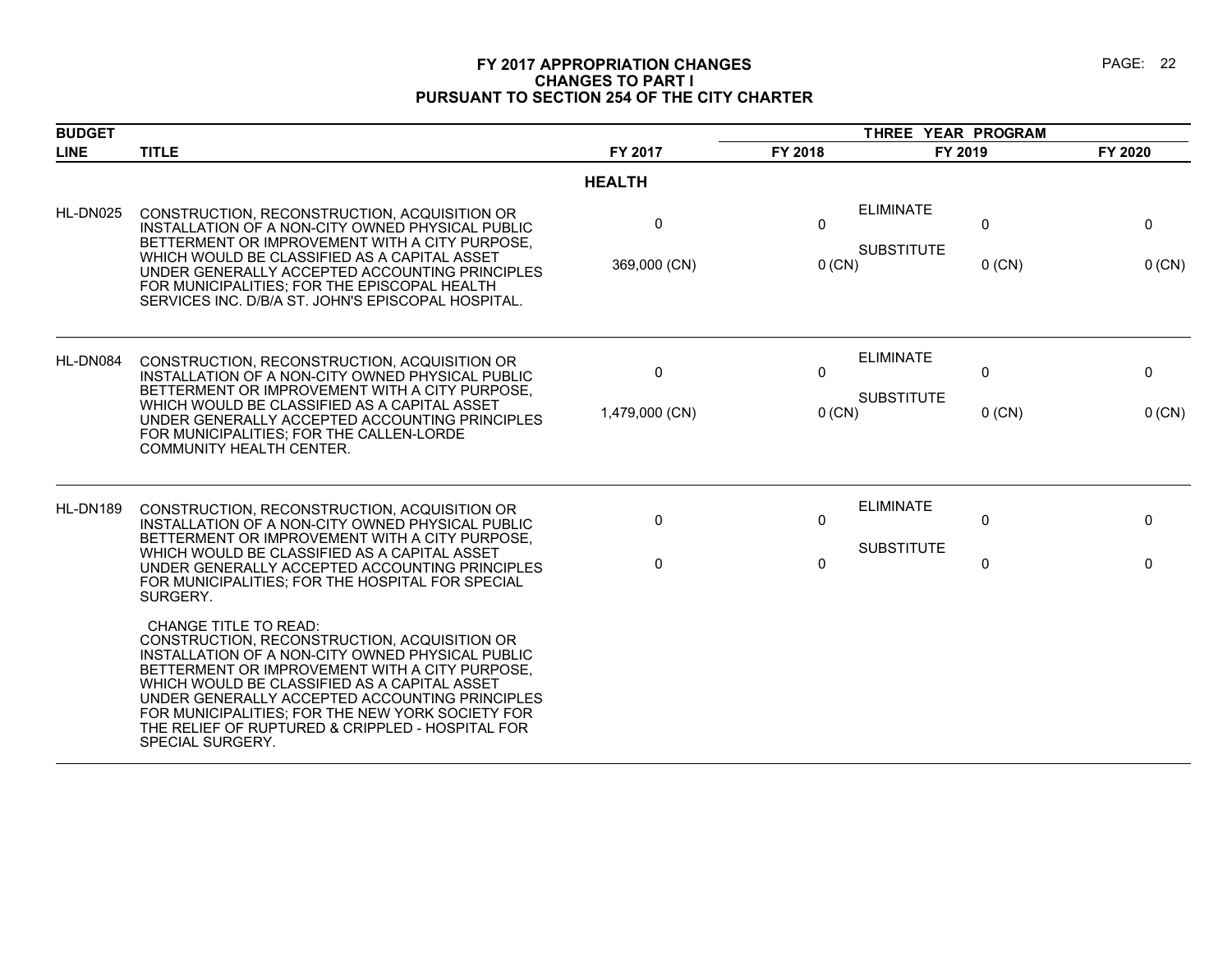#### **FY 2017 APPROPRIATION CHANGES PAGE: 23 CHANGES TO PART I PURSUANT TO SECTION 254 OF THE CITY CHARTER**

| <b>BUDGET</b> |                                                                                                                                                                                                   |                |              | THREE YEAR PROGRAM                                    |              |
|---------------|---------------------------------------------------------------------------------------------------------------------------------------------------------------------------------------------------|----------------|--------------|-------------------------------------------------------|--------------|
| <b>LINE</b>   | <b>TITLE</b>                                                                                                                                                                                      | FY 2017        | FY 2018      | FY 2019                                               | FY 2020      |
|               |                                                                                                                                                                                                   | <b>HEALTH</b>  |              |                                                       |              |
| HL-DN201      | CONSTRUCTION, RECONSTRUCTION, ACQUISITION OR<br>INSTALLATION OF A NON-CITY OWNED PHYSICAL PUBLIC<br>BETTERMENT OR IMPROVEMENT WITH A CITY PURPOSE,                                                | 0              | $\Omega$     | <b>ELIMINATE</b><br>$\mathbf{0}$                      | 0            |
|               | WHICH WOULD BE CLASSIFIED AS A CAPITAL ASSET<br>UNDER GENERALLY ACCEPTED ACCOUNTING PRINCIPLES<br>FOR MUNICIPALITIES; FOR NEW YORK BLOOD CENTER.                                                  | 375,000 (CN)   | $0$ (CN)     | <b>SUBSTITUTE</b><br>$0$ (CN)                         | $0$ (CN)     |
| HL-DN228      | CONSTRUCTION, RECONSTRUCTION, ACQUISITION OR<br>INSTALLATION OF A NON-CITY OWNED PHYSICAL PUBLIC<br>BETTERMENT OR IMPROVEMENT WITH A CITY PURPOSE.                                                | 0              | $\mathbf{0}$ | <b>ELIMINATE</b><br>$\mathbf{0}$                      | $\mathbf{0}$ |
|               | WHICH WOULD BE CLASSIFIED AS A CAPITAL ASSET<br>UNDER GENERALLY ACCEPTED ACCOUNTING PRINCIPLES<br>FOR MUNICIPALITIES; FOR THE KINGSBROOK JEWISH<br><b>MEDICAL CENTER.</b>                         | 1,428,000 (CN) | 0 (CN)       | <b>SUBSTITUTE</b><br>$0$ (CN)                         | $0$ (CN)     |
| HL-DN254      | CONSTRUCTION, RECONSTRUCTION, ACQUISITION OR<br>INSTALLATION OF A NON-CITY OWNED PHYSICAL PUBLIC<br>BETTERMENT OR IMPROVEMENT WITH A CITY PURPOSE,                                                | 0              | $\Omega$     | <b>ELIMINATE</b><br>$\mathbf{0}$<br><b>SUBSTITUTE</b> | 0            |
|               | WHICH WOULD BE CLASSIFIED AS A CAPITAL ASSET<br>UNDER GENERALLY ACCEPTED ACCOUNTING PRINCIPLES<br>FOR MUNICIPALITIES; FOR THE MAIMONIDES MEDICAL<br><b>CENTER</b>                                 | 810,000 (CN)   | $0$ (CN)     | $0$ (CN)                                              | 0 (CN)       |
| HL-DN273      | CONSTRUCTION, RECONSTRUCTION, ACQUISITION OR<br>INSTALLATION OF A NON-CITY OWNED PHYSICAL PUBLIC                                                                                                  | 0              | $\mathbf{0}$ | <b>ELIMINATE</b><br>$\mathbf{0}$                      | 0            |
|               | BETTERMENT OR IMPROVEMENT WITH A CITY PURPOSE,<br>WHICH WOULD BE CLASSIFIED AS A CAPITAL ASSET<br>UNDER GENERALLY ACCEPTED ACCOUNTING PRINCIPLES<br>FOR MUNICIPALITIES; FOR MOUNT SINAI HOSPITAL. | 869,000 (CN)   | $0$ (CN)     | <b>SUBSTITUTE</b><br>$0$ (CN)                         | $0$ (CN)     |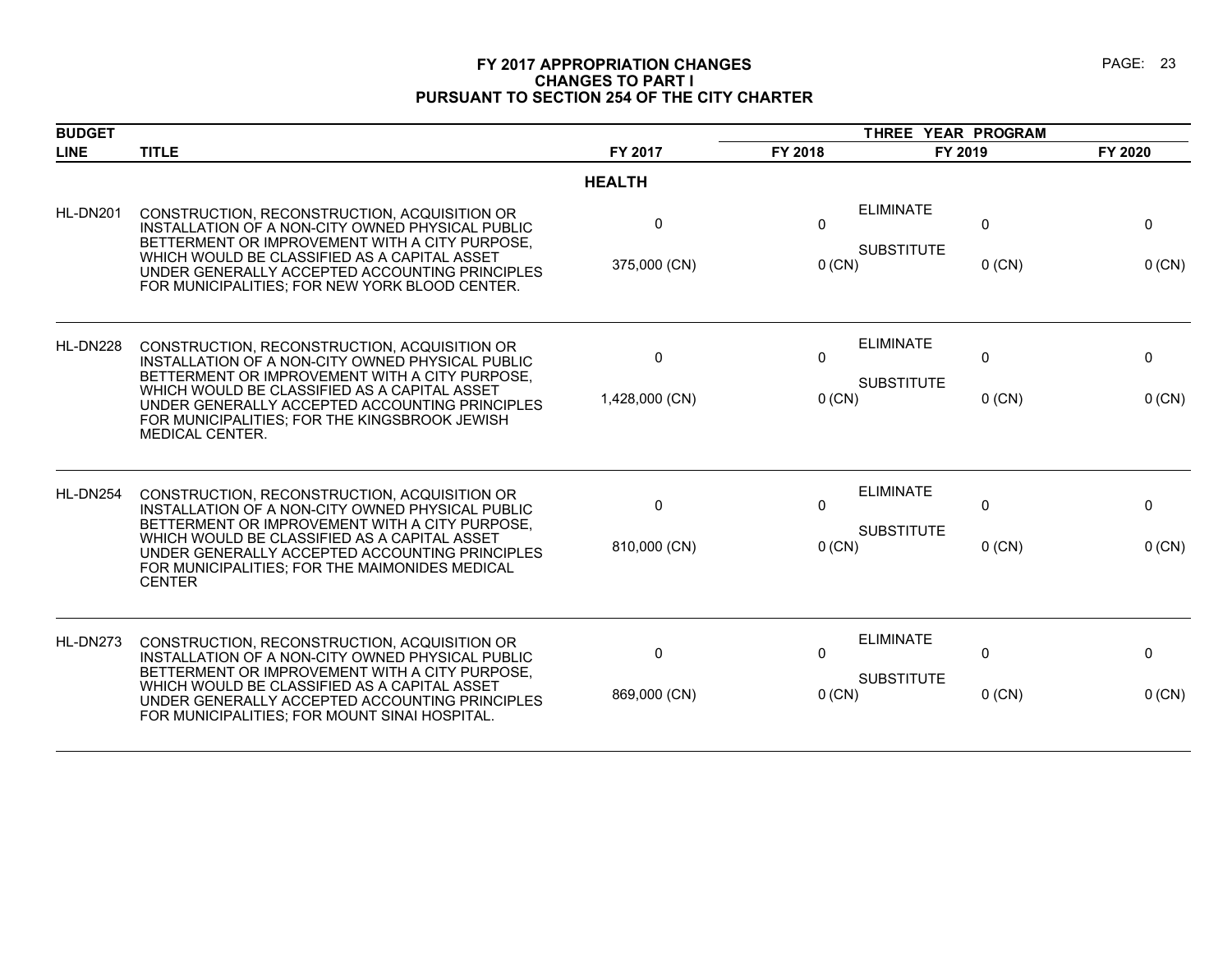#### **FY 2017 APPROPRIATION CHANGES PAGE: 24 CHANGES TO PART I PURSUANT TO SECTION 254 OF THE CITY CHARTER**

| <b>BUDGET</b> |                                                                                                                                                                                                                                                                                                                                  |                              | THREE YEAR PROGRAM |                                       |               |             |
|---------------|----------------------------------------------------------------------------------------------------------------------------------------------------------------------------------------------------------------------------------------------------------------------------------------------------------------------------------|------------------------------|--------------------|---------------------------------------|---------------|-------------|
| <b>LINE</b>   | <b>TITLE</b>                                                                                                                                                                                                                                                                                                                     | FY 2017                      | FY 2018            | FY 2019                               |               | FY 2020     |
|               |                                                                                                                                                                                                                                                                                                                                  | <b>HEALTH</b>                |                    |                                       |               |             |
| HL-DN308      | CONSTRUCTION, RECONSTRUCTION, ACQUISITION OR<br>INSTALLATION OF A NON-CITY OWNED PHYSICAL PUBLIC<br>BETTERMENT OR IMPROVEMENT WITH A CITY PURPOSE,<br>WHICH WOULD BE CLASSIFIED AS A CAPITAL ASSET<br>UNDER GENERALLY ACCEPTED ACCOUNTING PRINCIPLES<br>FOR MUNICIPALITIES; FOR THE NEW YORK UNIVERSITY<br>COLLEGE OF DENTISTRY. | 0<br>586,000 (CN)            | 0<br>$0$ (CN)      | <b>ELIMINATE</b><br><b>SUBSTITUTE</b> | 0<br>$0$ (CN) | 0<br>0 (CN) |
| HL-DN316      | CONSTRUCTION, RECONSTRUCTION, ACQUISITION OR<br>INSTALLATION OF A NON-CITY OWNED PHYSICAL PUBLIC<br>BETTERMENT OR IMPROVEMENT WITH A CITY PURPOSE,<br>WHICH WOULD BE CLASSIFIED AS A CAPITAL ASSET<br>UNDER GENERALLY ACCEPTED ACCOUNTING PRINCIPLES<br>FOR MUNICIPALITIES; FOR NEW YORK FAMILIES FOR<br>AUTISTIC CHILDREN.      | $\pmb{0}$<br>500,000 (CN)    | 0<br>0 (CN)        | <b>ELIMINATE</b><br><b>SUBSTITUTE</b> | 0<br>$0$ (CN) | 0<br>0 (CN) |
| HL-DN328      | CONSTRUCTION, RECONSTRUCTION, ACQUISITION OR<br>INSTALLATION OF A NON-CITY OWNED PHYSICAL PUBLIC<br>BETTERMENT OR IMPROVEMENT WITH A CITY PURPOSE,<br>WHICH WOULD BE CLASSIFIED AS A CAPITAL ASSET<br>UNDER GENERALLY ACCEPTED ACCOUNTING PRINCIPLES<br>FOR MUNICIPALITIES; FOR PLANNED PARENTHOOD OF<br>NEW YORK CITY.          | $\mathbf{0}$<br>446,000 (CN) | 0<br>0 (CN)        | <b>ELIMINATE</b><br><b>SUBSTITUTE</b> | 0<br>$0$ (CN) | 0<br>0 (CN) |
| HL-DN346      | CONSTRUCTION, RECONSTRUCTION, ACQUISITION OR<br>INSTALLATION OF A NON-CITY OWNED PHYSICAL PUBLIC<br>BETTERMENT OR IMPROVEMENT WITH A CITY PURPOSE,<br>WHICH WOULD BE CLASSIFIED AS A CAPITAL ASSET<br>UNDER GENERALLY ACCEPTED ACCOUNTING PRINCIPLES<br>FOR MUNICIPALITIES; FOR THE RICHMOND UNIVERSITY<br>MEDICAL CENTER.       | 0<br>13,580,000 (CN)         | 0<br>0 (CN)        | <b>ELIMINATE</b><br><b>SUBSTITUTE</b> | 0<br>$0$ (CN) | 0<br>0 (CN) |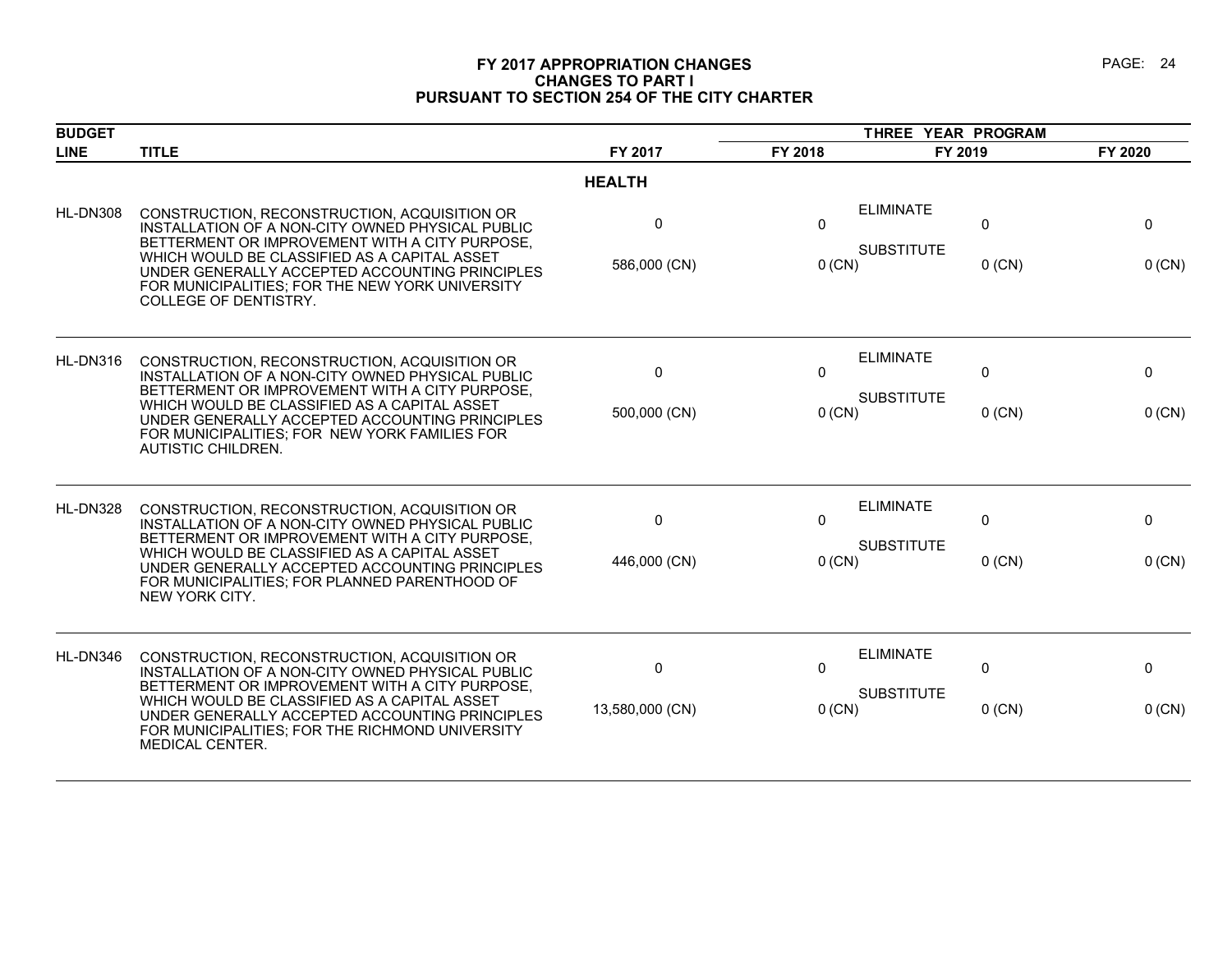#### **FY 2017 APPROPRIATION CHANGES PAGE: 25 CHANGES TO PART I PURSUANT TO SECTION 254 OF THE CITY CHARTER**

| <b>BUDGET</b> |                                                                                                                                                                                                                                                                                                           |                  | THREE YEAR PROGRAM       |                                       |               |                         |
|---------------|-----------------------------------------------------------------------------------------------------------------------------------------------------------------------------------------------------------------------------------------------------------------------------------------------------------|------------------|--------------------------|---------------------------------------|---------------|-------------------------|
| <b>LINE</b>   | <b>TITLE</b>                                                                                                                                                                                                                                                                                              | FY 2017          | FY 2018                  | FY 2019                               |               | FY 2020                 |
|               |                                                                                                                                                                                                                                                                                                           | <b>HEALTH</b>    |                          |                                       |               |                         |
| HL-DN367      | CONSTRUCTION, RECONSTRUCTION, ACQUISITION OR<br>INSTALLATION OF A NON-CITY OWNED PHYSICAL PUBLIC<br>BETTERMENT OR IMPROVEMENT WITH A CITY PURPOSE,<br>WHICH WOULD BE CLASSIFIED AS A CAPITAL ASSET<br>UNDER GENERALLY ACCEPTED ACCOUNTING PRINCIPLES<br>FOR MUNICIPALITIES; FOR THE ST. MARY'S HEALTHCARE | 0<br>54,000 (CN) | $\mathbf{0}$<br>$0$ (CN) | <b>ELIMINATE</b><br><b>SUBSTITUTE</b> | 0<br>$0$ (CN) | $\mathbf 0$<br>$0$ (CN) |
|               | SYSTEM FOR CHILDREN.                                                                                                                                                                                                                                                                                      |                  |                          |                                       |               |                         |
| HL-DN404      | CONSTRUCTION, RECONSTRUCTION, ACQUISITION OR<br>INSTALLATION OF A NON-CITY OWNED PHYSICAL PUBLIC<br>BETTERMENT OR IMPROVEMENT WITH A CITY PURPOSE,                                                                                                                                                        | 0                | $\mathbf{0}$             | <b>ELIMINATE</b>                      | $\mathbf{0}$  | $\mathbf 0$             |
|               | WHICH WOULD BE CLASSIFIED AS A CAPITAL ASSET<br>UNDER GENERALLY ACCEPTED ACCOUNTING PRINCIPLES<br>FOR MUNICIPALITIES; FOR THE STATEN ISLAND<br>UNIVERSITY HOSPITAL.                                                                                                                                       | 295,000 (CN)     | $0$ (CN)                 | <b>SUBSTITUTE</b>                     | $0$ (CN)      | $0$ (CN)                |
| HL-DN440      | CONSTRUCTION, RECONSTRUCTION, ACQUISITION OR<br>INSTALLATION OF A NON-CITY OWNED PHYSICAL PUBLIC<br>BETTERMENT OR IMPROVEMENT WITH A CITY PURPOSE,                                                                                                                                                        | 0                | 0                        | <b>ELIMINATE</b>                      | 0             | 0                       |
|               | WHICH WOULD BE CLASSIFIED AS A CAPITAL ASSET<br>UNDER GENERALLY ACCEPTED ACCOUNTING PRINCIPLES<br>FOR MUNICIPALITIES; FOR THE URBAN HEALTH PLAN, INC.                                                                                                                                                     | 3,889,000 (CN)   | 0 (CN)                   | <b>SUBSTITUTE</b>                     | $0$ (CN)      | $0$ (CN)                |
| HL-DN530      | CONSTRUCTION, RECONSTRUCTION, ACQUISITION OR<br>INSTALLATION OF A NON-CITY OWNED PHYSICAL PUBLIC                                                                                                                                                                                                          | 0                | $\Omega$                 | <b>ELIMINATE</b>                      | $\mathbf{0}$  | 0                       |
|               | BETTERMENT OR IMPROVEMENT WITH A CITY PURPOSE,<br>WHICH WOULD BE CLASSIFIED AS A CAPITAL ASSET<br>UNDER GENERALLY ACCEPTED ACCOUNTING PRINCIPLES<br>FOR MUNICIPALITIES; FOR THE AIDS SERVICE CENTER OF<br>LOWER MANHATTAN, INC. D/B/A AIDS SERVICE CENTER OF<br>NYC.                                      | 165,000 (CN)     | $0$ (CN)                 | <b>SUBSTITUTE</b>                     | $0$ (CN)      | $0$ (CN)                |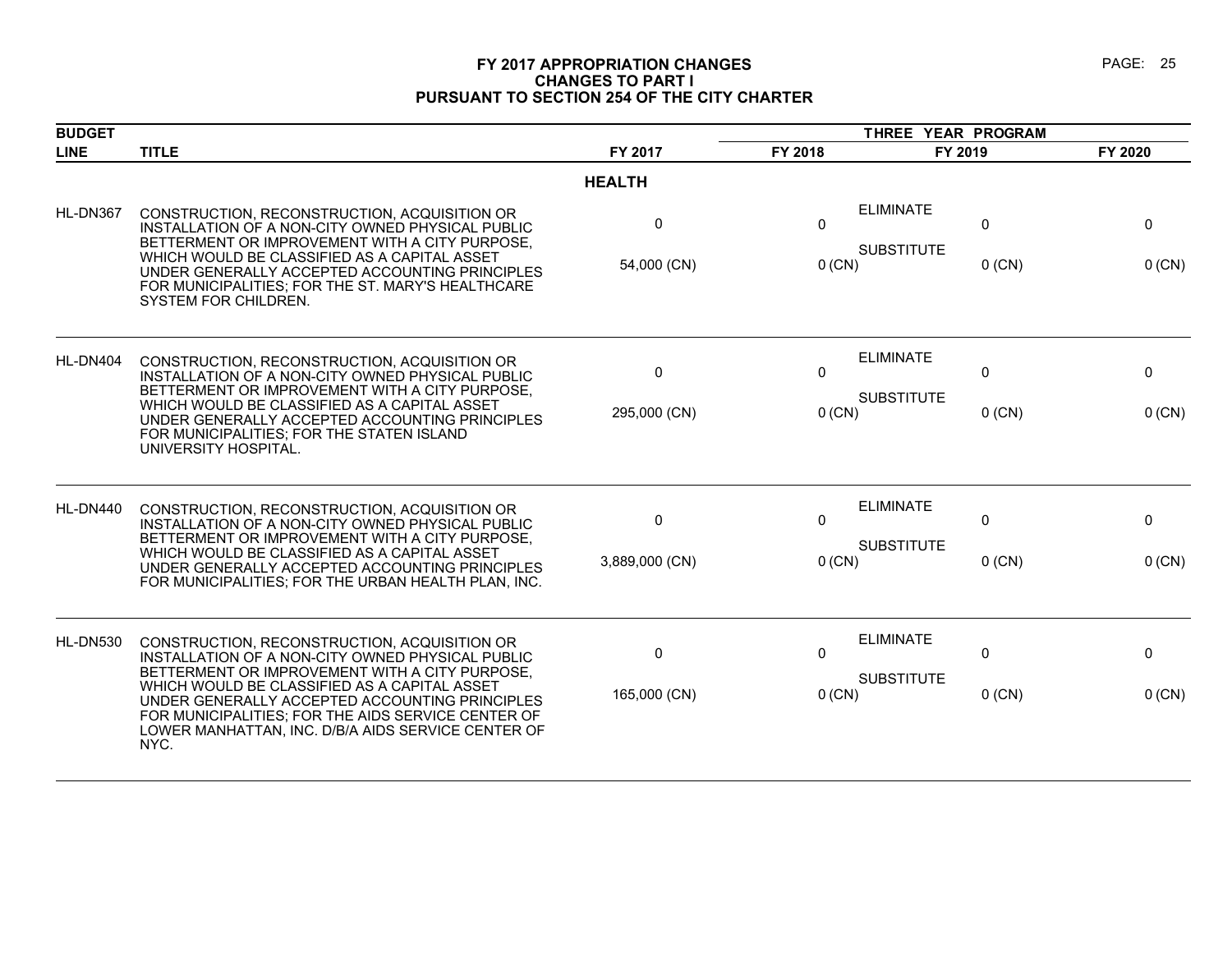#### **FY 2017 APPROPRIATION CHANGES PAGE: 26 CHANGES TO PART I PURSUANT TO SECTION 254 OF THE CITY CHARTER**

| <b>BUDGET</b> |                                                                                                                                                                                                                                                                                                                                                                                                                                                                                                                                                                                                                                                                                                                  |                             | THREE YEAR PROGRAM   |                                                        |             |  |
|---------------|------------------------------------------------------------------------------------------------------------------------------------------------------------------------------------------------------------------------------------------------------------------------------------------------------------------------------------------------------------------------------------------------------------------------------------------------------------------------------------------------------------------------------------------------------------------------------------------------------------------------------------------------------------------------------------------------------------------|-----------------------------|----------------------|--------------------------------------------------------|-------------|--|
| <b>LINE</b>   | <b>TITLE</b>                                                                                                                                                                                                                                                                                                                                                                                                                                                                                                                                                                                                                                                                                                     | FY 2017                     | FY 2018              | FY 2019                                                | FY 2020     |  |
|               |                                                                                                                                                                                                                                                                                                                                                                                                                                                                                                                                                                                                                                                                                                                  | <b>HEALTH</b>               |                      |                                                        |             |  |
| HL-DN562      | CONSTRUCTION, RECONSTRUCTION, ACQUISITION OR<br>INSTALLATION OF A NON-CITY OWNED PHYSICAL PUBLIC<br>BETTERMENT OR IMPROVEMENT WITH A CITY PURPOSE,<br>WHICH WOULD BE CLASSIFIED AS A CAPITAL ASSET<br>UNDER GENERALLY ACCEPTED ACCOUNTING PRINCIPLES<br>FOR MUNICIPALITIES; FOR THE NEW YORK METHODIST<br>HOSPITAL.                                                                                                                                                                                                                                                                                                                                                                                              | 0<br>300,000 (CN)           | $\Omega$<br>$0$ (CN) | <b>ELIMINATE</b><br>0<br><b>SUBSTITUTE</b><br>$0$ (CN) | 0<br>0 (CN) |  |
| HL-DN622      | (NEW PROJECT)<br>CONSTRUCTION, RECONSTRUCTION, ACQUISITION OR<br>INSTALLATION OF A NON-CITY OWNED PHYSICAL PUBLIC<br>BETTERMENT OR IMPROVEMENT WITH A CITY PURPOSE,<br>WHICH WOULD BE CLASSIFIED AS A CAPITAL ASSET<br>UNDER GENERALLY ACCEPTED ACCOUNTING PRINCIPLES<br>FOR MUNICIPALITIES; FOR THE FOREST HILLS HOSPITAL -<br>NORTHWELL HEALTH.                                                                                                                                                                                                                                                                                                                                                                | 91,000 (CN)                 | $0$ (CN)             | (NEW PROJECT)<br>$0$ (CN)                              | 0 (CN)      |  |
| HL-DN623      | CONSTRUCTION, RECONSTRUCTION, ACQUISITION OR<br>INSTALLATION OF A NON-CITY OWNED PHYSICAL PUBLIC<br>BETTERMENT OR IMPROVEMENT WITH A CITY PURPOSE,<br>WHICH WOULD BE CLASSIFIED AS A CAPITAL ASSET<br>UNDER GENERALLY ACCEPTED ACCOUNTING PRINCIPLES<br>FOR MUNICIPALITIES; FOR THE LONG ISLAND JEWISH<br><b>MEDICAL CENTER.</b><br><b>CHANGE TITLE TO READ:</b><br>CONSTRUCTION, RECONSTRUCTION, ACQUISITION OR<br>INSTALLATION OF A NON-CITY OWNED PHYSICAL PUBLIC<br>BETTERMENT OR IMPROVEMENT WITH A CITY PURPOSE.<br>WHICH WOULD BE CLASSIFIED AS A CAPITAL ASSET<br>UNDER GENERALLY ACCEPTED ACCOUNTING PRINCIPLES<br>FOR MUNICIPALITIES; FOR THE LONG ISLAND JEWISH<br>MEDICAL CENTER - NORTHWELL HEALTH. | $\mathbf 0$<br>280,000 (CN) | 0<br>$0$ (CN)        | <b>ELIMINATE</b><br>0<br><b>SUBSTITUTE</b><br>$0$ (CN) | 0<br>0 (CN) |  |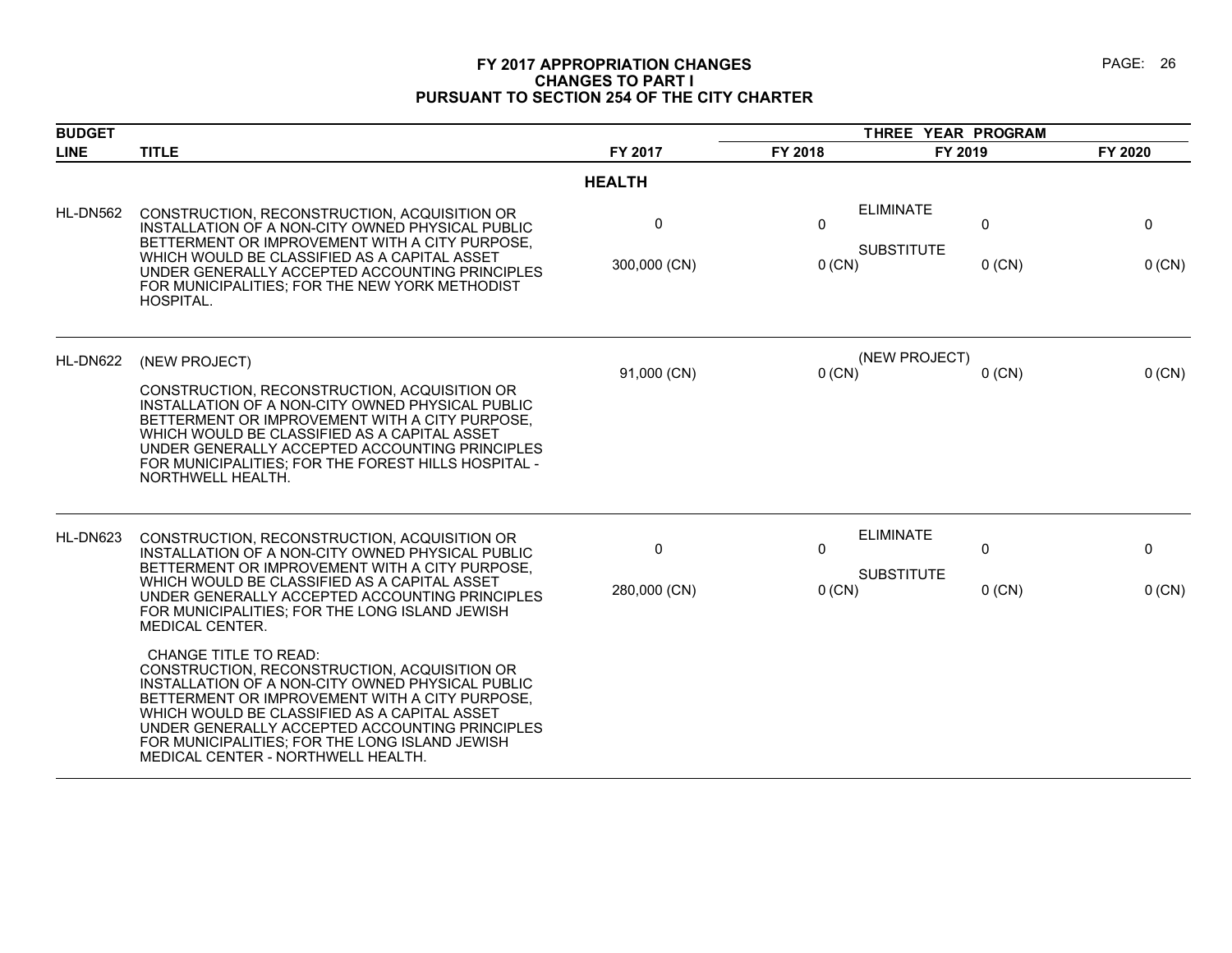#### **FY 2017 APPROPRIATION CHANGES PAGE: 27 CHANGES TO PART I PURSUANT TO SECTION 254 OF THE CITY CHARTER**

| <b>BUDGET</b> |                                                                                                                                                                                                                                                                                                                                   |                              | THREE YEAR PROGRAM |                                                                  |                        |  |
|---------------|-----------------------------------------------------------------------------------------------------------------------------------------------------------------------------------------------------------------------------------------------------------------------------------------------------------------------------------|------------------------------|--------------------|------------------------------------------------------------------|------------------------|--|
| <b>LINE</b>   | <b>TITLE</b>                                                                                                                                                                                                                                                                                                                      | FY 2017                      | FY 2018            | FY 2019                                                          | FY 2020                |  |
|               |                                                                                                                                                                                                                                                                                                                                   | <b>HEALTH</b>                |                    |                                                                  |                        |  |
| HL-DN762      | CONSTRUCTION, RECONSTRUCTION, ACQUISITION OR<br>INSTALLATION OF A NON-CITY OWNED PHYSICAL PUBLIC<br>BETTERMENT OR IMPROVEMENT WITH A CITY PURPOSE,<br>WHICH WOULD BE CLASSIFIED AS A CAPITAL ASSET<br>UNDER GENERALLY ACCEPTED ACCOUNTING PRINCIPLES<br>FOR MUNICIPALITIES; FOR THE UNION COMMUNITY<br><b>HEALTH CENTER. INC.</b> | $\Omega$<br>409,000 (CN)     | 0<br>0 (CN)        | <b>ELIMINATE</b><br>$\mathbf 0$<br><b>SUBSTITUTE</b><br>$0$ (CN) | 0<br>0 (CN)            |  |
| HL-DN775      | CONSTRUCTION, RECONSTRUCTION, ACQUISITION OR<br>INSTALLATION OF A NON-CITY OWNED PHYSICAL PUBLIC<br>BETTERMENT OR IMPROVEMENT WITH A CITY PURPOSE,<br>WHICH WOULD BE CLASSIFIED AS A CAPITAL ASSET<br>UNDER GENERALLY ACCEPTED ACCOUNTING PRINCIPLES<br>FOR MUNICIPALITIES: FOR THE ODA PRIMARY HEALTH<br>CARE NETWORK.           | $\mathbf{0}$<br>250,000 (CN) | 0<br>0 (CN)        | <b>ELIMINATE</b><br>$\Omega$<br><b>SUBSTITUTE</b><br>$0$ (CN)    | $\mathbf{0}$<br>0 (CN) |  |
| HL-DN808      | CONSTRUCTION, RECONSTRUCTION, ACQUISITION OR<br>INSTALLATION OF A NON-CITY OWNED PHYSICAL PUBLIC<br>BETTERMENT OR IMPROVEMENT WITH A CITY PURPOSE,<br>WHICH WOULD BE CLASSIFIED AS A CAPITAL ASSET<br>UNDER GENERALLY ACCEPTED ACCOUNTING PRINCIPLES<br>FOR MUNICIPALITIES; FOR THE HATZOLAH INCORPORATED                         | $\mathbf{0}$<br>490,000 (CN) | 0<br>0 (CN)        | <b>ELIMINATE</b><br>0<br><b>SUBSTITUTE</b><br>$0$ (CN)           | 0<br>0 (CN)            |  |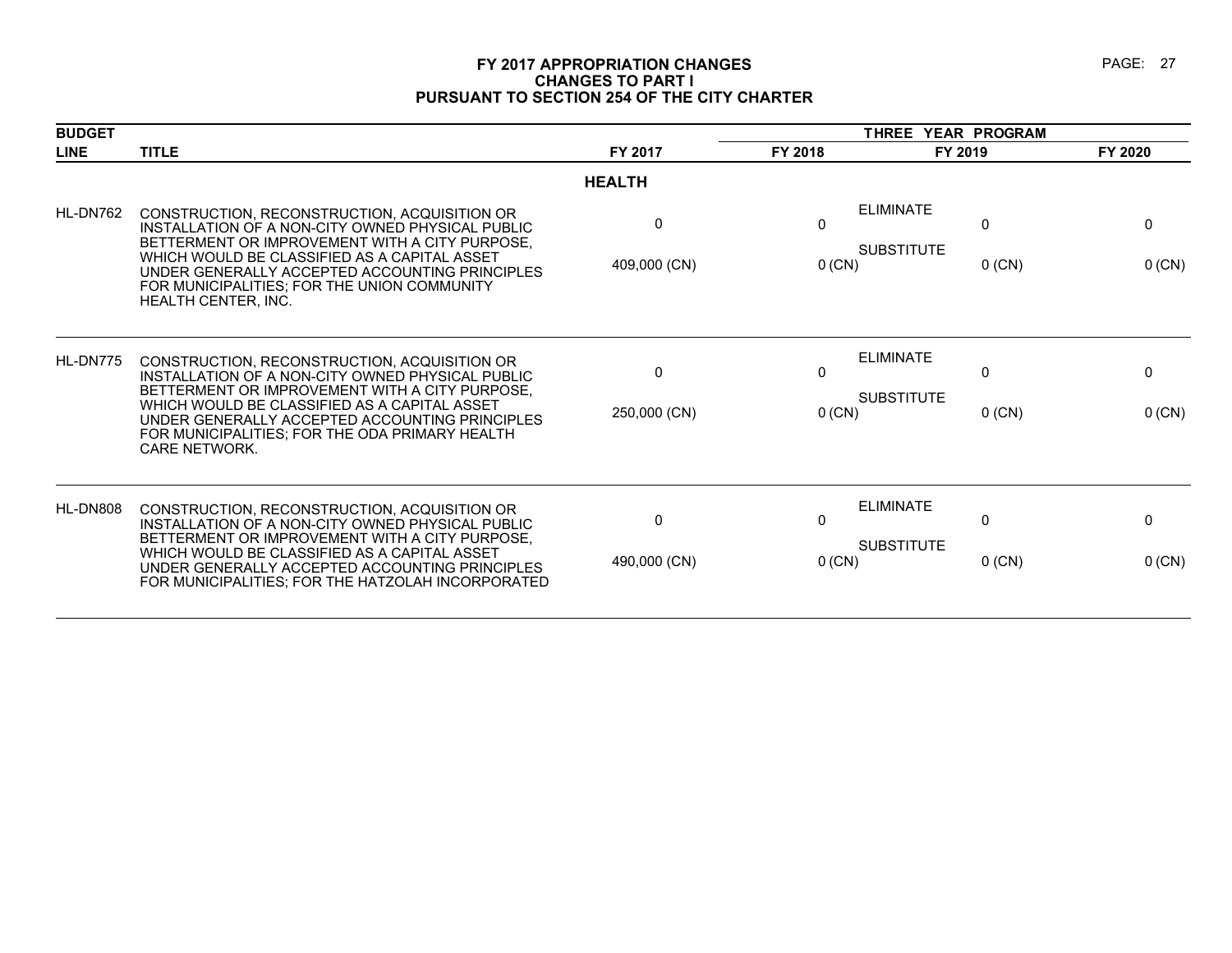#### **FY 2017 APPROPRIATION CHANGES PAGE: 28 CHANGES TO PART I PURSUANT TO SECTION 254 OF THE CITY CHARTER**

| <b>BUDGET</b> |                                                                                                                                                                                                                                                                                                                                                                                                                  |                   |             | THREE YEAR PROGRAM                    |               |             |
|---------------|------------------------------------------------------------------------------------------------------------------------------------------------------------------------------------------------------------------------------------------------------------------------------------------------------------------------------------------------------------------------------------------------------------------|-------------------|-------------|---------------------------------------|---------------|-------------|
| <b>LINE</b>   | <b>TITLE</b>                                                                                                                                                                                                                                                                                                                                                                                                     | FY 2017           | FY 2018     | FY 2019                               |               | FY 2020     |
|               |                                                                                                                                                                                                                                                                                                                                                                                                                  | <b>HEALTH</b>     |             |                                       |               |             |
| HL-DN810      | CONSTRUCTION, RECONSTRUCTION, ACQUISITION OR<br>INSTALLATION OF A NON-CITY OWNED PHYSICAL PUBLIC<br>BETTERMENT OR IMPROVEMENT WITH A CITY PURPOSE,                                                                                                                                                                                                                                                               | $\mathbf{0}$      | 0           | <b>ELIMINATE</b><br><b>SUBSTITUTE</b> | 0             | 0           |
|               | WHICH WOULD BE CLASSIFIED AS A CAPITAL ASSET<br>UNDER GENERALLY ACCEPTED ACCOUNTING PRINCIPLES<br>FOR MUNICIPALITIES: FOR THE NEW YORK SOCIETY FOR<br>THE RELIEF OF RUPTURED & CRIPPLED.                                                                                                                                                                                                                         | 477,000 (CN)      | 0 (CN)      |                                       | $0$ (CN)      | 0 (CN)      |
|               | <b>CHANGE TITLE TO READ:</b><br>CONSTRUCTION, RECONSTRUCTION, ACQUISITION OR<br>INSTALLATION OF A NON-CITY OWNED PHYSICAL PUBLIC<br>BETTERMENT OR IMPROVEMENT WITH A CITY PURPOSE,<br>WHICH WOULD BE CLASSIFIED AS A CAPITAL ASSET<br>UNDER GENERALLY ACCEPTED ACCOUNTING PRINCIPLES<br>FOR MUNICIPALITIES: FOR THE NEW YORK SOCIETY FOR<br>THE RELIEF OF RUPTURED & CRIPPLED - HOSPITAL FOR<br>SPECIAL SURGERY. |                   |             |                                       |               |             |
| HL-DN907      | CONSTRUCTION, RECONSTRUCTION, ACQUISITION OR<br>INSTALLATION OF A NON-CITY OWNED PHYSICAL PUBLIC<br>BETTERMENT OR IMPROVEMENT WITH A CITY PURPOSE,<br>WHICH WOULD BE CLASSIFIED AS A CAPITAL ASSET<br>UNDER GENERALLY ACCEPTED ACCOUNTING PRINCIPLES                                                                                                                                                             | 0<br>264,000 (CN) | 0<br>0 (CN) | <b>ELIMINATE</b><br><b>SUBSTITUTE</b> | 0<br>$0$ (CN) | 0<br>0 (CN) |
|               | FOR MUNICIPALITIES; FOR PHS PUBLIC HEALTH<br>SOLUTIONS.                                                                                                                                                                                                                                                                                                                                                          |                   |             |                                       |               |             |
| HL-DN909      | CONSTRUCTION, RECONSTRUCTION, ACQUISITION OR<br>INSTALLATION OF A NON-CITY OWNED PHYSICAL PUBLIC<br>BETTERMENT OR IMPROVEMENT WITH A CITY PURPOSE,                                                                                                                                                                                                                                                               | 0                 | 0           | <b>ELIMINATE</b>                      | 0             | 0           |
|               | WHICH WOULD BE CLASSIFIED AS A CAPITAL ASSET<br>UNDER GENERALLY ACCEPTED ACCOUNTING PRINCIPLES<br>FOR MUNICIPALITIES; FOR LENOX HILL HOSPITAL.                                                                                                                                                                                                                                                                   | 648,000 (CN)      | 0 (CN)      | <b>SUBSTITUTE</b>                     | $0$ (CN)      | 0 (CN)      |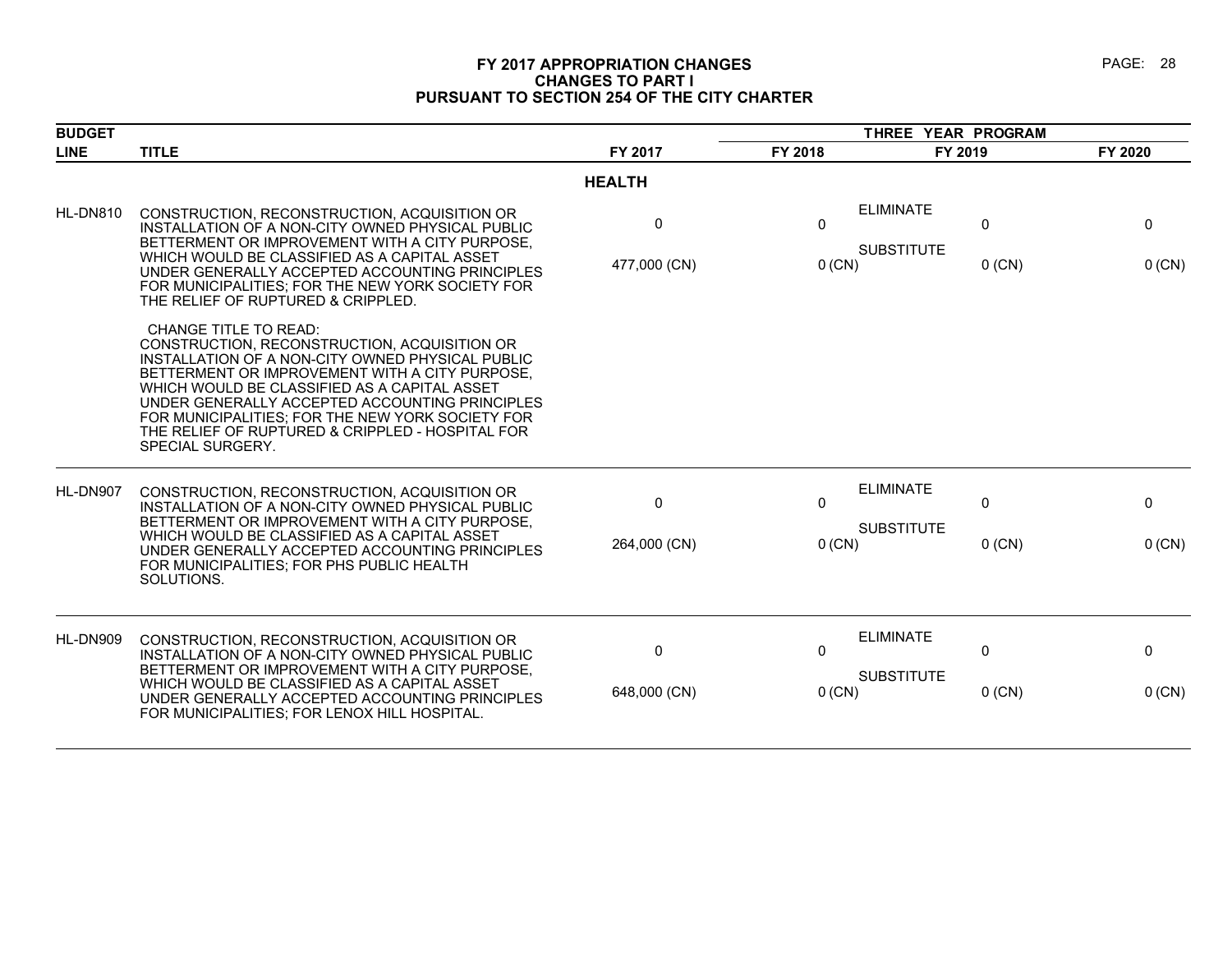#### **FY 2017 APPROPRIATION CHANGES PAGE: 29 CHANGES TO PART I PURSUANT TO SECTION 254 OF THE CITY CHARTER**

| <b>BUDGET</b>  |                                                                                                                                                                                                                                                                                                                                                                                 |                | THREE YEAR PROGRAM |                               |          |  |
|----------------|---------------------------------------------------------------------------------------------------------------------------------------------------------------------------------------------------------------------------------------------------------------------------------------------------------------------------------------------------------------------------------|----------------|--------------------|-------------------------------|----------|--|
| <b>LINE</b>    | <b>TITLE</b>                                                                                                                                                                                                                                                                                                                                                                    | FY 2017        | FY 2018            | FY 2019                       | FY 2020  |  |
|                |                                                                                                                                                                                                                                                                                                                                                                                 | <b>HEALTH</b>  |                    |                               |          |  |
| HL-DN915       | (NEW PROJECT)                                                                                                                                                                                                                                                                                                                                                                   | 1,000,000 (CN) | $0$ (CN)           | (NEW PROJECT)<br>$0$ (CN)     | 0 (CN)   |  |
|                | CONSTRUCTION, RECONSTRUCTION, ACQUISITION OR<br>INSTALLATION OF A NON-CITY OWNED PHYSICAL PUBLIC<br>BETTERMENT OR IMPROVEMENT WITH A CITY PURPOSE,<br>WHICH WOULD BE CLASSIFIED AS A CAPITAL ASSET<br>UNDER GENERALLY ACCEPTED ACCOUNTING PRINCIPLES<br>FOR MUNICIPALITIES; FOR THE JOSEPH P. ADDABBO<br>FAMILY HEALTH CENTER, INC.                                             |                |                    |                               |          |  |
| HL-DN924       | (NEW PROJECT)                                                                                                                                                                                                                                                                                                                                                                   |                | $0$ (CN)           | (NEW PROJECT)<br>$0$ (CN)     | 0 (CN)   |  |
|                | CONSTRUCTION, RECONSTRUCTION, ACQUISITION OR<br>INSTALLATION OF A NON-CITY OWNED PHYSICAL PUBLIC<br>BETTERMENT OR IMPROVEMENT WITH A CITY PURPOSE,<br>WHICH WOULD BE CLASSIFIED AS A CAPITAL ASSET<br>UNDER GENERALLY ACCEPTED ACCOUNTING PRINCIPLES<br>FOR MUNICIPALITIES: FOR EDWIN GOULD SERVICES FOR<br>CHILDREN AND FAMILIES.                                              | 187,000 (CN)   |                    |                               |          |  |
| HL-DN938       | (NEW PROJECT)                                                                                                                                                                                                                                                                                                                                                                   | 450,000 (CN)   | $0$ (CN)           | (NEW PROJECT)<br>$0$ (CN)     | $0$ (CN) |  |
|                | CONSTRUCTION, RECONSTRUCTION, ACQUISITION OR<br>INSTALLATION OF A NON-CITY OWNED PHYSICAL PUBLIC<br>BETTERMENT OR IMPROVEMENT WITH A CITY PURPOSE,<br>WHICH WOULD BE CLASSIFIED AS A CAPITAL ASSET<br>UNDER GENERALLY ACCEPTED ACCOUNTING PRINCIPLES<br>FOR MUNICIPALITIES; FOR CENTER FOR THE ELIMINATION<br>OF VIOLENCE IN THE FAMILY DBA CENTER AGAINST<br>DOMESTIC VIOLENCE |                |                    |                               |          |  |
| <b>HL-D001</b> | CITY COUNCIL FUNDS FOR CONSTRUCTION,<br>RECONSTRUCTION, REHABILITATION AND OTHER                                                                                                                                                                                                                                                                                                | $\mathbf 0$    | 0                  | <b>ELIMINATE</b><br>0         | 0        |  |
|                | BETTERMENTS AND IMPROVEMENTS INCLUDING THE<br>PURCHASE OF VEHICLES AND EQUIPMENT, FOR THE<br>DEPARTMENT OF HEALTH, CITYWIDE                                                                                                                                                                                                                                                     | 650,000 (CN)   | $0$ (CN)           | <b>SUBSTITUTE</b><br>$0$ (CN) | $0$ (CN) |  |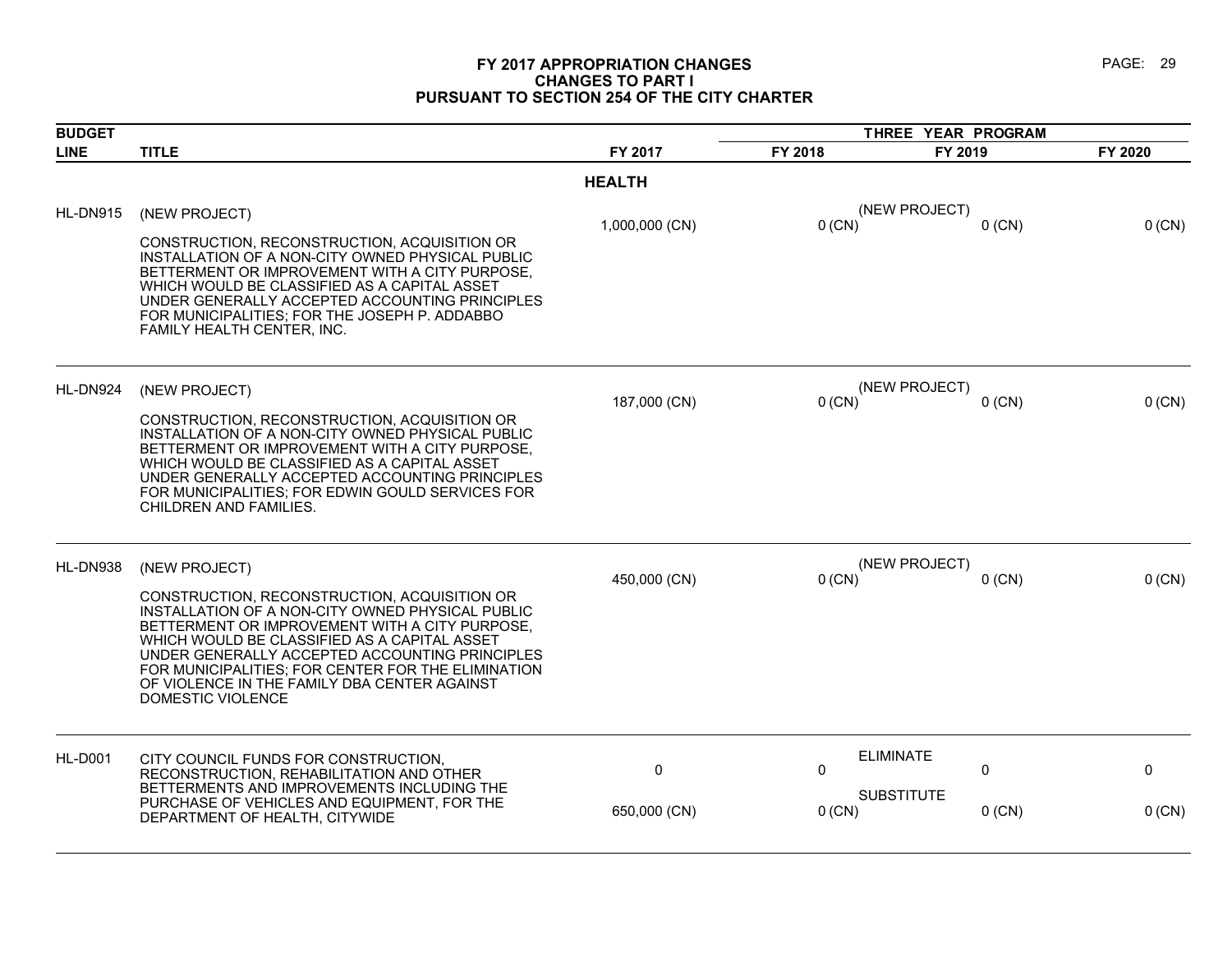#### **FY 2017 APPROPRIATION CHANGES PAGE: 30 CHANGES TO PART I PURSUANT TO SECTION 254 OF THE CITY CHARTER**

| <b>BUDGET</b> |                                                                                                                                                                                                                                                                                                                                                                       |                              | THREE YEAR PROGRAM |                                                               |                  |  |
|---------------|-----------------------------------------------------------------------------------------------------------------------------------------------------------------------------------------------------------------------------------------------------------------------------------------------------------------------------------------------------------------------|------------------------------|--------------------|---------------------------------------------------------------|------------------|--|
| <b>LINE</b>   | <b>TITLE</b>                                                                                                                                                                                                                                                                                                                                                          | FY 2017                      | FY 2018            | FY 2019                                                       | FY 2020          |  |
|               |                                                                                                                                                                                                                                                                                                                                                                       | <b>HEALTH</b>                |                    |                                                               |                  |  |
| HL-QN622      | CONSTRUCTION, RECONSTRUCTION, ACQUISITION OR<br>INSTALLATION OF A NON-CITY OWNED PHYSICAL PUBLIC<br>BETTERMENT OR IMPROVEMENT WITH A CITY PURPOSE,<br>WHICH WOULD BE CLASSIFIED AS A CAPITAL ASSET<br>UNDER GENERALLY ACCEPTED ACCOUNTING PRINCIPLES<br>FOR MUNICIPALITIES; FOR THE FOREST HILLS HOSPITAL.                                                            | 498,000 (CN)<br>498,000 (CN) | 0 (CN)<br>0 (CN)   | <b>ELIMINATE</b><br>$0$ (CN)<br><b>SUBSTITUTE</b><br>$0$ (CN) | 0 (CN)<br>0 (CN) |  |
|               | <b>CHANGE TITLE TO READ:</b><br>CONSTRUCTION, RECONSTRUCTION, ACQUISITION OR<br>INSTALLATION OF A NON-CITY OWNED PHYSICAL PUBLIC<br>BETTERMENT OR IMPROVEMENT WITH A CITY PURPOSE,<br>WHICH WOULD BE CLASSIFIED AS A CAPITAL ASSET<br>UNDER GENERALLY ACCEPTED ACCOUNTING PRINCIPLES<br>FOR MUNICIPALITIES: FOR THE FOREST HILLS HOSPITAL -<br>NORTHWELL HEALTH.      |                              |                    |                                                               |                  |  |
| HL-QN623      | CONSTRUCTION, RECONSTRUCTION, ACQUISITION OR<br>INSTALLATION OF A NON-CITY OWNED PHYSICAL PUBLIC<br>BETTERMENT OR IMPROVEMENT WITH A CITY PURPOSE,<br>WHICH WOULD BE CLASSIFIED AS A CAPITAL ASSET<br>UNDER GENERALLY ACCEPTED ACCOUNTING PRINCIPLES<br>FOR MUNICIPALITIES; FOR THE LONG ISLAND JEWISH<br><b>MEDICAL CENTER.</b>                                      | 342,000 (CN)<br>342,000 (CN) | $0$ (CN)<br>0 (CN) | <b>ELIMINATE</b><br>$0$ (CN)<br><b>SUBSTITUTE</b><br>$0$ (CN) | 0 (CN)<br>0 (CN) |  |
|               | CHANGE TITLE TO READ:<br>CONSTRUCTION, RECONSTRUCTION, ACQUISITION OR<br>INSTALLATION OF A NON-CITY OWNED PHYSICAL PUBLIC<br>BETTERMENT OR IMPROVEMENT WITH A CITY PURPOSE,<br>WHICH WOULD BE CLASSIFIED AS A CAPITAL ASSET<br>UNDER GENERALLY ACCEPTED ACCOUNTING PRINCIPLES<br>FOR MUNICIPALITIES: FOR THE LONG ISLAND JEWISH<br>MEDICAL CENTER - NORTHWELL HEALTH. |                              |                    |                                                               |                  |  |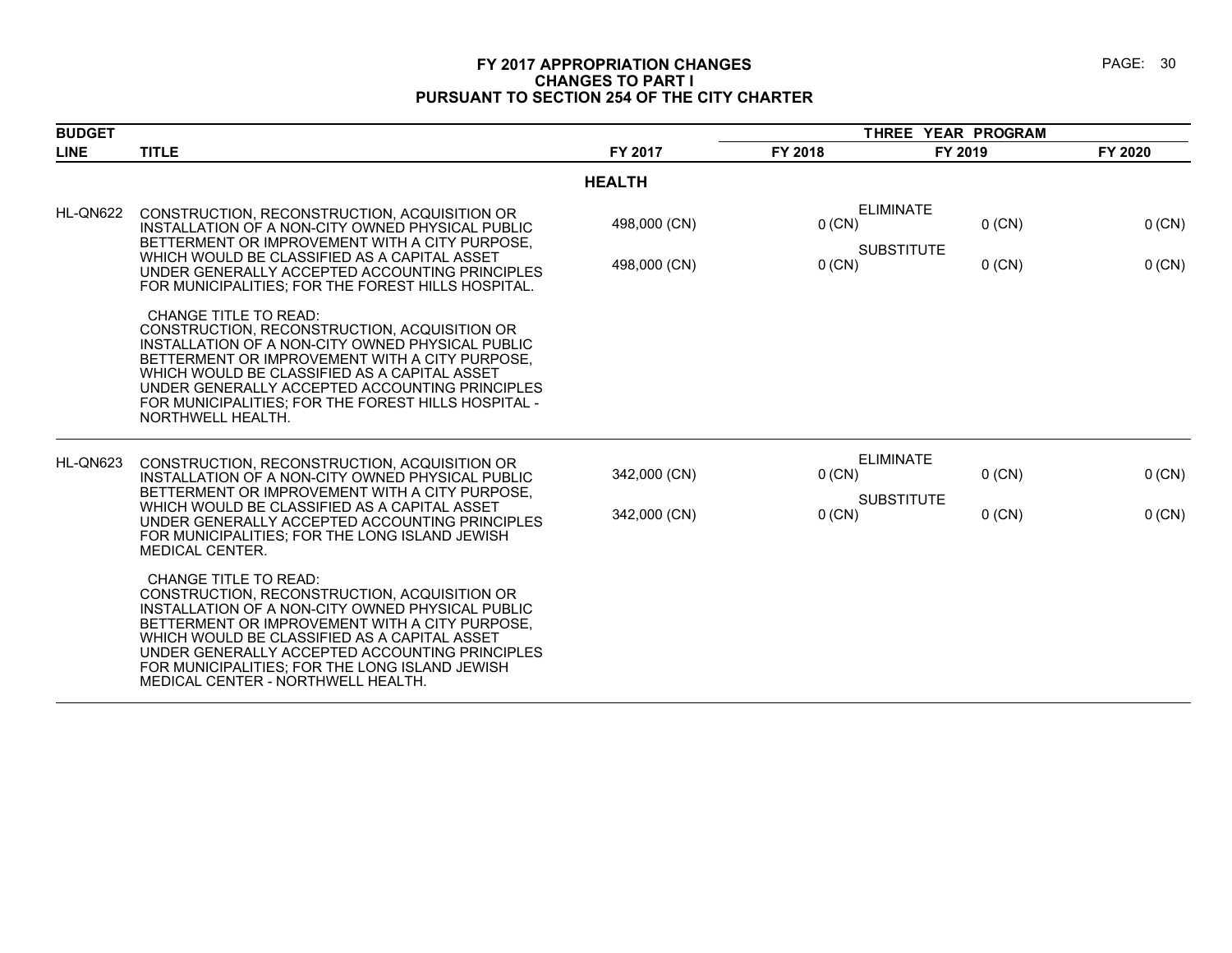#### **FY 2017 APPROPRIATION CHANGES PAGE: 31 CHANGES TO PART I PURSUANT TO SECTION 254 OF THE CITY CHARTER**

| <b>BUDGET</b>  |                                                                                                                                                                 |                         |                 | THREE YEAR PROGRAM                         |                 |
|----------------|-----------------------------------------------------------------------------------------------------------------------------------------------------------------|-------------------------|-----------------|--------------------------------------------|-----------------|
| <b>LINE</b>    | <b>TITLE</b>                                                                                                                                                    | FY 2017                 | FY 2018         | FY 2019                                    | FY 2020         |
|                |                                                                                                                                                                 | <b>HIGHER EDUCATION</b> |                 |                                            |                 |
| <b>HN-D002</b> | CITY COUNCIL FUNDS FOR SITE ACQUISITION,<br>CONSTRUCTION, RECONSTRUCTION, AND<br>COMPREHENSIVE RENOVATIONS TO BUILDINGS AND                                     | $\pmb{0}$               | $\Omega$        | <b>ELIMINATE</b><br>0<br><b>SUBSTITUTE</b> | 0               |
|                | CAMPUSES, INCLUDING PURCHASES OF EQUIPMENT AT<br>COMMUNITY COLLEGE CAMPUSES, CITYWIDE                                                                           | 22,587,000 (CN)         | $0$ (CN)        | $0$ (CN)                                   | $0$ (CN)        |
| <b>HN-D004</b> | CITY COUNCIL FUNDING FOR IMPROVEMENTS,                                                                                                                          |                         |                 | <b>ELIMINATE</b>                           |                 |
|                | ALTERATIONS, AND COMPREHENSIVE RENOVATIONS TO                                                                                                                   | 0                       | 0               | 0                                          | 0               |
|                | BUILDINGS AND CAMPUSES, INCLUDING THE PURCHASE<br>AND INSTALLATION OF COMPUTER AND OTHER<br>EQUIPMENT AND SYSTEMS, AT COMMUNITY COLLEGE<br>CAMPUSES CITYWIDE.   | 1,835,000 (CN)          | $0$ (CN)        | <b>SUBSTITUTE</b><br>$0$ (CN)              | 0 (CN)          |
|                |                                                                                                                                                                 |                         |                 |                                            |                 |
| <b>HN-D300</b> | CITY COUNCIL FUNDING FOR SITE ACQUISITION,                                                                                                                      | 0                       | $\Omega$        | <b>ELIMINATE</b><br>$\mathbf{0}$           | $\mathbf{0}$    |
|                | CONSTRUCTION, RECONSTRUCTION, IMPROVEMENTS.<br>COMPREHENSIVE RENOVATIONS AND ADDITIONS OF CITY                                                                  |                         |                 | <b>SUBSTITUTE</b>                          |                 |
|                | UNIVERSITY SENIOR COLLEGE CAMPUS BUILDINGS AND<br>FACILITIES, INCLUDING THE PURCHASE OF EQUIPMENT<br>AND OTHER SYSTEMS, CITYWIDE.                               | 26,316,000 (CN)         | 2,500,000 (CN)  | $0$ (CN)                                   | $0$ (CN)        |
| HN-206         | SITE ACQUISITION, CONSTRUCTION, RECONSTRUCTION,                                                                                                                 |                         |                 | <b>ELIMINATE</b>                           |                 |
|                | IMPROVEMENTS, COMPREHENSIVE RENOVATIONS AND                                                                                                                     | 33,138,495 (CN)         | 47,309,000 (CN) | 23,142,000 (CN)                            | 23,201,000 (CN) |
|                | ADDITIONS OF CITY UNIVERSITY COMMUNITY COLLEGE<br>CAMPUS BUILDINGS AND FACILITIES, INCLUDING THE<br>PURCHASE OF EQUIPMENT AND OTHER SYSTEMS,<br><b>CITYWIDE</b> | 51,638,495 (CN)         | 47,309,000 (CN) | <b>SUBSTITUTE</b><br>23,142,000 (CN)       | 23,201,000 (CN) |
|                |                                                                                                                                                                 |                         |                 |                                            |                 |
| <b>HN-244</b>  | ALTERATIONS AND IMPROVEMENTS TO HUNTER COLLEGE                                                                                                                  | 0                       | $\Omega$        | <b>ELIMINATE</b><br>0                      | 0               |
|                | CAMPUS SCHOOLS, MANHATTAN.                                                                                                                                      |                         |                 |                                            |                 |
|                |                                                                                                                                                                 | 7,000,000 (CN)          | $0$ (CN)        | <b>SUBSTITUTE</b><br>$0$ (CN)              | $0$ (CN)        |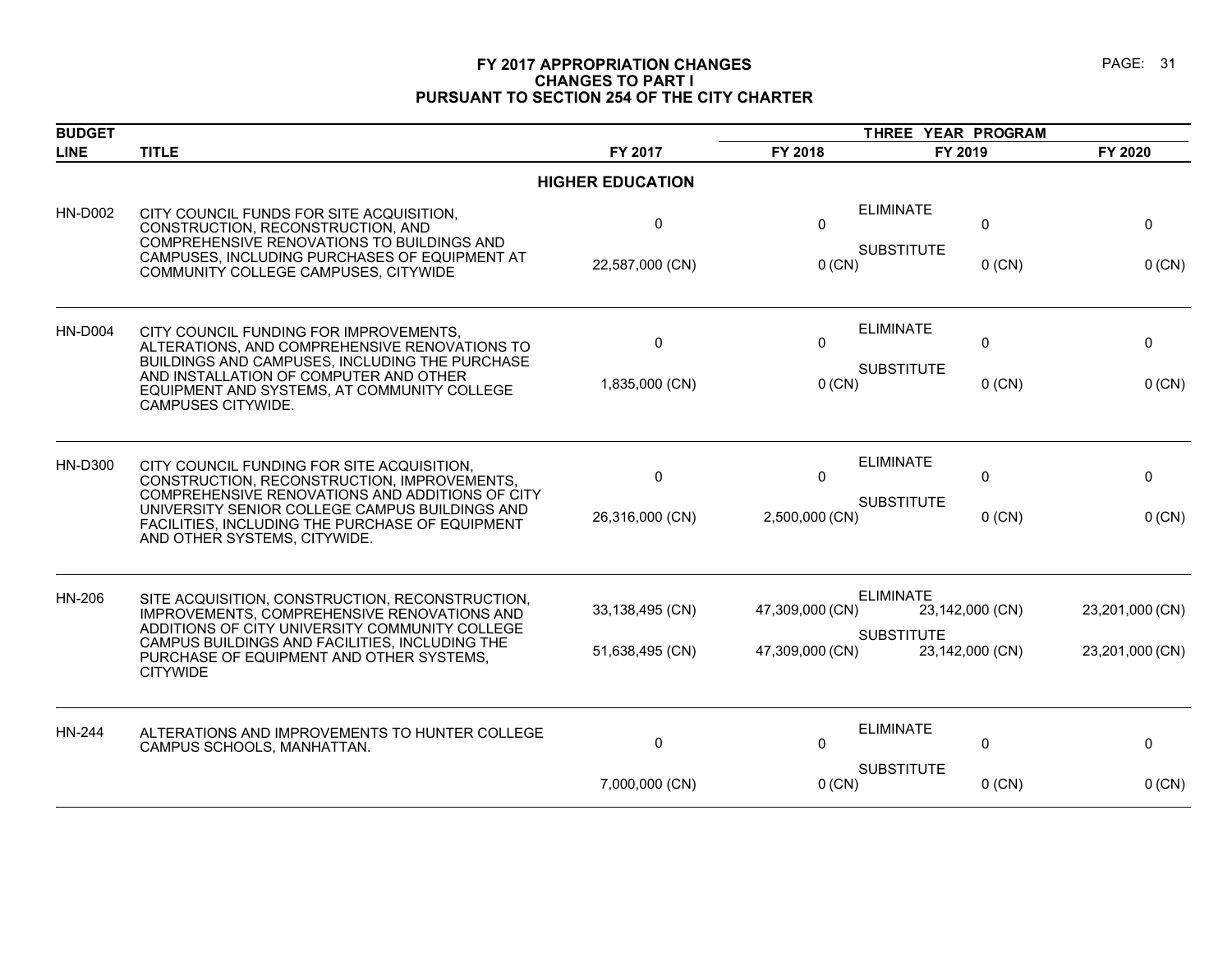#### **FY 2017 APPROPRIATION CHANGES PAGE: 32 CHANGES TO PART I PURSUANT TO SECTION 254 OF THE CITY CHARTER**

| <b>TITLE</b>                                                                                                                                                       | FY 2017        | FY 2018  | FY 2019  | FY 2020                                                     |  |  |  |  |
|--------------------------------------------------------------------------------------------------------------------------------------------------------------------|----------------|----------|----------|-------------------------------------------------------------|--|--|--|--|
| <b>HEALTH &amp; HOSPITALS CORP.</b>                                                                                                                                |                |          |          |                                                             |  |  |  |  |
| CITY COUNCIL FUNDING FOR ALL BUILDINGS, ALL<br>BOROUGHS, CONSTRUCTION, RECONSTRUCTION,                                                                             |                |          |          |                                                             |  |  |  |  |
| REHABILITATION, MODERNIZATION, FIRE PREVENTION AND<br>ELEVATOR REPLACEMENTS, EQUIPMENT, AND VEHICLES<br>FOR THE NEW YORK CITY HEALTH AND HOSPITALS<br>CORPORATION. | 3,910,000 (CN) | $0$ (CN) | $0$ (CN) | $0$ (CN)                                                    |  |  |  |  |
|                                                                                                                                                                    |                |          |          | <b>THREE YEAR PROGRAM</b><br>ELIMINATE<br><b>SUBSTITUTE</b> |  |  |  |  |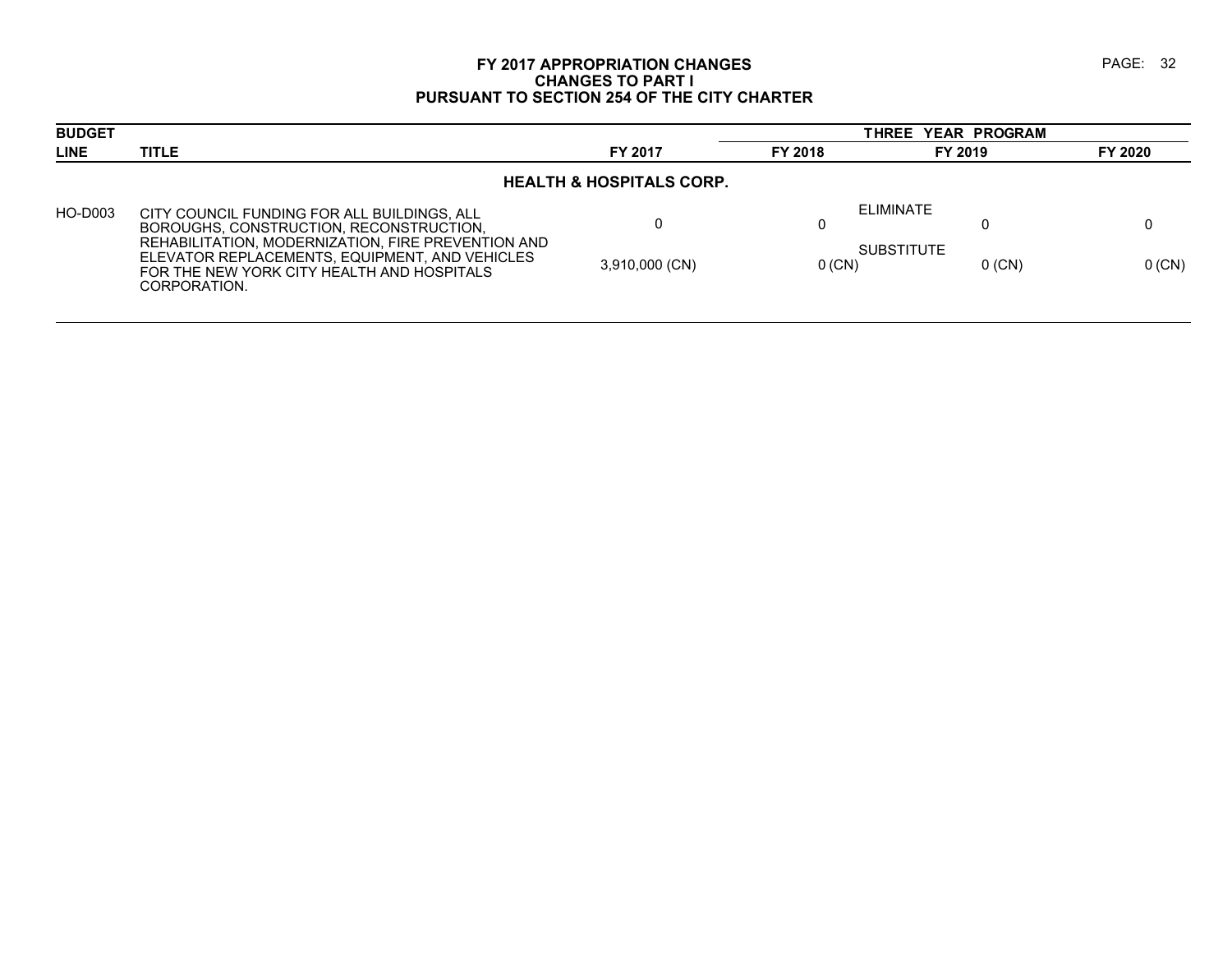#### **FY 2017 APPROPRIATION CHANGES PAGE: 33 CHANGES TO PART I PURSUANT TO SECTION 254 OF THE CITY CHARTER**

| <b>BUDGET</b>   |                                                                                                                                                                                                                                                                                                                           |                        | THREE YEAR PROGRAM |                                                        |             |
|-----------------|---------------------------------------------------------------------------------------------------------------------------------------------------------------------------------------------------------------------------------------------------------------------------------------------------------------------------|------------------------|--------------------|--------------------------------------------------------|-------------|
| <b>LINE</b>     | <b>TITLE</b>                                                                                                                                                                                                                                                                                                              | FY 2017                | FY 2018            | FY 2019                                                | FY 2020     |
|                 |                                                                                                                                                                                                                                                                                                                           | <b>HUMAN RESOURCES</b> |                    |                                                        |             |
| <b>HR-DN153</b> | CONSTRUCTION, RECONSTRUCTION, ACQUISITION OR<br>INSTALLATION OF A NON-CITY OWNED PHYSICAL PUBLIC<br>BETTERMENT OR IMPROVEMENT WITH A CITY PURPOSE,<br>WHICH WOULD BE CLASSIFIED AS A CAPITAL ASSET                                                                                                                        | 0<br>12,000 (CN)       | 0<br>$0$ (CN)      | <b>ELIMINATE</b><br>0<br><b>SUBSTITUTE</b><br>$0$ (CN) | 0<br>0 (CN) |
|                 | UNDER GENERALLY ACCEPTED ACCOUNTING PRINCIPLES<br>FOR MUNICIPALITIES; FOR THE FEDERATION OF ITALIAN<br>AMERICAN ORGANIZATIONS.                                                                                                                                                                                            |                        |                    |                                                        |             |
| HR-DN449        | (NEW PROJECT)                                                                                                                                                                                                                                                                                                             |                        |                    | (NEW PROJECT)                                          |             |
|                 |                                                                                                                                                                                                                                                                                                                           | 1,850,000 (CN)         | $0$ (CN)           | $0$ (CN)                                               | 0 (CN)      |
|                 | CONSTRUCTION, RECONSTRUCTION, ACQUISITION OR<br>INSTALLATION OF A NON-CITY OWNED PHYSICAL PUBLIC<br>BETTERMENT OR IMPROVEMENT WITH A CITY PURPOSE,<br>WHICH WOULD BE CLASSIFIED AS A CAPITAL ASSET<br>UNDER GENERALLY ACCEPTED ACCOUNTING PRINCIPLES<br>FOR MUNICIPALITIES; FOR THE THOMAS MOTT OSBORNE<br>MEMORIAL FUND. |                        |                    |                                                        |             |
| HR-DN756        | CONSTRUCTION, RECONSTRUCTION, ACQUISITION OR                                                                                                                                                                                                                                                                              | 0                      | $\mathbf{0}$       | <b>ELIMINATE</b><br>0                                  |             |
|                 | INSTALLATION OF A NON-CITY OWNED PHYSICAL PUBLIC<br>BETTERMENT OR IMPROVEMENT WITH A CITY PURPOSE,                                                                                                                                                                                                                        |                        |                    |                                                        | 0           |
|                 | WHICH WOULD BE CLASSIFIED AS A CAPITAL ASSET<br>UNDER GENERALLY ACCEPTED ACCOUNTING PRINCIPLES<br>FOR MUNICIPALITIES; FOR THE QUALITY SERVICES FOR<br>THE AUTISM COMMUNITY INC. (QSAC).                                                                                                                                   | 92,000 (CN)            | $0$ (CN)           | <b>SUBSTITUTE</b><br>$0$ (CN)                          | $0$ (CN)    |
| HR-DN761        | CONSTRUCTION, RECONSTRUCTION, ACQUISITION OR                                                                                                                                                                                                                                                                              | $\mathbf 0$            | $\mathbf{0}$       | <b>ELIMINATE</b><br>0                                  | $\mathbf 0$ |
|                 | INSTALLATION OF A NON-CITY OWNED PHYSICAL PUBLIC<br>BETTERMENT OR IMPROVEMENT WITH A CITY PURPOSE,                                                                                                                                                                                                                        |                        |                    |                                                        |             |
|                 | WHICH WOULD BE CLASSIFIED AS A CAPITAL ASSET<br>UNDER GENERALLY ACCEPTED ACCOUNTING PRINCIPLES<br>FOR MUNICIPALITIES; FOR THE HARLEM UNITED<br>COMMUNITY AIDS CENTER, INC.                                                                                                                                                | 200,000 (CN)           | $0$ (CN)           | <b>SUBSTITUTE</b><br>$0$ (CN)                          | 0 (CN)      |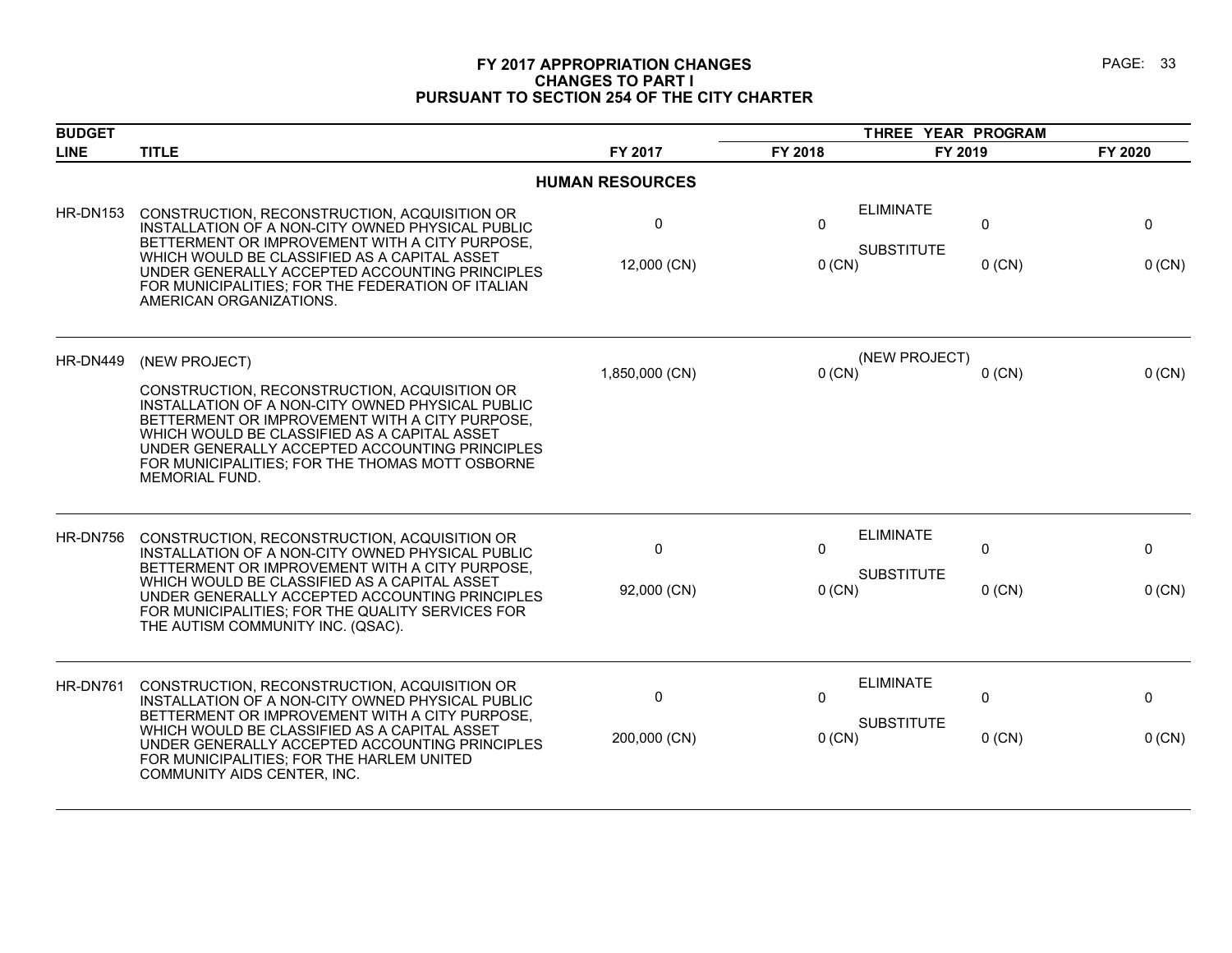# **FY 2017 APPROPRIATION CHANGES PAGE: 34 CHANGES TO PART I PURSUANT TO SECTION 254 OF THE CITY CHARTER**

| <b>BUDGET</b>   |                                                                                                                                                                                                                                                                                                                                                           |                        |              | THREE YEAR PROGRAM                         |         |  |  |
|-----------------|-----------------------------------------------------------------------------------------------------------------------------------------------------------------------------------------------------------------------------------------------------------------------------------------------------------------------------------------------------------|------------------------|--------------|--------------------------------------------|---------|--|--|
| <b>LINE</b>     | <b>TITLE</b>                                                                                                                                                                                                                                                                                                                                              | FY 2017                | FY 2018      | FY 2019                                    | FY 2020 |  |  |
|                 |                                                                                                                                                                                                                                                                                                                                                           | <b>HUMAN RESOURCES</b> |              |                                            |         |  |  |
| HR-DN918        | (NEW PROJECT)                                                                                                                                                                                                                                                                                                                                             |                        |              | (NEW PROJECT)                              |         |  |  |
|                 | CONSTRUCTION, RECONSTRUCTION, ACQUISITION OR<br>INSTALLATION OF A NON-CITY OWNED PHYSICAL PUBLIC<br>BETTERMENT OR IMPROVEMENT WITH A CITY PURPOSE,<br>WHICH WOULD BE CLASSIFIED AS A CAPITAL ASSET<br>UNDER GENERALLY ACCEPTED ACCOUNTING PRINCIPLES<br>FOR MUNICIPALITIES; FOR KOREAN-AMERICAN FAMILY<br>SERVICE CENTER. INC.                            | 343,000 (CN)           | 0 (CN)       | $0$ (CN)                                   | 0 (CN)  |  |  |
| <b>HR-XN449</b> | CONSTRUCTION, RECONSTRUCTION, ACQUISITION OR<br>INSTALLATION OF A NON-CITY OWNED PHYSICAL PUBLIC<br>BETTERMENT OR IMPROVEMENT WITH A CITY PURPOSE.                                                                                                                                                                                                        | 0                      | 0            | <b>ELIMINATE</b><br>0<br><b>SUBSTITUTE</b> | 0       |  |  |
|                 | WHICH WOULD BE CLASSIFIED AS A CAPITAL ASSET<br>UNDER GENERALLY ACCEPTED ACCOUNTING PRINCIPLES<br>FOR MUNICIPALITIES; FOR THE OSBORNE MEMORIAL<br>FUND.                                                                                                                                                                                                   | $\Omega$               | $\mathbf{0}$ | 0                                          | 0       |  |  |
|                 | CHANGE TITLE TO READ:<br>CONSTRUCTION, RECONSTRUCTION, ACQUISITION OR<br>INSTALLATION OF A NON-CITY OWNED PHYSICAL PUBLIC<br>BETTERMENT OR IMPROVEMENT WITH A CITY PURPOSE.<br>WHICH WOULD BE CLASSIFIED AS A CAPITAL ASSET<br>UNDER GENERALLY ACCEPTED ACCOUNTING PRINCIPLES<br>FOR MUNICIPALITIES; FOR THE THOMAS MOTT OSBORNE<br><b>MEMORIAL FUND.</b> |                        |              |                                            |         |  |  |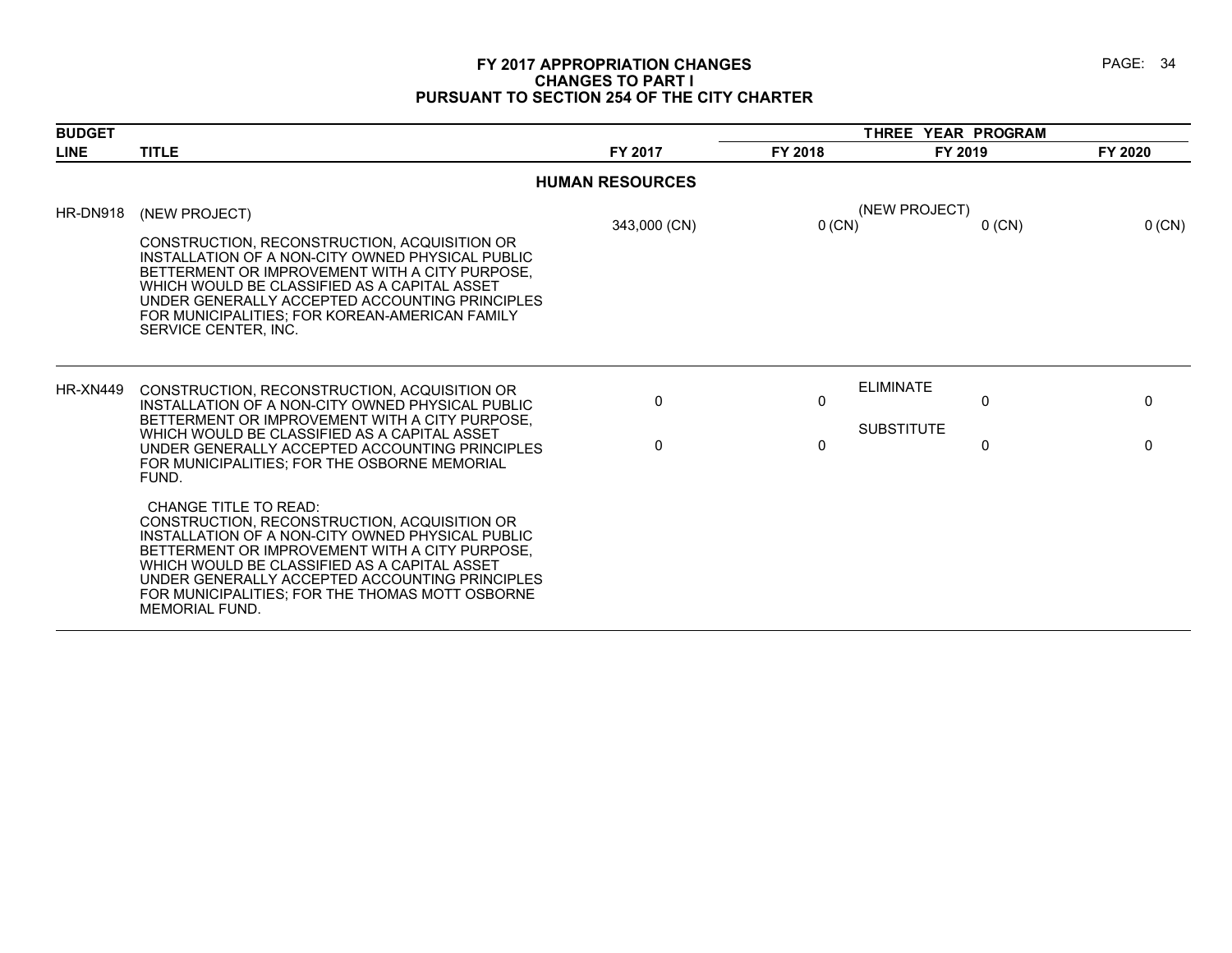# **FY 2017 APPROPRIATION CHANGES PAGE: 35 CHANGES TO PART I PURSUANT TO SECTION 254 OF THE CITY CHARTER**

|                                                                                                                                              |                                                                                                | THREE YEAR PROGRAM            |                   |                                                                                                                                                                                                 |                               |
|----------------------------------------------------------------------------------------------------------------------------------------------|------------------------------------------------------------------------------------------------|-------------------------------|-------------------|-------------------------------------------------------------------------------------------------------------------------------------------------------------------------------------------------|-------------------------------|
| <b>TITLE</b>                                                                                                                                 | FY 2017                                                                                        | FY 2018                       |                   |                                                                                                                                                                                                 | FY 2020                       |
|                                                                                                                                              | <b>HIGHWAYS</b>                                                                                |                               |                   |                                                                                                                                                                                                 |                               |
| CITY COUNCIL FUNDING FOR THE CONSTRUCTION,<br>RECONSTRUCTION AND RESURFACING OF STREETS AND                                                  | 0                                                                                              | $\mathbf{0}$                  | <b>ELIMINATE</b>  | 0                                                                                                                                                                                               | 0                             |
|                                                                                                                                              | 2,885,000 (CN)                                                                                 |                               |                   | $0$ (CN)                                                                                                                                                                                        | 0 (CN)                        |
| CITY COUNCIL FUNDING FOR THE CONSTRUCTION,<br>RECONSTRUCTION AND RESURFACING OF STREETS AND                                                  | 0                                                                                              | $\mathbf{0}$                  | <b>ELIMINATE</b>  | 0                                                                                                                                                                                               | 0                             |
| RECONSTRUCTION AND IMPROVEMENTS OF SIDEWALKS<br>AND STREETSCAPE AMENITIES, MANHATTAN.                                                        | 2,200,000 (CN)                                                                                 |                               |                   | $0$ (CN)                                                                                                                                                                                        | $0$ (CN)                      |
| CITY COUNCIL FUNDING FOR THE CONSTRUCTION,<br>RECONSTRUCTION AND RESURFACING OF STREETS AND<br>ALL REQUIRED ANCILLARY STREET WORK, QUEENS    | 0                                                                                              | $\mathbf{0}$                  | <b>ELIMINATE</b>  |                                                                                                                                                                                                 | 0                             |
|                                                                                                                                              | 2,100,000 (CN)                                                                                 |                               | <b>SUBSTITUTE</b> | $0$ (CN)                                                                                                                                                                                        | 0 (CN)                        |
| CITY COUNCIL FUNDING FOR THE CONSTRUCTION,<br>RECONSTRUCTION AND RESURFACING OF STREETS AND<br>ALL REQUIRED ANCILLARY WORK, STATEN ISLAND    | 0                                                                                              | $\Omega$                      | <b>ELIMINATE</b>  |                                                                                                                                                                                                 | 0                             |
|                                                                                                                                              | 700,000 (CN)                                                                                   | <b>SUBSTITUTE</b><br>$0$ (CN) |                   | $0$ (CN)                                                                                                                                                                                        | 0 (CN)                        |
| CITY COUNCIL FUNDING FOR THE CONSTRUCTION,<br>RECONSTRUCTION AND RESURFACING OF STREETS AND<br>ALL REQUIRED ANCILLARY STREET WORK, THE BRONX | 0                                                                                              | 0                             | <b>ELIMINATE</b>  | 0                                                                                                                                                                                               | 0                             |
|                                                                                                                                              | 2,536,000 (CN)                                                                                 |                               |                   | $0$ (CN)                                                                                                                                                                                        | 0 (CN)                        |
| RESURFACING OF STREETS, BROOKLYN                                                                                                             |                                                                                                |                               | <b>ELIMINATE</b>  |                                                                                                                                                                                                 | $0$ (CN)                      |
|                                                                                                                                              | $0$ (F)<br>$6,060$ (S)                                                                         |                               |                   | $0$ (F)<br>$0$ (S)                                                                                                                                                                              | $0$ (F)<br>$0$ (S)            |
|                                                                                                                                              | 11,613,852 (CN)<br>$0$ (F)<br>$6,060$ (S)                                                      |                               | <b>SUBSTITUTE</b> | $0$ (CN)<br>(F)<br>0<br>$0$ (S)                                                                                                                                                                 | 0 (CN)<br>$0$ (F)<br>$0$ (S)  |
|                                                                                                                                              | ALL REQUIRED ANCILLARY STREET WORK, BROOKLYN.<br>ALL REQUIRED ANCILLARY WORK AND CONSTRUCTION, | 10,213,852 (CN)               |                   | <b>SUBSTITUTE</b><br>$0$ (CN)<br><b>SUBSTITUTE</b><br>$0$ (CN)<br>$0$ (CN)<br><b>SUBSTITUTE</b><br>$0$ (CN)<br>2,000 (CN)<br>1,359,291 (F)<br>$0$ (S)<br>2,000 (CN)<br>1,359,291 (F)<br>$0($ S) | FY 2019<br>0<br>0<br>$0$ (CN) |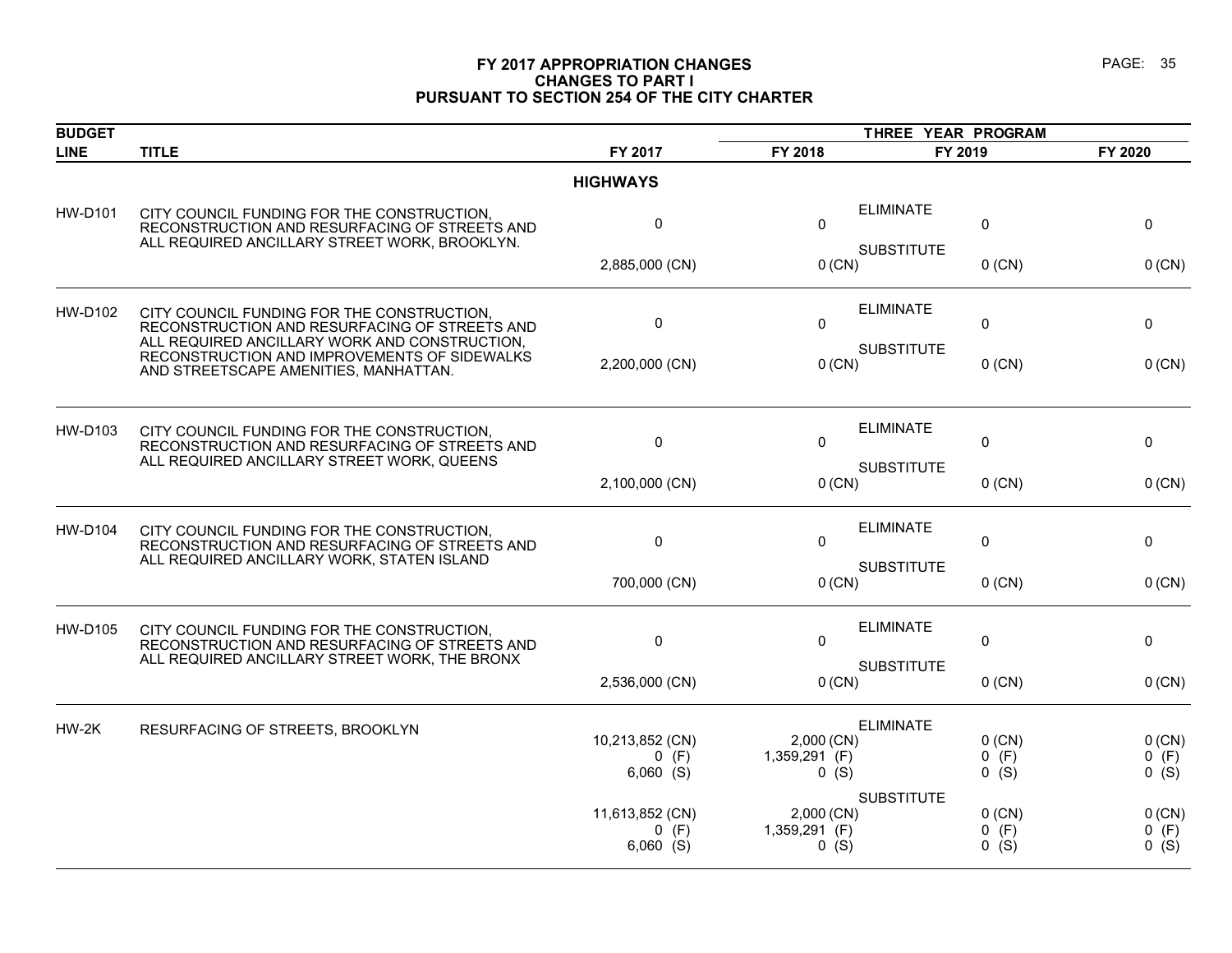# **FY 2017 APPROPRIATION CHANGES PAGE: 36 CHANGES TO PART I PURSUANT TO SECTION 254 OF THE CITY CHARTER**

| <b>BUDGET</b> |                                                   |                                    | THREE YEAR PROGRAM                 |                                    |                                    |  |
|---------------|---------------------------------------------------|------------------------------------|------------------------------------|------------------------------------|------------------------------------|--|
| <b>LINE</b>   | <b>TITLE</b>                                      | FY 2017                            | FY 2018                            | FY 2019                            | FY 2020                            |  |
|               |                                                   | <b>HIGHWAYS</b>                    |                                    |                                    |                                    |  |
| $HW-2M$       | RESURFACING OF STREETS, MANHATTAN                 |                                    |                                    | <b>ELIMINATE</b>                   |                                    |  |
|               |                                                   | 16,656,222 (CN)                    | 62,181,000 (CN)                    | 7,810,000 (CN)                     | 7,810,000 (CN)                     |  |
|               |                                                   |                                    |                                    | <b>SUBSTITUTE</b>                  |                                    |  |
|               |                                                   | 18,656,222 (CN)                    | 62,181,000 (CN)                    | 7,810,000 (CN)                     | 7,810,000 (CN)                     |  |
| $HW-2X$       | RESURFACING OF STREETS, THE BRONX                 |                                    |                                    | <b>ELIMINATE</b>                   |                                    |  |
|               |                                                   | 1,792,830 (CN)                     | 0 (CN)                             | $0$ (CN)                           | 0 (CN)                             |  |
|               |                                                   |                                    |                                    | <b>SUBSTITUTE</b>                  |                                    |  |
|               |                                                   | 6,792,830 (CN)                     | 0 (CN)                             | $0$ (CN)                           | 0 (CN)                             |  |
| HW-200        | SIDEWALK AND CURB CONSTRUCTION, FENCING VACANT    |                                    |                                    | <b>ELIMINATE</b>                   |                                    |  |
|               | LOTS, FILLING SUNKEN LOTS, ALL BOROUGHS           | 131,110,118 (CN)                   | 102,698,000 (CN)                   | 104,790,000 (CN)                   | 101,974,000 (CN)                   |  |
|               |                                                   | 17,479,097 (P)                     | 11,062,000 (P)                     | 11,062,000 (P)                     | 11,062,000 (P)                     |  |
|               |                                                   |                                    |                                    | <b>SUBSTITUTE</b>                  |                                    |  |
|               |                                                   | 136,110,118 (CN)<br>17,479,097 (P) | 102,698,000 (CN)<br>11,062,000 (P) | 104,790,000 (CN)<br>11,062,000 (P) | 101,974,000 (CN)<br>11,062,000 (P) |  |
|               |                                                   |                                    |                                    |                                    |                                    |  |
| HW-349        | REPAVING AND RESURFACING OF STREETS BY            |                                    |                                    | <b>ELIMINATE</b>                   |                                    |  |
|               | DEPARTMENTAL EMPLOYEES THROUGH INTERFUND          | $0$ (CN)                           | 225,133,732 (CN)                   | 119,866,000 (CN)                   | 119,866,000 (CN)                   |  |
|               | AGREEMENTS, AND PURCHASE OF MATERIALS TO BE       | $0$ (S)                            | $0$ (S)                            | $0$ (S)                            | $0$ (S)                            |  |
|               | <b>UTILIZED</b>                                   |                                    |                                    | <b>SUBSTITUTE</b>                  |                                    |  |
|               |                                                   | $0$ (CN)                           | 225,133,732 (CN)                   | 119,866,000 (CN)                   | 119,866,000 (CN)                   |  |
|               |                                                   | $5,000,000$ (S)                    | $0$ (S)                            | $0$ (S)                            | $0$ (S)                            |  |
| HW-779        | RECONSTRUCTION OF EMPIRE BOULEVARD FROM           |                                    |                                    | <b>ELIMINATE</b>                   |                                    |  |
|               | FRANKLIN AVENUE TO UTICA AVENUE, INCLUDING        | 0                                  | 0                                  | 0                                  | 0                                  |  |
|               | REQUIRED ANCILLARY STREET WORK, BROOKLYN          | 45,732 (F)                         | $0$ (F)                            | $0$ (F)                            | $0$ (F)                            |  |
|               |                                                   |                                    |                                    | <b>SUBSTITUTE</b>                  |                                    |  |
|               |                                                   | 1,300,000 (CN)                     | $0$ (CN)                           | $0$ (CN)                           | $0$ (CN)                           |  |
|               |                                                   | 45,732 (F)                         | $0$ (F)                            | $0$ (F)                            | $0$ (F)                            |  |
| HW-988        | RECONSTRUCTION OF ROADWAYS FOR HAZARD             |                                    |                                    | <b>ELIMINATE</b>                   |                                    |  |
|               | ELIMINATION AT HIGH ACCIDENT LOCATIONS, CITYWIDE. | 3,638,586 (CN)                     | 0 (CN)                             | 64,472,000 (CN)                    | 1,830,000 (CN)                     |  |
|               |                                                   |                                    |                                    | <b>SUBSTITUTE</b>                  |                                    |  |
|               |                                                   | 7,638,586 (CN)                     | 0 (CN)                             | 64,472,000 (CN)                    | 1,830,000 (CN)                     |  |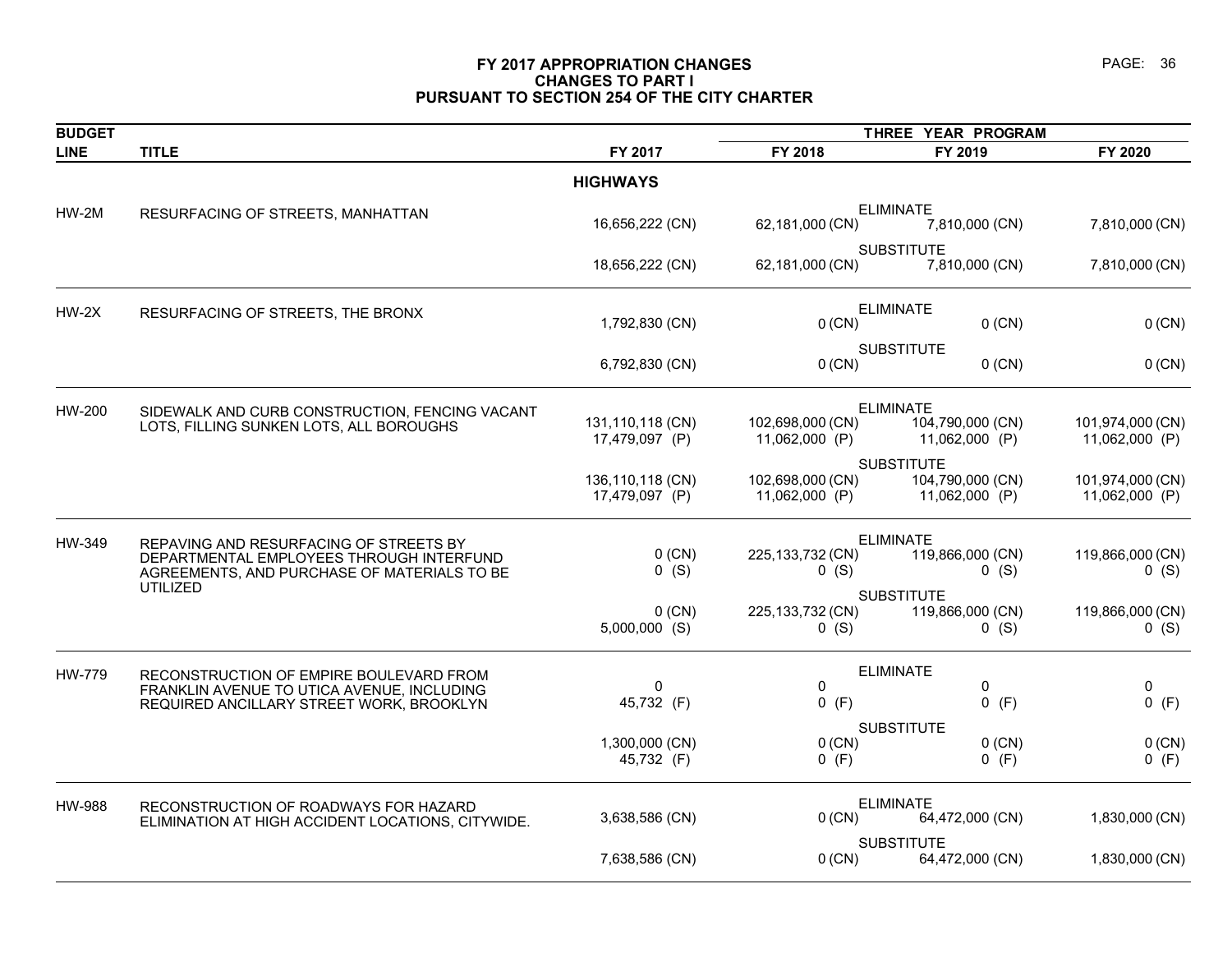# **FY 2017 APPROPRIATION CHANGES PAGE: 37 CHANGES TO PART I PURSUANT TO SECTION 254 OF THE CITY CHARTER**

| <b>BUDGET</b> |                                                                                                                                                                                                                              |                                  |          | THREE YEAR PROGRAM                         |              |  |
|---------------|------------------------------------------------------------------------------------------------------------------------------------------------------------------------------------------------------------------------------|----------------------------------|----------|--------------------------------------------|--------------|--|
| <b>LINE</b>   | <b>TITLE</b>                                                                                                                                                                                                                 | FY 2017                          | FY 2018  | FY 2019                                    | FY 2020      |  |
|               |                                                                                                                                                                                                                              | <b>NEW YORK RESEARCH LIBRARY</b> |          |                                            |              |  |
| L-D002        | CITY COUNCIL FUNDING FOR THE RECONSTRUCTION.<br>REHABILITATION, IMPROVEMENT, INITIAL OUTFITTING AND<br>PURCHASES OF FURNITURE AND EQUIPMENT, NEW YORK                                                                        | $\Omega$                         | 0        | <b>ELIMINATE</b><br>0<br><b>SUBSTITUTE</b> | 0            |  |
|               | PUBLIC LIBRARY CENTRAL RESEARCH<br>BUILDINGS-SCHOMBURG, LINCOLN CENTER, CENTRAL<br>ANNEX AND OTHER LOCATIONS, MANHATTAN.                                                                                                     | 750,000 (CN)                     | $0$ (CN) | $0$ (CN)                                   | 0 (CN)       |  |
|               | <b>CHANGE TITLE TO READ:</b><br>CITY COUNCIL FUNDING FOR CONSTRUCTION.<br>RECONSTRUCTION, REHABILITATION AND IMPROVEMENTS,<br>INCLUDING ACQUISITION OF FURNITURE, EQUIPMENT AND<br>VEHICLES FOR THE NEW YORK PUBLIC LIBRARY. |                                  |          |                                            |              |  |
| $L - 101$     | RECONSTRUCTION, REHABILITATION, IMPROVEMENTS,<br>INITIAL OUTFITTING AND PURCHASES OF FURNITURE AND<br>EQUIPMENT - ALL NYPL RESEARCH LIBRARIES                                                                                | 0                                | 0        | <b>ELIMINATE</b><br>$\mathbf{0}$           | $\mathbf{0}$ |  |
|               |                                                                                                                                                                                                                              | 15,000,000 (CN)                  | $0$ (CN) | <b>SUBSTITUTE</b><br>$0$ (CN)              | $0$ (CN)     |  |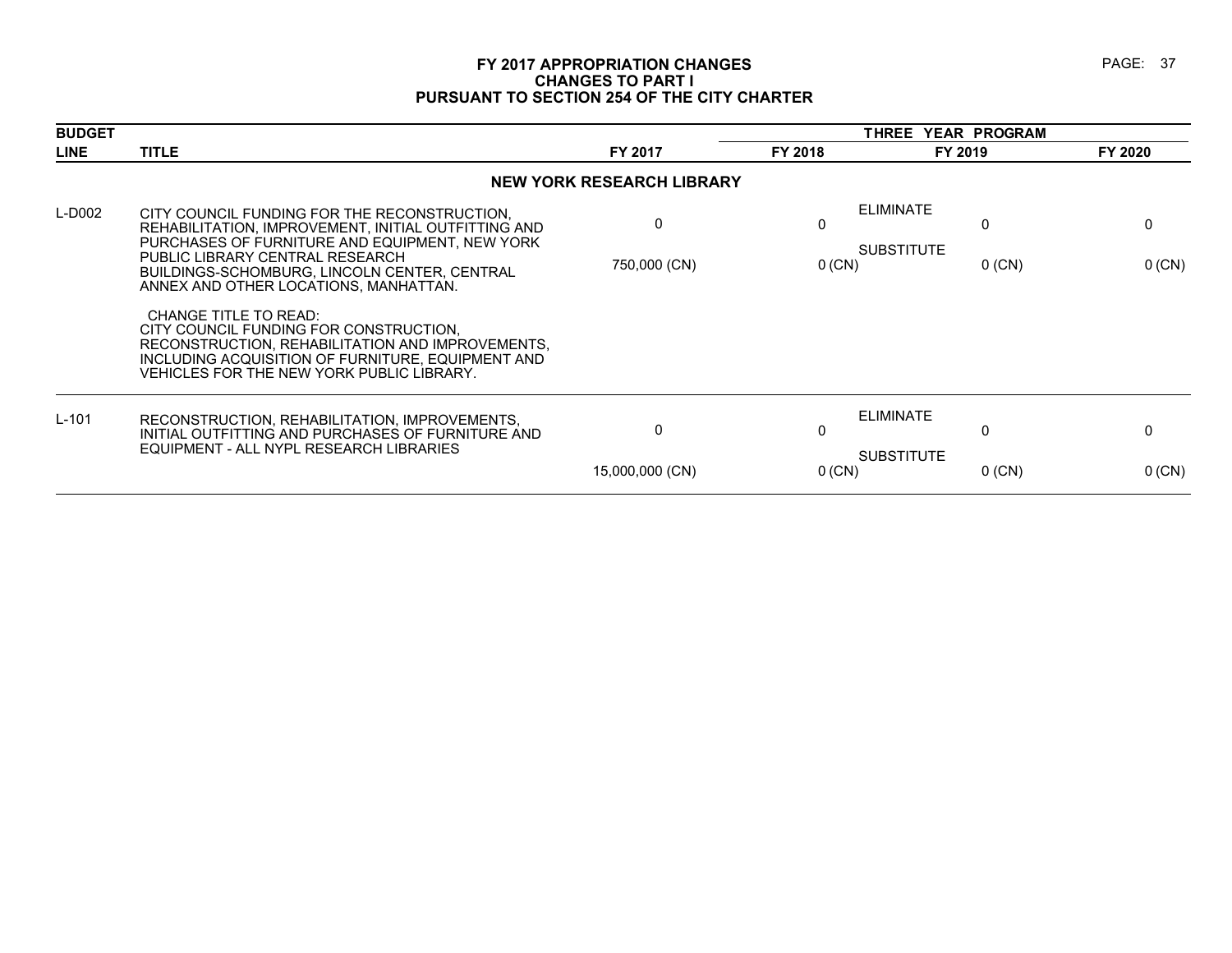# **FY 2017 APPROPRIATION CHANGES PAGE: 38 CHANGES TO PART I PURSUANT TO SECTION 254 OF THE CITY CHARTER**

| <b>BUDGET</b> |                                                                                                                                                                                           |                                    |                            | THREE YEAR PROGRAM                              |                            |  |  |
|---------------|-------------------------------------------------------------------------------------------------------------------------------------------------------------------------------------------|------------------------------------|----------------------------|-------------------------------------------------|----------------------------|--|--|
| <b>LINE</b>   | <b>TITLE</b>                                                                                                                                                                              | FY 2017                            | FY 2018                    | FY 2019                                         | FY 2020                    |  |  |
|               |                                                                                                                                                                                           | <b>BROOKLYN PUBLIC LIBRARY</b>     |                            |                                                 |                            |  |  |
| LB-D001       | ACQUISITION AND INSTALLATION OF AUTOMATED<br>CIRCULATION CONTROL SYSTEMS, PURCHASE OF<br>AUTOMOTIVE AND OTHER EQUIPMENT FOR USE BY THE                                                    | 0                                  | $\mathbf 0$                | <b>ELIMINATE</b><br>0                           | $\mathbf 0$                |  |  |
|               | BROOKLYN PUBLIC LIBRARIES, ALL BOROUGHS                                                                                                                                                   | 35,000 (CN)                        | 0 (CN)                     | <b>SUBSTITUTE</b><br>$0$ (CN)                   | $0$ (CN)                   |  |  |
| LB-D104       | CITY COUNCIL FUNDING FOR THE CONSTRUCTION.                                                                                                                                                | 0                                  | $\mathbf 0$                | <b>ELIMINATE</b><br>0                           | $\mathbf 0$                |  |  |
|               | RECONSTRUCTION, REHABILITATION, IMPROVEMENTS,<br>SITE ACQUISITION, INITIAL OUTFITTING AND PURCHASES                                                                                       |                                    |                            |                                                 |                            |  |  |
|               | OF FURNITURE AND EQUIPMENT FOR BRANCH LIBRARIES,<br><b>BROOKLYN</b>                                                                                                                       | 8,770,000 (CN)                     | $0$ (CN)                   | <b>SUBSTITUTE</b><br>$0$ (CN)                   | $0$ (CN)                   |  |  |
| LB-101        | (NEW PROJECT)                                                                                                                                                                             |                                    | (NEW PROJECT)              |                                                 |                            |  |  |
|               | CONSTRUCTION, RECONSTRUCTION, REHABILITATION,<br>IMPROVEMENTS, INITIAL OUTFITTING AND PURCHASES OF<br>FURNITURE, EQUIPMENT AND VEHICLES FOR BRANCH<br>LIBRARIES, BROOKLYN PUBLIC LIBRARY. | 30,000,000 (CN)                    | $0$ (CN)                   | $0$ (CN)                                        | 0 (CN)                     |  |  |
| LB-104        |                                                                                                                                                                                           |                                    |                            | <b>ELIMINATE</b>                                |                            |  |  |
|               | CONSTRUCTION, RECONSTRUCTION, REHABILITATION,<br>IMPROVEMENTS, SITE ACQUISITION, INITIAL OUTFITTING<br>AND PURCHASES OF FURNITURE AND EQUIPMENT FOR                                       | 44,392,478 (CN)<br>$2,000,000$ (S) | 20,646,000 (CN)<br>0(S)    | 20,658,000 (CN)<br>$0$ (S)                      | 20,671,000 (CN)<br>0(S)    |  |  |
|               | <b>BRANCH LIBRARIES, BROOKLYN</b>                                                                                                                                                         | 29,392,478 (CN)<br>$2,000,000$ (S) | 20,646,000 (CN)<br>$0$ (S) | <b>SUBSTITUTE</b><br>20,658,000 (CN)<br>$0$ (S) | 20,671,000 (CN)<br>$0$ (S) |  |  |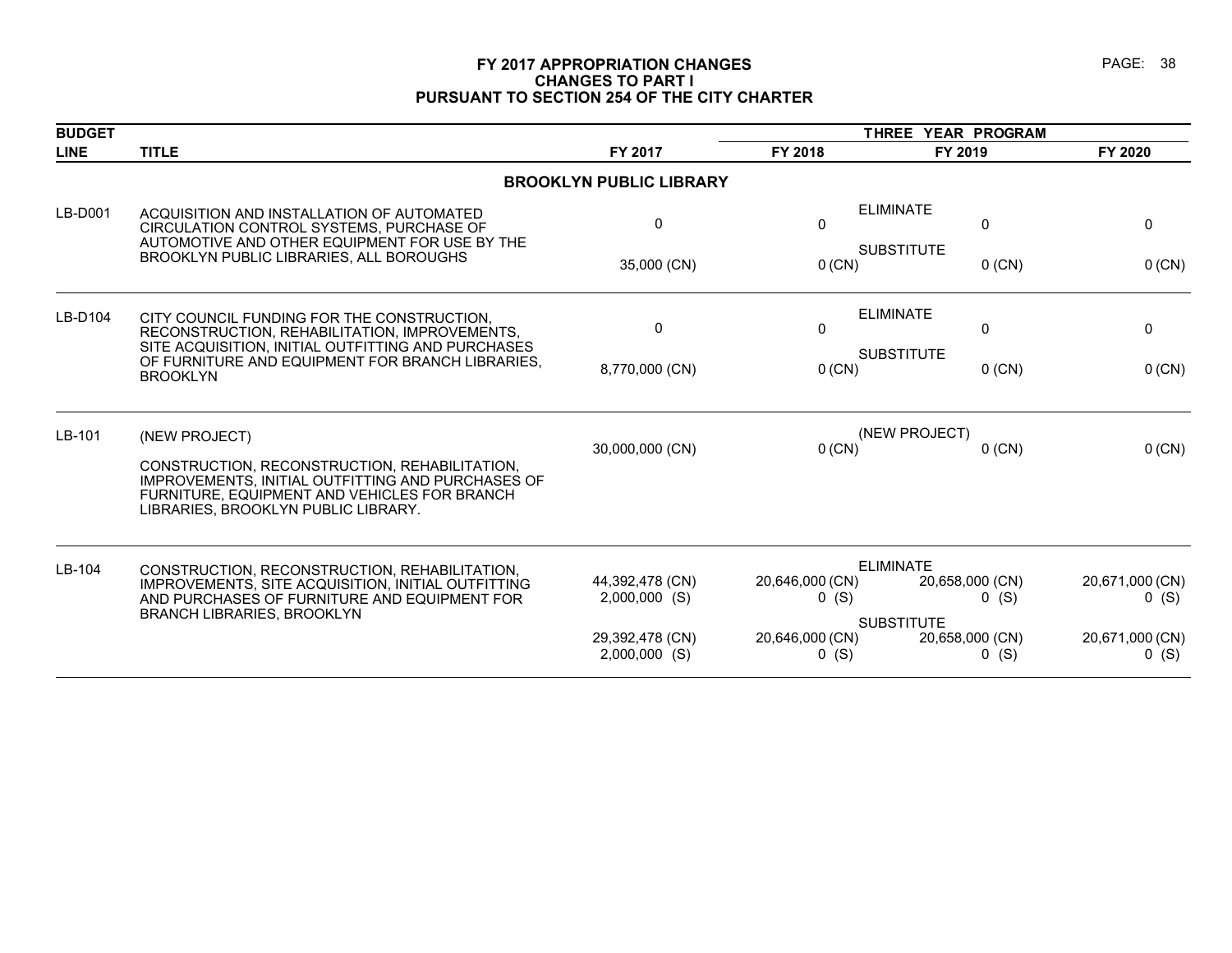# **FY 2017 APPROPRIATION CHANGES PAGE: 39 CHANGES TO PART I PURSUANT TO SECTION 254 OF THE CITY CHARTER**

| <b>BUDGET</b> |                                                                                                                                                                                                                                             |                                |               | THREE YEAR PROGRAM                         |               |
|---------------|---------------------------------------------------------------------------------------------------------------------------------------------------------------------------------------------------------------------------------------------|--------------------------------|---------------|--------------------------------------------|---------------|
| <b>LINE</b>   | <b>TITLE</b>                                                                                                                                                                                                                                | FY 2017                        | FY 2018       | FY 2019                                    | FY 2020       |
|               |                                                                                                                                                                                                                                             | <b>NEW YORK PUBLIC LIBRARY</b> |               |                                            |               |
| LN-D008       | CITY COUNCIL FUNDING FOR SITE ACQUISITION.<br>RECONSTRUCTION, CONSTRUCTION, REHABILITATION,<br>IMPROVEMENTS, INCLUDING ACQUISITION OF FURNITURE<br>AND EQUIPMENT FOR FACILITIES OF THE NEW YORK<br>PUBLIC LIBRARY, CITYWIDE.                | 14,875,000 (CN)                | U<br>$0$ (CN) | ELIMINATE<br><b>SUBSTITUTE</b><br>$0$ (CN) | 0<br>$0$ (CN) |
|               | CHANGE TITLE TO READ:<br>CITY COUNCIL FUNDING FOR SITE ACQUISITION.<br>RECONSTRUCTION, CONSTRUCTION, REHABILITATION AND<br>IMPROVEMENTS, INCLUDING ACQUISITION OF FURNITURE,<br>EQUIPMENT AND VEHICLES. FOR THE NEW YORK PUBLIC<br>LIBRARY. |                                |               |                                            |               |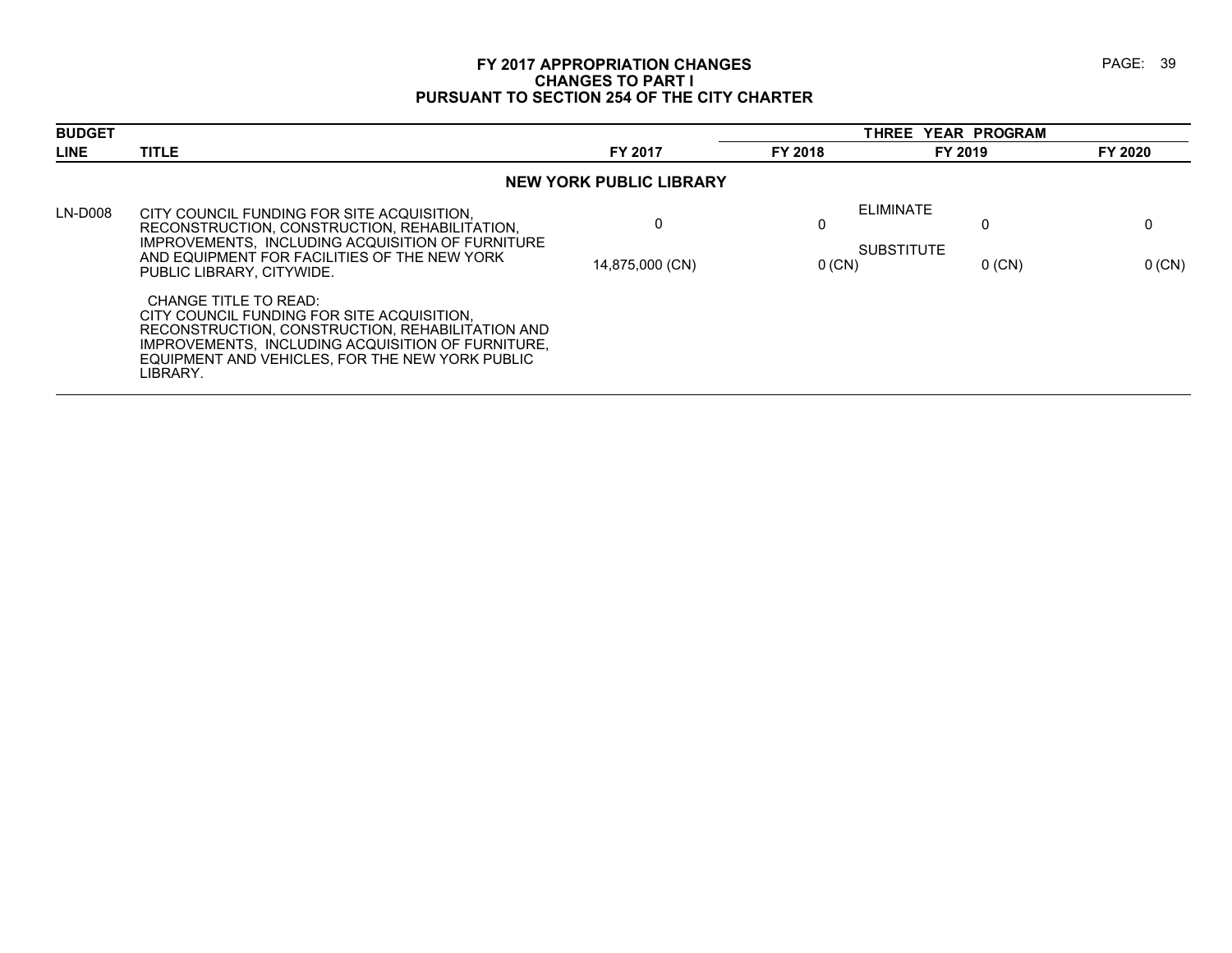# **FY 2017 APPROPRIATION CHANGES PAGE: 40 CHANGES TO PART I PURSUANT TO SECTION 254 OF THE CITY CHARTER**

| <b>BUDGET</b> |                                                                                                                                                   |                          |                 | THREE YEAR PROGRAM                   |                 |  |
|---------------|---------------------------------------------------------------------------------------------------------------------------------------------------|--------------------------|-----------------|--------------------------------------|-----------------|--|
| <b>LINE</b>   | <b>TITLE</b>                                                                                                                                      | FY 2017                  | FY 2018         | FY 2019                              | FY 2020         |  |
|               |                                                                                                                                                   | QUEENS BOROUGH PUB. LIB. |                 |                                      |                 |  |
| LQ-D001       | PURCHASE AND INSTALLATION OF EQUIPMENT, VEHICLES<br>AND INFORMATION TECHNOLOGY SYSTEMS. FOR USE BY<br>THE QUEENS BOROUGH PUBLIC LIBRARY, QUEENS   | 0                        | 0               | <b>ELIMINATE</b><br>0                | 0               |  |
|               |                                                                                                                                                   | 170,000 (CN)             | $0$ (CN)        | <b>SUBSTITUTE</b><br>$0$ (CN)        | 0 (CN)          |  |
| LQ-D122       | CITY COUNCIL FUNDING FOR THE CONSTRUCTION.<br>RECONSTRUCTION, REHABILITATION, IMPROVEMENTS,<br>SITE ACQUISITION, INITIAL OUTFITTING AND PURCHASES | 0                        | 0               | <b>ELIMINATE</b><br>$\mathbf{0}$     | 0               |  |
|               | OF FURNITURE AND EQUIPMENT FOR BRANCH LIBRARIES.<br><b>QUEENS</b>                                                                                 | 14,223,000 (CN)          | 0 (CN)          | <b>SUBSTITUTE</b><br>$0$ (CN)        | 0 (CN)          |  |
| LQ-122        | ACQUISITION, CONSTRUCTION, RECONSTRUCTION,<br>IMPROVEMENTS, INITIAL OUTFITTING, PURCHASES OF                                                      | 11,196,952 (CN)          | 24,186,000 (CN) | <b>ELIMINATE</b><br>20,690,000 (CN)  | 20,704,000 (CN) |  |
|               | FURNITURE AND EQUIPMENT AND SITE ACQUISITION FOR<br><b>BRANCH LIBRARIES, QUEENS</b>                                                               | 26,196,952 (CN)          | 24,186,000 (CN) | <b>SUBSTITUTE</b><br>20,690,000 (CN) | 20,704,000 (CN) |  |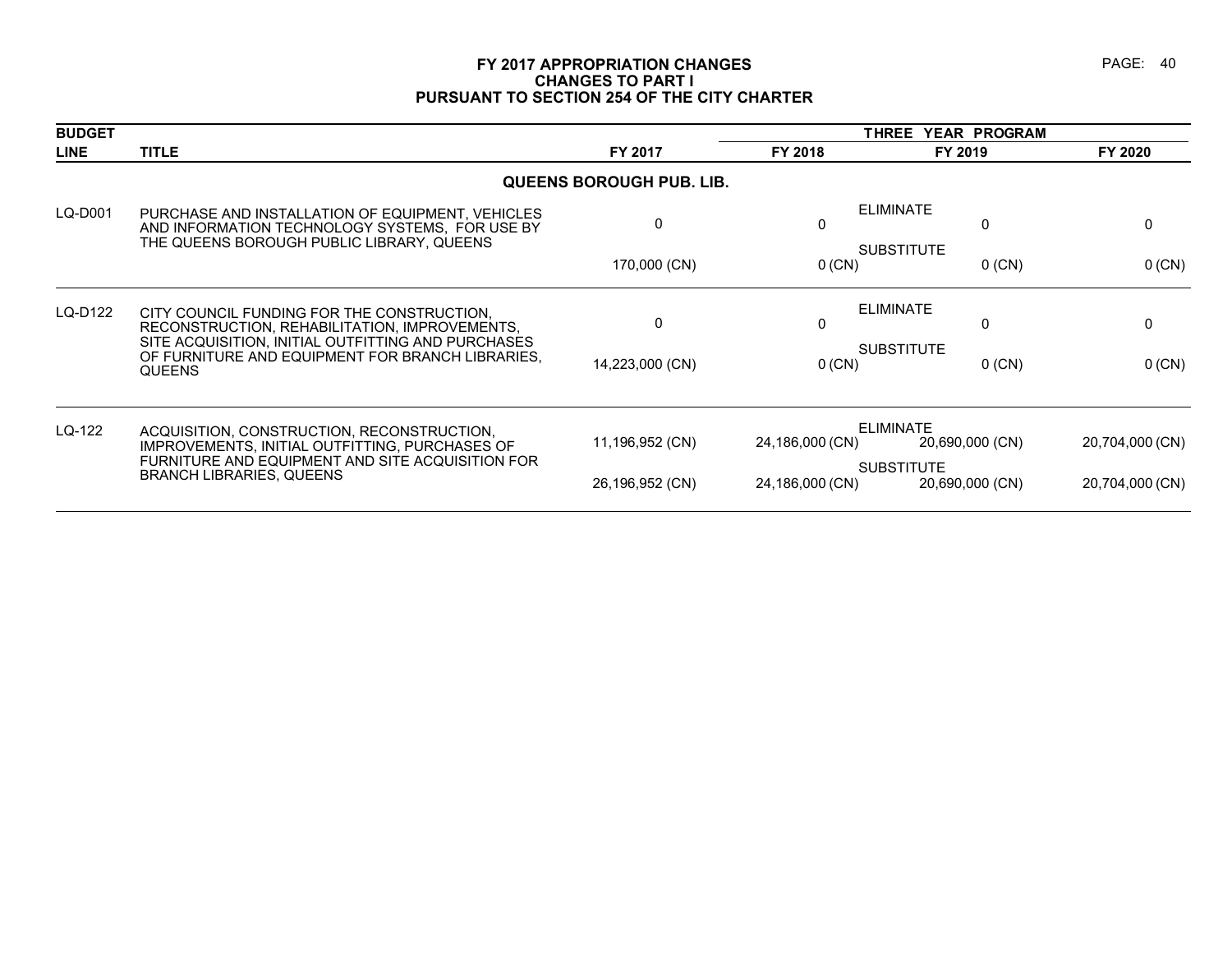# **FY 2017 APPROPRIATION CHANGES PAGE: 41 CHANGES TO PART I PURSUANT TO SECTION 254 OF THE CITY CHARTER**

| <b>BUDGET</b>  |                                                                                                                                                                                                    |                      |                     | THREE YEAR PROGRAM                    |               |             |
|----------------|----------------------------------------------------------------------------------------------------------------------------------------------------------------------------------------------------|----------------------|---------------------|---------------------------------------|---------------|-------------|
| <b>LINE</b>    | <b>TITLE</b>                                                                                                                                                                                       | FY 2017              | FY 2018             | FY 2019                               |               | FY 2020     |
|                |                                                                                                                                                                                                    | <b>PARKS</b>         |                     |                                       |               |             |
| P-DN510        | CONSTRUCTION, RECONSTRUCTION, ACQUISITION OR<br>INSTALLATION OF A NON-CITY OWNED PHYSICAL PUBLIC<br>BETTERMENT OR IMPROVEMENT WITH A CITY PURPOSE,<br>WHICH WOULD BE CLASSIFIED AS A CAPITAL ASSET | $\Omega$             | $\Omega$            | <b>ELIMINATE</b><br><b>SUBSTITUTE</b> | 0             | 0           |
|                | UNDER GENERALLY ACCEPTED ACCOUNTING PRINCIPLES<br>FOR MUNICIPALITIES; FOR THE NEW YORK RESTORATION<br>PROJECT (NYRP).                                                                              | 1,721,000 (CN)       | 0 (CN)              |                                       | $0$ (CN)      | 0 (CN)      |
| <b>P-DN665</b> | CONSTRUCTION, RECONSTRUCTION, ACQUISITION OR                                                                                                                                                       | $\mathbf{0}$         | $\Omega$            | <b>ELIMINATE</b>                      | 0             | 0           |
|                | INSTALLATION OF A NON-CITY OWNED PHYSICAL PUBLIC<br>BETTERMENT OR IMPROVEMENT WITH A CITY PURPOSE,                                                                                                 |                      |                     |                                       |               |             |
|                | WHICH WOULD BE CLASSIFIED AS A CAPITAL ASSET<br>UNDER GENERALLY ACCEPTED ACCOUNTING PRINCIPLES<br>FOR MUNICIPALITIES; FOR THE FY 2005 NEUTRAL<br>PROGRAM FOR THE CITY PARKS FOUNDATION.            | 2,614,000 (CN)       | 0 (CN)              | <b>SUBSTITUTE</b>                     | $0$ (CN)      | 0 (CN)      |
| P-D017         | CITY COUNCIL FUNDING FOR MISCELLANEOUS PARKS,<br>PARKWAYS, PLAYGROUNDS AND STRUCTURES:<br>ACQUISITION, CONSTRUCTION, RECONSTRUCTION AND<br>IMPROVEMENTS, BROOKLYN.                                 | 0<br>32,118,000 (CN) | 0<br>5,000,000 (CN) | <b>ELIMINATE</b><br><b>SUBSTITUTE</b> | 0<br>$0$ (CN) | 0<br>0 (CN) |
|                |                                                                                                                                                                                                    |                      |                     |                                       |               |             |
| P-D018         | CITY COUNCIL FUNDING FOR MISCELLANEOUS PARKS,<br><b>PARKWAYS, PLAYGROUNDS AND STRUCTURES:</b><br>ACQUISITION, CONSTRUCTION, RECONSTRUCTION AND                                                     | $\mathbf{0}$         | 0                   | <b>ELIMINATE</b>                      | 0             | 0           |
|                | IMPROVEMENTS, INCLUDING VEHICLES AND EQUIPMENT,<br><b>MANHATTAN</b>                                                                                                                                | 19,593,000 (CN)      | 0 (CN)              | <b>SUBSTITUTE</b>                     | $0$ (CN)      | 0 (CN)      |
|                |                                                                                                                                                                                                    |                      |                     |                                       |               |             |
| P-D019         | CITY COUNCIL FUNDING FOR MISCELLANEOUS PARKS,<br>PARKWAYS, PLAYGROUNDS AND STRUCTURES:<br>ACQUISITION, CONSTRUCTION, RECONSTRUCTION AND                                                            | 0                    | 0                   | <b>ELIMINATE</b>                      | 0             | 0           |
|                | <b>IMPROVEMENTS, QUEENS</b>                                                                                                                                                                        | 25,934,000 (CN)      | 0 (CN)              | <b>SUBSTITUTE</b>                     | $0$ (CN)      | 0 (CN)      |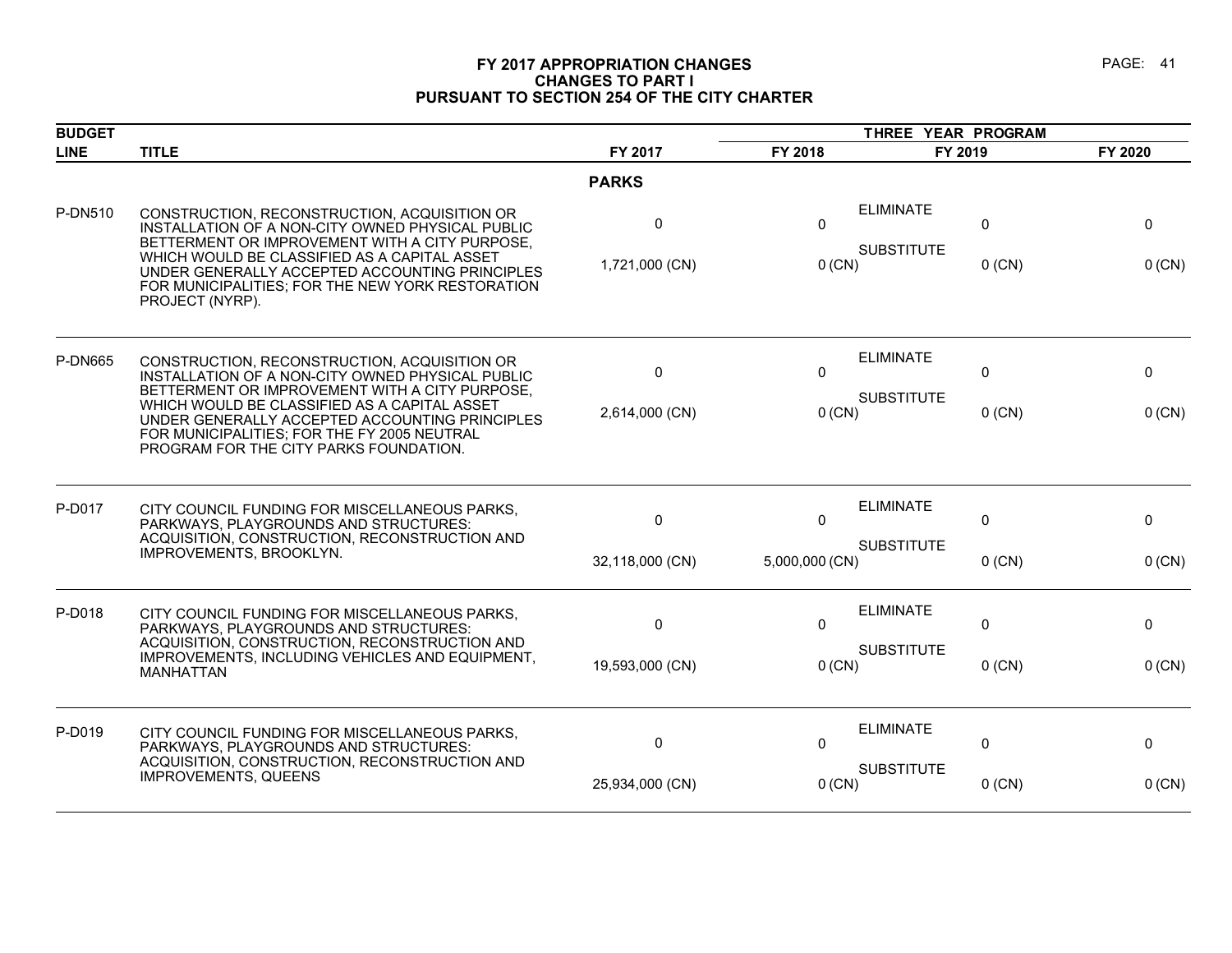# **FY 2017 APPROPRIATION CHANGES PAGE: 42 CHANGES TO PART I PURSUANT TO SECTION 254 OF THE CITY CHARTER**

| <b>BUDGET</b> |                                                                                                                                         |                 |                | THREE YEAR PROGRAM |                 |                |  |
|---------------|-----------------------------------------------------------------------------------------------------------------------------------------|-----------------|----------------|--------------------|-----------------|----------------|--|
| <b>LINE</b>   | <b>TITLE</b>                                                                                                                            | FY 2017         | FY 2018        | FY 2019            |                 | FY 2020        |  |
|               |                                                                                                                                         | <b>PARKS</b>    |                |                    |                 |                |  |
| P-D020        | CITY COUNCIL FUNDING FOR MISCELLANEOUS PARKS,<br>PARKWAYS, PLAYGROUNDS AND STRUCTURES:<br>ACQUISITION, CONSTRUCTION, RECONSTRUCTION AND | 0               | $\Omega$       | <b>ELIMINATE</b>   | 0               | 0              |  |
|               | IMPROVEMENTS, INCLUDING VEHICLES AND EQUIPMENT,<br><b>STATEN ISLAND</b>                                                                 | 2,650,000 (CN)  | 0 (CN)         | <b>SUBSTITUTE</b>  | $0$ (CN)        | 0 (CN)         |  |
| P-D021        | CITY COUNCIL FUNDING FOR MISCELLANEOUS PARKS,<br>PARKWAYS, PLAYGROUNDS AND STRUCTURES:                                                  | $\Omega$        | $\Omega$       | <b>ELIMINATE</b>   | $\Omega$        | $\mathbf{0}$   |  |
|               | ACQUISITION, CONSTRUCTION, RECONSTRUCTION AND<br>IMPROVEMENTS, INCLUDING VEHICLES AND EQUIPMENT,<br>THE BRONX                           | 10,448,000 (CN) | 0 (CN)         | <b>SUBSTITUTE</b>  | $0$ (CN)        | $0$ (CN)       |  |
| P-D056        | CITY COUNCIL FUNDING FOR THE ACQUISITION OF<br>PROPERTY FOR PLAYGROUNDS AND PARKS. CITYWIDE.                                            | 0               | 0              | <b>ELIMINATE</b>   | 0               | 0              |  |
|               |                                                                                                                                         | 3,500,000 (CN)  | 300,000 (CN)   | <b>SUBSTITUTE</b>  | $0$ (CN)        | 0 (CN)         |  |
| P-D822        | CITY COUNCIL FUNDING FOR COMPREHENSIVE<br>PROGRAMS FOR GREEN STREETS, STREET AND PARK                                                   | 0               | $\Omega$       | <b>ELIMINATE</b>   | 0               | $\mathbf{0}$   |  |
|               | TREE REHABILITATION, REPLACEMENT AND PLANTING.<br><b>CITYWIDE</b>                                                                       | 1,581,000 (CN)  | 0 (CN)         | <b>SUBSTITUTE</b>  | $0$ (CN)        | $0$ (CN)       |  |
| P-D933        | PURCHASE OF AUTOMOTIVE AND OTHER EQUIPMENT<br>HAVING A UNIT COST OF AT LEAST \$35,000 AND A LIFE                                        | $\Omega$        | $\Omega$       | <b>ELIMINATE</b>   | $\Omega$        | $\mathbf{0}$   |  |
|               | EXPECTANCY OF AT LEAST FIVE YEARS FOR USE BY THE<br>DEPARTMENT OF PARKS AND RECREATION                                                  | 796,000 (CN)    | 0 (CN)         | <b>SUBSTITUTE</b>  | $0$ (CN)        | $0$ (CN)       |  |
| P-245K        | MISCELLANEOUS PARKS, PARKWAYS, PLAYGROUNDS AND<br>STRUCTURES: CONSTRUCTION, RECONSTRUCTION AND                                          | 18,357,207 (CN) | 4,255,000 (CN) | <b>ELIMINATE</b>   | 69,964,000 (CN) | 4,840,000 (CN) |  |
|               | <b>IMPROVEMENTS, BROOKLYN</b>                                                                                                           | 20,357,207 (CN) | 4,255,000 (CN) | <b>SUBSTITUTE</b>  | 69,964,000 (CN) | 4,840,000 (CN) |  |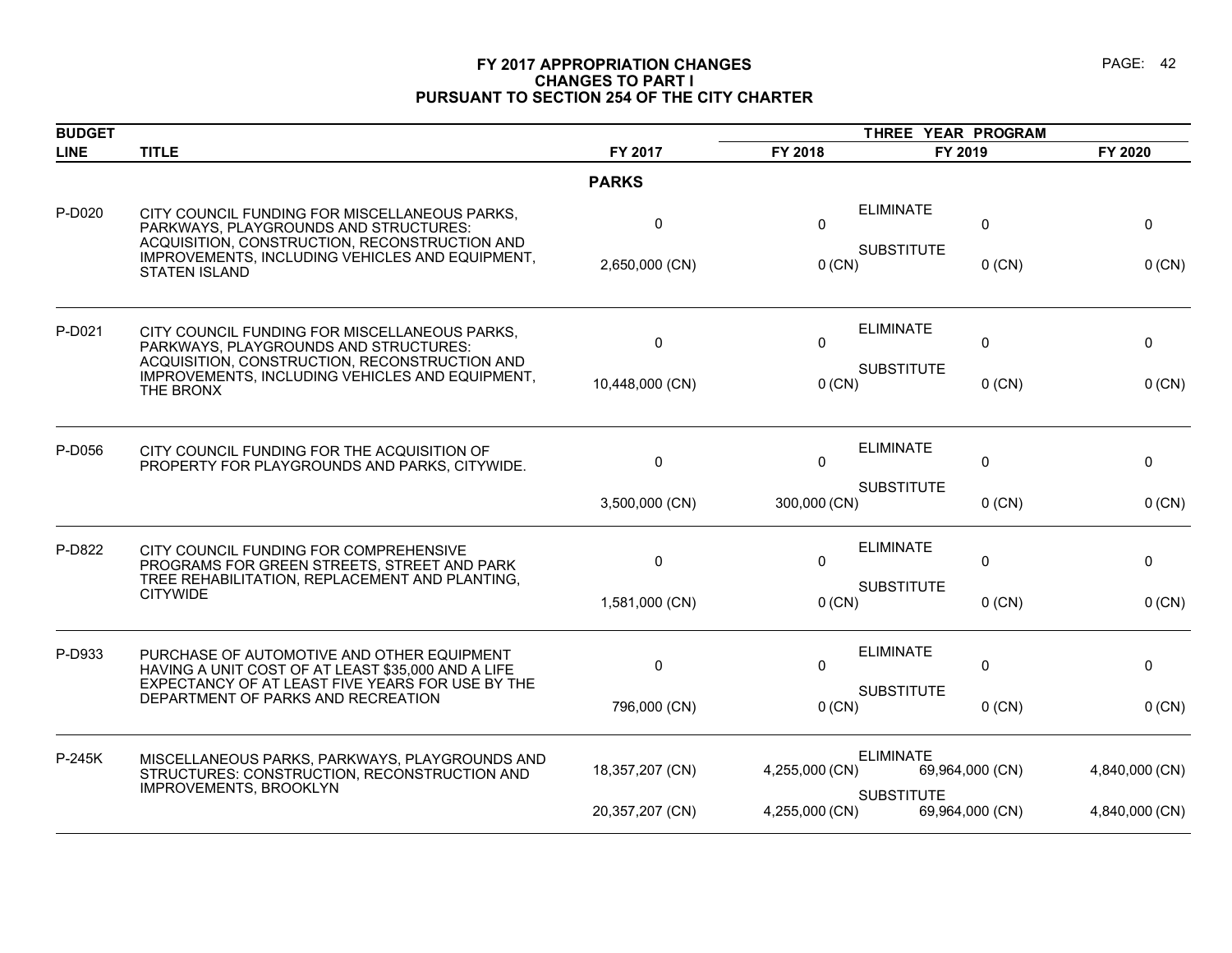# **FY 2017 APPROPRIATION CHANGES PAGE: 43 CHANGES TO PART I PURSUANT TO SECTION 254 OF THE CITY CHARTER**

| <b>BUDGET</b> |                                                                                                |                 |                  | THREE YEAR PROGRAM                   |          |
|---------------|------------------------------------------------------------------------------------------------|-----------------|------------------|--------------------------------------|----------|
| <b>LINE</b>   | <b>TITLE</b>                                                                                   | FY 2017         | FY 2018          | FY 2019                              | FY 2020  |
|               |                                                                                                | <b>PARKS</b>    |                  |                                      |          |
| $P-245Q$      | MISCELLANEOUS PARKS, PARKWAYS, PLAYGROUNDS AND<br>STRUCTURES: CONSTRUCTION, RECONSTRUCTION AND | 27,187,933 (CN) | 122,700,000 (CN) | ELIMINATE<br>49,215,000 (CN)         | $0$ (CN) |
|               | <b>IMPROVEMENTS, QUEENS</b>                                                                    | 29,187,933 (CN) | 122,700,000 (CN) | <b>SUBSTITUTE</b><br>49,215,000 (CN) | $0$ (CN) |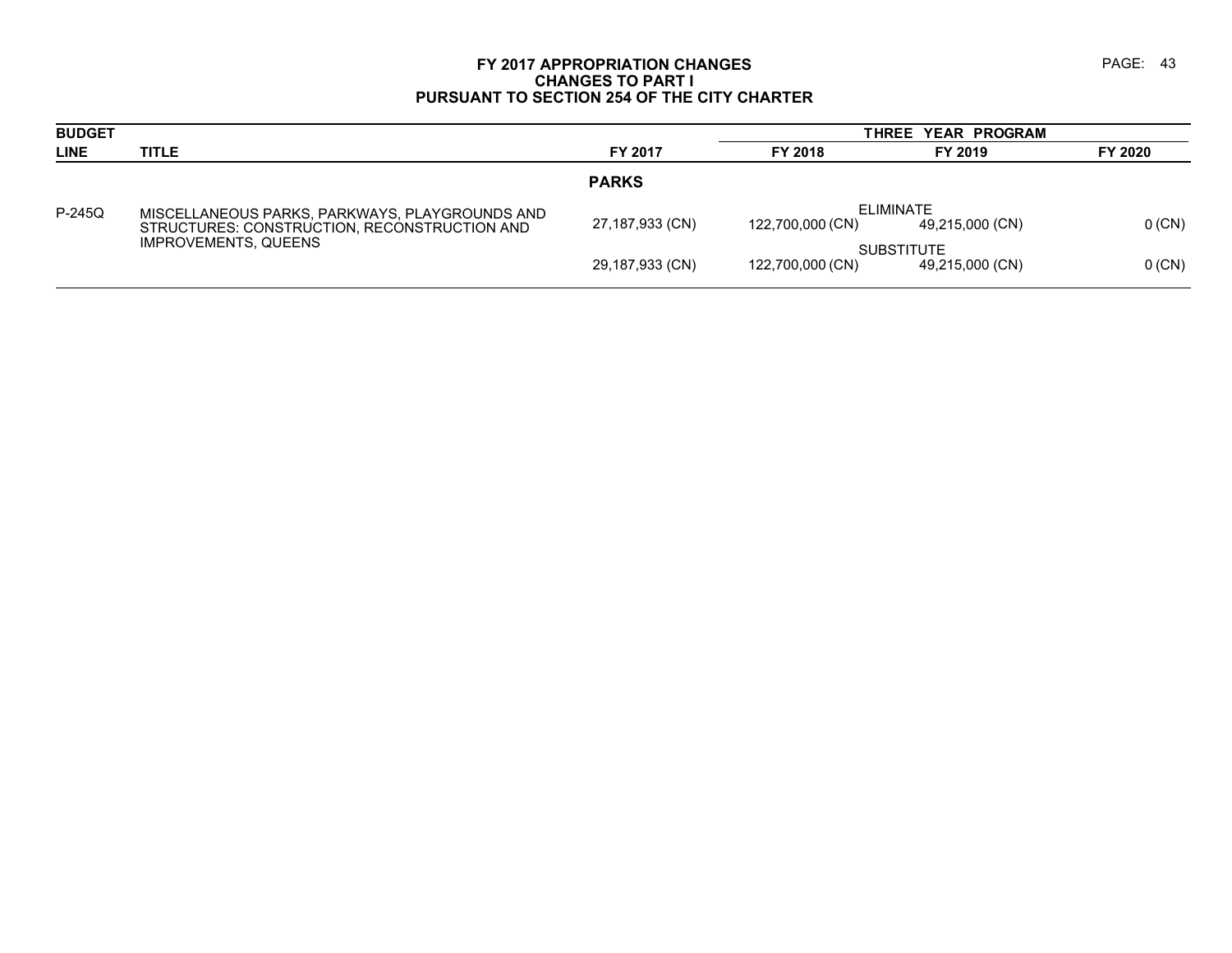# **FY 2017 APPROPRIATION CHANGES PAGE: 44 CHANGES TO PART I PURSUANT TO SECTION 254 OF THE CITY CHARTER**

| <b>BUDGET</b> |                                                                                                                                             |                |          | THREE YEAR PROGRAM            |         |
|---------------|---------------------------------------------------------------------------------------------------------------------------------------------|----------------|----------|-------------------------------|---------|
| <b>LINE</b>   | <b>TITLE</b>                                                                                                                                | FY 2017        | FY 2018  | FY 2019                       | FY 2020 |
|               |                                                                                                                                             | <b>POLICE</b>  |          |                               |         |
| PO-D046       | PURCHASE AND INSTALLATION OF ULTRA HIGH<br>FREQUENCY RADIO TELEPHONE EQUIPMENT FOR MOBILE<br>UNITS AND ALL OTHER COMMUNICATION SYSTEMS, ALL | 0              | υ        | ELIMINATE<br>0                |         |
|               | <b>BOROUGHS</b>                                                                                                                             | 75,000 (CN)    | $0$ (CN) | <b>SUBSTITUTE</b><br>$0$ (CN) | 0 (CN)  |
| PO-D185       | CITY COUNCIL FUNDING FOR THE PURCHASE OF VEHICLES<br>AND OTHER EQUIPMENT FOR USE BY THE POLICE                                              | 0              | 0        | ELIMINATE<br>0                | 0       |
|               | DEPARTMENT, CITYWIDE                                                                                                                        | 2,724,000 (CN) | $0$ (CN) | <b>SUBSTITUTE</b><br>$0$ (CN) | 0 (CN)  |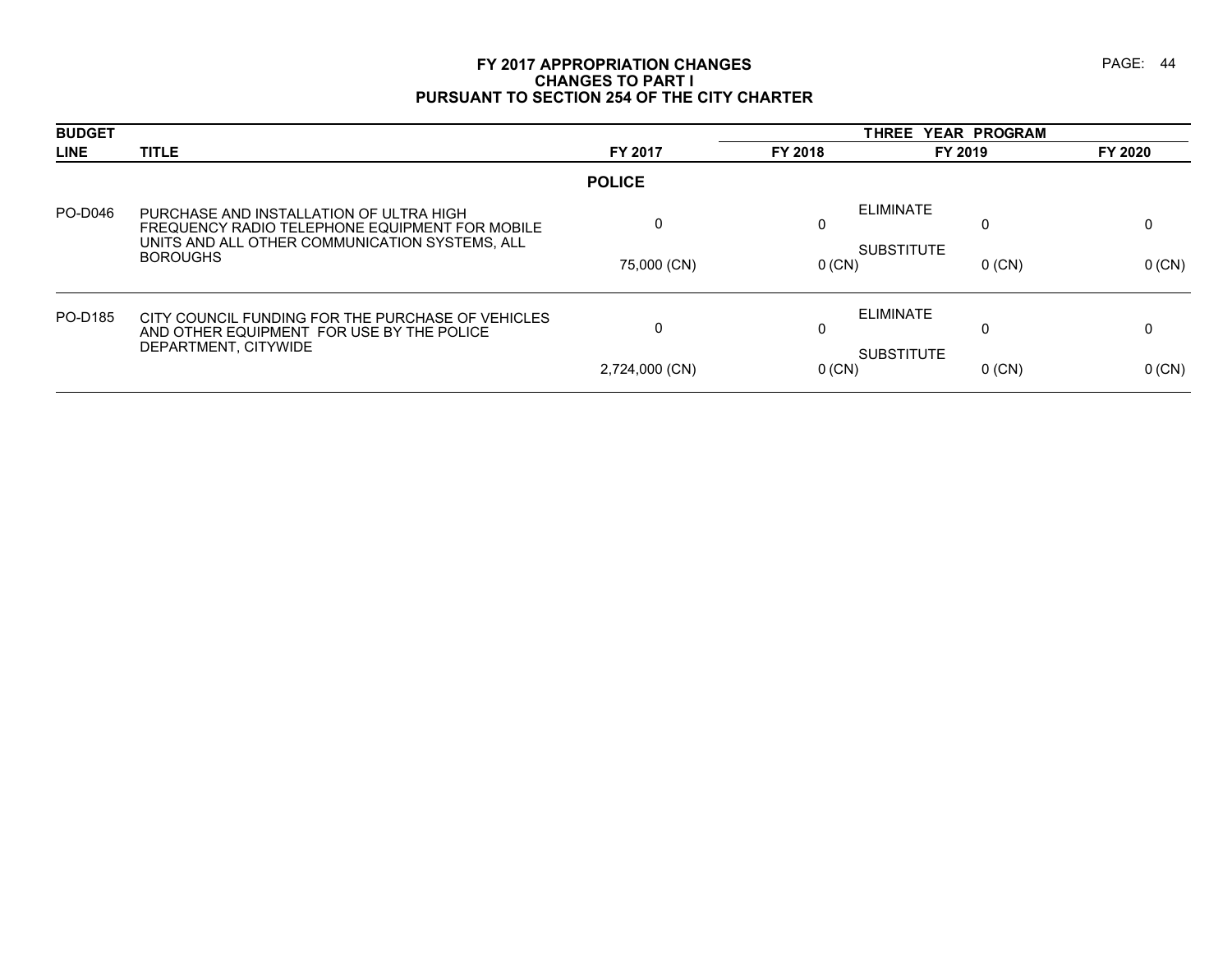# **FY 2017 APPROPRIATION CHANGES PAGE: 45 CHANGES TO PART I PURSUANT TO SECTION 254 OF THE CITY CHARTER**

| <b>BUDGET</b> |                                                                                                                                                                                                                                                                                                                    |                              |                          | THREE YEAR PROGRAM                                     |             |  |
|---------------|--------------------------------------------------------------------------------------------------------------------------------------------------------------------------------------------------------------------------------------------------------------------------------------------------------------------|------------------------------|--------------------------|--------------------------------------------------------|-------------|--|
| <b>LINE</b>   | <b>TITLE</b>                                                                                                                                                                                                                                                                                                       | FY 2017                      | FY 2018                  | FY 2019                                                | FY 2020     |  |
|               |                                                                                                                                                                                                                                                                                                                    | <b>CULTURAL INSTITUTIONS</b> |                          |                                                        |             |  |
| PV-DN019      | CONSTRUCTION, RECONSTRUCTION, ACQUISITION OR<br>INSTALLATION OF A NON-CITY OWNED PHYSICAL PUBLIC<br>BETTERMENT OR IMPROVEMENT WITH A CITY PURPOSE,<br>WHICH WOULD BE CLASSIFIED AS A CAPITAL ASSET<br>UNDER GENERALLY ACCEPTED ACCOUNTING PRINCIPLES                                                               | 0<br>1,800,000 (CN)          | $\mathbf{0}$<br>$0$ (CN) | <b>ELIMINATE</b><br>0<br><b>SUBSTITUTE</b><br>$0$ (CN) | 0<br>0 (CN) |  |
|               | FOR MUNICIPALITIES; FOR THE ALVIN AILEY AMERICAN<br>DANCE THEATER.                                                                                                                                                                                                                                                 |                              |                          |                                                        |             |  |
| PV-DN031      | CONSTRUCTION, RECONSTRUCTION, ACQUISITION OR<br>INSTALLATION OF A NON-CITY OWNED PHYSICAL PUBLIC                                                                                                                                                                                                                   | $\mathbf{0}$                 | $\mathbf{0}$             | <b>ELIMINATE</b><br>0                                  | 0           |  |
|               | BETTERMENT OR IMPROVEMENT WITH A CITY PURPOSE,<br>WHICH WOULD BE CLASSIFIED AS A CAPITAL ASSET<br>UNDER GENERALLY ACCEPTED ACCOUNTING PRINCIPLES<br>FOR MUNICIPALITIES; FOR THE ARC ON 4TH STREET.                                                                                                                 | 400,000 (CN)                 | $0$ (CN)                 | <b>SUBSTITUTE</b><br>$0$ (CN)                          | 0 (CN)      |  |
| PV-DN072      | CONSTRUCTION, RECONSTRUCTION, ACQUISITION OR<br>INSTALLATION OF A NON-CITY OWNED PHYSICAL PUBLIC<br>BETTERMENT OR IMPROVEMENT WITH A CITY PURPOSE,                                                                                                                                                                 | 0                            | 0                        | <b>ELIMINATE</b><br>0                                  | 0           |  |
|               | WHICH WOULD BE CLASSIFIED AS A CAPITAL ASSET<br>UNDER GENERALLY ACCEPTED ACCOUNTING PRINCIPLES<br>FOR MUNICIPALITIES; FOR THE BROOKLYN HISTORICAL<br>SOCIETY.                                                                                                                                                      | 514,000 (CN)                 | $0$ (CN)                 | <b>SUBSTITUTE</b><br>$0$ (CN)                          | $0$ (CN)    |  |
| PV-DN099      | (NEW PROJECT)                                                                                                                                                                                                                                                                                                      | $0$ (CN)                     | 1,000,000 (CN)           | (NEW PROJECT)<br>$0$ (CN)                              | 0 (CN)      |  |
|               | CONSTRUCTION, RECONSTRUCTION, ACQUISITION OR<br>INSTALLATION OF A NON-CITY OWNED PHYSICAL PUBLIC<br>BETTERMENT OR IMPROVEMENT WITH A CITY PURPOSE,<br>WHICH WOULD BE CLASSIFIED AS A CAPITAL ASSET<br>UNDER GENERALLY ACCEPTED ACCOUNTING PRINCIPLES<br>FOR MUNICIPALITIES; FOR CHILDREN'S MUSEUM OF<br>MANHATTAN. |                              |                          |                                                        |             |  |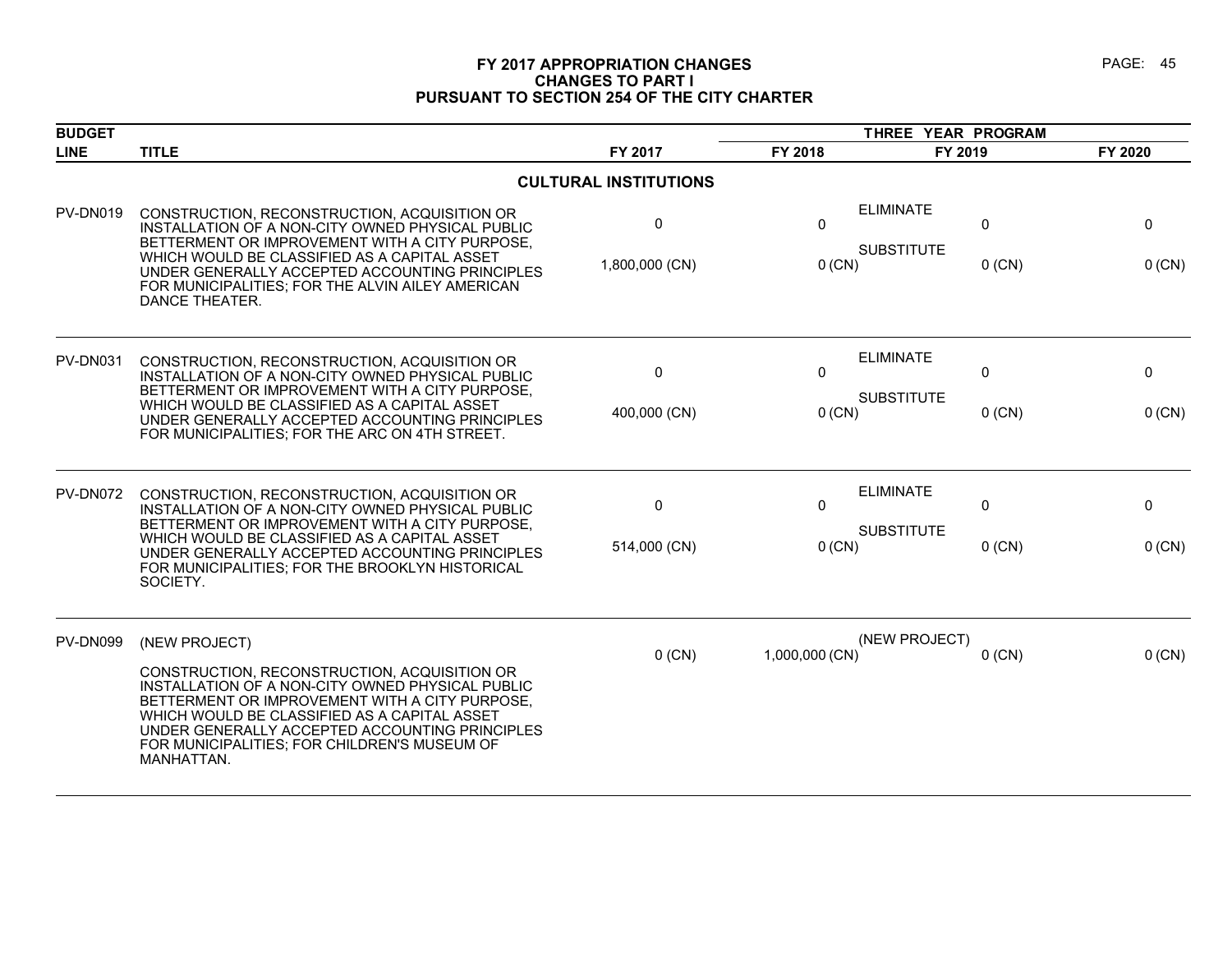# **FY 2017 APPROPRIATION CHANGES PAGE: 46 CHANGES TO PART I PURSUANT TO SECTION 254 OF THE CITY CHARTER**

| <b>BUDGET</b>   |                                                                                                                                                                                                                                                                                                                               |                              |                          | THREE YEAR PROGRAM                    |               |               |
|-----------------|-------------------------------------------------------------------------------------------------------------------------------------------------------------------------------------------------------------------------------------------------------------------------------------------------------------------------------|------------------------------|--------------------------|---------------------------------------|---------------|---------------|
| <b>LINE</b>     | <b>TITLE</b>                                                                                                                                                                                                                                                                                                                  | FY 2017                      | FY 2018                  | FY 2019                               |               | FY 2020       |
|                 |                                                                                                                                                                                                                                                                                                                               | <b>CULTURAL INSTITUTIONS</b> |                          |                                       |               |               |
| <b>PV-DN122</b> | CONSTRUCTION, RECONSTRUCTION, ACQUISITION OR<br>INSTALLATION OF A NON-CITY OWNED PHYSICAL PUBLIC<br>BETTERMENT OR IMPROVEMENT WITH A CITY PURPOSE,<br>WHICH WOULD BE CLASSIFIED AS A CAPITAL ASSET<br>UNDER GENERALLY ACCEPTED ACCOUNTING PRINCIPLES<br>FOR MUNICIPALITIES; FOR THE DANCE THEATER OF<br>HARLEM, INC.          | 0<br>1,000,000 (CN)          | $\mathbf{0}$<br>$0$ (CN) | <b>ELIMINATE</b><br><b>SUBSTITUTE</b> | 0<br>$0$ (CN) | 0<br>0 (CN)   |
| <b>PV-DN124</b> | CONSTRUCTION, RECONSTRUCTION, ACQUISITION OR<br>INSTALLATION OF A NON-CITY OWNED PHYSICAL PUBLIC<br>BETTERMENT OR IMPROVEMENT WITH A CITY PURPOSE,<br>WHICH WOULD BE CLASSIFIED AS A CAPITAL ASSET<br>UNDER GENERALLY ACCEPTED ACCOUNTING PRINCIPLES<br>FOR MUNICIPALITIES; FOR THE DANCEWAVE, INC.                           | $\mathbf{0}$<br>400,000 (CN) | $\mathbf{0}$<br>$0$ (CN) | <b>ELIMINATE</b><br><b>SUBSTITUTE</b> | 0<br>$0$ (CN) | 0<br>$0$ (CN) |
| <b>PV-DN131</b> | CONSTRUCTION, RECONSTRUCTION, ACQUISITION OR<br>INSTALLATION OF A NON-CITY OWNED PHYSICAL PUBLIC<br>BETTERMENT OR IMPROVEMENT WITH A CITY PURPOSE.<br>WHICH WOULD BE CLASSIFIED AS A CAPITAL ASSET<br>UNDER GENERALLY ACCEPTED ACCOUNTING PRINCIPLES<br>FOR MUNICIPALITIES; FOR THE DOWNTOWN ART/ALPHA<br>OMEGA YOUTH CENTER. | 0<br>100,000 (CN)            | $\Omega$<br>$0$ (CN)     | <b>ELIMINATE</b><br><b>SUBSTITUTE</b> | 0<br>$0$ (CN) | 0<br>0 (CN)   |
| <b>PV-DN142</b> | (NEW PROJECT)<br>CONSTRUCTION, RECONSTRUCTION, ACQUISITION OR<br>INSTALLATION OF A NON-CITY OWNED PHYSICAL PUBLIC<br>BETTERMENT OR IMPROVEMENT WITH A CITY PURPOSE,<br>WHICH WOULD BE CLASSIFIED AS A CAPITAL ASSET<br>UNDER GENERALLY ACCEPTED ACCOUNTING PRINCIPLES<br>FOR MUNICIPALITIES; FOR THE EDUCATIONAL ALLIANCE.    | 248,000 (CN)                 | $0$ (CN)                 | (NEW PROJECT)                         | $0$ (CN)      | 0 (CN)        |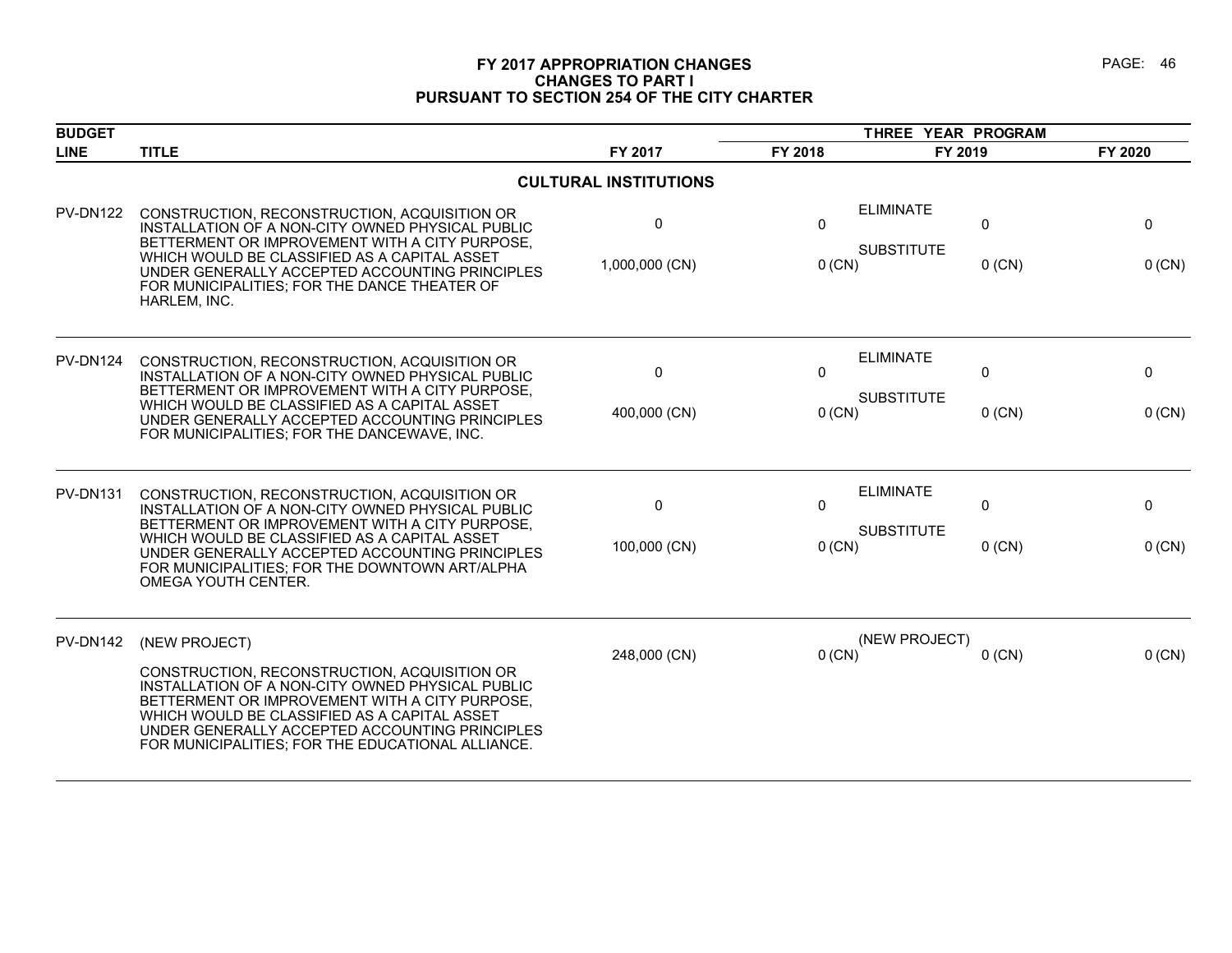# **FY 2017 APPROPRIATION CHANGES PAGE: 47 CHANGES TO PART I PURSUANT TO SECTION 254 OF THE CITY CHARTER**

| <b>BUDGET</b>   |                                                                                                                                                                                     |                              | THREE YEAR PROGRAM |                                                       |              |  |
|-----------------|-------------------------------------------------------------------------------------------------------------------------------------------------------------------------------------|------------------------------|--------------------|-------------------------------------------------------|--------------|--|
| <b>LINE</b>     | <b>TITLE</b>                                                                                                                                                                        | FY 2017                      | FY 2018            | FY 2019                                               | FY 2020      |  |
|                 |                                                                                                                                                                                     | <b>CULTURAL INSTITUTIONS</b> |                    |                                                       |              |  |
| PV-DN143        | CONSTRUCTION, RECONSTRUCTION, ACQUISITION OR<br>INSTALLATION OF A NON-CITY OWNED PHYSICAL PUBLIC<br>BETTERMENT OR IMPROVEMENT WITH A CITY PURPOSE,                                  | $\mathbf{0}$                 | $\mathbf{0}$       | <b>ELIMINATE</b><br>$\mathbf{0}$<br><b>SUBSTITUTE</b> | $\mathbf{0}$ |  |
|                 | WHICH WOULD BE CLASSIFIED AS A CAPITAL ASSET<br>UNDER GENERALLY ACCEPTED ACCOUNTING PRINCIPLES<br>FOR MUNICIPALITIES; FOR THE ELAINE KAUFMAN<br><b>CULTURAL CENTER.</b>             | 100,000 (CN)                 | $0$ (CN)           | $0$ (CN)                                              | $0$ (CN)     |  |
| PV-DN144        | CONSTRUCTION, RECONSTRUCTION, ACQUISITION OR<br>INSTALLATION OF A NON-CITY OWNED PHYSICAL PUBLIC<br>BETTERMENT OR IMPROVEMENT WITH A CITY PURPOSE,                                  | $\mathbf{0}$                 | 0                  | <b>ELIMINATE</b><br>0                                 | 0            |  |
|                 | WHICH WOULD BE CLASSIFIED AS A CAPITAL ASSET<br>UNDER GENERALLY ACCEPTED ACCOUNTING PRINCIPLES<br>FOR MUNICIPALITIES; FOR THE STREB/RINGSIDE.                                       | 200,000 (CN)                 | $0$ (CN)           | <b>SUBSTITUTE</b><br>$0$ (CN)                         | 0 (CN)       |  |
| <b>PV-DN185</b> | CONSTRUCTION, RECONSTRUCTION, ACQUISITION OR<br>INSTALLATION OF A NON-CITY OWNED PHYSICAL PUBLIC<br>BETTERMENT OR IMPROVEMENT WITH A CITY PURPOSE.                                  | $\mathbf{0}$                 | $\mathbf{0}$       | <b>ELIMINATE</b><br>0<br><b>SUBSTITUTE</b>            | 0            |  |
|                 | WHICH WOULD BE CLASSIFIED AS A CAPITAL ASSET<br>UNDER GENERALLY ACCEPTED ACCOUNTING PRINCIPLES<br>FOR MUNICIPALITIES; FOR THE HERE ARTS CENTER.                                     | 41,000 (CN)                  | 0 (CN)             | $0$ (CN)                                              | 0 (CN)       |  |
| PV-DN195        | CONSTRUCTION, RECONSTRUCTION, ACQUISITION OR<br>INSTALLATION OF A NON-CITY OWNED PHYSICAL PUBLIC<br>BETTERMENT OR IMPROVEMENT WITH A CITY PURPOSE,                                  | $\mathbf 0$                  | $\mathbf{0}$       | <b>ELIMINATE</b><br>0                                 | 0            |  |
|                 | WHICH WOULD BE CLASSIFIED AS A CAPITAL ASSET<br>UNDER GENERALLY ACCEPTED ACCOUNTING PRINCIPLES<br>FOR MUNICIPALITIES; FOR AN CLAIDHEAMH SOLUIS, INC. /<br><b>IRISH ARTS CENTER.</b> | 2,500,000 (CN)               | $0$ (CN)           | <b>SUBSTITUTE</b><br>$0$ (CN)                         | 0 (CN)       |  |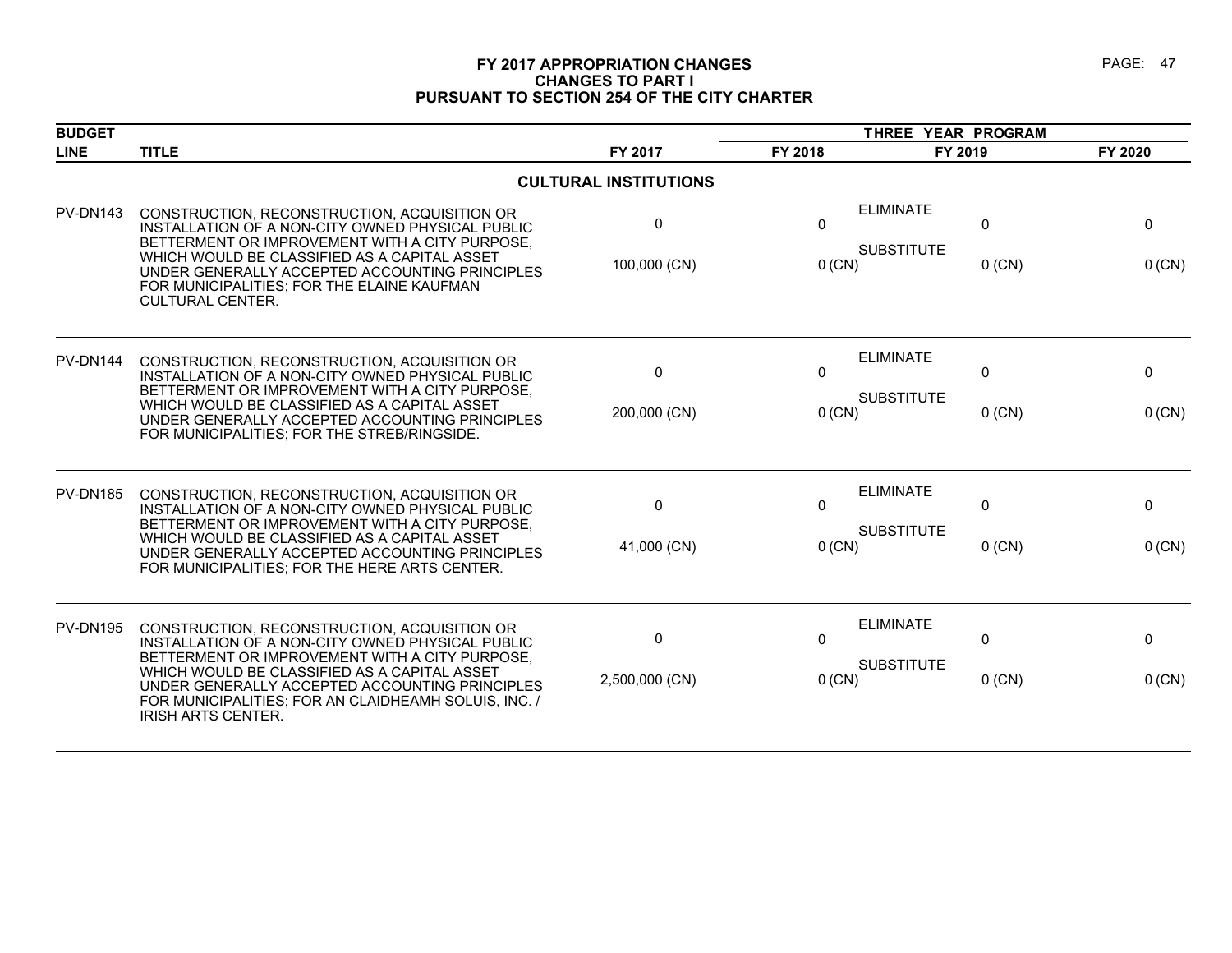# **FY 2017 APPROPRIATION CHANGES PAGE: 48 CHANGES TO PART I PURSUANT TO SECTION 254 OF THE CITY CHARTER**

| <b>BUDGET</b> |                                                                                                                                                                                                                                                                                                                 |                              | THREE YEAR PROGRAM |                                            |             |
|---------------|-----------------------------------------------------------------------------------------------------------------------------------------------------------------------------------------------------------------------------------------------------------------------------------------------------------------|------------------------------|--------------------|--------------------------------------------|-------------|
| <b>LINE</b>   | <b>TITLE</b>                                                                                                                                                                                                                                                                                                    | FY 2017                      | FY 2018            | FY 2019                                    | FY 2020     |
|               |                                                                                                                                                                                                                                                                                                                 | <b>CULTURAL INSTITUTIONS</b> |                    |                                            |             |
| PV-DN196      | CONSTRUCTION, RECONSTRUCTION, ACQUISITION OR<br>INSTALLATION OF A NON-CITY OWNED PHYSICAL PUBLIC<br>BETTERMENT OR IMPROVEMENT WITH A CITY PURPOSE,<br>WHICH WOULD BE CLASSIFIED AS A CAPITAL ASSET                                                                                                              | $\mathbf 0$                  | $\mathbf{0}$       | <b>ELIMINATE</b><br>0<br><b>SUBSTITUTE</b> | $\mathbf 0$ |
|               | UNDER GENERALLY ACCEPTED ACCOUNTING PRINCIPLES<br>FOR MUNICIPALITIES; FOR THE IRISH REPERTORY<br>THEATRE.                                                                                                                                                                                                       | 179,000 (CN)                 | 0 (CN)             | $0$ (CN)                                   | $0$ (CN)    |
| PV-DN214      | (NEW PROJECT)                                                                                                                                                                                                                                                                                                   |                              |                    | (NEW PROJECT)                              |             |
|               | CONSTRUCTION, RECONSTRUCTION, ACQUISITION OR<br>INSTALLATION OF A NON-CITY OWNED PHYSICAL PUBLIC<br>BETTERMENT OR IMPROVEMENT WITH A CITY PURPOSE,<br>WHICH WOULD BE CLASSIFIED AS A CAPITAL ASSET<br>UNDER GENERALLY ACCEPTED ACCOUNTING PRINCIPLES<br>FOR MUNICIPALITIES; FOR THE ENSEMBLE STUDIO<br>THEATRE. | 1,000,000 (CN)               | $0$ (CN)           | $0$ (CN)                                   | 0 (CN)      |
| PV-DN247      | CONSTRUCTION, RECONSTRUCTION, ACQUISITION OR<br>INSTALLATION OF A NON-CITY OWNED PHYSICAL PUBLIC<br>BETTERMENT OR IMPROVEMENT WITH A CITY PURPOSE.                                                                                                                                                              | $\mathbf 0$                  | $\mathbf{0}$       | <b>ELIMINATE</b><br>0                      | $\mathbf 0$ |
|               | WHICH WOULD BE CLASSIFIED AS A CAPITAL ASSET<br>UNDER GENERALLY ACCEPTED ACCOUNTING PRINCIPLES<br>FOR MUNICIPALITIES; FOR THE LOWER EAST SIDE<br><b>TENEMENT MUSEUM.</b>                                                                                                                                        | 100,000 (CN)                 | $0$ (CN)           | <b>SUBSTITUTE</b><br>$0$ (CN)              | 0 (CN)      |
| PV-DN279      | CONSTRUCTION, RECONSTRUCTION, ACQUISITION OR<br>INSTALLATION OF A NON-CITY OWNED PHYSICAL PUBLIC                                                                                                                                                                                                                | $\mathbf 0$                  | 0                  | <b>ELIMINATE</b><br>0                      | $\mathbf 0$ |
|               | BETTERMENT OR IMPROVEMENT WITH A CITY PURPOSE,<br>WHICH WOULD BE CLASSIFIED AS A CAPITAL ASSET<br>UNDER GENERALLY ACCEPTED ACCOUNTING PRINCIPLES<br>FOR MUNICIPALITIES; FOR THE MUSEUM OF CHINESE IN<br>AMERICA CENTRE STREET LOCATION.                                                                         | 220,000 (CN)                 | $0$ (CN)           | <b>SUBSTITUTE</b><br>$0$ (CN)              | $0$ (CN)    |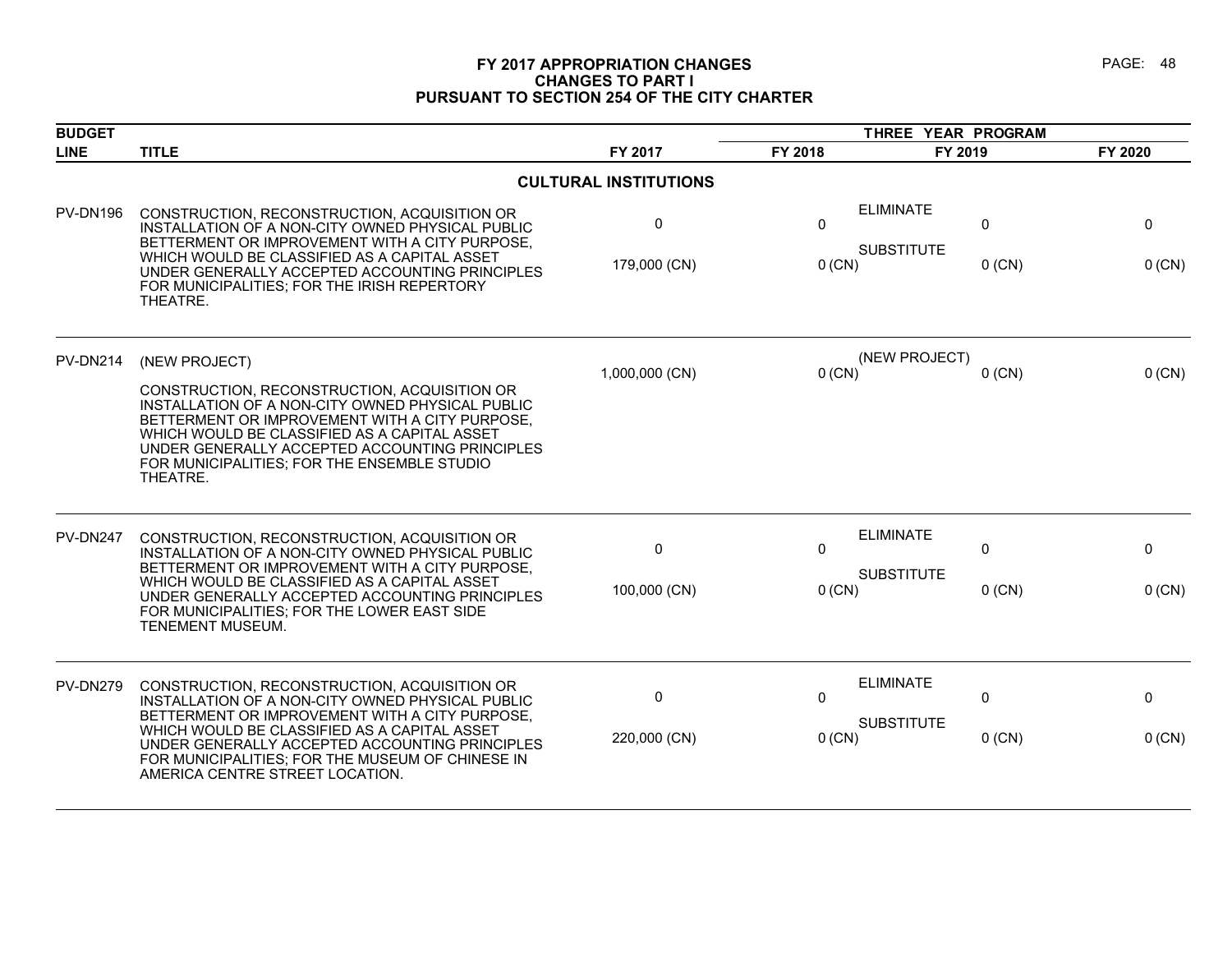# **FY 2017 APPROPRIATION CHANGES PAGE: 49 CHANGES TO PART I PURSUANT TO SECTION 254 OF THE CITY CHARTER**

| <b>BUDGET</b>   |                                                                                                                                                                                                               |                              | THREE YEAR PROGRAM |                               |         |
|-----------------|---------------------------------------------------------------------------------------------------------------------------------------------------------------------------------------------------------------|------------------------------|--------------------|-------------------------------|---------|
| <b>LINE</b>     | <b>TITLE</b>                                                                                                                                                                                                  | FY 2017                      | FY 2018            | FY 2019                       | FY 2020 |
|                 |                                                                                                                                                                                                               | <b>CULTURAL INSTITUTIONS</b> |                    |                               |         |
| <b>PV-DN290</b> | CONSTRUCTION, RECONSTRUCTION, ACQUISITION OR<br>INSTALLATION OF A NON-CITY OWNED PHYSICAL PUBLIC<br>BETTERMENT OR IMPROVEMENT WITH A CITY PURPOSE,                                                            | $\pmb{0}$                    | $\Omega$           | <b>ELIMINATE</b><br>0         | 0       |
|                 | WHICH WOULD BE CLASSIFIED AS A CAPITAL ASSET<br>UNDER GENERALLY ACCEPTED ACCOUNTING PRINCIPLES<br>FOR MUNICIPALITIES; FOR THE NEW 42ND STREET INC.                                                            | 1,150,000 (CN)               | $0$ (CN)           | <b>SUBSTITUTE</b><br>$0$ (CN) | 0 (CN)  |
| <b>PV-DN304</b> | CONSTRUCTION, RECONSTRUCTION, ACQUISITION OR<br>INSTALLATION OF A NON-CITY OWNED PHYSICAL PUBLIC<br>BETTERMENT OR IMPROVEMENT WITH A CITY PURPOSE,                                                            | $\mathbf 0$                  | $\Omega$           | <b>ELIMINATE</b><br>0         | 0       |
|                 | WHICH WOULD BE CLASSIFIED AS A CAPITAL ASSET<br>UNDER GENERALLY ACCEPTED ACCOUNTING PRINCIPLES<br>FOR MUNICIPALITIES; FOR THE NEW YORK HISTORICAL<br>SOCIETY.                                                 | 100,000 (CN)                 | $0$ (CN)           | <b>SUBSTITUTE</b><br>$0$ (CN) | 0 (CN)  |
| <b>PV-DN307</b> | CONSTRUCTION, RECONSTRUCTION, ACQUISITION OR<br>INSTALLATION OF A NON-CITY OWNED PHYSICAL PUBLIC                                                                                                              | $\mathbf 0$                  | $\Omega$           | <b>ELIMINATE</b><br>0         | 0       |
|                 | BETTERMENT OR IMPROVEMENT WITH A CITY PURPOSE,<br>WHICH WOULD BE CLASSIFIED AS A CAPITAL ASSET<br>UNDER GENERALLY ACCEPTED ACCOUNTING PRINCIPLES<br>FOR MUNICIPALITIES; FOR THE NEW YORK THEATER<br>WORKSHOP. | 55,000 (CN)                  | $0$ (CN)           | <b>SUBSTITUTE</b><br>$0$ (CN) | 0 (CN)  |
| <b>PV-DN332</b> | CONSTRUCTION, RECONSTRUCTION, ACQUISITION OR<br>INSTALLATION OF A NON-CITY OWNED PHYSICAL PUBLIC                                                                                                              | $\mathbf 0$                  | $\Omega$           | <b>ELIMINATE</b><br>0         | 0       |
|                 | BETTERMENT OR IMPROVEMENT WITH A CITY PURPOSE,<br>WHICH WOULD BE CLASSIFIED AS A CAPITAL ASSET<br>UNDER GENERALLY ACCEPTED ACCOUNTING PRINCIPLES<br>FOR MUNICIPALITIES; FOR THE POPPENHUSEN INSTITUTE.        | 100,000 (CN)                 | $0$ (CN)           | <b>SUBSTITUTE</b><br>$0$ (CN) | 0 (CN)  |
| <b>PV-DN333</b> | CONSTRUCTION, RECONSTRUCTION, ACQUISITION OR<br>INSTALLATION OF A NON-CITY OWNED PHYSICAL PUBLIC                                                                                                              | 0                            | $\mathbf{0}$       | <b>ELIMINATE</b><br>0         | 0       |
|                 | BETTERMENT OR IMPROVEMENT WITH A CITY PURPOSE,<br>WHICH WOULD BE CLASSIFIED AS A CAPITAL ASSET<br>UNDER GENERALLY ACCEPTED ACCOUNTING PRINCIPLES<br>FOR MUNICIPALITIES; FOR PREGONES THEATER.                 | 500,000 (CN)                 | 0 (CN)             | <b>SUBSTITUTE</b><br>$0$ (CN) | 0 (CN)  |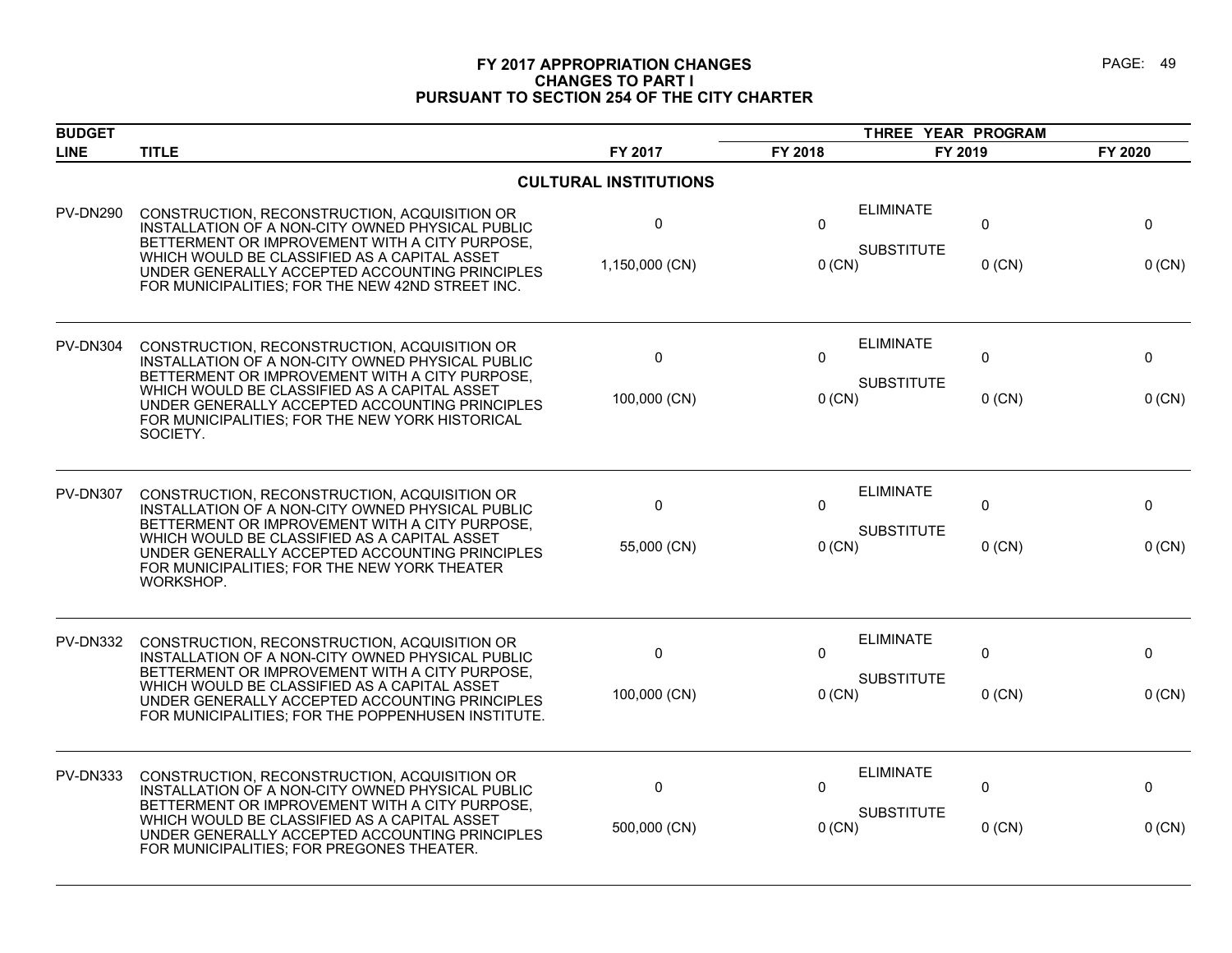# **FY 2017 APPROPRIATION CHANGES PAGE: 50 CHANGES TO PART I PURSUANT TO SECTION 254 OF THE CITY CHARTER**

| <b>BUDGET</b>   |                                                                                                                                                                                                                                                                                                                             |                              | THREE YEAR PROGRAM   |                                       |                          |                    |
|-----------------|-----------------------------------------------------------------------------------------------------------------------------------------------------------------------------------------------------------------------------------------------------------------------------------------------------------------------------|------------------------------|----------------------|---------------------------------------|--------------------------|--------------------|
| <b>LINE</b>     | <b>TITLE</b>                                                                                                                                                                                                                                                                                                                | FY 2017                      | FY 2018              | FY 2019                               |                          | FY 2020            |
|                 |                                                                                                                                                                                                                                                                                                                             | <b>CULTURAL INSTITUTIONS</b> |                      |                                       |                          |                    |
| PV-DN345        | CONSTRUCTION, RECONSTRUCTION, ACQUISITION OR<br>INSTALLATION OF A NON-CITY OWNED PHYSICAL PUBLIC<br>BETTERMENT OR IMPROVEMENT WITH A CITY PURPOSE,<br>WHICH WOULD BE CLASSIFIED AS A CAPITAL ASSET<br>UNDER GENERALLY ACCEPTED ACCOUNTING PRINCIPLES<br>FOR MUNICIPALITIES; FOR THE REPERTORIO ESPANOL<br>THEATER.          | 0<br>130,000 (CN)            | 0<br>0 (CN)          | <b>ELIMINATE</b><br><b>SUBSTITUTE</b> | $\mathbf 0$<br>$0$ (CN)  | 0<br>$0$ (CN)      |
| PV-DN364        | CONSTRUCTION, RECONSTRUCTION, ACQUISITION OR<br>INSTALLATION OF A NON-CITY OWNED PHYSICAL PUBLIC<br>BETTERMENT OR IMPROVEMENT WITH A CITY PURPOSE.<br>WHICH WOULD BE CLASSIFIED AS A CAPITAL ASSET<br>UNDER GENERALLY ACCEPTED ACCOUNTING PRINCIPLES<br>FOR MUNICIPALITIES; FOR THE ST. GEORGE THEATER.                     | 0<br>150,000 (CN)            | $\Omega$<br>0 (CN)   | <b>ELIMINATE</b><br><b>SUBSTITUTE</b> | 0<br>$0$ (CN)            | 0<br>$0$ (CN)      |
| <b>PV-DN381</b> | CONSTRUCTION, RECONSTRUCTION, ACQUISITION OR<br>INSTALLATION OF A NON-CITY OWNED PHYSICAL PUBLIC<br>BETTERMENT OR IMPROVEMENT WITH A CITY PURPOSE.<br>WHICH WOULD BE CLASSIFIED AS A CAPITAL ASSET<br>UNDER GENERALLY ACCEPTED ACCOUNTING PRINCIPLES<br>FOR MUNICIPALITIES; FOR THE SEVENTH REGIMENT<br>ARMORY CONSERVANCY. | 0<br>1,700,000 (CN)          | 0<br>0 (CN)          | <b>ELIMINATE</b><br><b>SUBSTITUTE</b> | 0<br>$0$ (CN)            | 0<br>$0$ (CN)      |
| PV-DN394        | CONSTRUCTION, RECONSTRUCTION, ACQUISITION OR<br>INSTALLATION OF A NON-CITY OWNED PHYSICAL PUBLIC<br>BETTERMENT OR IMPROVEMENT WITH A CITY PURPOSE,<br>WHICH WOULD BE CLASSIFIED AS A CAPITAL ASSET<br>UNDER GENERALLY ACCEPTED ACCOUNTING PRINCIPLES<br>FOR MUNICIPALITIES; FOR THE SOUTH STREET SEAPORT<br>MUSEUM.         | 0<br>2,750,000 (CN)          | $\Omega$<br>$0$ (CN) | <b>ELIMINATE</b><br><b>SUBSTITUTE</b> | $\mathbf{0}$<br>$0$ (CN) | $\Omega$<br>0 (CN) |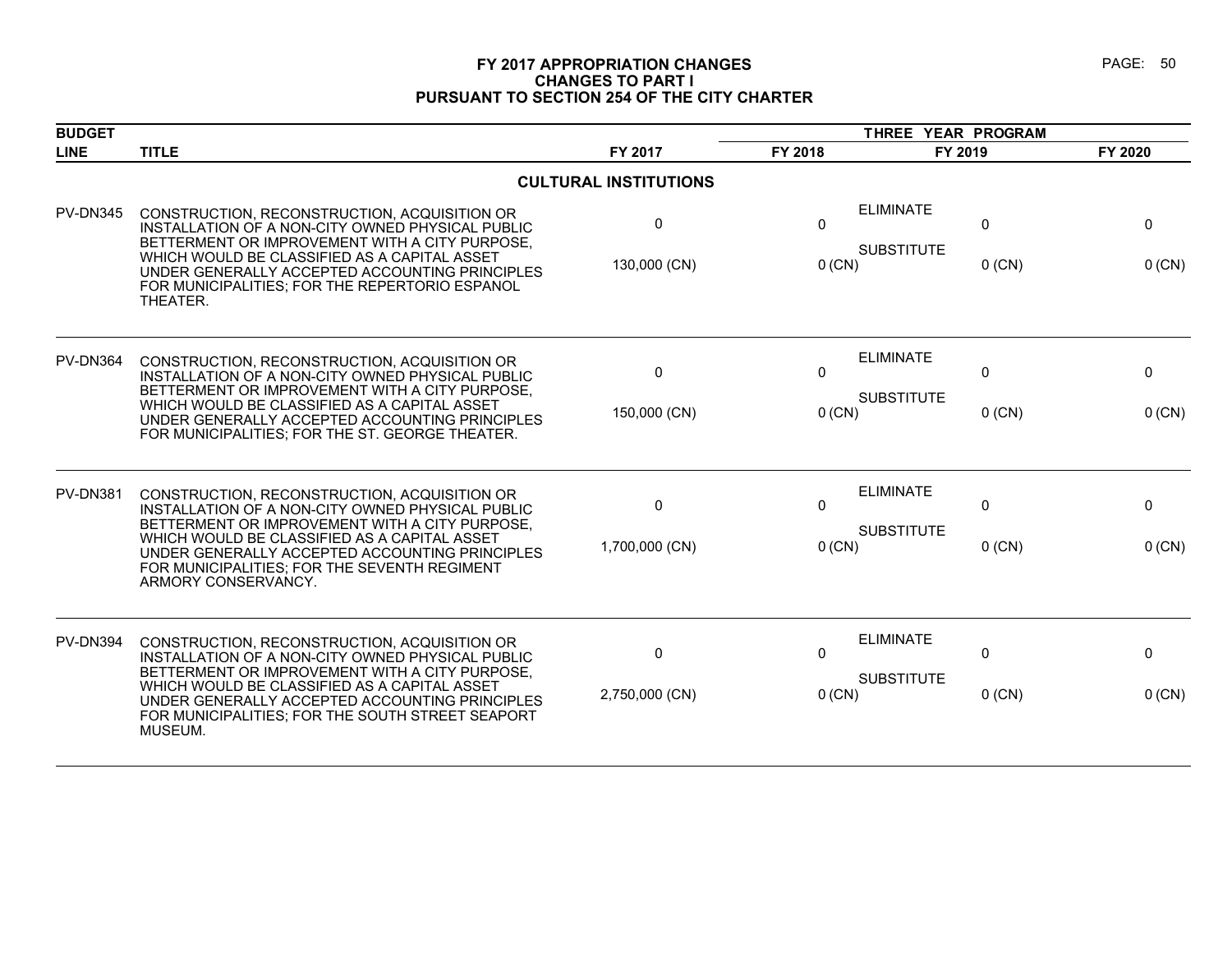# **FY 2017 APPROPRIATION CHANGES PAGE: 51 CHANGES TO PART I PURSUANT TO SECTION 254 OF THE CITY CHARTER**

| <b>BUDGET</b>   |                                                                                                                                                                                                                                                                                                 |                              |                      | THREE YEAR PROGRAM                                     |               |
|-----------------|-------------------------------------------------------------------------------------------------------------------------------------------------------------------------------------------------------------------------------------------------------------------------------------------------|------------------------------|----------------------|--------------------------------------------------------|---------------|
| <b>LINE</b>     | <b>TITLE</b>                                                                                                                                                                                                                                                                                    | FY 2017                      | FY 2018              | FY 2019                                                | FY 2020       |
|                 |                                                                                                                                                                                                                                                                                                 | <b>CULTURAL INSTITUTIONS</b> |                      |                                                        |               |
| <b>PV-DN409</b> | CONSTRUCTION, RECONSTRUCTION, ACQUISITION OR<br>INSTALLATION OF A NON-CITY OWNED PHYSICAL PUBLIC<br>BETTERMENT OR IMPROVEMENT WITH A CITY PURPOSE,<br>WHICH WOULD BE CLASSIFIED AS A CAPITAL ASSET<br>UNDER GENERALLY ACCEPTED ACCOUNTING PRINCIPLES<br>FOR MUNICIPALITIES; FOR SYMPHONY SPACE. | 0<br>1,065,000 (CN)          | $\Omega$<br>$0$ (CN) | <b>ELIMINATE</b><br>0<br><b>SUBSTITUTE</b><br>$0$ (CN) | 0<br>$0$ (CN) |
| <b>PV-DN412</b> | CONSTRUCTION, RECONSTRUCTION, ACQUISITION OR<br>INSTALLATION OF A NON-CITY OWNED PHYSICAL PUBLIC<br>BETTERMENT OR IMPROVEMENT WITH A CITY PURPOSE,<br>WHICH WOULD BE CLASSIFIED AS A CAPITAL ASSET                                                                                              | 0                            | $\mathbf{0}$         | <b>ELIMINATE</b><br>$\mathbf{0}$<br><b>SUBSTITUTE</b>  | 0             |
|                 | UNDER GENERALLY ACCEPTED ACCOUNTING PRINCIPLES<br>FOR MUNICIPALITIES; FOR THE THALIA SPANISH THEATER.                                                                                                                                                                                           | $0$ (CN)                     | 5,000,000 (CN)       | $0$ (CN)                                               | 0 (CN)        |
| <b>PV-DN423</b> | CONSTRUCTION, RECONSTRUCTION, ACQUISITION OR<br>INSTALLATION OF A NON-CITY OWNED PHYSICAL PUBLIC                                                                                                                                                                                                | 0                            | $\Omega$             | <b>ELIMINATE</b><br>$\mathbf{0}$                       | $\Omega$      |
|                 | BETTERMENT OR IMPROVEMENT WITH A CITY PURPOSE.<br>WHICH WOULD BE CLASSIFIED AS A CAPITAL ASSET<br>UNDER GENERALLY ACCEPTED ACCOUNTING PRINCIPLES<br>FOR MUNICIPALITIES; FOR THE JEWISH MUSEUM.                                                                                                  | 150,000 (CN)                 | $0$ (CN)             | <b>SUBSTITUTE</b><br>$0$ (CN)                          | $0$ (CN)      |
| <b>PV-DN429</b> | CONSTRUCTION, RECONSTRUCTION, ACQUISITION OR<br>INSTALLATION OF A NON-CITY OWNED PHYSICAL PUBLIC<br>BETTERMENT OR IMPROVEMENT WITH A CITY PURPOSE,                                                                                                                                              | 0                            | $\mathbf{0}$         | <b>ELIMINATE</b><br>$\mathbf{0}$                       | 0             |
|                 | WHICH WOULD BE CLASSIFIED AS A CAPITAL ASSET<br>UNDER GENERALLY ACCEPTED ACCOUNTING PRINCIPLES<br>FOR MUNICIPALITIES; FOR THE THEATRE FOR A NEW<br>AUDIENCE.                                                                                                                                    | 200,000 (CN)                 | $0$ (CN)             | <b>SUBSTITUTE</b><br>$0$ (CN)                          | $0$ (CN)      |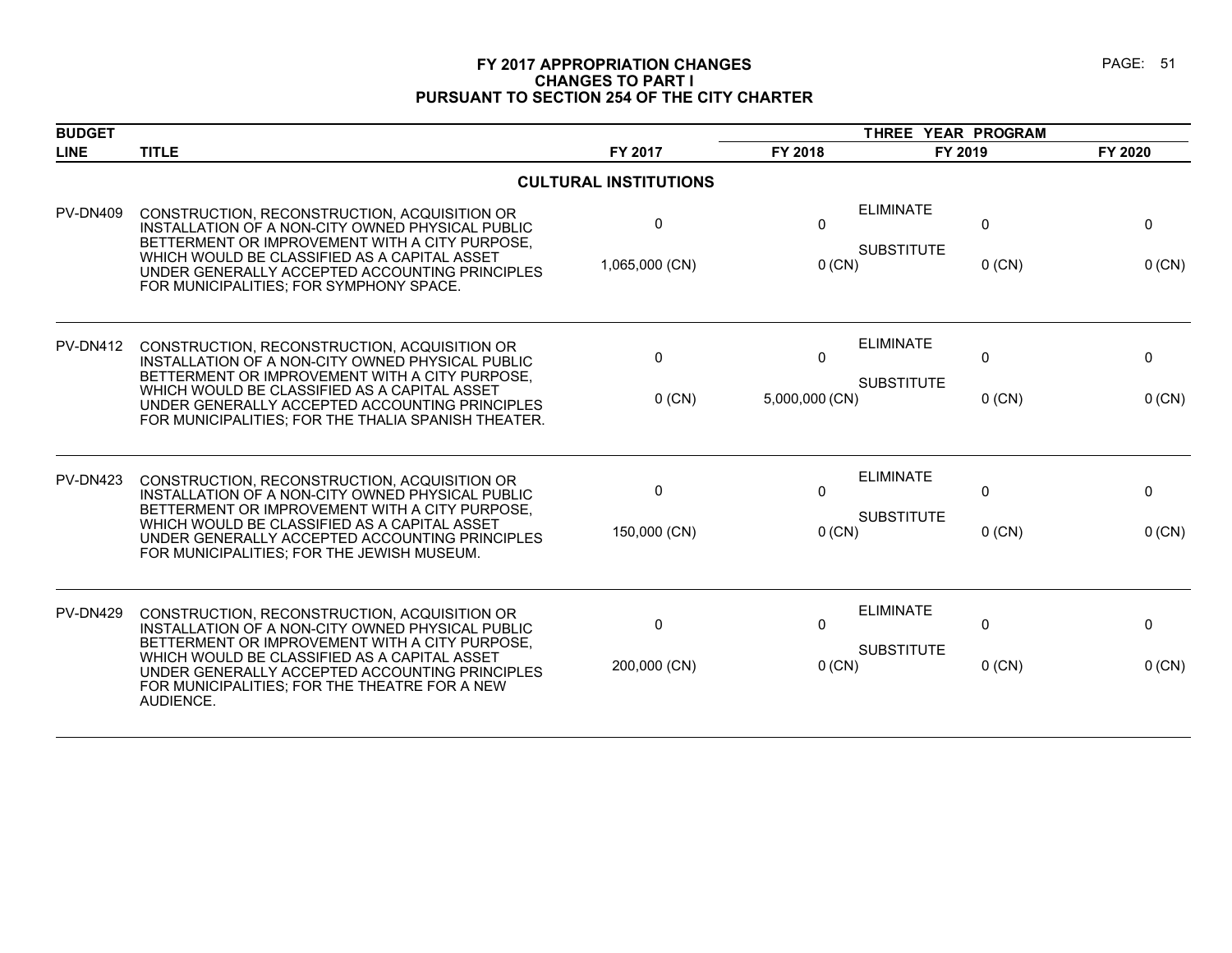# **FY 2017 APPROPRIATION CHANGES PAGE: 52 CHANGES TO PART I PURSUANT TO SECTION 254 OF THE CITY CHARTER**

| <b>BUDGET</b>   |                                                                                                                                                                                                                                                                                                                                          |                              | THREE YEAR PROGRAM |                               |         |
|-----------------|------------------------------------------------------------------------------------------------------------------------------------------------------------------------------------------------------------------------------------------------------------------------------------------------------------------------------------------|------------------------------|--------------------|-------------------------------|---------|
| <b>LINE</b>     | <b>TITLE</b>                                                                                                                                                                                                                                                                                                                             | FY 2017                      | FY 2018            | FY 2019                       | FY 2020 |
|                 |                                                                                                                                                                                                                                                                                                                                          | <b>CULTURAL INSTITUTIONS</b> |                    |                               |         |
| PV-DN448        | (NEW PROJECT)                                                                                                                                                                                                                                                                                                                            | 800,000 (CN)                 | $0$ (CN)           | (NEW PROJECT)<br>$0$ (CN)     | 0 (CN)  |
|                 | CONSTRUCTION, RECONSTRUCTION, ACQUISITION OR<br>INSTALLATION OF A NON-CITY OWNED PHYSICAL PUBLIC<br>BETTERMENT OR IMPROVEMENT WITH A CITY PURPOSE,<br>WHICH WOULD BE CLASSIFIED AS A CAPITAL ASSET<br>UNDER GENERALLY ACCEPTED ACCOUNTING PRINCIPLES<br>FOR MUNICIPALITIES: FOR THE BRONXNET                                             |                              |                    |                               |         |
| <b>PV-DN476</b> | (NEW PROJECT)                                                                                                                                                                                                                                                                                                                            |                              |                    | (NEW PROJECT)                 |         |
|                 | CONSTRUCTION, RECONSTRUCTION, ACQUISITION OR<br>INSTALLATION OF A NON-CITY OWNED PHYSICAL PUBLIC<br>BETTERMENT OR IMPROVEMENT WITH A CITY PURPOSE,<br>WHICH WOULD BE CLASSIFIED AS A CAPITAL ASSET<br>UNDER GENERALLY ACCEPTED ACCOUNTING PRINCIPLES<br>FOR MUNICIPALITIES; FOR THE INTERNATIONAL STUDIO &<br>CURATORIAL PROGRAM (ISCP). | 20,000 (CN)                  | $0$ (CN)           | $0$ (CN)                      | 0 (CN)  |
| <b>PV-DN576</b> | CONSTRUCTION, RECONSTRUCTION, ACQUISITION OR<br>INSTALLATION OF A NON-CITY OWNED PHYSICAL PUBLIC                                                                                                                                                                                                                                         | 0                            | $\Omega$           | <b>ELIMINATE</b><br>0         | 0       |
|                 | BETTERMENT OR IMPROVEMENT WITH A CITY PURPOSE,<br>WHICH WOULD BE CLASSIFIED AS A CAPITAL ASSET<br>UNDER GENERALLY ACCEPTED ACCOUNTING PRINCIPLES<br>FOR MUNICIPALITIES; FOR THE THIRD STREET MUSIC<br>SCHOOL SETTLEMENT.                                                                                                                 | 100,000 (CN)                 | $0$ (CN)           | <b>SUBSTITUTE</b><br>$0$ (CN) | 0 (CN)  |
| <b>PV-DN612</b> | CONSTRUCTION, RECONSTRUCTION, ACQUISITION OR<br>INSTALLATION OF A NON-CITY OWNED PHYSICAL PUBLIC                                                                                                                                                                                                                                         | 0                            | $\Omega$           | <b>ELIMINATE</b><br>0         | 0       |
|                 | BETTERMENT OR IMPROVEMENT WITH A CITY PURPOSE,<br>WHICH WOULD BE CLASSIFIED AS A CAPITAL ASSET<br>UNDER GENERALLY ACCEPTED ACCOUNTING PRINCIPLES<br>FOR MUNICIPALITIES; FOR THE EAST HARLEM ARTS AND<br>EDUCATION LDC (HECKSCHER BLDG.).                                                                                                 | 1,563,000 (CN)               | $0$ (CN)           | <b>SUBSTITUTE</b><br>$0$ (CN) | 0 (CN)  |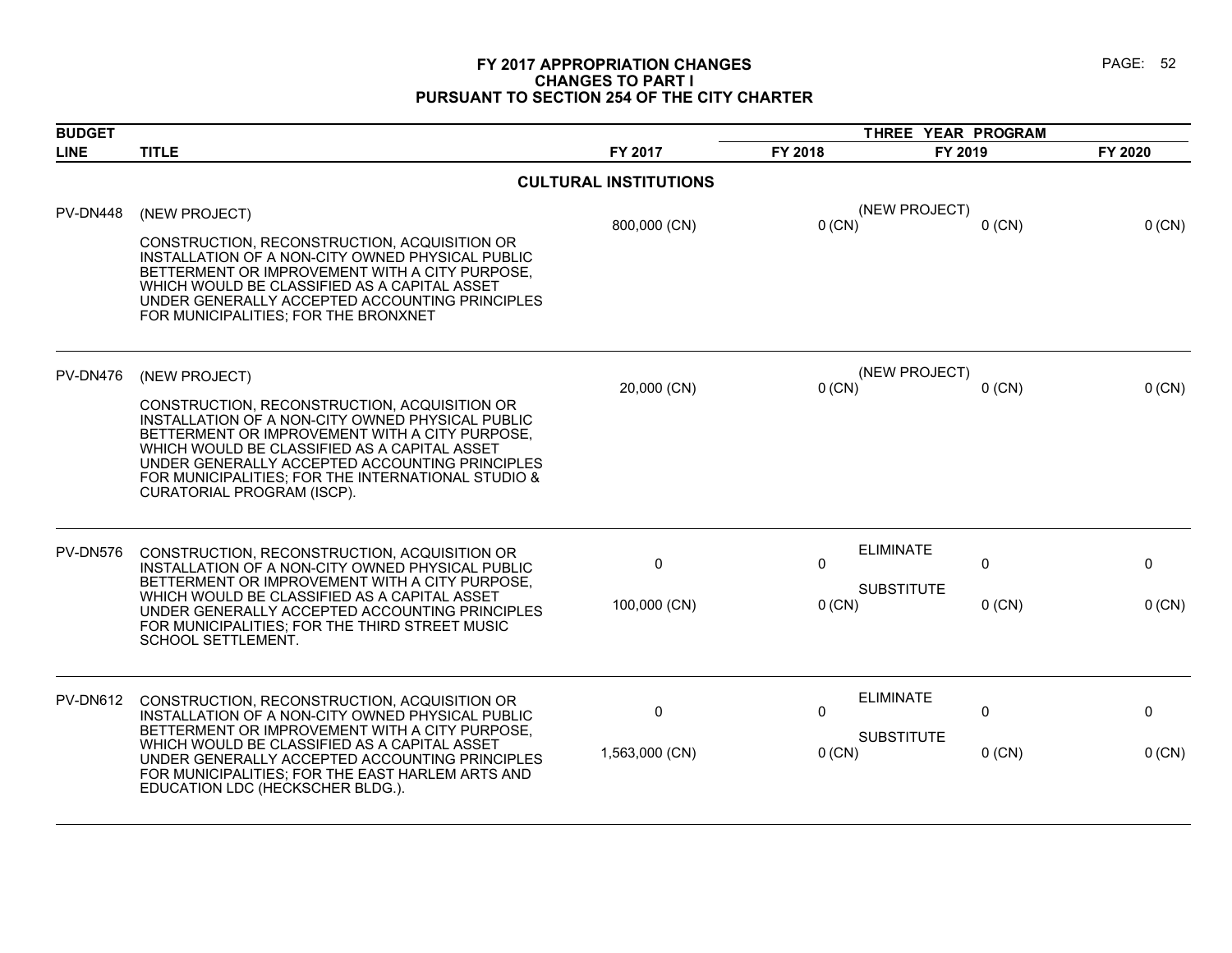# **FY 2017 APPROPRIATION CHANGES PAGE: 53 CHANGES TO PART I PURSUANT TO SECTION 254 OF THE CITY CHARTER**

| <b>BUDGET</b>   |                                                                                                                                                                                                                                                      |                              |                        |                                       |               |             |
|-----------------|------------------------------------------------------------------------------------------------------------------------------------------------------------------------------------------------------------------------------------------------------|------------------------------|------------------------|---------------------------------------|---------------|-------------|
| <b>LINE</b>     | <b>TITLE</b>                                                                                                                                                                                                                                         | FY 2017                      | FY 2018                | FY 2019                               |               | FY 2020     |
|                 |                                                                                                                                                                                                                                                      | <b>CULTURAL INSTITUTIONS</b> |                        |                                       |               |             |
| <b>PV-DN653</b> | CONSTRUCTION, RECONSTRUCTION, ACQUISITION OR<br>INSTALLATION OF A NON-CITY OWNED PHYSICAL PUBLIC<br>BETTERMENT OR IMPROVEMENT WITH A CITY PURPOSE,<br>WHICH WOULD BE CLASSIFIED AS A CAPITAL ASSET<br>UNDER GENERALLY ACCEPTED ACCOUNTING PRINCIPLES | 0<br>163,000 (CN)            | $\mathbf{0}$<br>0 (CN) | <b>ELIMINATE</b><br><b>SUBSTITUTE</b> | 0<br>$0$ (CN) | 0<br>0 (CN) |
|                 | FOR MUNICIPALITIES; FOR THE HENRY STREET<br>SETTLEMENT.                                                                                                                                                                                              |                              |                        |                                       |               |             |
| PV-DN669        | CONSTRUCTION, RECONSTRUCTION, ACQUISITION OR<br>INSTALLATION OF A NON-CITY OWNED PHYSICAL PUBLIC<br>BETTERMENT OR IMPROVEMENT WITH A CITY PURPOSE,                                                                                                   | 0                            | $\mathbf{0}$           | <b>ELIMINATE</b><br><b>SUBSTITUTE</b> | 0             | 0           |
|                 | WHICH WOULD BE CLASSIFIED AS A CAPITAL ASSET<br>UNDER GENERALLY ACCEPTED ACCOUNTING PRINCIPLES<br>FOR MUNICIPALITIES; FOR NUYORICAN POETS CAFE.                                                                                                      | 3,000,000 (CN)               | $0$ (CN)               |                                       | $0$ (CN)      | 0 (CN)      |
| PV-DN704        | CONSTRUCTION, RECONSTRUCTION, ACQUISITION OR<br>INSTALLATION OF A NON-CITY OWNED PHYSICAL PUBLIC<br>BETTERMENT OR IMPROVEMENT WITH A CITY PURPOSE,                                                                                                   | $\Omega$                     | $\Omega$               | <b>ELIMINATE</b><br><b>SUBSTITUTE</b> | $\Omega$      | 0           |
|                 | WHICH WOULD BE CLASSIFIED AS A CAPITAL ASSET<br>UNDER GENERALLY ACCEPTED ACCOUNTING PRINCIPLES<br>FOR MUNICIPALITIES; FOR THE HISPANIC SOCIETY OF<br>AMERICA.                                                                                        | 200,000 (CN)                 | $0$ (CN)               |                                       | $0$ (CN)      | 0 (CN)      |
| PV-DN791        | CONSTRUCTION, RECONSTRUCTION, ACQUISITION OR<br>INSTALLATION OF A NON-CITY OWNED PHYSICAL PUBLIC<br>BETTERMENT OR IMPROVEMENT WITH A CITY PURPOSE,                                                                                                   | $\mathbf 0$                  | $\Omega$               | <b>ELIMINATE</b>                      | 0             | 0           |
|                 | WHICH WOULD BE CLASSIFIED AS A CAPITAL ASSET<br>UNDER GENERALLY ACCEPTED ACCOUNTING PRINCIPLES<br>FOR MUNICIPALITIES; FOR THE THEATER FOR THE NEW<br>CITY FOUNDATION, INC.                                                                           | 300,000 (CN)                 | $0$ (CN)               | <b>SUBSTITUTE</b>                     | $0$ (CN)      | 0 (CN)      |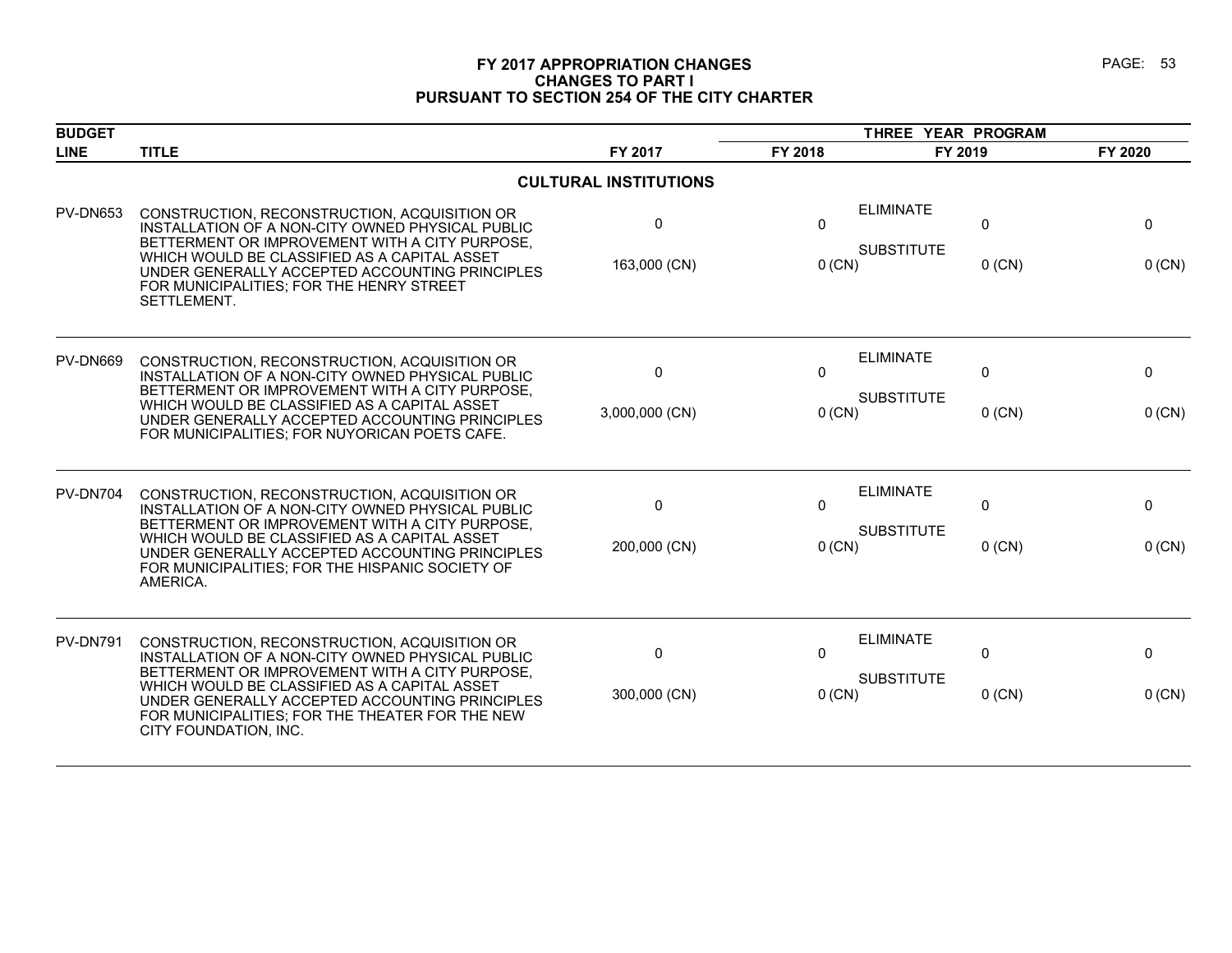# **FY 2017 APPROPRIATION CHANGES PAGE: 54 CHANGES TO PART I PURSUANT TO SECTION 254 OF THE CITY CHARTER**

| <b>BUDGET</b>   |                                                                                                                                                                                                                                                                                                                            |                              | THREE YEAR PROGRAM |                               |          |
|-----------------|----------------------------------------------------------------------------------------------------------------------------------------------------------------------------------------------------------------------------------------------------------------------------------------------------------------------------|------------------------------|--------------------|-------------------------------|----------|
| <b>LINE</b>     | <b>TITLE</b>                                                                                                                                                                                                                                                                                                               | FY 2017                      | FY 2018            | FY 2019                       | FY 2020  |
|                 |                                                                                                                                                                                                                                                                                                                            | <b>CULTURAL INSTITUTIONS</b> |                    |                               |          |
| <b>PV-DN829</b> | (NEW PROJECT)                                                                                                                                                                                                                                                                                                              | 35,000 (CN)                  | $0$ (CN)           | (NEW PROJECT)<br>$0$ (CN)     | 0 (CN)   |
|                 | CONSTRUCTION, RECONSTRUCTION, ACQUISITION OR<br>INSTALLATION OF A NON-CITY OWNED PHYSICAL PUBLIC<br>BETTERMENT OR IMPROVEMENT WITH A CITY PURPOSE,<br>WHICH WOULD BE CLASSIFIED AS A CAPITAL ASSET<br>UNDER GENERALLY ACCEPTED ACCOUNTING PRINCIPLES<br>FOR MUNICIPALITIES; FOR AARON DAVIS HALL, INC.                     |                              |                    |                               |          |
| PV-DN853        | CONSTRUCTION, RECONSTRUCTION, ACQUISITION OR                                                                                                                                                                                                                                                                               |                              |                    | <b>ELIMINATE</b>              |          |
|                 | INSTALLATION OF A NON-CITY OWNED PHYSICAL PUBLIC<br>BETTERMENT OR IMPROVEMENT WITH A CITY PURPOSE,                                                                                                                                                                                                                         | 0                            | $\Omega$           | $\mathbf{0}$                  | 0        |
|                 | WHICH WOULD BE CLASSIFIED AS A CAPITAL ASSET<br>UNDER GENERALLY ACCEPTED ACCOUNTING PRINCIPLES<br>FOR MUNICIPALITIES; FOR THE ORIGINAL MUSIC<br>WORKSHOP.                                                                                                                                                                  | 37,000 (CN)                  | $0$ (CN)           | <b>SUBSTITUTE</b><br>$0$ (CN) | $0$ (CN) |
| <b>PV-DN860</b> | (NEW PROJECT)                                                                                                                                                                                                                                                                                                              |                              |                    | (NEW PROJECT)                 |          |
|                 | CONSTRUCTION, RECONSTRUCTION, ACQUISITION OR<br>INSTALLATION OF A NON-CITY OWNED PHYSICAL PUBLIC<br>BETTERMENT OR IMPROVEMENT WITH A CITY PURPOSE,<br>WHICH WOULD BE CLASSIFIED AS A CAPITAL ASSET<br>UNDER GENERALLY ACCEPTED ACCOUNTING PRINCIPLES<br>FOR MUNICIPALITIES; FOR JACQUES MARCHAIS MUSEUM<br>OF TIBETAN ART. | 200,000 (CN)                 | $0$ (CN)           | $0$ (CN)                      | 0 (CN)   |
| <b>PV-DN922</b> | (NEW PROJECT)                                                                                                                                                                                                                                                                                                              |                              |                    | (NEW PROJECT)                 |          |
|                 | CONSTRUCTION, RECONSTRUCTION, ACQUISITION OR<br>INSTALLATION OF A NON-CITY OWNED PHYSICAL PUBLIC<br>BETTERMENT OR IMPROVEMENT WITH A CITY PURPOSE,<br>WHICH WOULD BE CLASSIFIED AS A CAPITAL ASSET<br>UNDER GENERALLY ACCEPTED ACCOUNTING PRINCIPLES<br>FOR MUNICIPALITIES; FOR BROOKLYN CONSERVATORY OF<br>MUSIC (BKCM).  | 100,000 (CN)                 | $0$ (CN)           | $0$ (CN)                      | $0$ (CN) |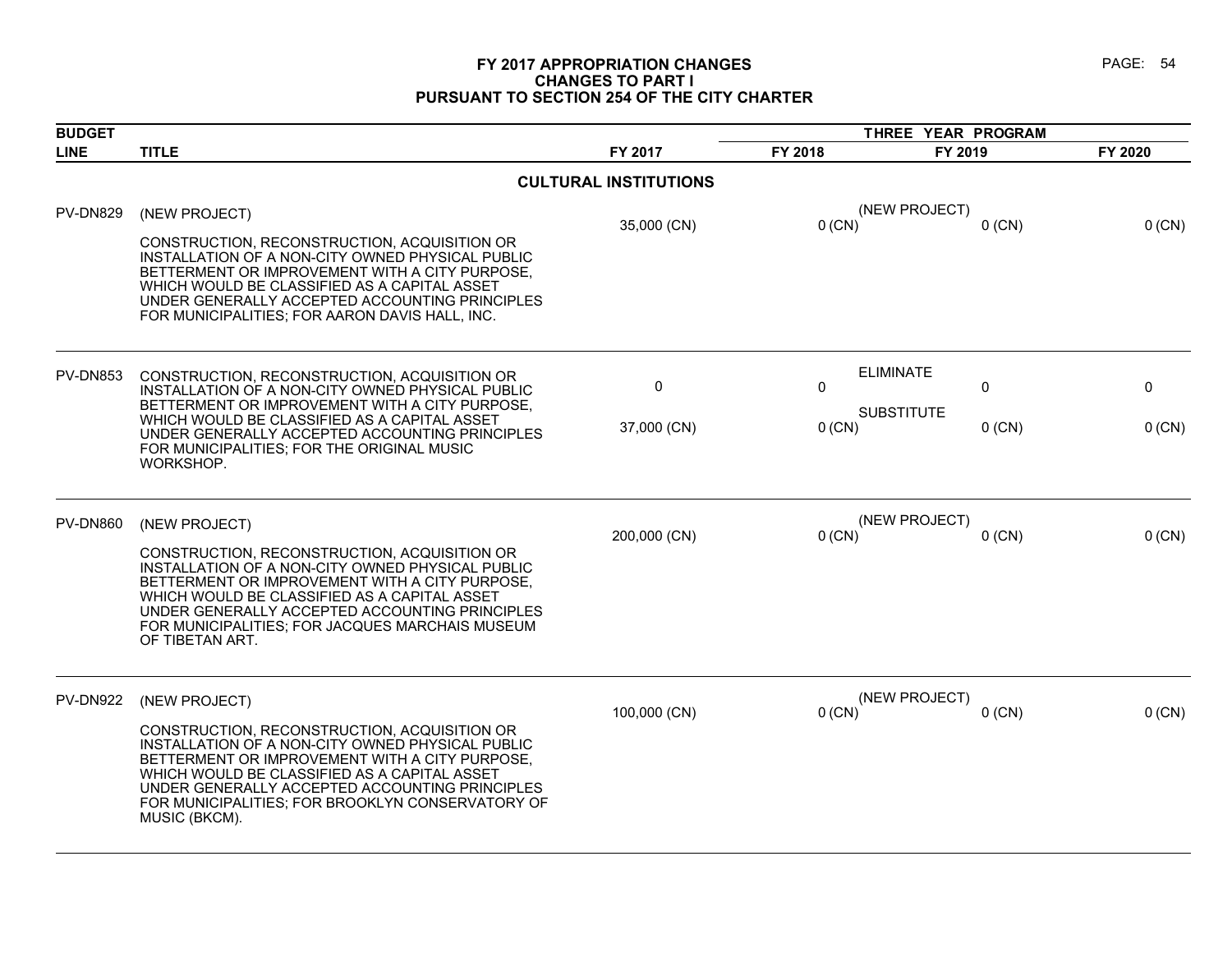# **FY 2017 APPROPRIATION CHANGES PAGE: 55 CHANGES TO PART I PURSUANT TO SECTION 254 OF THE CITY CHARTER**

| <b>BUDGET</b>  |                                                                                                                                                                                                                                                                                                     |                              | THREE YEAR PROGRAM |                                  |         |
|----------------|-----------------------------------------------------------------------------------------------------------------------------------------------------------------------------------------------------------------------------------------------------------------------------------------------------|------------------------------|--------------------|----------------------------------|---------|
| <b>LINE</b>    | <b>TITLE</b>                                                                                                                                                                                                                                                                                        | FY 2017                      | FY 2018            | FY 2019                          | FY 2020 |
|                |                                                                                                                                                                                                                                                                                                     | <b>CULTURAL INSTITUTIONS</b> |                    |                                  |         |
| PV-DN927       | (NEW PROJECT)                                                                                                                                                                                                                                                                                       | 100,000 (CN)                 | $0$ (CN)           | (NEW PROJECT)<br>$0$ (CN)        | 0 (CN)  |
|                | CONSTRUCTION, RECONSTRUCTION, ACQUISITION OR<br>INSTALLATION OF A NON-CITY OWNED PHYSICAL PUBLIC<br>BETTERMENT OR IMPROVEMENT WITH A CITY PURPOSE,<br>WHICH WOULD BE CLASSIFIED AS A CAPITAL ASSET<br>UNDER GENERALLY ACCEPTED ACCOUNTING PRINCIPLES<br>FOR MUNICIPALITIES; FOR DYNAMIC FORMS, INC. |                              |                    |                                  |         |
| PV-DN948       | (NEW PROJECT)                                                                                                                                                                                                                                                                                       |                              |                    | (NEW PROJECT)                    |         |
|                | CONSTRUCTION, RECONSTRUCTION, ACQUISITION OR<br>INSTALLATION OF A NON-CITY OWNED PHYSICAL PUBLIC<br>BETTERMENT OR IMPROVEMENT WITH A CITY PURPOSE,<br>WHICH WOULD BE CLASSIFIED AS A CAPITAL ASSET<br>UNDER GENERALLY ACCEPTED ACCOUNTING PRINCIPLES<br>FOR MUNICIPALITIES; FOR SPACEWORKS NYC INC. | 150,000 (CN)                 | $0$ (CN)           | $0$ (CN)                         | 0 (CN)  |
| <b>PV-D034</b> | CITY COUNCIL FUNDING FOR THE AMERICAN MUSEUM OF<br>NATURAL HISTORY, ALTERATIONS AND IMPROVEMENTS<br>TO BUILDINGS AND EQUIPMENT AND ADDITIONS TO                                                                                                                                                     | $\mathbf 0$                  | $\mathbf{0}$       | <b>ELIMINATE</b><br>0            | 0       |
|                | EXISTING FACILITIES AND EQUIPMENT, INCLUDING VEHICLE<br>AND EQUIPMENT PURCHASES.                                                                                                                                                                                                                    | 8,800,000 (CN)               | 8,750,000 (CN)     | <b>SUBSTITUTE</b><br>$0$ (CN)    | 0 (CN)  |
| <b>PV-D040</b> | FLUSHING TOWN HALL: ACQUISITION, CONSTRUCTION,<br>RECONSTRUCTION AND IMPROVEMENTS, INCLUDING                                                                                                                                                                                                        | $\mathbf 0$                  | $\mathbf{0}$       | <b>ELIMINATE</b><br>$\mathbf{0}$ | 0       |
|                | PURCHASES OF EQUIPMENT AND VEHICLES, QUEENS                                                                                                                                                                                                                                                         | 300,000 (CN)                 | $0$ (CN)           | <b>SUBSTITUTE</b><br>$0$ (CN)    | 0 (CN)  |
| <b>PV-D175</b> | CITY COUNCIL FUNDING FOR THE STATEN ISLAND<br>ZOOLOGICAL SOCIETY, ALTERATION, IMPROVEMENTS AND                                                                                                                                                                                                      | 0                            | 0                  | <b>ELIMINATE</b><br>0            | 0       |
|                | PURCHASES OF EQUIPMENT AND VEHICLES.                                                                                                                                                                                                                                                                | 365,000 (CN)                 | $0$ (CN)           | <b>SUBSTITUTE</b><br>$0$ (CN)    | 0 (CN)  |
|                |                                                                                                                                                                                                                                                                                                     |                              |                    |                                  |         |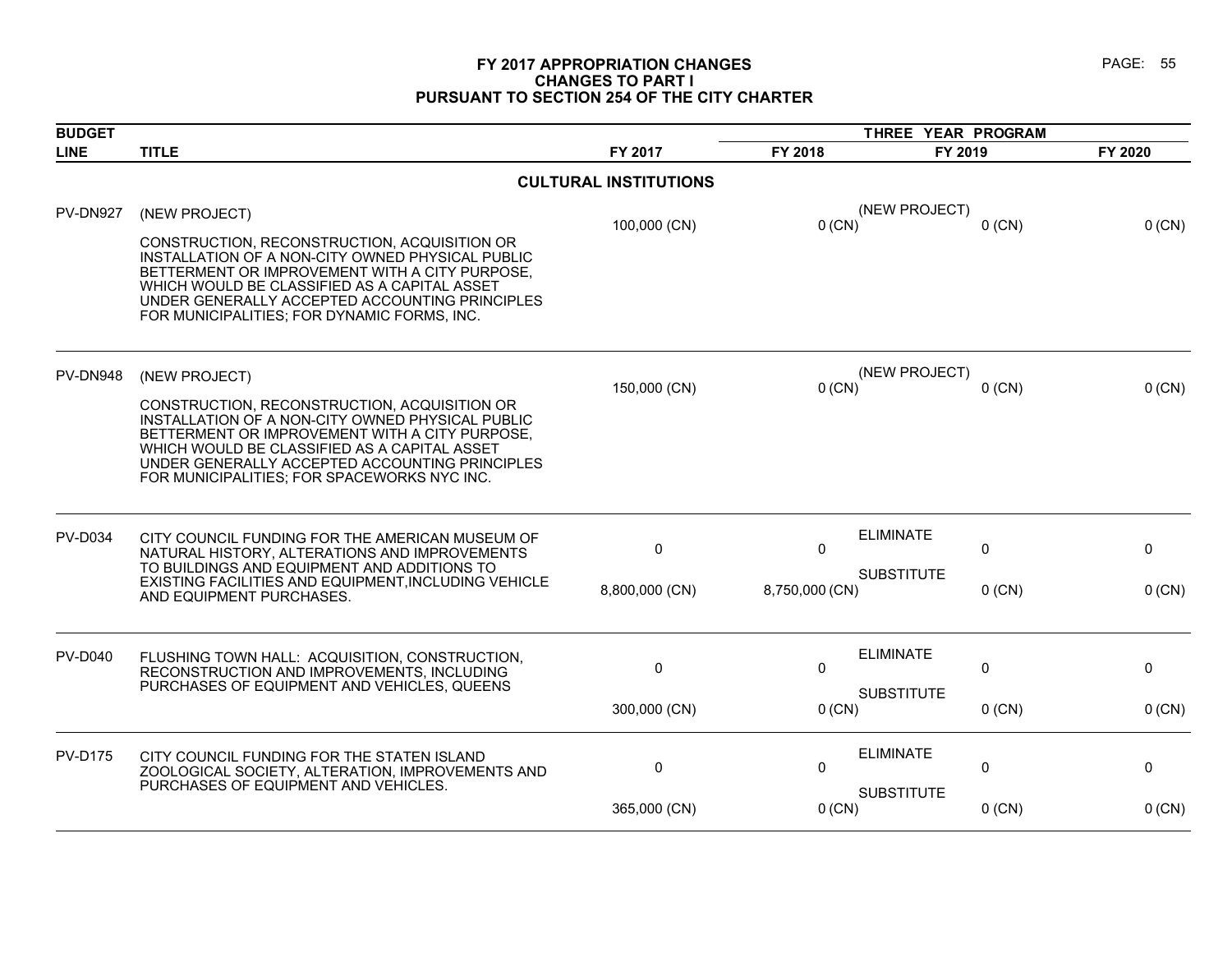# **FY 2017 APPROPRIATION CHANGES PAGE: 56 CHANGES TO PART I PURSUANT TO SECTION 254 OF THE CITY CHARTER**

| <b>BUDGET</b>  |                                                                                                                                        |                              |              | THREE YEAR PROGRAM |          |          |
|----------------|----------------------------------------------------------------------------------------------------------------------------------------|------------------------------|--------------|--------------------|----------|----------|
| <b>LINE</b>    | <b>TITLE</b>                                                                                                                           | FY 2017                      | FY 2018      | FY 2019            |          | FY 2020  |
|                |                                                                                                                                        | <b>CULTURAL INSTITUTIONS</b> |              |                    |          |          |
| <b>PV-D205</b> | CITY COUNCIL FUNDING FOR THE NEW YORK BOTANICAL<br>GARDEN, ADDITIONS, RECONSTRUCTION,<br>REHABILITATION, IMPROVEMENTS AND PURCHASES OF | 0                            | $\mathbf{0}$ | <b>ELIMINATE</b>   | 0        | 0        |
|                | EQUIPMENT AND VEHICLES, THE BRONX.                                                                                                     | 500,000 (CN)                 | $0$ (CN)     | <b>SUBSTITUTE</b>  | $0$ (CN) | 0 (CN)   |
| <b>PV-D235</b> | CITY COUNCIL FUNDING FOR THE BROOKLYN MUSEUM,<br>ALTERATION, RECONSTRUCTION, GENERAL                                                   | $\mathbf{0}$                 | $\mathbf{0}$ | <b>ELIMINATE</b>   | 0        | 0        |
|                | IMPROVEMENTS TO EXISTING BUILDINGS AND PURCHASES<br>OF EQUIPMENT AND VEHICLES                                                          | 500,000 (CN)                 | $0$ (CN)     | <b>SUBSTITUTE</b>  | $0$ (CN) | 0 (CN)   |
| <b>PV-D236</b> | CITY COUNCIL FUNDING FOR THE BROOKLYN BOTANIC<br>GARDEN, ALTERATION, RECONSTRUCTION, GENERAL                                           | 0                            | $\Omega$     | <b>ELIMINATE</b>   | 0        | 0        |
|                | IMPROVEMENTS TO GARDEN AND BUILDING, PURCHASES<br>OF VEHICLES AND EQUIPMENT.                                                           | 560,000 (CN)                 | $0$ (CN)     | <b>SUBSTITUTE</b>  | $0$ (CN) | $0$ (CN) |
| <b>PV-D241</b> | MUSEUM OF THE CITY OF NEW YORK, RECONSTRUCTION,<br>IMPROVEMENTS AND PURCHASES OF EQUIPMENT AND                                         | 0                            | $\Omega$     | <b>ELIMINATE</b>   | 0        | 0        |
|                | VEHICLES, MANHATTAN.                                                                                                                   | 2,000,000 (CN)               | $0$ (CN)     | <b>SUBSTITUTE</b>  | $0$ (CN) | 0 (CN)   |
| <b>PV-D262</b> | CITY COUNCIL FUNDING FOR THE BROOKLYN CHILDREN'S<br>MUSEUM: CONSTRUCTION, RECONSTRUCTION,                                              | $\Omega$                     | $\Omega$     | <b>ELIMINATE</b>   | $\Omega$ | 0        |
|                | IMPROVEMENTS AND PURCHASES OF EQUIPMENT AND<br>VEHICLES, BROOKLYN.                                                                     | 1,341,000 (CN)               | $0$ (CN)     | <b>SUBSTITUTE</b>  | $0$ (CN) | 0 (CN)   |
| <b>PV-D264</b> | CITY COUNCIL FUNDING FOR THE BROOKLYN ACADEMY OF<br>MUSIC, ALTERATIONS, REHABILITATION, GENERAL                                        | 0                            | $\mathbf{0}$ | <b>ELIMINATE</b>   | 0        | 0        |
|                | IMPROVEMENTS, PURCHASES OF VEHICLES AND<br>EQUIPMENT, BROOKLYN                                                                         | 8,000,000 (CN)               | $0$ (CN)     | <b>SUBSTITUTE</b>  | $0$ (CN) | 0 (CN)   |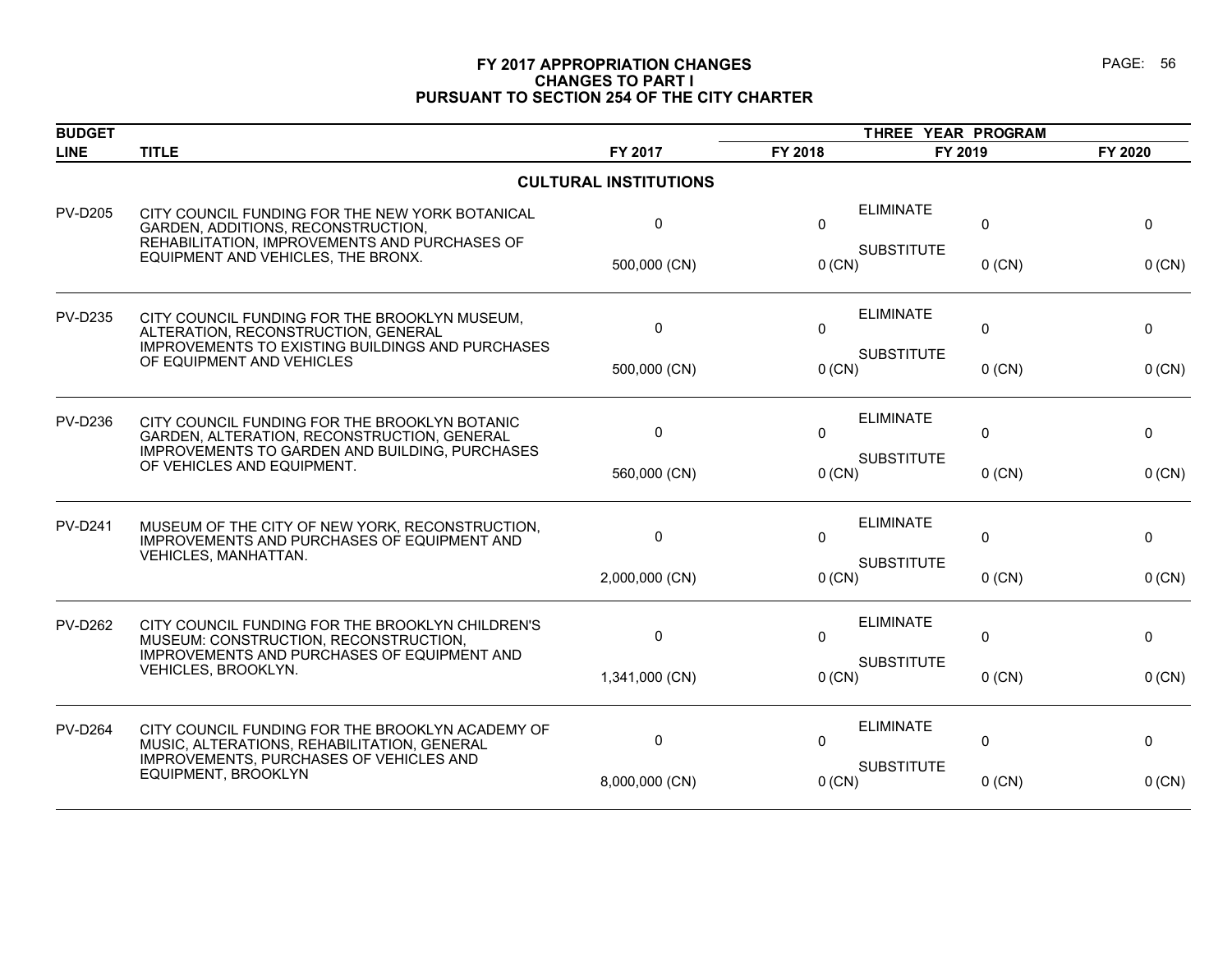# **FY 2017 APPROPRIATION CHANGES PAGE: 57 CHANGES TO PART I PURSUANT TO SECTION 254 OF THE CITY CHARTER**

| <b>BUDGET</b>  |                                                                                                                                              |                              | THREE YEAR PROGRAM |                   |          |          |
|----------------|----------------------------------------------------------------------------------------------------------------------------------------------|------------------------------|--------------------|-------------------|----------|----------|
| <b>LINE</b>    | <b>TITLE</b>                                                                                                                                 | FY 2017                      | FY 2018            | FY 2019           |          | FY 2020  |
|                |                                                                                                                                              | <b>CULTURAL INSTITUTIONS</b> |                    |                   |          |          |
| <b>PV-D272</b> | CITY COUNCIL FUNDING FOR THE QUEENS BOTANICAL<br>GARDEN SOCIETY, CONSTRUCTION, RECONSTRUCTION,<br>IMPROVEMENTS AND PURCHASE OF EQUIPMENT AND | 0                            | $\Omega$           | <b>ELIMINATE</b>  | $\Omega$ | 0        |
|                | <b>VEHICLES</b>                                                                                                                              | 6,250,000 (CN)               | 0 (CN)             | <b>SUBSTITUTE</b> | $0$ (CN) | 0 (CN)   |
| <b>PV-D274</b> | CITY COUNCIL FUNDING FOR THE HALL OF SCIENCE,<br>FLUSHING MEADOW PARK, CONSTRUCTION,<br>RECONSTRUCTION, IMPROVEMENTS AND PURCHASES OF        | $\mathbf 0$                  | $\Omega$           | <b>ELIMINATE</b>  | 0        | 0        |
|                | EQUIPMENT AND VEHICLES, QUEENS.                                                                                                              | 1,756,000 (CN)               | 0 (CN)             | <b>SUBSTITUTE</b> | $0$ (CN) | 0 (CN)   |
| <b>PV-D279</b> | CITY COUNCIL FUNDING FOR CITY CENTER, MANHATTAN,<br>RECONSTRUCTION, IMPROVEMENTS AND PURCHASE OF                                             | 0                            | $\mathbf{0}$       | <b>ELIMINATE</b>  | 0        | 0        |
|                | EQUIPMENT AND VEHICLES, MANHATTAN                                                                                                            | 100,000 (CN)                 | 0 (CN)             | <b>SUBSTITUTE</b> | $0$ (CN) | $0$ (CN) |
| <b>PV-D291</b> | CITY COUNCIL FUNDING FOR THE QUEENS MUSEUM OF<br>ART, CITY BUILDING, FLUSHING MEADOW PARK,                                                   | 0                            | $\mathbf{0}$       | <b>ELIMINATE</b>  | 0        | 0        |
|                | RECONSTRUCTION, IMPROVEMENTS AND PURCHASE OF<br><b>EQUIPMENT AND VEHICLES.</b>                                                               | 3,000,000 (CN)               | 0 (CN)             | <b>SUBSTITUTE</b> | $0$ (CN) | 0 (CN)   |
| <b>PV-D302</b> | CITY COUNCIL FUNDING FOR THE STATEN ISLAND<br>INSTITUTE OF ARTS AND SCIENCES, RECONSTRUCTION                                                 | $\mathbf{0}$                 | $\Omega$           | <b>ELIMINATE</b>  | 0        | 0        |
|                | AND IMPROVEMENTS, INCLUDING PURCHASES OF<br>EQUIPMENT AND VEHICLES, STATEN ISLAND                                                            | 100,000 (CN)                 | 0 (CN)             | <b>SUBSTITUTE</b> | $0$ (CN) | 0 (CN)   |
| <b>PV-D341</b> | RICHMONDTOWN, LA TOURETTE PARK, STATEN ISLAND,<br>RELOCATION OF VARIOUS BUILDINGS, RECONSTRUCTION,                                           | $\mathbf 0$                  | $\Omega$           | <b>ELIMINATE</b>  | 0        | 0        |
|                | LANDSCAPING, GENERAL IMPROVEMENTS AND<br>PURCHASES OF EQUIPMENT AND VEHICLES                                                                 | 595,000 (CN)                 | $0$ (CN)           | <b>SUBSTITUTE</b> | $0$ (CN) | $0$ (CN) |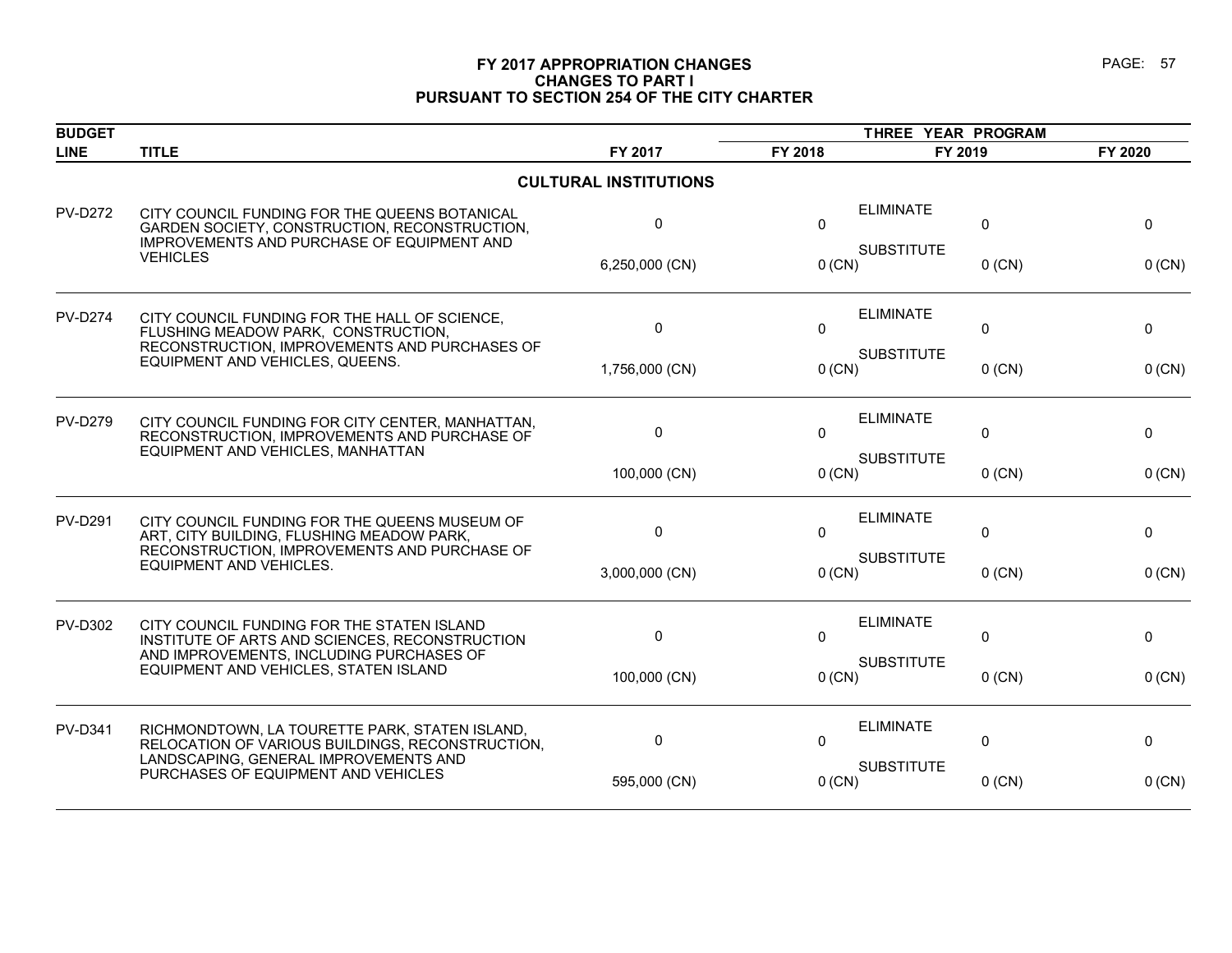# **FY 2017 APPROPRIATION CHANGES PAGE: 58 CHANGES TO PART I PURSUANT TO SECTION 254 OF THE CITY CHARTER**

| <b>BUDGET</b>  |                                                                                                                                                                                        |                              | THREE YEAR PROGRAM |                   |              |              |
|----------------|----------------------------------------------------------------------------------------------------------------------------------------------------------------------------------------|------------------------------|--------------------|-------------------|--------------|--------------|
| <b>LINE</b>    | <b>TITLE</b>                                                                                                                                                                           | FY 2017                      | FY 2018            | FY 2019           |              | FY 2020      |
|                |                                                                                                                                                                                        | <b>CULTURAL INSTITUTIONS</b> |                    |                   |              |              |
| <b>PV-D464</b> | CITY COUNCIL FUNDING FOR THE WAVE HILL<br>ENVIRONMENTAL CENTER, INDEPENDENCE AND PALISADE<br>AVENUES, WEST 248TH TO WEST 252ND STREETS,                                                | 0                            | $\mathbf{0}$       | <b>ELIMINATE</b>  | 0            | $\Omega$     |
|                | CONSTRUCTION, RECONSTRUCTION, IMPROVEMENTS AND<br>PURCHASE OF VEHICLES AND EQUIPMENT, BRONX                                                                                            | 500,000 (CN)                 | 0 (CN)             | <b>SUBSTITUTE</b> | $0$ (CN)     | 0 (CN)       |
| <b>PV-D466</b> | QUEENS THEATER IN THE PARK: RECONSTRUCTION AND<br>IMPROVEMENTS, INCLUDING EQUIPMENT AND VEHICLES,                                                                                      | 0                            | $\Omega$           | <b>ELIMINATE</b>  | 0            | $\Omega$     |
|                | <b>QUEENS</b>                                                                                                                                                                          | 206,000 (CN)                 | 0 (CN)             | <b>SUBSTITUTE</b> | $0$ (CN)     | $0$ (CN)     |
| <b>PV-D467</b> | CITY COUNCIL FUNDING FOR THE SITE ACQUISITION.<br>CONSTRUCTION, RECONSTRUCTION AND IMPROVEMENTS,                                                                                       | 0                            | $\Omega$           | <b>ELIMINATE</b>  | 0            | 0            |
|                | INCLUDING PURCHASES OF EQUIPMENT AND VEHICLES,<br>AT CULTURAL INSTITUTIONS AND THE DEPARTMENT OF<br>CULTURAL AFFAIRS, AND AT OTHER LOCATIONS FOR<br><b>CULTURAL PURPOSES, CITYWIDE</b> | 1,150,000 (CN)               | 0 (CN)             | <b>SUBSTITUTE</b> | $0$ (CN)     | 0 (CN)       |
| <b>PV-D471</b> | CITY COUNCIL FUNDING FOR THE BRONX MUSEUM OF THE<br>ARTS, RECONSTRUCTION AND IMPROVEMENTS INCLUDING<br>THE PURCHASE OF EQUIPMENT AND VEHICLES, BRONX                                   | 0                            | $\Omega$           | <b>ELIMINATE</b>  | 0            | $\mathbf{0}$ |
|                |                                                                                                                                                                                        | 1,250,000 (CN)               | 0 (CN)             | <b>SUBSTITUTE</b> | $0$ (CN)     | 0 (CN)       |
| <b>PV-D477</b> | CITY COUNCIL FUNDING FOR THE STATEN ISLAND<br>CHILDREN'S MUSEUM, SNUG HARBOR, RECONSTRUCTION,                                                                                          | 0                            | $\Omega$           | <b>ELIMINATE</b>  | $\mathbf{0}$ | $\Omega$     |
|                | IMPROVEMENTS AND PURCHASE OF EQUIPMENT AND<br><b>VEHICLES</b>                                                                                                                          | 500,000 (CN)                 | $0$ (CN)           | <b>SUBSTITUTE</b> | $0$ (CN)     | $0$ (CN)     |
| <b>PV-D489</b> | CITY COUNCIL FUNDING FOR LINCOLN CENTER,<br>RECONSTRUCTION AND IMPROVEMENTS TO SITE,                                                                                                   | $\mathbf 0$                  | $\Omega$           | <b>ELIMINATE</b>  | $\mathbf 0$  | 0            |
|                | INCLUDING PURCHASES OF EQUIPMENT AND VEHICLES.<br><b>MANHATTAN</b>                                                                                                                     | 315,000 (CN)                 | $0$ (CN)           | <b>SUBSTITUTE</b> | $0$ (CN)     | $0$ (CN)     |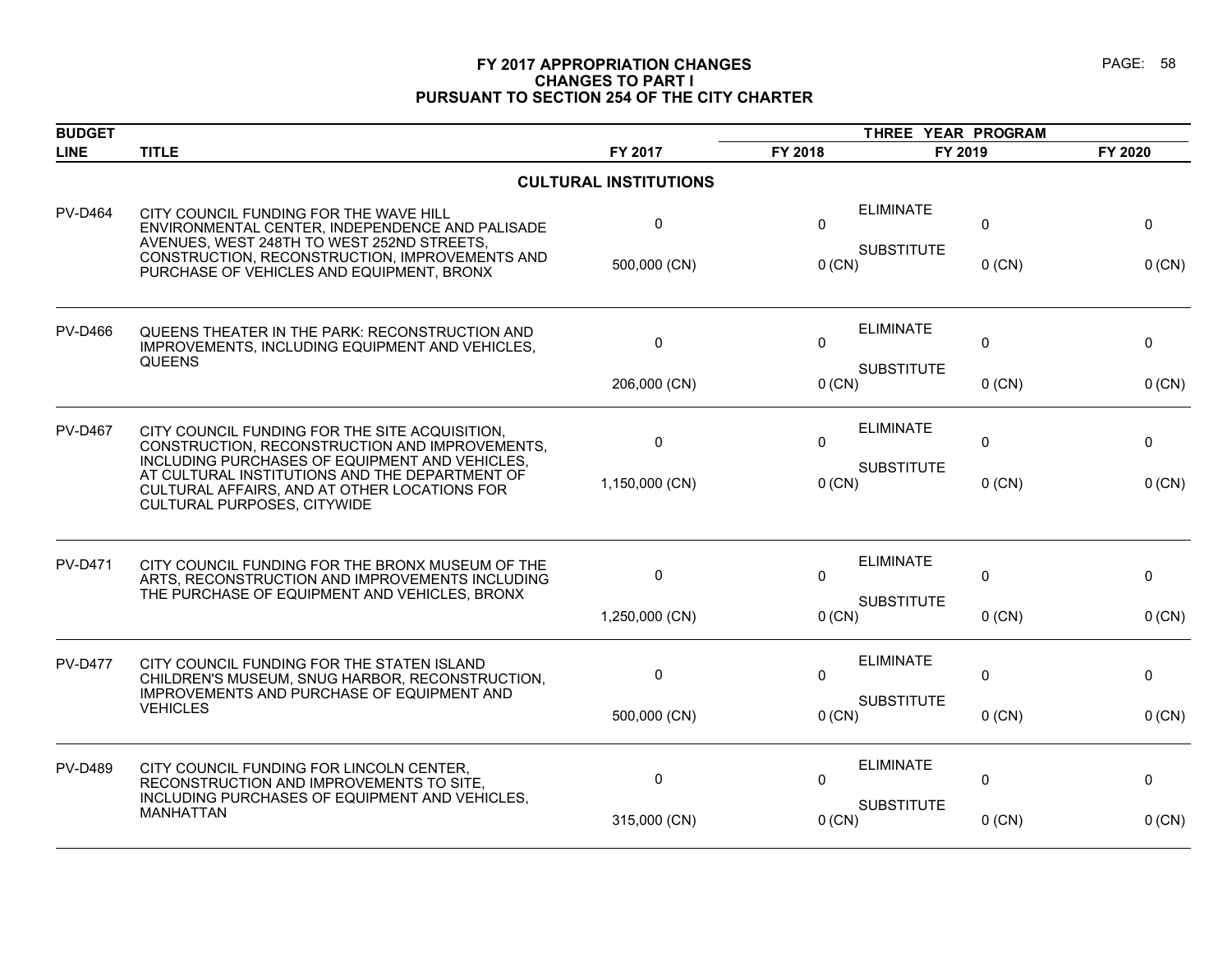# **FY 2017 APPROPRIATION CHANGES PAGE: 59 CHANGES TO PART I PURSUANT TO SECTION 254 OF THE CITY CHARTER**

| <b>BUDGET</b>  |                                                                                                                                                                                                                               |                              | THREE YEAR PROGRAM            |                   |          |          |
|----------------|-------------------------------------------------------------------------------------------------------------------------------------------------------------------------------------------------------------------------------|------------------------------|-------------------------------|-------------------|----------|----------|
| <b>LINE</b>    | <b>TITLE</b>                                                                                                                                                                                                                  | FY 2017                      | FY 2018                       | FY 2019           |          | FY 2020  |
|                |                                                                                                                                                                                                                               | <b>CULTURAL INSTITUTIONS</b> |                               |                   |          |          |
| <b>PV-D501</b> | CITY COUNCIL FUNDING FOR P.S. 1 CONTEMPORARY ART<br>CENTER, RECONSTRUCTION, IMPROVEMENTS, PURCHASE<br>OF EQUIPMENT AND VEHICLES, QUEENS                                                                                       | 0                            | $\mathbf{0}$                  | <b>ELIMINATE</b>  | 0        | 0        |
|                |                                                                                                                                                                                                                               | 1,550,000 (CN)               | 0 (CN)                        | <b>SUBSTITUTE</b> | $0$ (CN) | 0 (CN)   |
| <b>PV-D525</b> | CITY COUNCIL FUNDING FOR THE CONSTRUCTION OF<br>SCULPTURE GARDEN AND GALLERY FOR THE STUDIO<br>MUSEUM OF HARLEM, MANHATTAN.                                                                                                   | 0                            | $\mathbf{0}$                  | <b>ELIMINATE</b>  | 0        | 0        |
|                |                                                                                                                                                                                                                               | 150,000 (CN)                 | $0$ (CN)                      | <b>SUBSTITUTE</b> | $0$ (CN) | $0$ (CN) |
| <b>PV-N002</b> | CONSTRUCTION, RECONSTRUCTION, ACQUISITION OR<br>INSTALLATION OF A NON-CITY OWNED PHYSICAL PUBLIC<br>BETTERMENT OR IMPROVEMENT WITH A CITY PURPOSE,                                                                            | $\pmb{0}$                    | $\mathbf{0}$                  | <b>ELIMINATE</b>  | 0        | 0        |
|                | WHICH WOULD BE CLASSIFIED AS A CAPITAL ASSET<br>UNDER GENERALLY ACCEPTED ACCOUNTING PRINCIPLES<br>FOR MUNICIPALITIES; FOR THE 52ND STREET PROJECT.                                                                            | 140,000 (CN)                 | <b>SUBSTITUTE</b><br>$0$ (CN) |                   | $0$ (CN) | $0$ (CN) |
| <b>PV-N017</b> | CONSTRUCTION, RECONSTRUCTION, ACQUISITION OR<br>INSTALLATION OF A NON-CITY OWNED PHYSICAL PUBLIC<br>BETTERMENT OR IMPROVEMENT WITH A CITY PURPOSE,                                                                            | 72,378 (CN)                  | 0 (CN)                        | <b>ELIMINATE</b>  | $0$ (CN) | 0 (CN)   |
|                | WHICH WOULD BE CLASSIFIED AS A CAPITAL ASSET<br>UNDER GENERALLY ACCEPTED ACCOUNTING PRINCIPLES<br>FOR MUNICIPALITIES; FOR THE ALLIANCE OF RESIDENT<br>THEATERS/NEW YORK (ART/NY).                                             | 722,378 (CN)                 | 0 (CN)                        | <b>SUBSTITUTE</b> | $0$ (CN) | 0 (CN)   |
| <b>PV-N019</b> | CONSTRUCTION, RECONSTRUCTION, ACQUISITION OR<br>INSTALLATION OF A NON-CITY OWNED PHYSICAL PUBLIC                                                                                                                              | 0                            | $\mathbf{0}$                  | <b>ELIMINATE</b>  | 0        | 0        |
|                | BETTERMENT OR IMPROVEMENT WITH A CITY PURPOSE,<br>WHICH WOULD BE CLASSIFIED AS A CAPITAL ASSET<br>UNDER GENERALLY ACCEPTED ACCOUNTING PRINCIPLES<br>FOR MUNICIPALITIES; FOR THE ALVIN AILEY AMERICAN<br><b>DANCE THEATER.</b> | 2,100,000 (CN)               | 0 (CN)                        | <b>SUBSTITUTE</b> | $0$ (CN) | $0$ (CN) |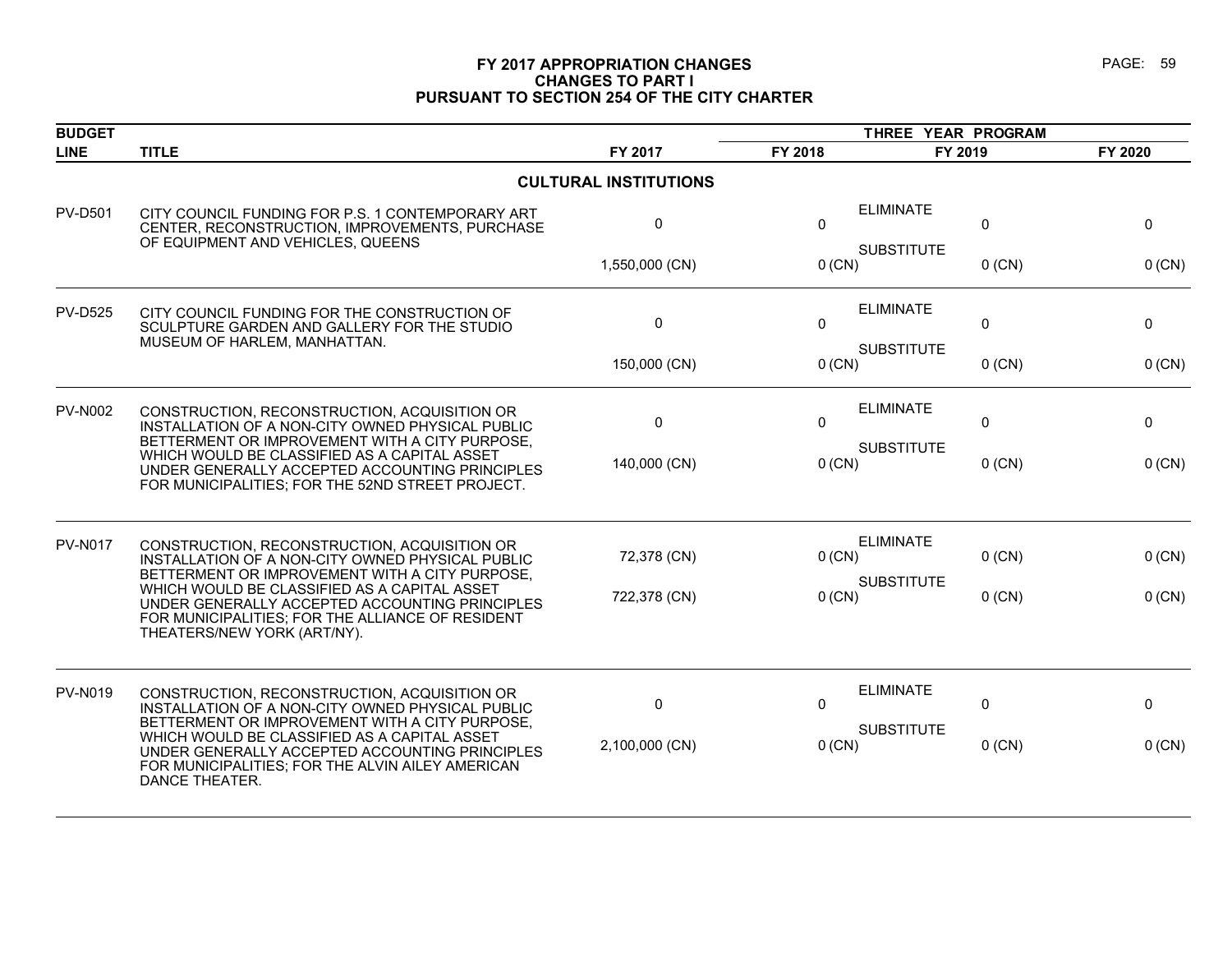# **FY 2017 APPROPRIATION CHANGES PAGE: 60 CHANGES TO PART I PURSUANT TO SECTION 254 OF THE CITY CHARTER**

| <b>BUDGET</b>  |                                                                                                                                                                                                                                                                                                                                                    |                              |                  |                                                               |                  |
|----------------|----------------------------------------------------------------------------------------------------------------------------------------------------------------------------------------------------------------------------------------------------------------------------------------------------------------------------------------------------|------------------------------|------------------|---------------------------------------------------------------|------------------|
| <b>LINE</b>    | <b>TITLE</b>                                                                                                                                                                                                                                                                                                                                       | FY 2017                      | FY 2018          | FY 2019                                                       | FY 2020          |
|                |                                                                                                                                                                                                                                                                                                                                                    | <b>CULTURAL INSTITUTIONS</b> |                  |                                                               |                  |
| <b>PV-N031</b> | CONSTRUCTION, RECONSTRUCTION, ACQUISITION OR<br>INSTALLATION OF A NON-CITY OWNED PHYSICAL PUBLIC<br>BETTERMENT OR IMPROVEMENT WITH A CITY PURPOSE,<br>WHICH WOULD BE CLASSIFIED AS A CAPITAL ASSET<br>UNDER GENERALLY ACCEPTED ACCOUNTING PRINCIPLES<br>FOR MUNICIPALITIES; FOR THE ARTISTS RESIDENCE<br>COMMUNITY ON EAST 4TH STREET, INC. (ARC). | 0<br>150,000 (CN)            | 0<br>0 (CN)      | <b>ELIMINATE</b><br>0<br><b>SUBSTITUTE</b><br>$0$ (CN)        | 0<br>0 (CN)      |
| <b>PV-N038</b> | CONSTRUCTION, RECONSTRUCTION, ACQUISITION OR<br>INSTALLATION OF A NON-CITY OWNED PHYSICAL PUBLIC<br>BETTERMENT OR IMPROVEMENT WITH A CITY PURPOSE.<br>WHICH WOULD BE CLASSIFIED AS A CAPITAL ASSET<br>UNDER GENERALLY ACCEPTED ACCOUNTING PRINCIPLES<br>FOR MUNICIPALITIES; FOR THE ATLANTIC THEATER<br>COMPANY.                                   | $\pmb{0}$<br>300,000 (CN)    | 0<br>0 (CN)      | <b>ELIMINATE</b><br>0<br><b>SUBSTITUTE</b><br>$0$ (CN)        | 0<br>0 (CN)      |
| <b>PV-N072</b> | CONSTRUCTION, RECONSTRUCTION, ACQUISITION OR<br>INSTALLATION OF A NON-CITY OWNED PHYSICAL PUBLIC<br>BETTERMENT OR IMPROVEMENT WITH A CITY PURPOSE,<br>WHICH WOULD BE CLASSIFIED AS A CAPITAL ASSET<br>UNDER GENERALLY ACCEPTED ACCOUNTING PRINCIPLES<br>FOR MUNICIPALITIES; FOR THE BROOKLYN HISTORICAL<br>SOCIETY.                                | 0<br>575,000 (CN)            | 0<br>0 (CN)      | <b>ELIMINATE</b><br>0<br><b>SUBSTITUTE</b><br>$0$ (CN)        | 0<br>0 (CN)      |
| <b>PV-N088</b> | CONSTRUCTION, RECONSTRUCTION, ACQUISITION OR<br>INSTALLATION OF A NON-CITY OWNED PHYSICAL PUBLIC<br>BETTERMENT OR IMPROVEMENT WITH A CITY PURPOSE,<br>WHICH WOULD BE CLASSIFIED AS A CAPITAL ASSET<br>UNDER GENERALLY ACCEPTED ACCOUNTING PRINCIPLES<br>FOR MUNICIPALITIES; FOR THE BRIC ARTS MEDIA,<br><b>BROOKLYN, INC.</b>                      | 23 (CN)<br>32,023 (CN)       | 0 (CN)<br>0 (CN) | <b>ELIMINATE</b><br>$0$ (CN)<br><b>SUBSTITUTE</b><br>$0$ (CN) | 0 (CN)<br>0 (CN) |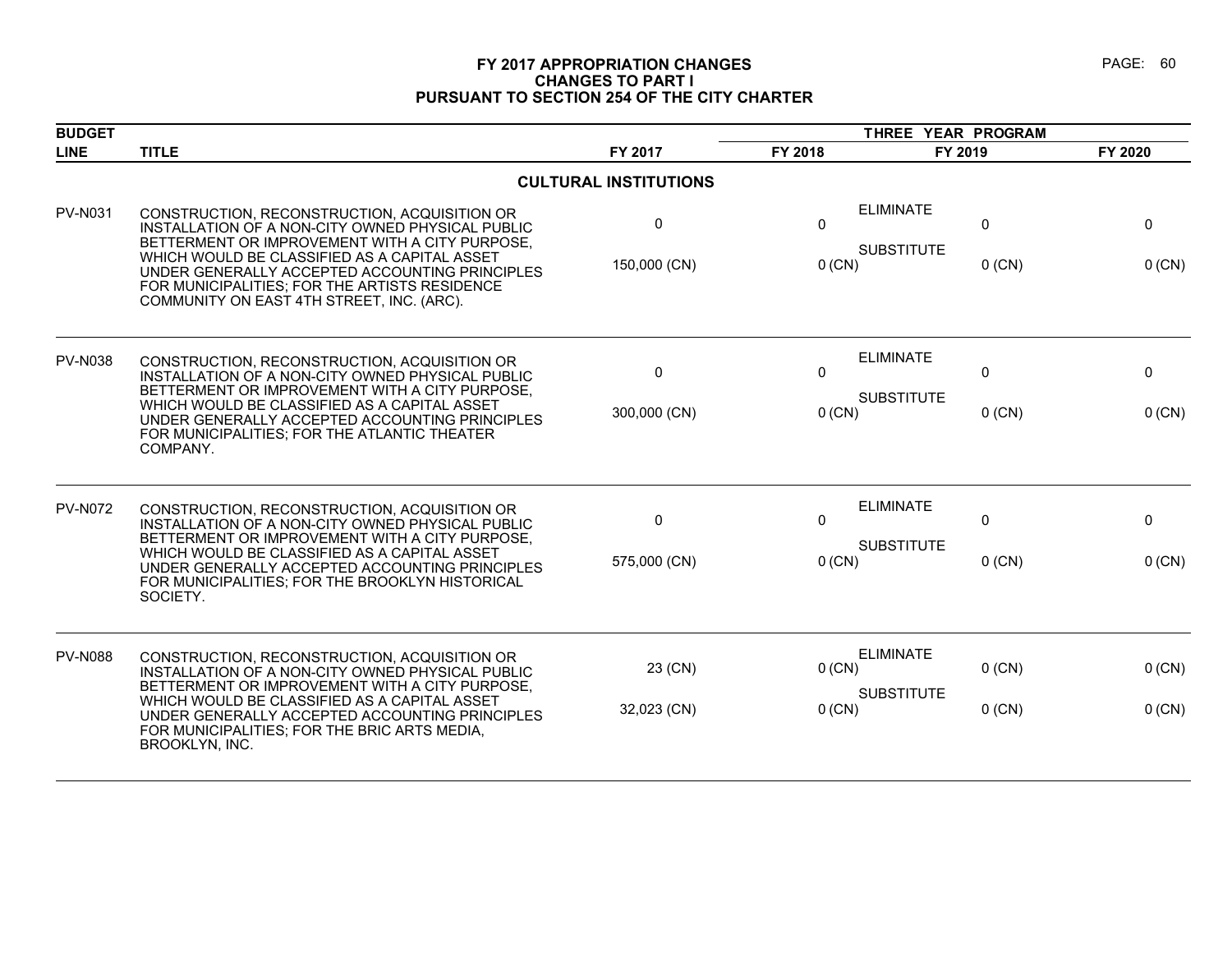# **FY 2017 APPROPRIATION CHANGES PAGE: 61 CHANGES TO PART I PURSUANT TO SECTION 254 OF THE CITY CHARTER**

| <b>BUDGET</b>  |                                                                                                                                                                                                                           |                              |              |                                 |          |
|----------------|---------------------------------------------------------------------------------------------------------------------------------------------------------------------------------------------------------------------------|------------------------------|--------------|---------------------------------|----------|
| <b>LINE</b>    | <b>TITLE</b>                                                                                                                                                                                                              | FY 2017                      | FY 2018      | FY 2019                         | FY 2020  |
|                |                                                                                                                                                                                                                           | <b>CULTURAL INSTITUTIONS</b> |              |                                 |          |
| <b>PV-N112</b> | CONSTRUCTION, RECONSTRUCTION, ACQUISITION OR<br>INSTALLATION OF A NON-CITY OWNED PHYSICAL PUBLIC<br>BETTERMENT OR IMPROVEMENT WITH A CITY PURPOSE,                                                                        | 370 (CN)                     | $0$ (CN)     | <b>ELIMINATE</b><br>$0$ (CN)    | $0$ (CN) |
|                | WHICH WOULD BE CLASSIFIED AS A CAPITAL ASSET<br>UNDER GENERALLY ACCEPTED ACCOUNTING PRINCIPLES<br>FOR MUNICIPALITIES; FOR THE CONEY ISLAND USA.                                                                           | 600,370 (CN)                 | 0 (CN)       | <b>SUBSTITUTE</b><br>$0$ (CN)   | 0 (CN)   |
| <b>PV-N124</b> | CONSTRUCTION, RECONSTRUCTION, ACQUISITION OR<br>INSTALLATION OF A NON-CITY OWNED PHYSICAL PUBLIC<br>BETTERMENT OR IMPROVEMENT WITH A CITY PURPOSE,                                                                        | 0                            | $\Omega$     | <b>ELIMINATE</b><br>$\pmb{0}$   | 0        |
|                | WHICH WOULD BE CLASSIFIED AS A CAPITAL ASSET<br>UNDER GENERALLY ACCEPTED ACCOUNTING PRINCIPLES<br>FOR MUNICIPALITIES; FOR THE DANCEWAVE, INC.                                                                             | 50,000 (CN)                  | 0 (CN)       | <b>SUBSTITUTE</b><br>$0$ (CN)   | 0 (CN)   |
| <b>PV-N131</b> | CONSTRUCTION, RECONSTRUCTION, ACQUISITION OR<br>INSTALLATION OF A NON-CITY OWNED PHYSICAL PUBLIC                                                                                                                          | 476,633 (CN)                 | 0(CN)        | <b>ELIMINATE</b><br>$0$ (CN)    | 0 (CN)   |
|                | BETTERMENT OR IMPROVEMENT WITH A CITY PURPOSE,<br>WHICH WOULD BE CLASSIFIED AS A CAPITAL ASSET<br>UNDER GENERALLY ACCEPTED ACCOUNTING PRINCIPLES<br>FOR MUNICIPALITIES; FOR THE DOWNTOWN ART/ALPHA<br>OMEGA YOUTH CENTER. | 519,633 (CN)                 | $0$ (CN)     | <b>SUBSTITUTE</b><br>$0$ (CN)   | 0 (CN)   |
| <b>PV-N134</b> | CONSTRUCTION, RECONSTRUCTION, ACQUISITION OR<br>INSTALLATION OF A NON-CITY OWNED PHYSICAL PUBLIC                                                                                                                          | $\mathbf 0$                  | $\mathbf{0}$ | <b>ELIMINATE</b><br>$\mathbf 0$ | 0        |
|                | BETTERMENT OR IMPROVEMENT WITH A CITY PURPOSE,<br>WHICH WOULD BE CLASSIFIED AS A CAPITAL ASSET<br>UNDER GENERALLY ACCEPTED ACCOUNTING PRINCIPLES<br>FOR MUNICIPALITIES; FOR THE LA MAMA EXPERIMENTAL<br>THEATRE CLUB.     | 850,000 (CN)                 | $0$ (CN)     | <b>SUBSTITUTE</b><br>$0$ (CN)   | 0 (CN)   |
| <b>PV-N144</b> | CONSTRUCTION, RECONSTRUCTION, ACQUISITION OR<br>INSTALLATION OF A NON-CITY OWNED PHYSICAL PUBLIC<br>BETTERMENT OR IMPROVEMENT WITH A CITY PURPOSE,                                                                        | 0                            | $\mathbf{0}$ | <b>ELIMINATE</b><br>0           | 0        |
|                | WHICH WOULD BE CLASSIFIED AS A CAPITAL ASSET<br>UNDER GENERALLY ACCEPTED ACCOUNTING PRINCIPLES<br>FOR MUNICIPALITIES; FOR THE STREB/RINGSIDE.                                                                             | 500,000 (CN)                 | 0 (CN)       | <b>SUBSTITUTE</b><br>$0$ (CN)   | 0 (CN)   |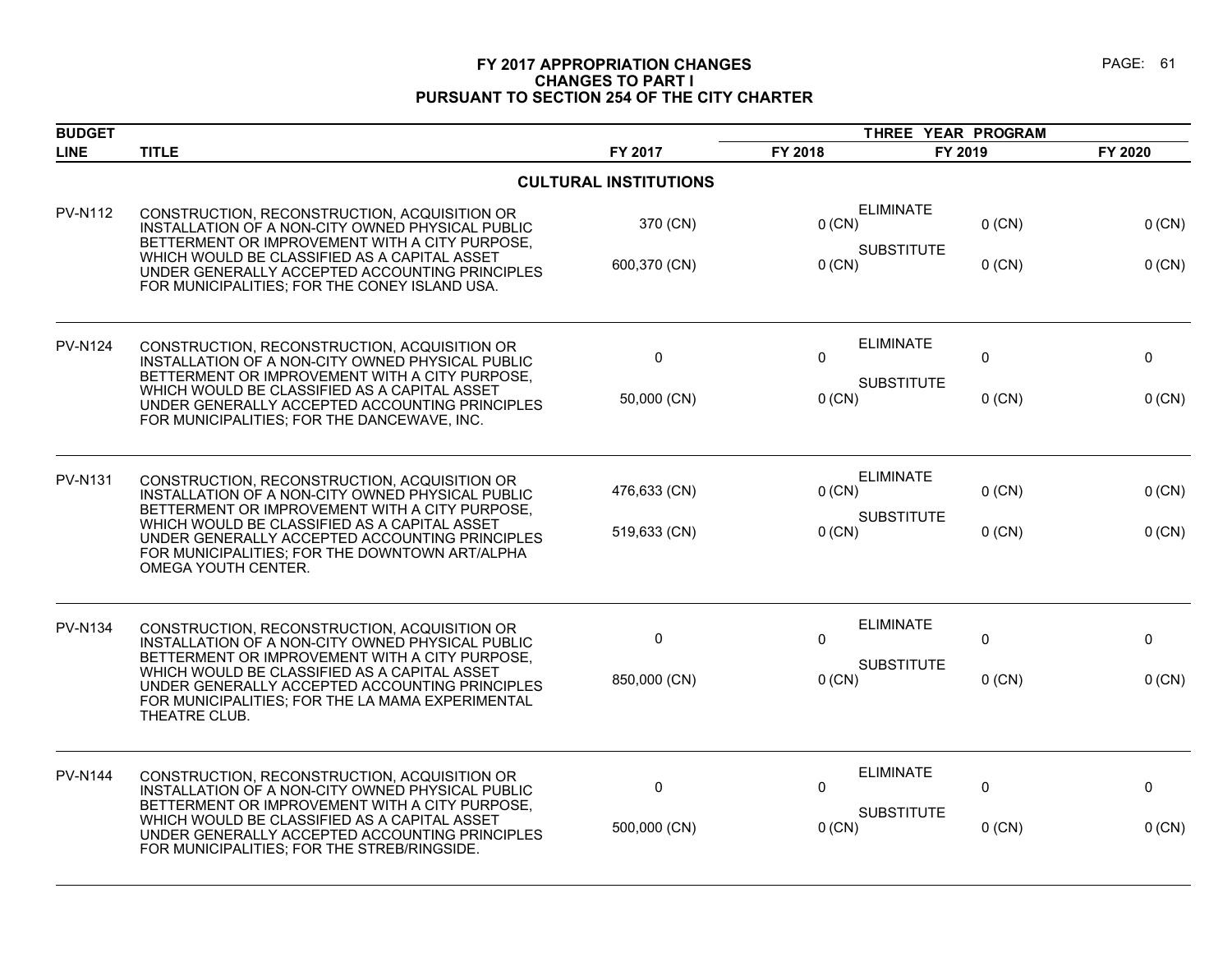# **FY 2017 APPROPRIATION CHANGES PAGE: 62 CHANGES TO PART I PURSUANT TO SECTION 254 OF THE CITY CHARTER**

| <b>BUDGET</b>  |                                                                                                                                                             |                              | THREE YEAR PROGRAM |                                                   |          |  |
|----------------|-------------------------------------------------------------------------------------------------------------------------------------------------------------|------------------------------|--------------------|---------------------------------------------------|----------|--|
| <b>LINE</b>    | <b>TITLE</b>                                                                                                                                                | FY 2017                      | FY 2018            | FY 2019                                           | FY 2020  |  |
|                |                                                                                                                                                             | <b>CULTURAL INSTITUTIONS</b> |                    |                                                   |          |  |
| <b>PV-N181</b> | CONSTRUCTION, RECONSTRUCTION, ACQUISITION OR<br>INSTALLATION OF A NON-CITY OWNED PHYSICAL PUBLIC<br>BETTERMENT OR IMPROVEMENT WITH A CITY PURPOSE.          | 42,000 (CN)                  | $0$ (CN)           | <b>ELIMINATE</b><br>$0$ (CN)                      | 0 (CN)   |  |
|                | WHICH WOULD BE CLASSIFIED AS A CAPITAL ASSET<br>UNDER GENERALLY ACCEPTED ACCOUNTING PRINCIPLES<br>FOR MUNICIPALITIES; FOR THE HARLEM SCHOOL OF THE<br>ARTS. | 342,000 (CN)                 | $0$ (CN)           | <b>SUBSTITUTE</b><br>$0$ (CN)                     | $0$ (CN) |  |
| <b>PV-N185</b> | CONSTRUCTION, RECONSTRUCTION, ACQUISITION OR<br>INSTALLATION OF A NON-CITY OWNED PHYSICAL PUBLIC<br>BETTERMENT OR IMPROVEMENT WITH A CITY PURPOSE,          | 40,603 (CN)                  | 11,000 (CN)        | <b>ELIMINATE</b><br>$0$ (CN)                      | 0 (CN)   |  |
|                | WHICH WOULD BE CLASSIFIED AS A CAPITAL ASSET<br>UNDER GENERALLY ACCEPTED ACCOUNTING PRINCIPLES<br>FOR MUNICIPALITIES; FOR THE HERE ARTS CENTER.             | 80,603 (CN)                  | 11,000 (CN)        | <b>SUBSTITUTE</b><br>$0$ (CN)                     | $0$ (CN) |  |
| <b>PV-N204</b> | CONSTRUCTION, RECONSTRUCTION, ACQUISITION OR<br>INSTALLATION OF A NON-CITY OWNED PHYSICAL PUBLIC<br>BETTERMENT OR IMPROVEMENT WITH A CITY PURPOSE.          | 256,000 (CN)                 | $0$ (CN)           | <b>ELIMINATE</b><br>$0$ (CN)<br><b>SUBSTITUTE</b> | $0$ (CN) |  |
|                | WHICH WOULD BE CLASSIFIED AS A CAPITAL ASSET<br>UNDER GENERALLY ACCEPTED ACCOUNTING PRINCIPLES<br>FOR MUNICIPALITIES; FOR THE JAZZ AT LINCOLN CENTER.       | 706,000 (CN)                 | $0$ (CN)           | $0$ (CN)                                          | $0$ (CN) |  |
| <b>PV-N214</b> | CONSTRUCTION, RECONSTRUCTION, ACQUISITION OR<br>INSTALLATION OF A NON-CITY OWNED PHYSICAL PUBLIC<br>BETTERMENT OR IMPROVEMENT WITH A CITY PURPOSE,          | 0                            | $\mathbf{0}$       | <b>ELIMINATE</b><br>0                             | 0        |  |
|                | WHICH WOULD BE CLASSIFIED AS A CAPITAL ASSET<br>UNDER GENERALLY ACCEPTED ACCOUNTING PRINCIPLES<br>FOR MUNICIPALITIES; FOR THE ENSEMBLE STUDIO<br>THEATRE.   | 1,750,000 (CN)               | $0$ (CN)           | <b>SUBSTITUTE</b><br>$0$ (CN)                     | $0$ (CN) |  |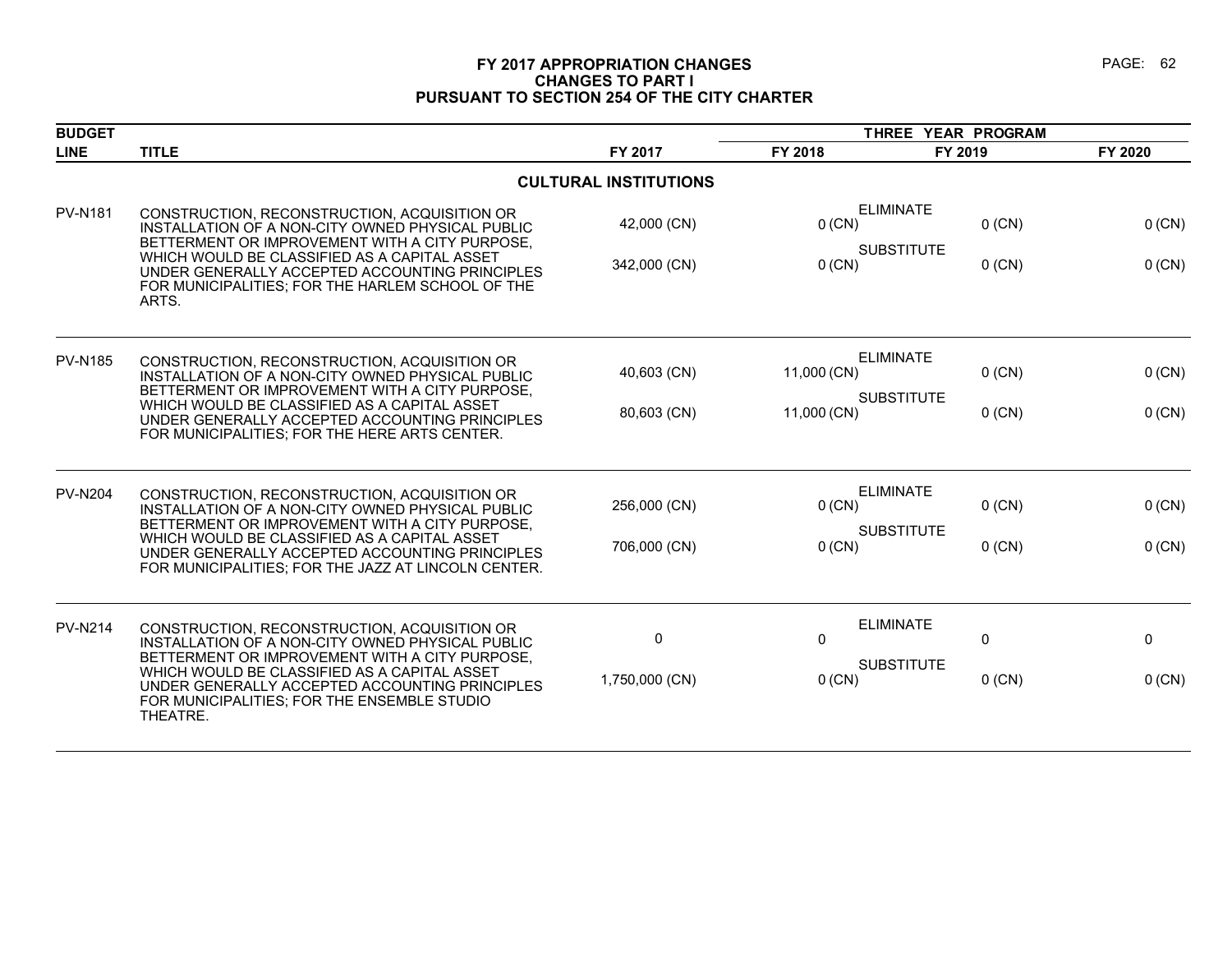# **FY 2017 APPROPRIATION CHANGES PAGE: 63 CHANGES TO PART I PURSUANT TO SECTION 254 OF THE CITY CHARTER**

| <b>BUDGET</b>  |                                                                                                                                                                                                                                                                                                                                   |                              |                        | THREE YEAR PROGRAM                    |                          |                          |  |
|----------------|-----------------------------------------------------------------------------------------------------------------------------------------------------------------------------------------------------------------------------------------------------------------------------------------------------------------------------------|------------------------------|------------------------|---------------------------------------|--------------------------|--------------------------|--|
| <b>LINE</b>    | <b>TITLE</b>                                                                                                                                                                                                                                                                                                                      | FY 2017                      | FY 2018                | FY 2019                               |                          | FY 2020                  |  |
|                |                                                                                                                                                                                                                                                                                                                                   | <b>CULTURAL INSTITUTIONS</b> |                        |                                       |                          |                          |  |
| <b>PV-N247</b> | CONSTRUCTION, RECONSTRUCTION, ACQUISITION OR<br>INSTALLATION OF A NON-CITY OWNED PHYSICAL PUBLIC<br>BETTERMENT OR IMPROVEMENT WITH A CITY PURPOSE,<br>WHICH WOULD BE CLASSIFIED AS A CAPITAL ASSET<br>UNDER GENERALLY ACCEPTED ACCOUNTING PRINCIPLES<br>FOR MUNICIPALITIES; FOR THE LOWER EAST SIDE<br><b>TENEMENT MUSEUM.</b>    | 0<br>500,000 (CN)            | 0<br>0 (CN)            | <b>ELIMINATE</b><br><b>SUBSTITUTE</b> | 0<br>$0$ (CN)            | 0<br>$0$ (CN)            |  |
| <b>PV-N256</b> | CONSTRUCTION, RECONSTRUCTION, ACQUISITION OR<br>INSTALLATION OF A NON-CITY OWNED PHYSICAL PUBLIC<br>BETTERMENT OR IMPROVEMENT WITH A CITY PURPOSE,<br>WHICH WOULD BE CLASSIFIED AS A CAPITAL ASSET<br>UNDER GENERALLY ACCEPTED ACCOUNTING PRINCIPLES<br>FOR MUNICIPALITIES; FOR THE MANHATTAN THEATER<br>CLUB.                    | 0<br>330,000 (CN)            | $\mathbf 0$<br>0 (CN)  | <b>ELIMINATE</b><br><b>SUBSTITUTE</b> | 0<br>$0$ (CN)            | 0<br>0 (CN)              |  |
| <b>PV-N258</b> | CONSTRUCTION, RECONSTRUCTION, ACQUISITION OR<br>INSTALLATION OF A NON-CITY OWNED PHYSICAL PUBLIC<br>BETTERMENT OR IMPROVEMENT WITH A CITY PURPOSE,<br>WHICH WOULD BE CLASSIFIED AS A CAPITAL ASSET<br>UNDER GENERALLY ACCEPTED ACCOUNTING PRINCIPLES<br>FOR MUNICIPALITIES: FOR THE MARK MORRIS DANCE<br>GROUP (DISCALCED, INC.). | $\mathbf{0}$<br>500,000 (CN) | $\mathbf{0}$<br>0 (CN) | <b>ELIMINATE</b><br><b>SUBSTITUTE</b> | $\mathbf{0}$<br>$0$ (CN) | $\mathbf{0}$<br>$0$ (CN) |  |
| <b>PV-N266</b> | CONSTRUCTION, RECONSTRUCTION, ACQUISITION OR<br>INSTALLATION OF A NON-CITY OWNED PHYSICAL PUBLIC<br>BETTERMENT OR IMPROVEMENT WITH A CITY PURPOSE,<br>WHICH WOULD BE CLASSIFIED AS A CAPITAL ASSET<br>UNDER GENERALLY ACCEPTED ACCOUNTING PRINCIPLES<br>FOR MUNICIPALITIES; FOR THE MIND-BUILDERS CREATIVE<br>ARTS CENTER.        | 173,952 (CN)<br>568,952 (CN) | 0 (CN)<br>0 (CN)       | <b>ELIMINATE</b><br><b>SUBSTITUTE</b> | $0$ (CN)<br>$0$ (CN)     | $0$ (CN)<br>$0$ (CN)     |  |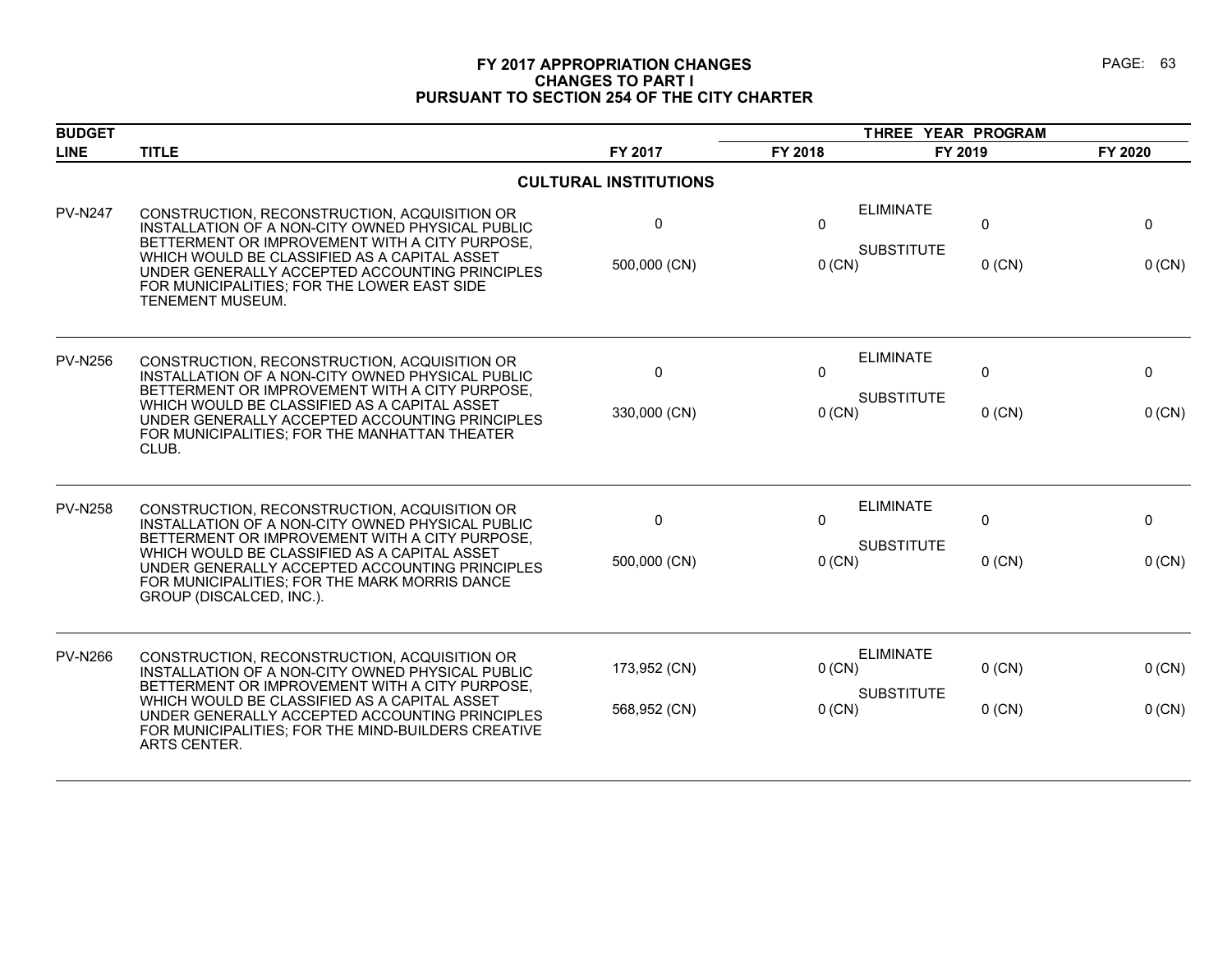# **FY 2017 APPROPRIATION CHANGES PAGE: 64 CHANGES TO PART I PURSUANT TO SECTION 254 OF THE CITY CHARTER**

| <b>BUDGET</b>  |                                                                                                                                                                                                                |                              | THREE YEAR PROGRAM                |             |          |
|----------------|----------------------------------------------------------------------------------------------------------------------------------------------------------------------------------------------------------------|------------------------------|-----------------------------------|-------------|----------|
| <b>LINE</b>    | <b>TITLE</b>                                                                                                                                                                                                   | FY 2017                      | FY 2018                           | FY 2019     | FY 2020  |
|                |                                                                                                                                                                                                                | <b>CULTURAL INSTITUTIONS</b> |                                   |             |          |
| <b>PV-N290</b> | CONSTRUCTION, RECONSTRUCTION, ACQUISITION OR<br>INSTALLATION OF A NON-CITY OWNED PHYSICAL PUBLIC<br>BETTERMENT OR IMPROVEMENT WITH A CITY PURPOSE,                                                             | 7,000 (CN)                   | <b>ELIMINATE</b><br>$0$ (CN)      | $0$ (CN)    | 0 (CN)   |
|                | WHICH WOULD BE CLASSIFIED AS A CAPITAL ASSET<br>UNDER GENERALLY ACCEPTED ACCOUNTING PRINCIPLES<br>FOR MUNICIPALITIES; FOR THE NEW 42ND STREET INC.                                                             | 107,000 (CN)                 | <b>SUBSTITUTE</b><br>$0$ (CN)     | $0$ (CN)    | 0 (CN)   |
| <b>PV-N307</b> | CONSTRUCTION, RECONSTRUCTION, ACQUISITION OR<br>INSTALLATION OF A NON-CITY OWNED PHYSICAL PUBLIC<br>BETTERMENT OR IMPROVEMENT WITH A CITY PURPOSE,                                                             | 0                            | <b>ELIMINATE</b><br>0             | 0           | 0        |
|                | WHICH WOULD BE CLASSIFIED AS A CAPITAL ASSET<br>UNDER GENERALLY ACCEPTED ACCOUNTING PRINCIPLES<br>FOR MUNICIPALITIES; FOR THE NEW YORK THEATER<br>WORKSHOP.                                                    | 60,000 (CN)                  | <b>SUBSTITUTE</b><br>$0$ (CN)     | $0$ (CN)    | 0 (CN)   |
| <b>PV-N333</b> | CONSTRUCTION, RECONSTRUCTION, ACQUISITION OR<br>INSTALLATION OF A NON-CITY OWNED PHYSICAL PUBLIC                                                                                                               | $\mathbf 0$                  | <b>ELIMINATE</b><br>$\mathbf{0}$  | 0           | 0        |
|                | BETTERMENT OR IMPROVEMENT WITH A CITY PURPOSE,<br>WHICH WOULD BE CLASSIFIED AS A CAPITAL ASSET<br>UNDER GENERALLY ACCEPTED ACCOUNTING PRINCIPLES<br>FOR MUNICIPALITIES; FOR PREGONES THEATER.                  | 500,000 (CN)                 | <b>SUBSTITUTE</b><br>$0$ (CN)     | $0$ (CN)    | $0$ (CN) |
| <b>PV-N354</b> | CONSTRUCTION, RECONSTRUCTION, ACQUISITION OR<br>INSTALLATION OF A NON-CITY OWNED PHYSICAL PUBLIC                                                                                                               | 10,000 (CN)                  | <b>ELIMINATE</b><br>$1,000$ (CN)  | $0$ (CN)    | 0 (CN)   |
|                | BETTERMENT OR IMPROVEMENT WITH A CITY PURPOSE,<br>WHICH WOULD BE CLASSIFIED AS A CAPITAL ASSET<br>UNDER GENERALLY ACCEPTED ACCOUNTING PRINCIPLES<br>FOR MUNICIPALITIES; FOR THE ROUNDABOUT THEATRE<br>COMPANY. | 510,000 (CN)                 | <b>SUBSTITUTE</b><br>$1,000$ (CN) | $0$ (CN)    | 0 (CN)   |
| <b>PV-N364</b> | CONSTRUCTION, RECONSTRUCTION, ACQUISITION OR<br>INSTALLATION OF A NON-CITY OWNED PHYSICAL PUBLIC                                                                                                               | $\mathbf 0$                  | <b>ELIMINATE</b><br>$\Omega$      | $\mathbf 0$ | 0        |
|                | BETTERMENT OR IMPROVEMENT WITH A CITY PURPOSE,<br>WHICH WOULD BE CLASSIFIED AS A CAPITAL ASSET<br>UNDER GENERALLY ACCEPTED ACCOUNTING PRINCIPLES<br>FOR MUNICIPALITIES; FOR THE ST. GEORGE THEATER.            | 400,000 (CN)                 | <b>SUBSTITUTE</b><br>0 (CN)       | $0$ (CN)    | 0 (CN)   |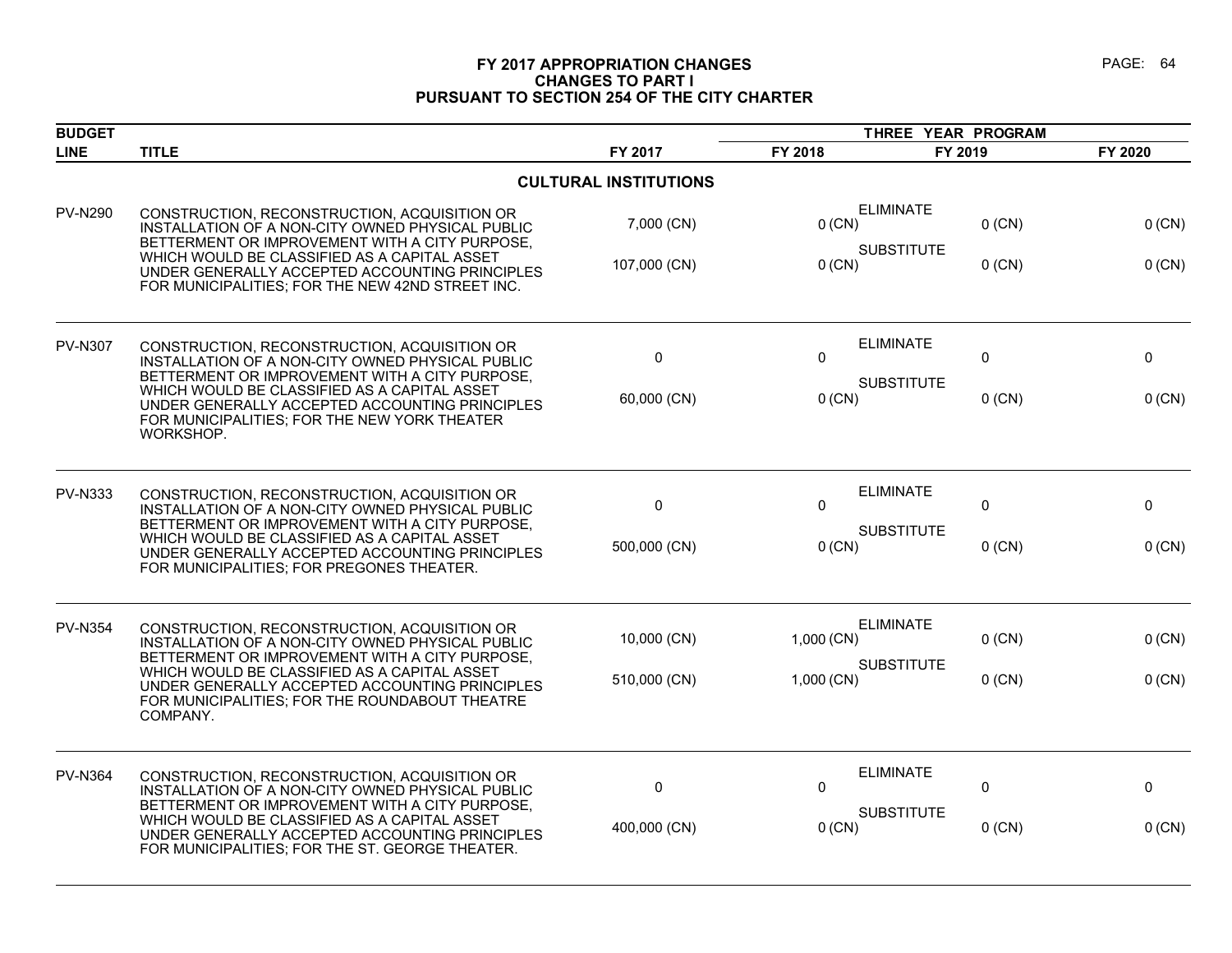# **FY 2017 APPROPRIATION CHANGES PAGE: 65 CHANGES TO PART I PURSUANT TO SECTION 254 OF THE CITY CHARTER**

| <b>BUDGET</b>  |                                                                                                                                                                                                                                                                                                                            |                              |                          | THREE YEAR PROGRAM                                               |                  |
|----------------|----------------------------------------------------------------------------------------------------------------------------------------------------------------------------------------------------------------------------------------------------------------------------------------------------------------------------|------------------------------|--------------------------|------------------------------------------------------------------|------------------|
| <b>LINE</b>    | <b>TITLE</b>                                                                                                                                                                                                                                                                                                               | FY 2017                      | FY 2018                  | FY 2019                                                          | FY 2020          |
|                |                                                                                                                                                                                                                                                                                                                            | <b>CULTURAL INSTITUTIONS</b> |                          |                                                                  |                  |
| <b>PV-N375</b> | CONSTRUCTION, RECONSTRUCTION, ACQUISITION OR<br>INSTALLATION OF A NON-CITY OWNED PHYSICAL PUBLIC<br>BETTERMENT OR IMPROVEMENT WITH A CITY PURPOSE,<br>WHICH WOULD BE CLASSIFIED AS A CAPITAL ASSET<br>UNDER GENERALLY ACCEPTED ACCOUNTING PRINCIPLES<br>FOR MUNICIPALITIES; FOR THE SECOND STAGE THEATER.                  | $0$ (CN)<br>1,250,000 (CN)   | 323 (CN)<br>323 (CN)     | <b>ELIMINATE</b><br>$0$ (CN)<br><b>SUBSTITUTE</b><br>$0$ (CN)    | 0 (CN)<br>0 (CN) |
| <b>PV-N381</b> | CONSTRUCTION, RECONSTRUCTION, ACQUISITION OR<br>INSTALLATION OF A NON-CITY OWNED PHYSICAL PUBLIC<br>BETTERMENT OR IMPROVEMENT WITH A CITY PURPOSE,<br>WHICH WOULD BE CLASSIFIED AS A CAPITAL ASSET<br>UNDER GENERALLY ACCEPTED ACCOUNTING PRINCIPLES<br>FOR MUNICIPALITIES; FOR THE SEVENTH REGIMENT<br>ARMORY CONSERVANCY | 16,000 (CN)<br>70,000 (CN)   | 0(CN)<br>$0$ (CN)        | <b>ELIMINATE</b><br>$0$ (CN)<br><b>SUBSTITUTE</b><br>$0$ (CN)    | 0 (CN)<br>0 (CN) |
| <b>PV-N394</b> | CONSTRUCTION, RECONSTRUCTION, ACQUISITION OR<br>INSTALLATION OF A NON-CITY OWNED PHYSICAL PUBLIC<br>BETTERMENT OR IMPROVEMENT WITH A CITY PURPOSE,<br>WHICH WOULD BE CLASSIFIED AS A CAPITAL ASSET<br>UNDER GENERALLY ACCEPTED ACCOUNTING PRINCIPLES<br>FOR MUNICIPALITIES; FOR THE SOUTH STREET SEAPORT<br>MUSEUM.        | 0<br>750,000 (CN)            | $\mathbf{0}$<br>$0$ (CN) | <b>ELIMINATE</b><br>$\mathbf 0$<br><b>SUBSTITUTE</b><br>$0$ (CN) | 0<br>$0$ (CN)    |
| <b>PV-N429</b> | CONSTRUCTION, RECONSTRUCTION, ACQUISITION OR<br>INSTALLATION OF A NON-CITY OWNED PHYSICAL PUBLIC<br>BETTERMENT OR IMPROVEMENT WITH A CITY PURPOSE,<br>WHICH WOULD BE CLASSIFIED AS A CAPITAL ASSET<br>UNDER GENERALLY ACCEPTED ACCOUNTING PRINCIPLES<br>FOR MUNICIPALITIES; FOR THE THEATRE FOR A NEW<br>AUDIENCE.         | 0<br>200,000 (CN)            | $\Omega$<br>$0$ (CN)     | <b>ELIMINATE</b><br>$\Omega$<br><b>SUBSTITUTE</b><br>$0$ (CN)    | 0<br>0 (CN)      |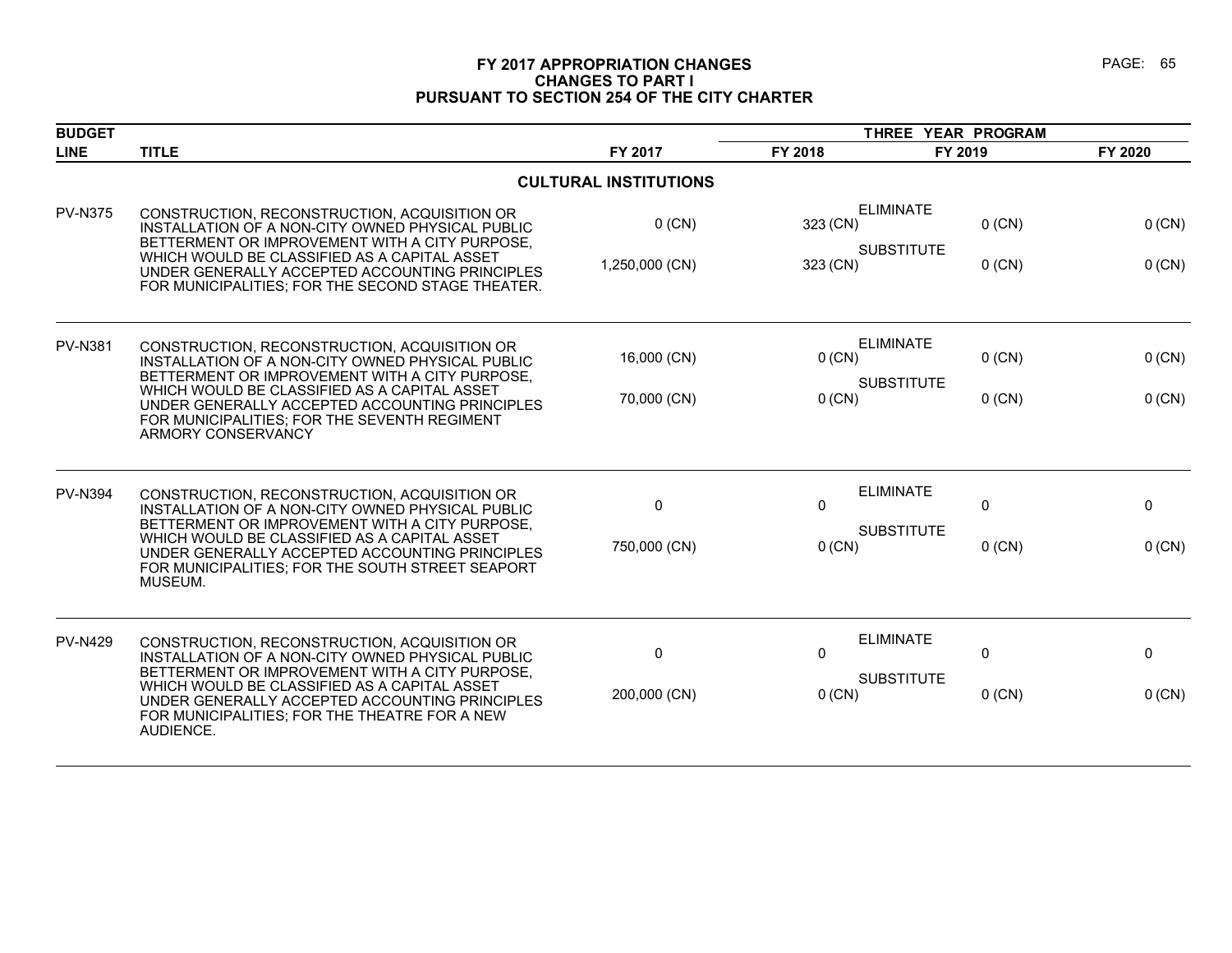# **FY 2017 APPROPRIATION CHANGES PAGE: 66 CHANGES TO PART I PURSUANT TO SECTION 254 OF THE CITY CHARTER**

| <b>BUDGET</b>  |                                                                                                                                                                                                                                                                                                                                          |                              | THREE YEAR PROGRAM |                               |          |
|----------------|------------------------------------------------------------------------------------------------------------------------------------------------------------------------------------------------------------------------------------------------------------------------------------------------------------------------------------------|------------------------------|--------------------|-------------------------------|----------|
| <b>LINE</b>    | <b>TITLE</b>                                                                                                                                                                                                                                                                                                                             | FY 2017                      | FY 2018            | FY 2019                       | FY 2020  |
|                |                                                                                                                                                                                                                                                                                                                                          | <b>CULTURAL INSTITUTIONS</b> |                    |                               |          |
| <b>PV-N448</b> | (NEW PROJECT)                                                                                                                                                                                                                                                                                                                            | 400,000 (CN)                 | 0 (CN)             | (NEW PROJECT)<br>$0$ (CN)     | 0 (CN)   |
|                | CONSTRUCTION, RECONSTRUCTION, ACQUISITION OR<br>INSTALLATION OF A NON-CITY OWNED PHYSICAL PUBLIC<br>BETTERMENT OR IMPROVEMENT WITH A CITY PURPOSE,<br>WHICH WOULD BE CLASSIFIED AS A CAPITAL ASSET<br>UNDER GENERALLY ACCEPTED ACCOUNTING PRINCIPLES<br>FOR MUNICIPALITIES; FOR THE BRONXNET.                                            |                              |                    |                               |          |
| <b>PV-N463</b> | CONSTRUCTION, RECONSTRUCTION, ACQUISITION OR<br>INSTALLATION OF A NON-CITY OWNED PHYSICAL PUBLIC<br>BETTERMENT OR IMPROVEMENT WITH A CITY PURPOSE,                                                                                                                                                                                       | $\mathbf 0$                  | $\mathbf{0}$       | <b>ELIMINATE</b><br>0         | 0        |
|                | WHICH WOULD BE CLASSIFIED AS A CAPITAL ASSET<br>UNDER GENERALLY ACCEPTED ACCOUNTING PRINCIPLES<br>FOR MUNICIPALITIES; FOR THE ABC NO RIO.                                                                                                                                                                                                | 750,000 (CN)                 | $0$ (CN)           | <b>SUBSTITUTE</b><br>$0$ (CN) | 0 (CN)   |
| <b>PV-N476</b> | (NEW PROJECT)                                                                                                                                                                                                                                                                                                                            | 20,000 (CN)                  | $0$ (CN)           | (NEW PROJECT)<br>$0$ (CN)     | 0 (CN)   |
|                | CONSTRUCTION, RECONSTRUCTION, ACQUISITION OR<br>INSTALLATION OF A NON-CITY OWNED PHYSICAL PUBLIC<br>BETTERMENT OR IMPROVEMENT WITH A CITY PURPOSE,<br>WHICH WOULD BE CLASSIFIED AS A CAPITAL ASSET<br>UNDER GENERALLY ACCEPTED ACCOUNTING PRINCIPLES<br>FOR MUNICIPALITIES; FOR THE INTERNATIONAL STUDIO &<br>CURATORIAL PROGRAM (ISCP). |                              |                    |                               |          |
| <b>PV-N574</b> | CONSTRUCTION, RECONSTRUCTION, ACQUISITION OR<br>INSTALLATION OF A NON-CITY OWNED PHYSICAL PUBLIC<br>BETTERMENT OR IMPROVEMENT WITH A CITY PURPOSE,                                                                                                                                                                                       | 18,000 (CN)                  | $0$ (CN)           | <b>ELIMINATE</b><br>$0$ (CN)  | 0 (CN)   |
|                | WHICH WOULD BE CLASSIFIED AS A CAPITAL ASSET<br>UNDER GENERALLY ACCEPTED ACCOUNTING PRINCIPLES<br>FOR MUNICIPALITIES; FOR THE ROD RODGERS DANCE CO.<br>& DUO THEATER.                                                                                                                                                                    | 168,000 (CN)                 | $0$ (CN)           | <b>SUBSTITUTE</b><br>$0$ (CN) | $0$ (CN) |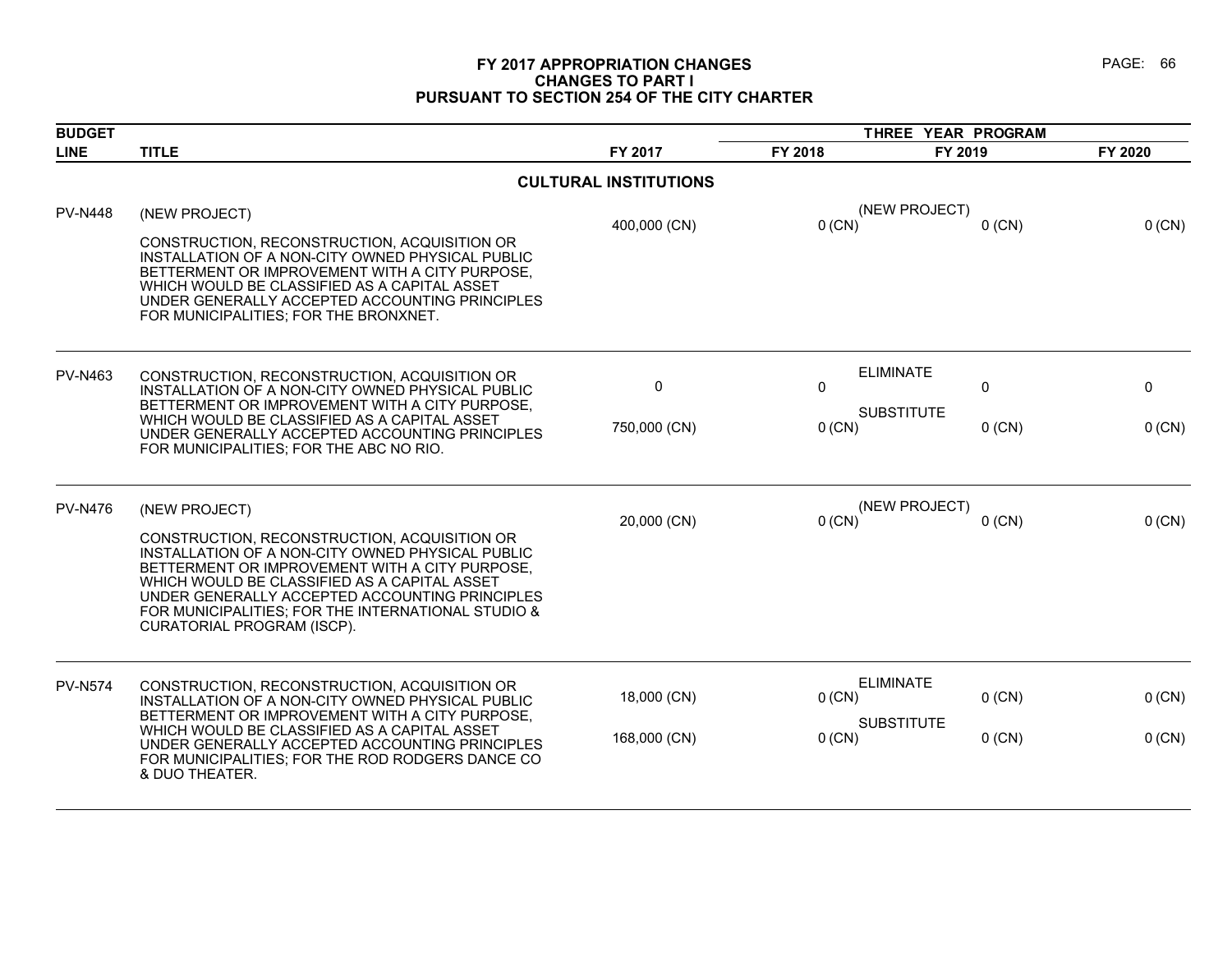# **FY 2017 APPROPRIATION CHANGES PAGE: 67 CHANGES TO PART I PURSUANT TO SECTION 254 OF THE CITY CHARTER**

| <b>BUDGET</b>  |                                                                                                                                                                                                                                                                                                                                                                                                                                                       |                                |                    | THREE YEAR PROGRAM                         |                                          |
|----------------|-------------------------------------------------------------------------------------------------------------------------------------------------------------------------------------------------------------------------------------------------------------------------------------------------------------------------------------------------------------------------------------------------------------------------------------------------------|--------------------------------|--------------------|--------------------------------------------|------------------------------------------|
| <b>LINE</b>    | <b>TITLE</b>                                                                                                                                                                                                                                                                                                                                                                                                                                          | FY 2017                        | FY 2018            | FY 2019                                    | FY 2020                                  |
|                |                                                                                                                                                                                                                                                                                                                                                                                                                                                       | <b>CULTURAL INSTITUTIONS</b>   |                    |                                            |                                          |
| <b>PV-N612</b> | CONSTRUCTION, RECONSTRUCTION, ACQUISITION OR<br>INSTALLATION OF A NON-CITY OWNED PHYSICAL PUBLIC<br>BETTERMENT OR IMPROVEMENT WITH A CITY PURPOSE,<br>WHICH WOULD BE CLASSIFIED AS A CAPITAL ASSET<br>UNDER GENERALLY ACCEPTED ACCOUNTING PRINCIPLES<br>FOR MUNICIPALITIES; FOR THE EAST HARLEM ARTS AND<br>EDUCATION LDC (HECKSCHER BLDG.).                                                                                                          | 69,000 (CN)<br>819,000 (CN)    | 0 (CN)<br>0 (CN)   | <b>ELIMINATE</b><br><b>SUBSTITUTE</b>      | $0$ (CN)<br>0 (CN)<br>$0$ (CN)<br>0 (CN) |
| <b>PV-N653</b> | CONSTRUCTION, RECONSTRUCTION, ACQUISITION OR<br>INSTALLATION OF A NON-CITY OWNED PHYSICAL PUBLIC<br>BETTERMENT OR IMPROVEMENT WITH A CITY PURPOSE,<br>WHICH WOULD BE CLASSIFIED AS A CAPITAL ASSET<br>UNDER GENERALLY ACCEPTED ACCOUNTING PRINCIPLES<br>FOR MUNICIPALITIES; FOR THE HENRY STREET<br>SETTLEMENT.                                                                                                                                       | 0<br>300,000 (CN)              | 0<br>$0$ (CN)      | <b>ELIMINATE</b><br>0<br><b>SUBSTITUTE</b> | 0<br>$0$ (CN)<br>0 (CN)                  |
| <b>PV-N654</b> | CONSTRUCTION, RECONSTRUCTION, ACQUISITION OR<br>INSTALLATION OF A NON-CITY OWNED PHYSICAL PUBLIC<br>BETTERMENT OR IMPROVEMENT WITH A CITY PURPOSE,<br>WHICH WOULD BE CLASSIFIED AS A CAPITAL ASSET<br>UNDER GENERALLY ACCEPTED ACCOUNTING PRINCIPLES<br>FOR MUNICIPALITIES; FOR THE BEDFORD STUYVESANT<br>RESTORATION CORPORATION.                                                                                                                    | 402,000 (CN)<br>1,202,000 (CN) | 0 (CN)<br>$0$ (CN) | <b>ELIMINATE</b><br><b>SUBSTITUTE</b>      | $0$ (CN)<br>0 (CN)<br>0 (CN)<br>$0$ (CN) |
| <b>PV-N655</b> | CONSTRUCTION, RECONSTRUCTION, ACQUISITION OR<br>INSTALLATION AT THE QUEENS COUNTY FARM MUSEUM<br>AND CONSTRUCTION, RECONSTRUCTION, ACQUISITION OR<br>INSTALLATION OF A NON-CITY OWNED PHYSICAL PUBLIC<br>BETTERMENT OR IMPROVEMENT WITH A CITY PURPOSE.<br>WHICH WOULD BE CLASSIFIED AS A CAPITAL ASSET<br>UNDER GENERALLY ACCEPTED ACCOUNTING PRINCIPLES<br>FOR MUNICIPALITIES; FOR THE COLONIAL FARMHOUSE<br>RESTORATION SOCIETY OF BELLEROSE, INC. | 0<br>500,000 (CN)              | 0<br>0 (CN)        | <b>ELIMINATE</b><br>0<br><b>SUBSTITUTE</b> | 0<br>0 (CN)<br>$0$ (CN)                  |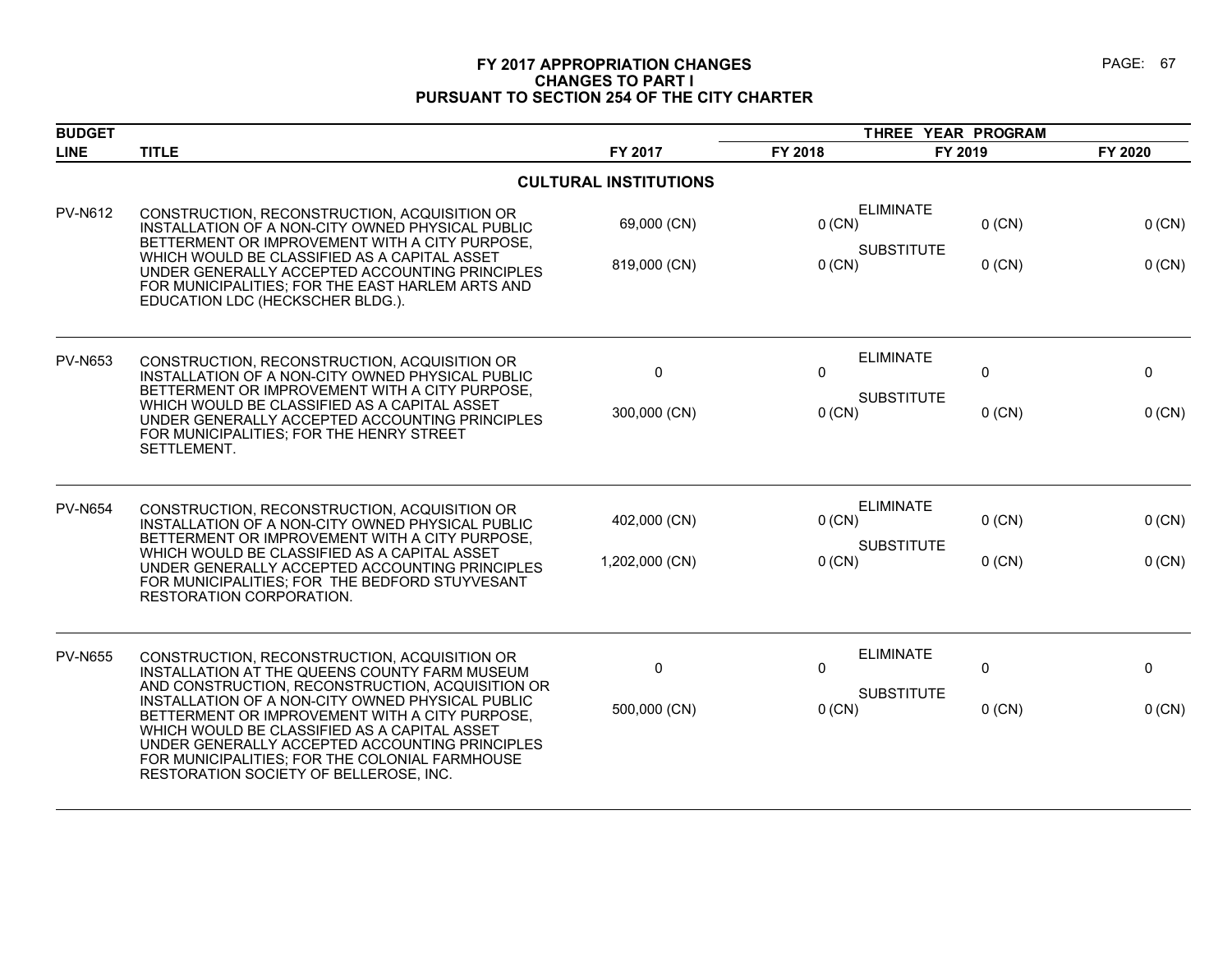# **FY 2017 APPROPRIATION CHANGES PAGE: 68 CHANGES TO PART I PURSUANT TO SECTION 254 OF THE CITY CHARTER**

| <b>BUDGET</b>  |                                                                                                                                                                                                                                                                                                                                  |                              |                    |                                                               |                  |
|----------------|----------------------------------------------------------------------------------------------------------------------------------------------------------------------------------------------------------------------------------------------------------------------------------------------------------------------------------|------------------------------|--------------------|---------------------------------------------------------------|------------------|
| <b>LINE</b>    | <b>TITLE</b>                                                                                                                                                                                                                                                                                                                     | FY 2017                      | FY 2018            | FY 2019                                                       | FY 2020          |
|                |                                                                                                                                                                                                                                                                                                                                  | <b>CULTURAL INSTITUTIONS</b> |                    |                                                               |                  |
| <b>PV-N669</b> | CONSTRUCTION, RECONSTRUCTION, ACQUISITION OR<br>INSTALLATION OF A NON-CITY OWNED PHYSICAL PUBLIC<br>BETTERMENT OR IMPROVEMENT WITH A CITY PURPOSE,<br>WHICH WOULD BE CLASSIFIED AS A CAPITAL ASSET<br>UNDER GENERALLY ACCEPTED ACCOUNTING PRINCIPLES<br>FOR MUNICIPALITIES; FOR NUYORICAN POETS CAFE.                            | 105,000 (CN)<br>455,000 (CN) | $0$ (CN)<br>0 (CN) | <b>ELIMINATE</b><br>$0$ (CN)<br><b>SUBSTITUTE</b><br>$0$ (CN) | 0 (CN)<br>0 (CN) |
| <b>PV-N791</b> | CONSTRUCTION, RECONSTRUCTION, ACQUISITION OR<br>INSTALLATION OF A NON-CITY OWNED PHYSICAL PUBLIC<br>BETTERMENT OR IMPROVEMENT WITH A CITY PURPOSE.<br>WHICH WOULD BE CLASSIFIED AS A CAPITAL ASSET<br>UNDER GENERALLY ACCEPTED ACCOUNTING PRINCIPLES<br>FOR MUNICIPALITIES; FOR THE THEATER FOR THE NEW<br>CITY FOUNDATION, INC. | 25,000 (CN)<br>225,000 (CN)  | 0 (CN)<br>0 (CN)   | <b>ELIMINATE</b><br>$0$ (CN)<br><b>SUBSTITUTE</b><br>$0$ (CN) | 0 (CN)<br>0 (CN) |
| <b>PV-N829</b> | (NEW PROJECT)<br>CONSTRUCTION, RECONSTRUCTION, ACQUISITION OR<br>INSTALLATION OF A NON-CITY OWNED PHYSICAL PUBLIC<br>BETTERMENT OR IMPROVEMENT WITH A CITY PURPOSE.<br>WHICH WOULD BE CLASSIFIED AS A CAPITAL ASSET<br>UNDER GENERALLY ACCEPTED ACCOUNTING PRINCIPLES<br>FOR MUNICIPALITIES; FOR THE AARON DAVIS HALL, INC.      | 27,000 (CN)                  | $0$ (CN)           | (NEW PROJECT)<br>$0$ (CN)                                     | 0 (CN)           |
| <b>PV-N831</b> | CONSTRUCTION, RECONSTRUCTION, ACQUISITION OR<br>INSTALLATION OF A NON-CITY OWNED PHYSICAL PUBLIC<br>BETTERMENT OR IMPROVEMENT WITH A CITY PURPOSE.<br>WHICH WOULD BE CLASSIFIED AS A CAPITAL ASSET<br>UNDER GENERALLY ACCEPTED ACCOUNTING PRINCIPLES<br>FOR MUNICIPALITIES; FOR THE GINA GIBNEY DANCE, INC.                      | 0<br>1,460,000 (CN)          | 0<br>0 (CN)        | <b>ELIMINATE</b><br>0<br><b>SUBSTITUTE</b><br>$0$ (CN)        | 0<br>$0$ (CN)    |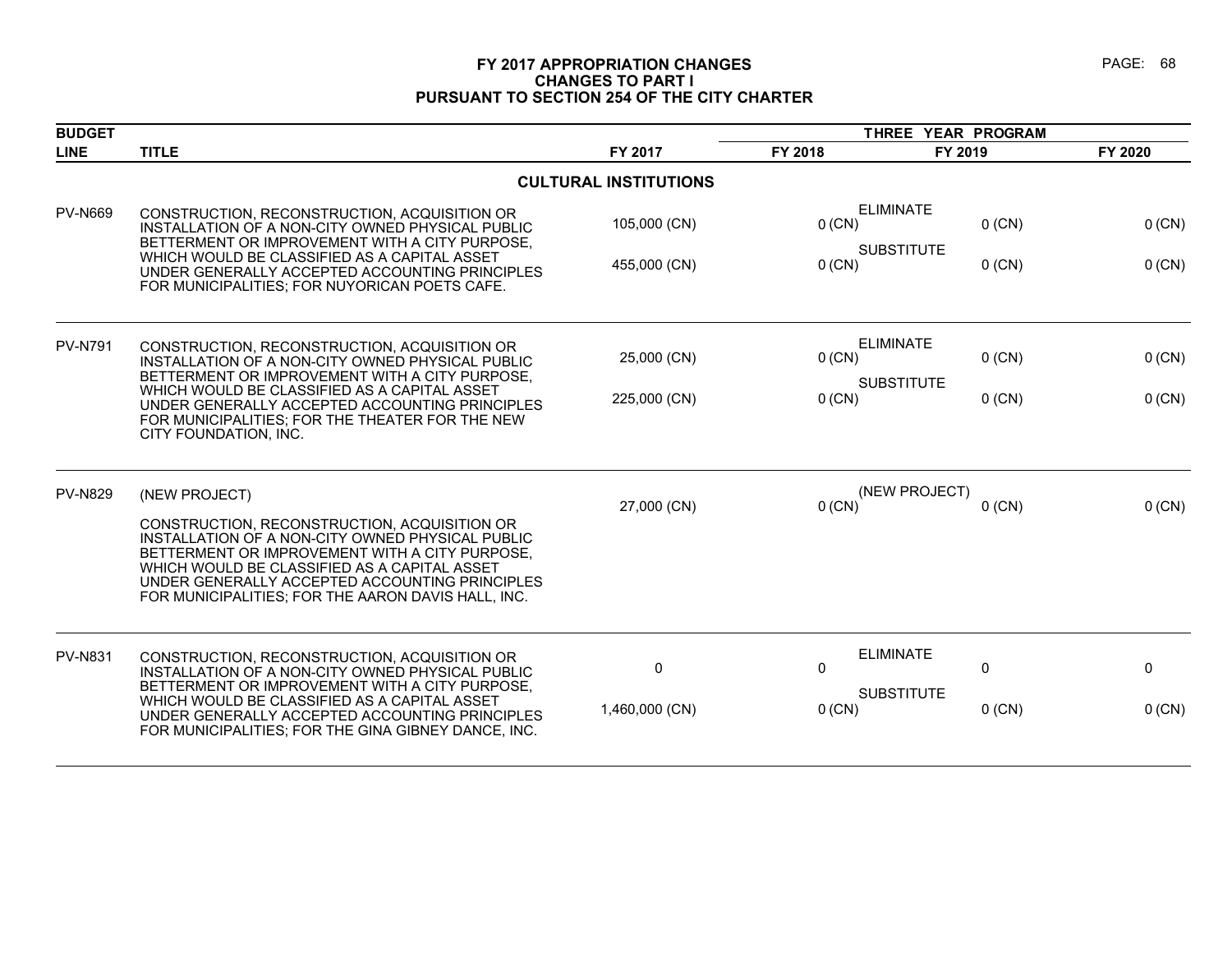# **FY 2017 APPROPRIATION CHANGES PAGE: 69 CHANGES TO PART I PURSUANT TO SECTION 254 OF THE CITY CHARTER**

| <b>BUDGET</b>  |                                                                                                                                                                                                                                                                                                                            |                              | THREE YEAR PROGRAM |                           |          |
|----------------|----------------------------------------------------------------------------------------------------------------------------------------------------------------------------------------------------------------------------------------------------------------------------------------------------------------------------|------------------------------|--------------------|---------------------------|----------|
| <b>LINE</b>    | <b>TITLE</b>                                                                                                                                                                                                                                                                                                               | FY 2017                      | FY 2018            | FY 2019                   | FY 2020  |
|                |                                                                                                                                                                                                                                                                                                                            | <b>CULTURAL INSTITUTIONS</b> |                    |                           |          |
| <b>PV-N860</b> | (NEW PROJECT)                                                                                                                                                                                                                                                                                                              |                              |                    | (NEW PROJECT)             |          |
|                | CONSTRUCTION, RECONSTRUCTION, ACQUISITION OR<br>INSTALLATION OF A NON-CITY OWNED PHYSICAL PUBLIC<br>BETTERMENT OR IMPROVEMENT WITH A CITY PURPOSE,<br>WHICH WOULD BE CLASSIFIED AS A CAPITAL ASSET<br>UNDER GENERALLY ACCEPTED ACCOUNTING PRINCIPLES<br>FOR MUNICIPALITIES; FOR JACQUES MARCHAIS MUSEUM<br>OF TIBETAN ART. | 250,000 (CN)                 | $0$ (CN)           | $0$ (CN)                  | 0 (CN)   |
| <b>PV-N921</b> | (NEW PROJECT)                                                                                                                                                                                                                                                                                                              |                              |                    | (NEW PROJECT)             |          |
|                | CONSTRUCTION, RECONSTRUCTION, ACQUISITION OR<br>INSTALLATION OF A NON-CITY OWNED PHYSICAL PUBLIC<br>BETTERMENT OR IMPROVEMENT WITH A CITY PURPOSE,<br>WHICH WOULD BE CLASSIFIED AS A CAPITAL ASSET<br>UNDER GENERALLY ACCEPTED ACCOUNTING PRINCIPLES<br>FOR MUNICIPALITIES; FOR SPOKE THE HUB DANCING, INC                 | 50,000 (CN)                  | $0$ (CN)           | $0$ (CN)                  | 0 (CN)   |
| <b>PV-N949</b> | (NEW PROJECT)                                                                                                                                                                                                                                                                                                              | 100,000 (CN)                 | $0$ (CN)           | (NEW PROJECT)<br>$0$ (CN) | $0$ (CN) |
|                | CONSTRUCTION, RECONSTRUCTION, ACQUISITION OR<br>INSTALLATION OF A NON-CITY OWNED PHYSICAL PUBLIC<br>BETTERMENT OR IMPROVEMENT WITH A CITY PURPOSE.<br>WHICH WOULD BE CLASSIFIED AS A CAPITAL ASSET<br>UNDER GENERALLY ACCEPTED ACCOUNTING PRINCIPLES<br>FOR MUNICIPALITIES; FOR ARS NOVA THEATER.                          |                              |                    |                           |          |
| <b>PV-N954</b> | (NEW PROJECT)                                                                                                                                                                                                                                                                                                              |                              |                    | (NEW PROJECT)             |          |
|                | CONSTRUCTION, RECONSTRUCTION, ACQUISITION OR<br>INSTALLATION OF A NON-CITY OWNED PHYSICAL PUBLIC<br>BETTERMENT OR IMPROVEMENT WITH A CITY PURPOSE.<br>WHICH WOULD BE CLASSIFIED AS A CAPITAL ASSET<br>UNDER GENERALLY ACCEPTED ACCOUNTING PRINCIPLES<br>FOR MUNICIPALITIES; FOR NOBLE MARITIME COLLECTION.                 | 750,000 (CN)                 | $0$ (CN)           | $0$ (CN)                  | 0 (CN)   |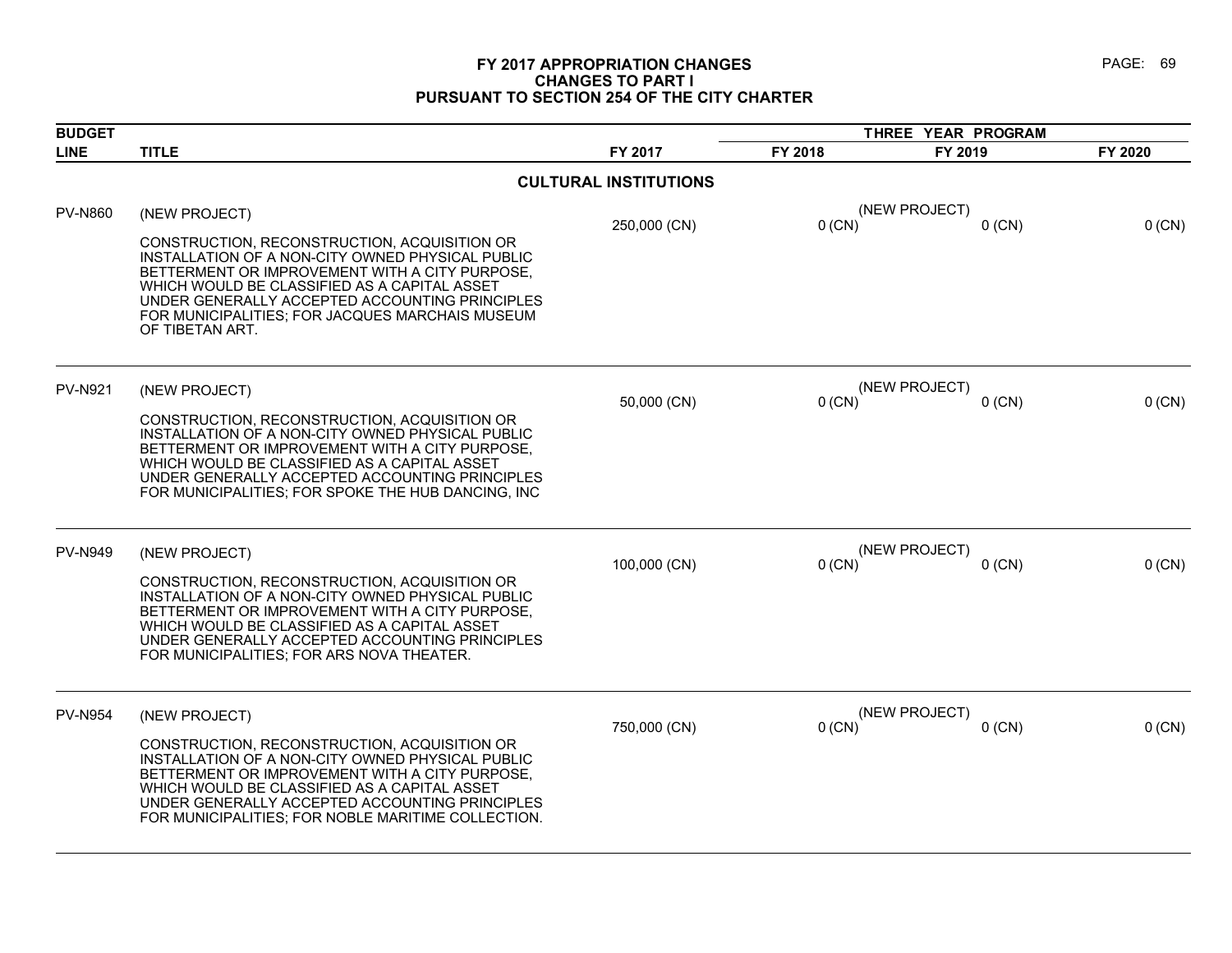### **FY 2017 APPROPRIATION CHANGES PAGE: 70 CHANGES TO PART I PURSUANT TO SECTION 254 OF THE CITY CHARTER**

| <b>BUDGET</b>  |                                                                                                                                                                                                                                                                                                                                          |                              | THREE YEAR PROGRAM                 |                               |         |
|----------------|------------------------------------------------------------------------------------------------------------------------------------------------------------------------------------------------------------------------------------------------------------------------------------------------------------------------------------------|------------------------------|------------------------------------|-------------------------------|---------|
| <b>LINE</b>    | <b>TITLE</b>                                                                                                                                                                                                                                                                                                                             | FY 2017                      | FY 2018                            | FY 2019                       | FY 2020 |
|                |                                                                                                                                                                                                                                                                                                                                          | <b>CULTURAL INSTITUTIONS</b> |                                    |                               |         |
| <b>PV-N955</b> | (NEW PROJECT)                                                                                                                                                                                                                                                                                                                            | 1,000,000 (CN)               | $0$ (CN)                           | (NEW PROJECT)<br>$0$ (CN)     | 0 (CN)  |
|                | CONSTRUCTION, RECONSTRUCTION, ACQUISITION OR<br>INSTALLATION OF A NON-CITY OWNED PHYSICAL PUBLIC<br>BETTERMENT OR IMPROVEMENT WITH A CITY PURPOSE,<br>WHICH WOULD BE CLASSIFIED AS A CAPITAL ASSET<br>UNDER GENERALLY ACCEPTED ACCOUNTING PRINCIPLES<br>FOR MUNICIPALITIES; FOR WEEKSVILLE HERITAGE<br>CENTER-HUNTERFLY HISTORIC HOUSES. |                              |                                    |                               |         |
| <b>PV-22</b>   | METROPOLITAN MUSEUM OF ART, IMPROVEMENTS AND<br>ADDITIONS, INCLUDING EQUIPMENT AND VEHICLE<br>PURCHASES, MANHATTAN.                                                                                                                                                                                                                      | 2,031,151 (CN)               | <b>ELIMINATE</b><br>2,002,000 (CN) | $0$ (CN)                      | 0 (CN)  |
|                |                                                                                                                                                                                                                                                                                                                                          | 5,031,151 (CN)               | 2,002,000 (CN)                     | <b>SUBSTITUTE</b><br>$0$ (CN) | 0 (CN)  |
| <b>PV-34</b>   | AMERICAN MUSEUM OF NATURAL HISTORY, ALTERATIONS<br>AND IMPROVEMENTS TO BUILDINGS AND EQUIPMENT AND<br>ADDITIONS TO EXISTING FACILITIES AND EQUIPMENT.                                                                                                                                                                                    | $\pmb{0}$                    | <b>ELIMINATE</b><br>$\mathbf 0$    | 0                             | 0       |
|                | INCLUDING VEHICLE AND EQUIPMENT PURCHASES.                                                                                                                                                                                                                                                                                               | 8,000,000 (CN)               | 0 (CN)                             | <b>SUBSTITUTE</b><br>$0$ (CN) | 0 (CN)  |
| <b>PV-40</b>   | FLUSHING TOWN HALL: ACQUISITION, CONSTRUCTION,<br>RECONSTRUCTION AND IMPROVEMENTS, INCLUDING<br>PURCHASES OF EQUIPMENT AND VEHICLES, QUEENS                                                                                                                                                                                              | $\mathbf 0$                  | <b>ELIMINATE</b><br>$\Omega$       | 0                             | 0       |
|                |                                                                                                                                                                                                                                                                                                                                          | 140,000 (CN)                 | 0 (CN)                             | <b>SUBSTITUTE</b><br>$0$ (CN) | 0 (CN)  |
| <b>PV-176</b>  | NEW YORK ZOOLOGICAL SOCIETY, RECONSTRUCTION,<br>IMPROVEMENTS AND EQUIPMENT AND VEHICLE<br>PURCHASES, THE BRONX.                                                                                                                                                                                                                          | $\mathbf 0$                  | <b>ELIMINATE</b><br>$\Omega$       | 0                             | 0       |
|                |                                                                                                                                                                                                                                                                                                                                          | 4,100,000 (CN)               | $0$ (CN)                           | <b>SUBSTITUTE</b><br>$0$ (CN) | 0 (CN)  |
| <b>PV-205</b>  | NEW YORK BOTANICAL GARDEN, ADDITIONS,<br>RECONSTRUCTION, REHABILITATION, IMPROVEMENTS AND<br>PURCHASES OF EQUIPMENT AND VEHICLES, THE BRONX.                                                                                                                                                                                             | 3,314,999 (CN)               | <b>ELIMINATE</b><br>320,000 (CN)   | $0$ (CN)                      | 0(CN)   |
|                |                                                                                                                                                                                                                                                                                                                                          | 6,314,999 (CN)               | 320,000 (CN)                       | <b>SUBSTITUTE</b><br>$0$ (CN) | 0 (CN)  |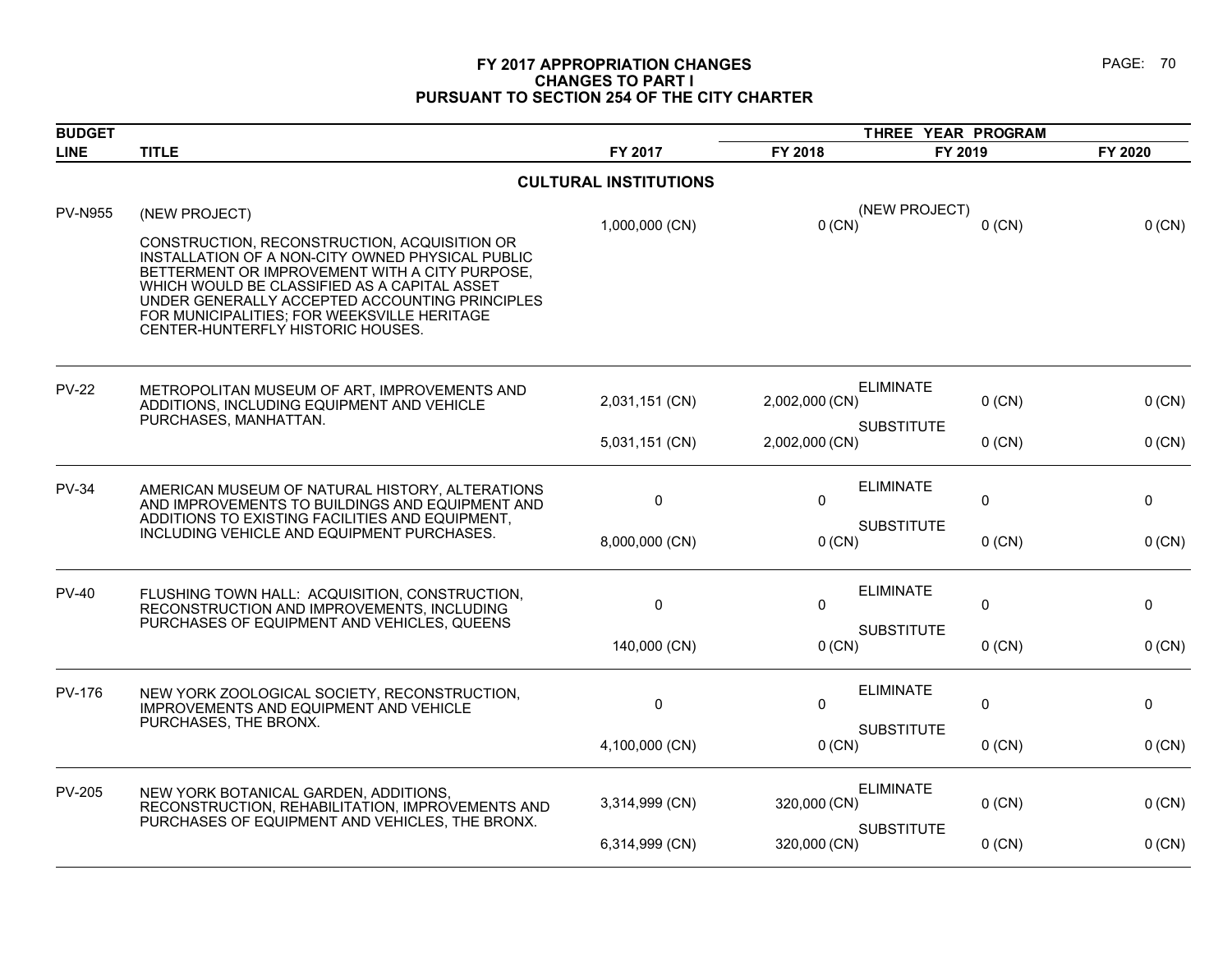### **FY 2017 APPROPRIATION CHANGES PAGE: 71 CHANGES TO PART I PURSUANT TO SECTION 254 OF THE CITY CHARTER**

| <b>BUDGET</b> |                                                                                                                                                 |                              | THREE YEAR PROGRAM |                              |             |
|---------------|-------------------------------------------------------------------------------------------------------------------------------------------------|------------------------------|--------------------|------------------------------|-------------|
| <b>LINE</b>   | <b>TITLE</b>                                                                                                                                    | FY 2017                      | FY 2018            | FY 2019                      | FY 2020     |
|               |                                                                                                                                                 | <b>CULTURAL INSTITUTIONS</b> |                    |                              |             |
| PV-230        | NEW YORK AQUARIUM BETTERMENTS, RECONSTRUCTION,<br>ADDITIONS, LAND ACQUISITION AND PURCHASES OF                                                  | 9,999,935 (CN)               | 0 (CN)             | <b>ELIMINATE</b><br>$0$ (CN) | $0$ (CN)    |
|               | EQUIPMENT AND VEHICLES, BROOKLYN                                                                                                                | 90,000,000 (F)               | $0$ (F)            | $0$ (F)                      | $0$ (F)     |
|               |                                                                                                                                                 |                              |                    | <b>SUBSTITUTE</b>            |             |
|               |                                                                                                                                                 | 10,749,935 (CN)              | $0$ (CN)           | $0$ (CN)                     | 0 (CN)      |
|               |                                                                                                                                                 | 90,000,000 (F)               | $0$ (F)            | $0$ (F)                      | $0$ (F)     |
| <b>PV-235</b> | BROOKLYN MUSEUM, ALTERATION, RECONSTRUCTION,                                                                                                    |                              |                    | <b>ELIMINATE</b>             |             |
|               | GENERAL IMPROVEMENTS TO EXISTING BUILDINGS AND                                                                                                  | 0                            | $\Omega$           | 0                            | $\mathbf 0$ |
|               | PURCHASES OF EQUIPMENT AND VEHICLES.                                                                                                            |                              |                    | <b>SUBSTITUTE</b>            |             |
|               |                                                                                                                                                 | 1,100,000 (CN)               | 0 (CN)             | $0$ (CN)                     | 0 (CN)      |
| <b>PV-236</b> | BROOKLYN BOTANIC GARDEN, ALTERATION,<br>RECONSTRUCTION, GENERAL IMPROVEMENTS TO<br>GARDEN AND BUILDING, PURCHASES OF VEHICLES AND<br>EQUIPMENT. |                              |                    | <b>ELIMINATE</b>             |             |
|               |                                                                                                                                                 | 4,950,608 (CN)               | $0$ (CN)           | 439,000 (CN)                 | $0$ (CN)    |
|               |                                                                                                                                                 |                              |                    | <b>SUBSTITUTE</b>            |             |
|               |                                                                                                                                                 | 5,950,608 (CN)               | $0$ (CN)           | 439,000 (CN)                 | 0 (CN)      |
|               |                                                                                                                                                 |                              |                    | <b>ELIMINATE</b>             |             |
| <b>PV-264</b> | BROOKLYN ACADEMY OF MUSIC, ALTERATIONS,<br>REHABILITATION, GENERAL IMPROVEMENTS, PURCHASES                                                      | 0                            | $\Omega$           | 0                            | 0           |
|               | OF VEHICLES AND EQUIPMENT.                                                                                                                      |                              |                    | <b>SUBSTITUTE</b>            |             |
|               |                                                                                                                                                 | 3,000,000 (CN)               | 0 (CN)             | $0$ (CN)                     | 0 (CN)      |
| <b>PV-272</b> |                                                                                                                                                 |                              |                    | <b>ELIMINATE</b>             |             |
|               | QUEENS BOTANICAL GARDEN SOCIETY, ADDITIONS,<br>IMPROVEMENTS AND PURCHASES OF EQUIPMENT AND                                                      | $0$ (CN)                     | 260 (CN)           | $0$ (CN)                     | 0 (CN)      |
|               | VEHICLES.                                                                                                                                       |                              |                    | <b>SUBSTITUTE</b>            |             |
|               |                                                                                                                                                 | 5,000,000 (CN)               | 260 (CN)           | $0$ (CN)                     | $0$ (CN)    |
| <b>PV-274</b> | HALL OF SCIENCE, FLUSHING MEADOW PARK, ADDITIONS,                                                                                               |                              |                    | <b>ELIMINATE</b>             |             |
|               | BETTERMENTS, RECONSTRUCTION AND PURCHASES OF                                                                                                    | $0$ (CN)                     | 26,193 (CN)        | $0$ (CN)                     | $0$ (CN)    |
|               | EQUIPMENT AND VEHICLES, QUEENS.                                                                                                                 |                              |                    | <b>SUBSTITUTE</b>            |             |
|               |                                                                                                                                                 | 570,000 (CN)                 | 26,193 (CN)        | $0$ (CN)                     | 0 (CN)      |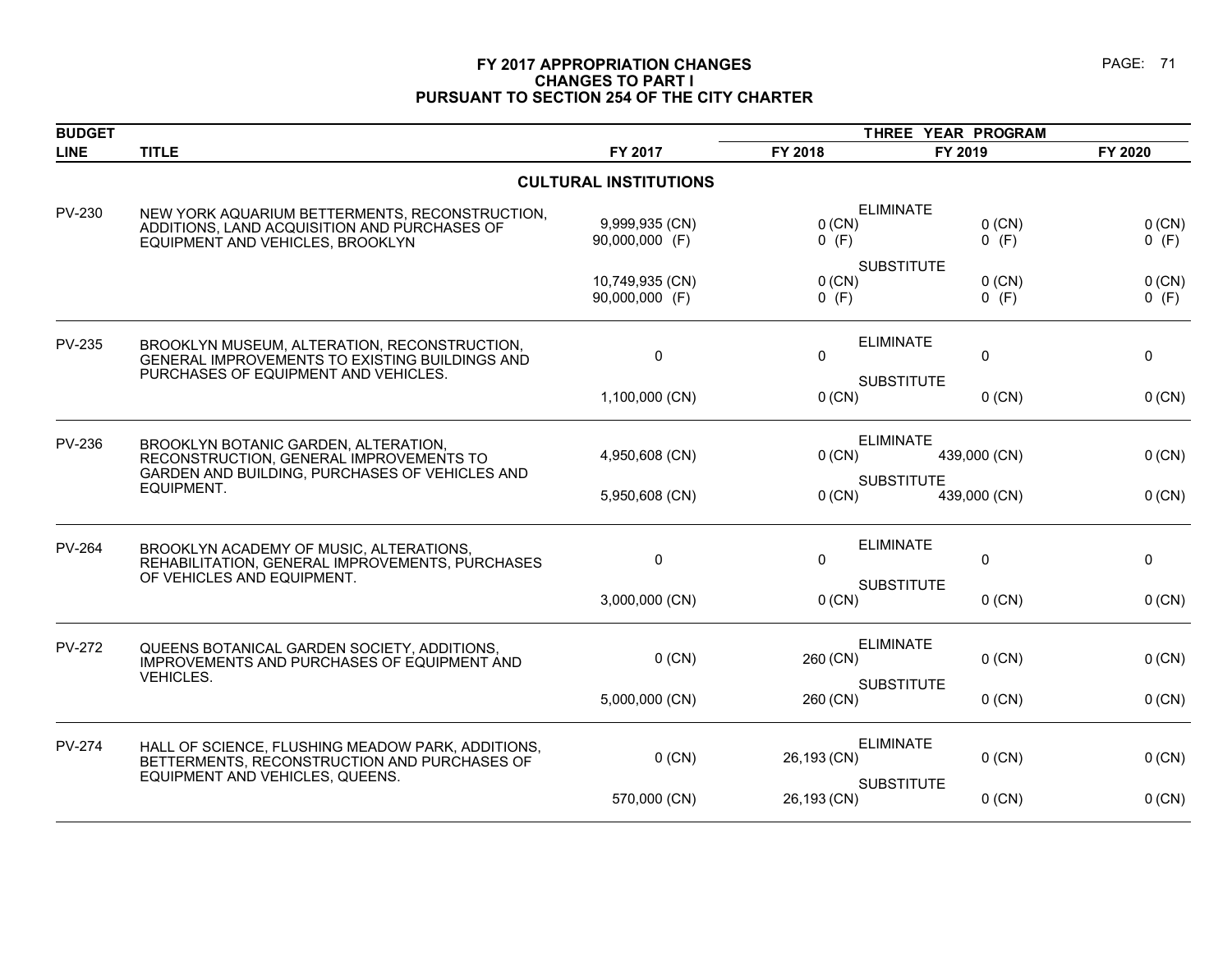### **FY 2017 APPROPRIATION CHANGES PAGE: 72 CHANGES TO PART I PURSUANT TO SECTION 254 OF THE CITY CHARTER**

| <b>BUDGET</b> |                                                                                                                                               |                              | THREE YEAR PROGRAM |                               |              |
|---------------|-----------------------------------------------------------------------------------------------------------------------------------------------|------------------------------|--------------------|-------------------------------|--------------|
| <b>LINE</b>   | <b>TITLE</b>                                                                                                                                  | FY 2017                      | FY 2018            | FY 2019                       | FY 2020      |
|               |                                                                                                                                               | <b>CULTURAL INSTITUTIONS</b> |                    |                               |              |
| <b>PV-279</b> | CITY CENTER, 55TH STREET DANCE THEATER,<br>RECONSTRUCTION AND PURCHASE OF EQUIPMENT AND                                                       | 23,467 (CN)                  | 0 (CN)             | <b>ELIMINATE</b><br>$0$ (CN)  | 0 (CN)       |
|               | VEHICLES, MANHATTAN.                                                                                                                          | 623,467 (CN)                 | 0 (CN)             | <b>SUBSTITUTE</b><br>$0$ (CN) | 0 (CN)       |
| <b>PV-289</b> | RECONSTRUCTION, NEW YORK SHAKESPEARE FESTIVAL<br>PUBLIC THEATER AND DELACORTE THEATER, PURCHASE<br>OF EQUIPMENT AND VEHICLES, MANHATTAN.      | 199,000 (CN)                 | 0 (CN)             | <b>ELIMINATE</b><br>$0$ (CN)  | 0 (CN)       |
|               |                                                                                                                                               | 569,000 (CN)                 | 0 (CN)             | <b>SUBSTITUTE</b><br>$0$ (CN) | 0 (CN)       |
| <b>PV-291</b> | QUEENS MUSEUM OF ART, CITY BUILDING, FLUSHING<br>MEADOW PARK, RECONSTRUCTION, IMPROVEMENTS AND<br>PURCHASE OF EQUIPMENT AND VEHICLES.         | 84,588 (CN)                  | 0 (CN)             | <b>ELIMINATE</b><br>$0$ (CN)  | $0$ (CN)     |
|               |                                                                                                                                               | 584,588 (CN)                 | 0 (CN)             | <b>SUBSTITUTE</b><br>$0$ (CN) | 0 (CN)       |
| <b>PV-302</b> | STATEN ISLAND INSTITUTE OF ARTS AND SCIENCES,<br>CONSTRUCTION, RECONSTRUCTION, REHABILITATION,<br>IMPROVEMENTS AND PURCHASES OF EQUIPMENT AND | 556,334 (CN)                 | 0 (CN)             | <b>ELIMINATE</b><br>$0$ (CN)  | 0(CN)        |
|               | <b>VEHICLES</b>                                                                                                                               | 806,334 (CN)                 | 0 (CN)             | <b>SUBSTITUTE</b><br>$0$ (CN) | 0 (CN)       |
| PV-341        | RICHMONDTOWN, LA TOURETTE PARK, STATEN ISLAND,<br>RELOCATION OF VARIOUS BUILDINGS, RECONSTRUCTION,                                            | $\mathbf{0}$                 | $\mathbf{0}$       | <b>ELIMINATE</b><br>0         | $\mathbf{0}$ |
|               | LANDSCAPING, GENERAL IMPROVEMENTS AND<br>PURCHASES OF EQUIPMENT AND VEHICLES.                                                                 | 491,000 (CN)                 | 0 (CN)             | <b>SUBSTITUTE</b><br>$0$ (CN) | 0 (CN)       |
| <b>PV-464</b> | WAVE HILL ENVIRONMENTAL CENTER, INDEPENDENCE<br>AND PALISADE AVENUES, WEST 248TH TO WEST 252ND<br>STREETS, RECONSTRUCTION AND PURCHASE OF     | 0                            | 0                  | <b>ELIMINATE</b><br>$\pmb{0}$ | 0            |
|               | EQUIPMENT, THE BRONX                                                                                                                          | 500,000 (CN)                 | $0$ (CN)           | <b>SUBSTITUTE</b><br>$0$ (CN) | $0$ (CN)     |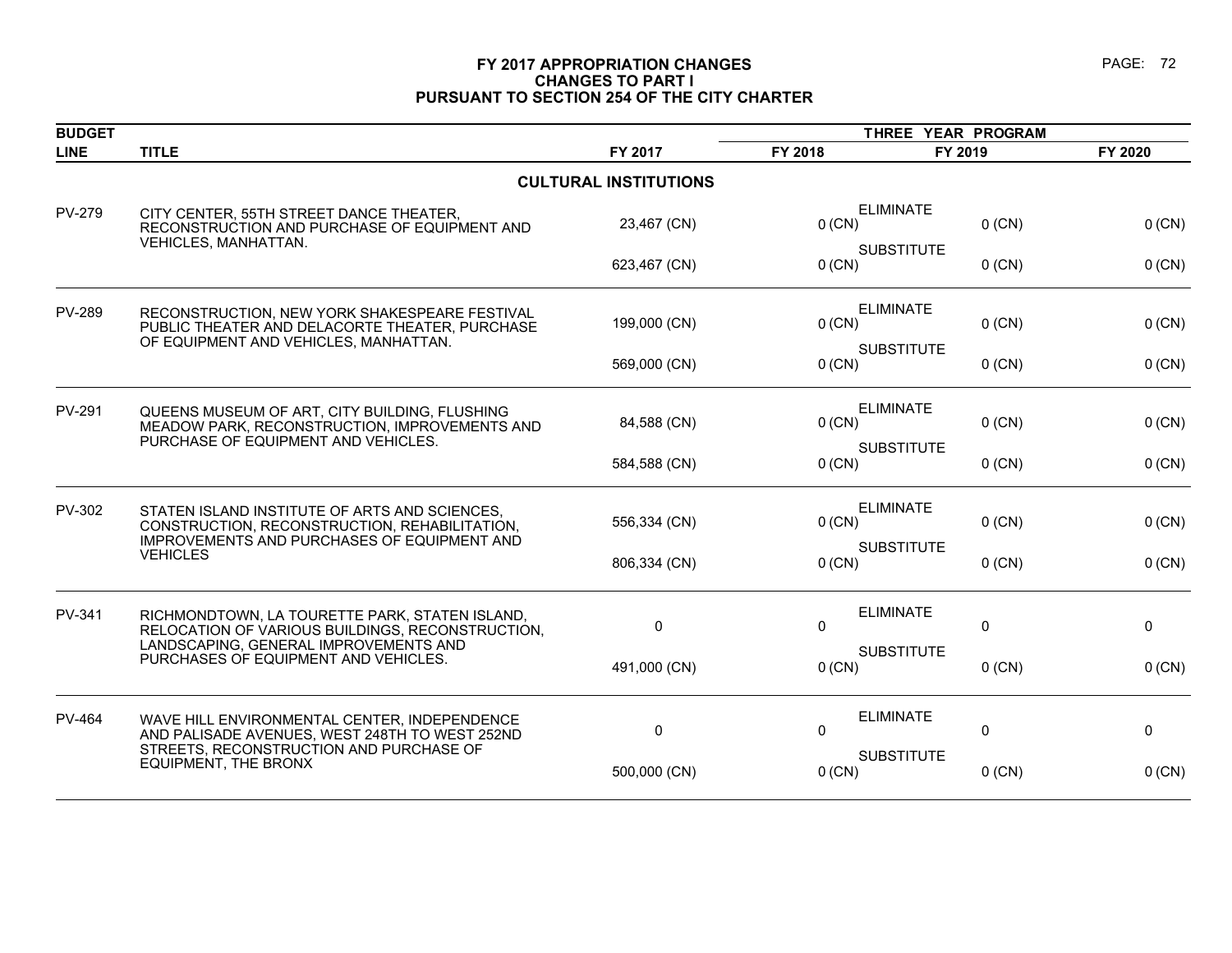### **FY 2017 APPROPRIATION CHANGES PAGE: 73 CHANGES TO PART I PURSUANT TO SECTION 254 OF THE CITY CHARTER**

| <b>BUDGET</b> |                                                                                                                                                                                                                                                     |                              | THREE YEAR PROGRAM |                               |         |
|---------------|-----------------------------------------------------------------------------------------------------------------------------------------------------------------------------------------------------------------------------------------------------|------------------------------|--------------------|-------------------------------|---------|
| <b>LINE</b>   | <b>TITLE</b>                                                                                                                                                                                                                                        | FY 2017                      | FY 2018            | FY 2019                       | FY 2020 |
|               |                                                                                                                                                                                                                                                     | <b>CULTURAL INSTITUTIONS</b> |                    |                               |         |
| <b>PV-466</b> | QUEENS THEATER IN THE PARK: RECONSTRUCTION AND<br>IMPROVEMENTS, INCLUDING EQUIPMENT AND VEHICLES,<br><b>QUEENS</b>                                                                                                                                  | $\mathbf{0}$                 | $\mathbf{0}$       | <b>ELIMINATE</b><br>0         | 0       |
|               |                                                                                                                                                                                                                                                     | 500,000 (CN)                 | 0 (CN)             | <b>SUBSTITUTE</b><br>$0$ (CN) | 0 (CN)  |
| <b>PV-467</b> | SITE ACQUISITION, CONSTRUCTION, RECONSTRUCTION<br>AND IMPROVEMENTS, INCLUDING PURCHASES OF<br>EQUIPMENT AND VEHICLES, AT CULTURAL INSTITUTIONS<br>AND THE DEPARTMENT OF CULTURAL AFFAIRS, AND AT<br>OTHER LOCATIONS FOR CULTURAL PURPOSES, CITYWIDE | 5,258,859 (CN)               | 15,926,000 (CN)    | <b>ELIMINATE</b><br>$0$ (CN)  | 0 (CN)  |
|               |                                                                                                                                                                                                                                                     | 5,508,859 (CN)               | 15,926,000 (CN)    | <b>SUBSTITUTE</b><br>$0$ (CN) | 0 (CN)  |
| PV-471        | BRONX MUSEUM OF THE ARTS, INTERIOR AND EXTERIOR<br>RECONSTRUCTION AND IMPROVEMENTS INCLUDING                                                                                                                                                        | $\mathbf 0$                  | $\Omega$           | <b>ELIMINATE</b><br>0         | 0       |
|               | <b>EQUIPMENT, THE BRONX</b>                                                                                                                                                                                                                         | 500,000 (CN)                 | 0 (CN)             | <b>SUBSTITUTE</b><br>$0$ (CN) | 0 (CN)  |
| <b>PV-475</b> | NEW YORK STATE THEATER, ALTERATIONS,<br>IMPROVEMENTS AND PURCHASES OF EQUIPMENT AND<br>VEHICLES, MANHATTAN.                                                                                                                                         | $\mathbf 0$                  | $\Omega$           | <b>ELIMINATE</b><br>0         | 0       |
|               |                                                                                                                                                                                                                                                     | 1,250,000 (CN)               | 0 (CN)             | <b>SUBSTITUTE</b><br>$0$ (CN) | 0 (CN)  |
| <b>PV-477</b> | STATEN ISLAND CHILDREN'S MUSEUM, REHABILITATION OF<br>MAINTENANCE BUILDING AND PURCHASES OF EQUIPMENT                                                                                                                                               | $\mathbf 0$                  | 0                  | <b>ELIMINATE</b><br>0         | 0       |
|               | AND VEHICLES, SAILOR'S SNUG HARBOR.                                                                                                                                                                                                                 | 250,000 (CN)                 | $0$ (CN)           | <b>SUBSTITUTE</b><br>$0$ (CN) | 0 (CN)  |
| <b>PV-490</b> | DEVELOPMENT OF SNUG HARBOR SITE, PURCHASE OF<br>EQUIPMENT AND VEHICLES, RECONSTRUCTION OF<br>BUILDINGS, STATEN ISLAND.                                                                                                                              | 548,000 (CN)                 | $0$ (CN)           | <b>ELIMINATE</b><br>$0$ (CN)  | 0 (CN)  |
|               |                                                                                                                                                                                                                                                     | 3,548,000 (CN)               | $0$ (CN)           | <b>SUBSTITUTE</b><br>$0$ (CN) | 0 (CN)  |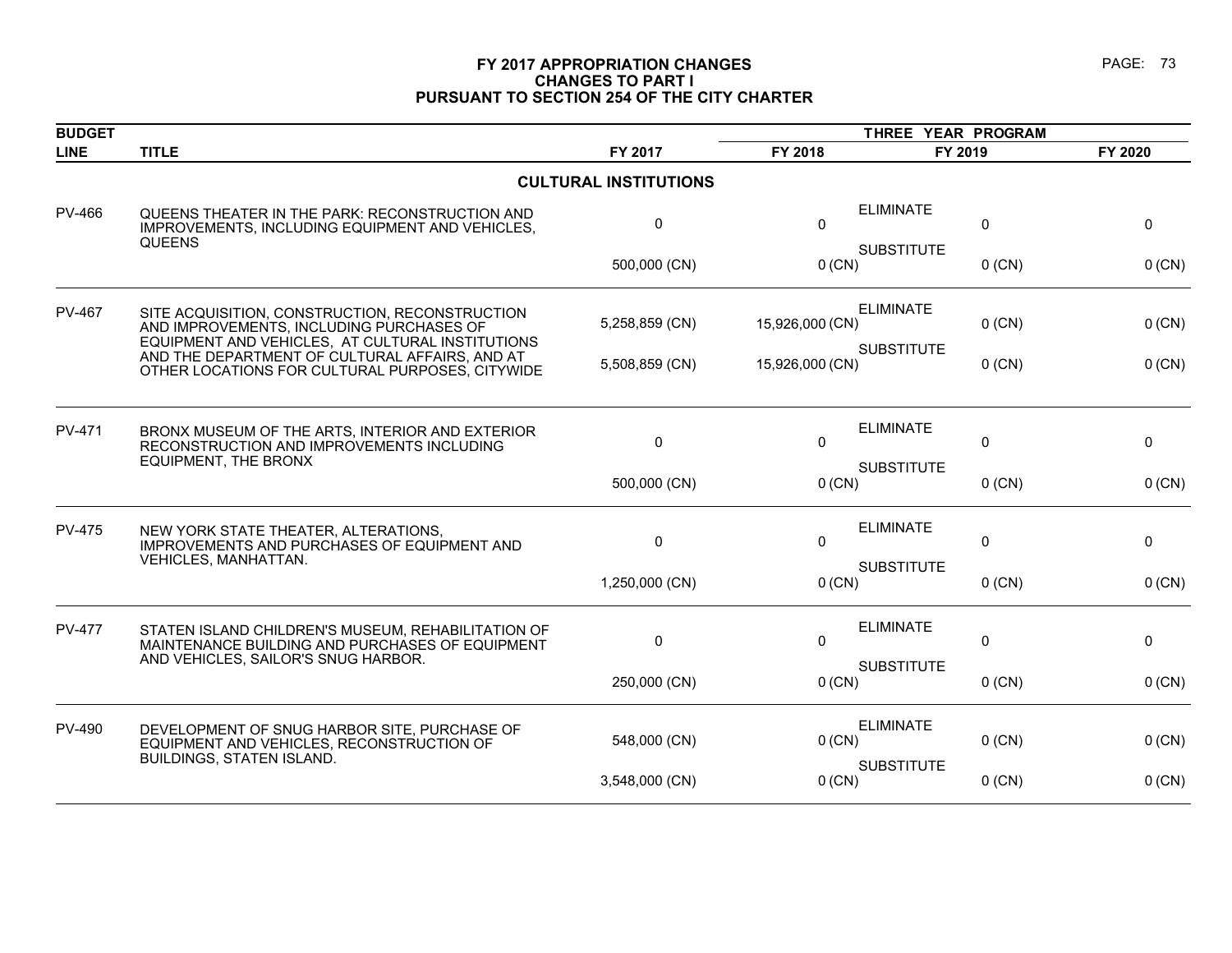### **FY 2017 APPROPRIATION CHANGES PAGE: 74 CHANGES TO PART I PURSUANT TO SECTION 254 OF THE CITY CHARTER**

| <b>BUDGET</b> |                                                                                                                       |                              | <b>THREE</b> | YEAR PROGRAM                  |         |
|---------------|-----------------------------------------------------------------------------------------------------------------------|------------------------------|--------------|-------------------------------|---------|
| <b>LINE</b>   | <b>TITLE</b>                                                                                                          | FY 2017                      | FY 2018      | FY 2019                       | FY 2020 |
|               |                                                                                                                       | <b>CULTURAL INSTITUTIONS</b> |              |                               |         |
| <b>PV-501</b> | P.S. 1 CONTEMPORARY ART CENTER, RECONSTRUCTION,<br>IMPROVEMENTS, PURCHASE OF EQUIPMENT AND<br><b>VEHICLES, QUEENS</b> | $0$ (CN)                     | 95,406 (CN)  | <b>ELIMINATE</b><br>$0$ (CN)  | 0 (CN)  |
|               |                                                                                                                       | 250,000 (CN)                 | 95,406 (CN)  | <b>SUBSTITUTE</b><br>$0$ (CN) | 0 (CN)  |
| <b>PV-525</b> | CONSTRUCTION OF SCULPTURE GARDEN AND GALLERY<br>FOR THE STUDIO MUSEUM OF HARLEM, MANHATTAN                            | $\mathbf{0}$                 | 0            | <b>ELIMINATE</b><br>0         | 0       |
|               |                                                                                                                       | 5,000,000 (CN)               | $0$ (CN)     | <b>SUBSTITUTE</b><br>$0$ (CN) | 0 (CN)  |
| <b>PV-788</b> | THE 122 COMMUNITY CENTER INC, ALTERATIONS,<br>REHABILITATION, GENERAL IMPROVEMENTS, PURCHASES                         | $\mathbf{0}$                 | 0            | <b>ELIMINATE</b><br>0         | 0       |
|               | OF VEHICLES AND EQUIPMENT.                                                                                            | 400,000 (CN)                 | $0$ (CN)     | <b>SUBSTITUTE</b><br>$0$ (CN) | 0 (CN)  |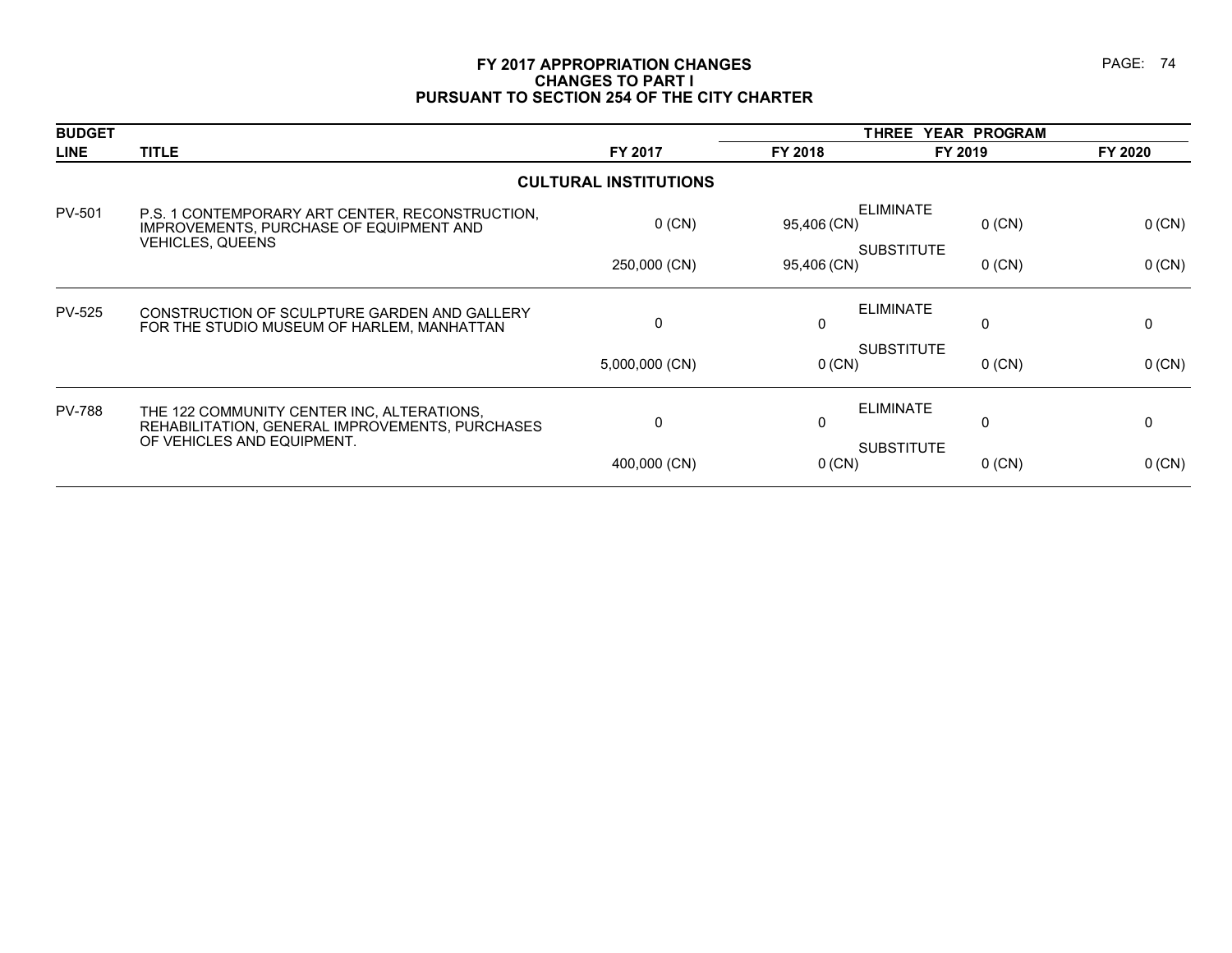### **FY 2017 APPROPRIATION CHANGES PAGE: 75 CHANGES TO PART I PURSUANT TO SECTION 254 OF THE CITY CHARTER**

| <b>BUDGET</b>   |                                                                                                                                                                                                                                                                                                                                                                     |                         | THREE YEAR PROGRAM |                                       |               |             |
|-----------------|---------------------------------------------------------------------------------------------------------------------------------------------------------------------------------------------------------------------------------------------------------------------------------------------------------------------------------------------------------------------|-------------------------|--------------------|---------------------------------------|---------------|-------------|
| <b>LINE</b>     | <b>TITLE</b>                                                                                                                                                                                                                                                                                                                                                        | FY 2017                 | FY 2018            | FY 2019                               |               | FY 2020     |
|                 |                                                                                                                                                                                                                                                                                                                                                                     | <b>PUBLIC BUILDINGS</b> |                    |                                       |               |             |
| PW-DN004        | CONSTRUCTION, RECONSTRUCTION, ACQUISITION OR<br>INSTALLATION OF A NON-CITY OWNED PHYSICAL PUBLIC<br>BETTERMENT OR IMPROVEMENT WITH A CITY PURPOSE,<br>WHICH WOULD BE CLASSIFIED AS A CAPITAL ASSET<br>UNDER GENERALLY ACCEPTED ACCOUNTING PRINCIPLES<br>FOR MUNICIPALITIES; FOR THE 92ND STREET YOUNG<br>MEN'S AND YOUNG WOMEN'S HEBREW ASSOCIATION (YM<br>& YWHA). | 0<br>759,000 (CN)       | 0<br>0 (CN)        | <b>ELIMINATE</b><br><b>SUBSTITUTE</b> | 0<br>$0$ (CN) | 0<br>0 (CN) |
| PW-DN077        | CONSTRUCTION, RECONSTRUCTION, ACQUISITION OR<br>INSTALLATION OF A NON-CITY OWNED PHYSICAL PUBLIC<br>BETTERMENT OR IMPROVEMENT WITH A CITY PURPOSE,<br>WHICH WOULD BE CLASSIFIED AS A CAPITAL ASSET<br>UNDER GENERALLY ACCEPTED ACCOUNTING PRINCIPLES<br>FOR MUNICIPALITIES; FOR THE BROTHERHOOD/SISTER<br>SOL.                                                      | 0<br>6,152,000 (CN)     | 0<br>0 (CN)        | <b>ELIMINATE</b><br><b>SUBSTITUTE</b> | 0<br>$0$ (CN) | 0<br>0 (CN) |
| <b>PW-DN104</b> | (NEW PROJECT)<br>CONSTRUCTION, RECONSTRUCTION, ACQUISITION OR<br>INSTALLATION OF A NON-CITY OWNED PHYSICAL PUBLIC<br>BETTERMENT OR IMPROVEMENT WITH A CITY PURPOSE,<br>WHICH WOULD BE CLASSIFIED AS A CAPITAL ASSET<br>UNDER GENERALLY ACCEPTED ACCOUNTING PRINCIPLES<br>FOR MUNICIPALITIES; FOR CITYMEALS ON WHEELS.                                               | 1,255,000 (CN)          | 0 (CN)             | (NEW PROJECT)                         | $0$ (CN)      | 0 (CN)      |
| <b>PW-DN237</b> | CONSTRUCTION, RECONSTRUCTION, ACQUISITION OR<br>INSTALLATION OF A NON-CITY OWNED PHYSICAL PUBLIC<br>BETTERMENT OR IMPROVEMENT WITH A CITY PURPOSE,<br>WHICH WOULD BE CLASSIFIED AS A CAPITAL ASSET<br>UNDER GENERALLY ACCEPTED ACCOUNTING PRINCIPLES<br>FOR MUNICIPALITIES; FOR THE JEWISH BOARD OF FAMILY<br>AND CHILDREN'S SERVICES.                              | 0<br>550,000 (CN)       | 0<br>0 (CN)        | <b>ELIMINATE</b><br><b>SUBSTITUTE</b> | 0<br>$0$ (CN) | 0<br>0 (CN) |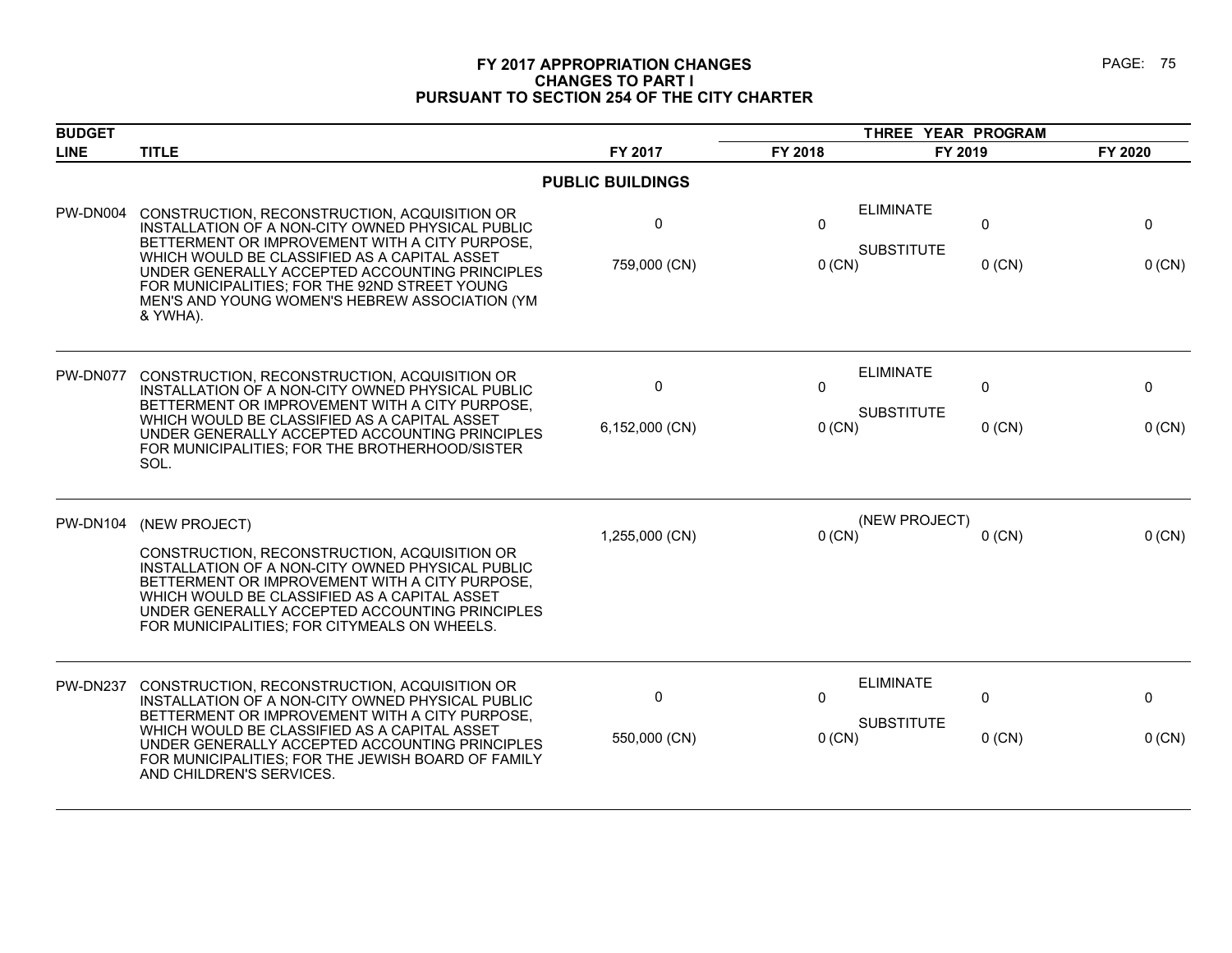### **FY 2017 APPROPRIATION CHANGES PAGE: 76 CHANGES TO PART I PURSUANT TO SECTION 254 OF THE CITY CHARTER**

| <b>BUDGET</b>   |                                                                                                                                                                                                                                                                                                                                                   |                         |                      | THREE YEAR PROGRAM                    |                      |                    |
|-----------------|---------------------------------------------------------------------------------------------------------------------------------------------------------------------------------------------------------------------------------------------------------------------------------------------------------------------------------------------------|-------------------------|----------------------|---------------------------------------|----------------------|--------------------|
| <b>LINE</b>     | <b>TITLE</b>                                                                                                                                                                                                                                                                                                                                      | FY 2017                 | FY 2018              | FY 2019                               |                      | FY 2020            |
|                 |                                                                                                                                                                                                                                                                                                                                                   | <b>PUBLIC BUILDINGS</b> |                      |                                       |                      |                    |
| <b>PW-DN248</b> | CONSTRUCTION, RECONSTRUCTION, ACQUISITION OR<br>INSTALLATION OF A NON-CITY OWNED PHYSICAL PUBLIC<br>BETTERMENT OR IMPROVEMENT WITH A CITY PURPOSE,<br>WHICH WOULD BE CLASSIFIED AS A CAPITAL ASSET<br>UNDER GENERALLY ACCEPTED ACCOUNTING PRINCIPLES<br>FOR MUNICIPALITIES; FOR LEAKE AND WATTS SERVICES,<br>INC.                                 | 0<br>290,000 (CN)       | $\Omega$<br>$0$ (CN) | <b>ELIMINATE</b><br><b>SUBSTITUTE</b> | 0<br>$0$ (CN)        | 0<br>0 (CN)        |
| PW-DN284        | CONSTRUCTION, RECONSTRUCTION, ACQUISITION OR<br>INSTALLATION OF A NON-CITY OWNED PHYSICAL PUBLIC<br>BETTERMENT OR IMPROVEMENT WITH A CITY PURPOSE,<br>WHICH WOULD BE CLASSIFIED AS A CAPITAL ASSET<br>UNDER GENERALLY ACCEPTED ACCOUNTING PRINCIPLES<br>FOR MUNICIPALITIES; FOR THE NATIONAL ASSOCIATION<br>ON DRUG ABUSE PROBLEMS, INC. (NADAP). | 0<br>162,000 (CN)       | $\Omega$<br>0 (CN)   | <b>ELIMINATE</b><br><b>SUBSTITUTE</b> | 0<br>$0$ (CN)        | 0<br>0 (CN)        |
| <b>PW-DN317</b> | CONSTRUCTION, RECONSTRUCTION, ACQUISITION OR<br>INSTALLATION OF A NON-CITY OWNED PHYSICAL PUBLIC<br>BETTERMENT OR IMPROVEMENT WITH A CITY PURPOSE.<br>WHICH WOULD BE CLASSIFIED AS A CAPITAL ASSET<br>UNDER GENERALLY ACCEPTED ACCOUNTING PRINCIPLES<br>FOR MUNICIPALITIES; FOR OHEL CHILDREN'S HOME &<br><b>FAMILY SERVICES.</b>                 | 0<br>1,684,000 (CN)     | $\Omega$<br>0 (CN)   | <b>ELIMINATE</b><br><b>SUBSTITUTE</b> | 0<br>$0$ (CN)        | $\Omega$<br>0 (CN) |
| <b>PW-DN379</b> | CONSTRUCTION, RECONSTRUCTION, ACQUISITION OR<br>INSTALLATION OF A NON-CITY OWNED PHYSICAL PUBLIC<br>BETTERMENT OR IMPROVEMENT WITH A CITY PURPOSE,<br>WHICH WOULD BE CLASSIFIED AS A CAPITAL ASSET<br>UNDER GENERALLY ACCEPTED ACCOUNTING PRINCIPLES<br>FOR MUNICIPALITIES; FOR THE SEPHARDIC COMMUNITY<br>CENTER.                                | 0<br>622,000 (CN)       | $\Omega$<br>$0$ (CN) | <b>ELIMINATE</b><br><b>SUBSTITUTE</b> | $\Omega$<br>$0$ (CN) | 0<br>0 (CN)        |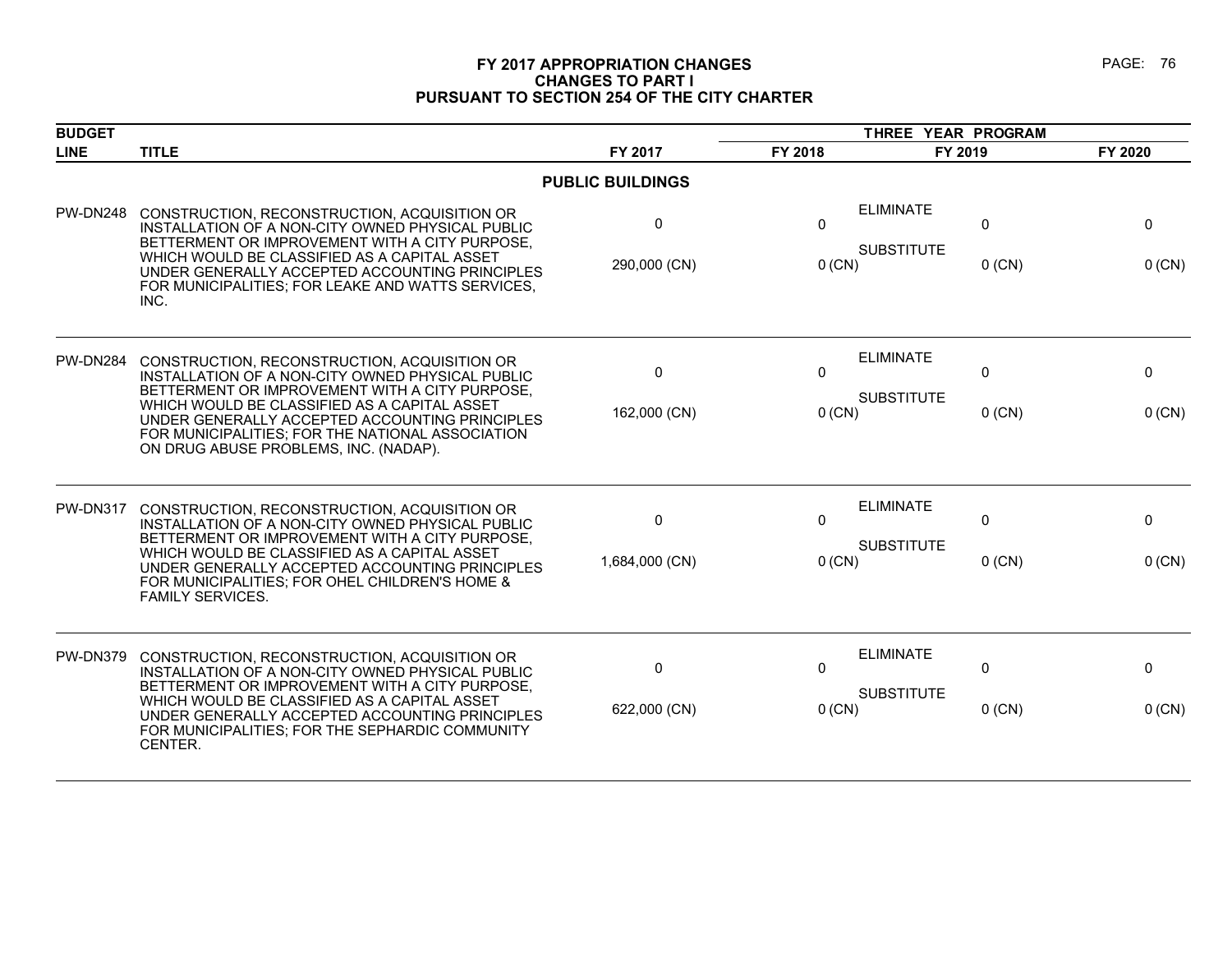### **FY 2017 APPROPRIATION CHANGES PAGE: 77 CHANGES TO PART I PURSUANT TO SECTION 254 OF THE CITY CHARTER**

| <b>BUDGET</b>   |                                                                                                                                                                                                                                                                                                                                                                                     |                         | THREE YEAR PROGRAM       |                                       |                          |                          |
|-----------------|-------------------------------------------------------------------------------------------------------------------------------------------------------------------------------------------------------------------------------------------------------------------------------------------------------------------------------------------------------------------------------------|-------------------------|--------------------------|---------------------------------------|--------------------------|--------------------------|
| <b>LINE</b>     | <b>TITLE</b>                                                                                                                                                                                                                                                                                                                                                                        | FY 2017                 | FY 2018                  | FY 2019                               |                          | FY 2020                  |
|                 |                                                                                                                                                                                                                                                                                                                                                                                     | <b>PUBLIC BUILDINGS</b> |                          |                                       |                          |                          |
| <b>PW-DN393</b> | CONSTRUCTION, RECONSTRUCTION, ACQUISITION OR<br>INSTALLATION OF A NON-CITY OWNED PHYSICAL PUBLIC<br>BETTERMENT OR IMPROVEMENT WITH A CITY PURPOSE,<br>WHICH WOULD BE CLASSIFIED AS A CAPITAL ASSET<br>UNDER GENERALLY ACCEPTED ACCOUNTING PRINCIPLES<br>FOR MUNICIPALITIES; FOR THE BOYS AND GIRLS CLUB OF<br>METRO QUEENS (FORMERLY KNOWN AS SOUTH QUEENS<br>BOYS AND GIRLS CLUB). | 0<br>2,083,000 (CN)     | $\mathbf{0}$<br>$0$ (CN) | <b>ELIMINATE</b><br><b>SUBSTITUTE</b> | 0<br>$0$ (CN)            | $\mathbf 0$<br>$0$ (CN)  |
| <b>PW-DN420</b> | (NEW PROJECT)<br>CONSTRUCTION, RECONSTRUCTION, ACQUISITION OR<br>INSTALLATION OF A NON-CITY OWNED PHYSICAL PUBLIC<br>BETTERMENT OR IMPROVEMENT WITH A CITY PURPOSE,<br>WHICH WOULD BE CLASSIFIED AS A CAPITAL ASSET<br>UNDER GENERALLY ACCEPTED ACCOUNTING PRINCIPLES<br>FOR MUNICIPALITIES; FOR GREENWICH HOUSE, INC.                                                              | 500,000 (CN)            | 0 (CN)                   | (NEW PROJECT)                         | $0$ (CN)                 | 0 (CN)                   |
| <b>PW-DN497</b> | CONSTRUCTION, RECONSTRUCTION, ACQUISITION OR<br>INSTALLATION OF A NON-CITY OWNED PHYSICAL PUBLIC<br>BETTERMENT OR IMPROVEMENT WITH A CITY PURPOSE,<br>WHICH WOULD BE CLASSIFIED AS A CAPITAL ASSET<br>UNDER GENERALLY ACCEPTED ACCOUNTING PRINCIPLES<br>FOR MUNICIPALITIES; FOR THE SAINT FRANCIS COLLEGE.                                                                          | 0<br>150,000 (CN)       | $\mathbf{0}$<br>$0$ (CN) | <b>ELIMINATE</b><br><b>SUBSTITUTE</b> | $\mathbf{0}$<br>$0$ (CN) | $\mathbf{0}$<br>$0$ (CN) |
| <b>PW-DN586</b> | CONSTRUCTION, RECONSTRUCTION, ACQUISITION OR<br>INSTALLATION OF A NON-CITY OWNED PHYSICAL PUBLIC<br>BETTERMENT OR IMPROVEMENT WITH A CITY PURPOSE.<br>WHICH WOULD BE CLASSIFIED AS A CAPITAL ASSET<br>UNDER GENERALLY ACCEPTED ACCOUNTING PRINCIPLES<br>FOR MUNICIPALITIES; FOR THE KIPS BAY BOYS AND GIRLS<br>CLUB.                                                                | 0<br>982,000 (CN)       | $\Omega$<br>$0$ (CN)     | <b>ELIMINATE</b><br><b>SUBSTITUTE</b> | $\pmb{0}$<br>$0$ (CN)    | 0<br>$0$ (CN)            |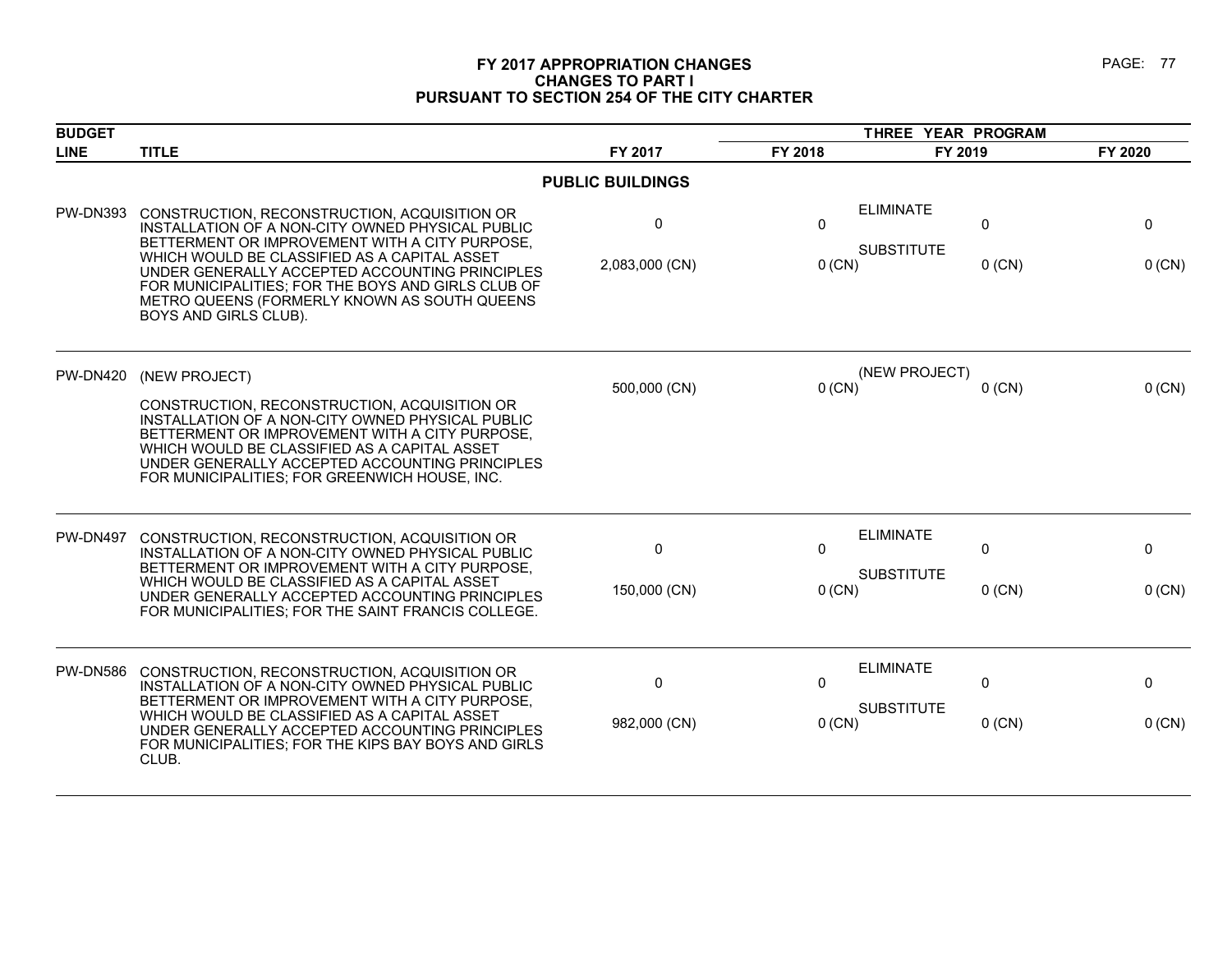### **FY 2017 APPROPRIATION CHANGES PAGE: 78 CHANGES TO PART I PURSUANT TO SECTION 254 OF THE CITY CHARTER**

| <b>BUDGET</b>   |                                                                                                                                                                                                                                                                                                                                   |                         | THREE YEAR PROGRAM |                           |         |
|-----------------|-----------------------------------------------------------------------------------------------------------------------------------------------------------------------------------------------------------------------------------------------------------------------------------------------------------------------------------|-------------------------|--------------------|---------------------------|---------|
| <b>LINE</b>     | <b>TITLE</b>                                                                                                                                                                                                                                                                                                                      | FY 2017                 | FY 2018            | FY 2019                   | FY 2020 |
|                 |                                                                                                                                                                                                                                                                                                                                   | <b>PUBLIC BUILDINGS</b> |                    |                           |         |
| <b>PW-DN816</b> | (NEW PROJECT)                                                                                                                                                                                                                                                                                                                     | 1,062,000 (CN)          | 0 (CN)             | (NEW PROJECT)<br>$0$ (CN) | 0 (CN)  |
|                 | CONSTRUCTION, RECONSTRUCTION, ACQUISITION OR<br>INSTALLATION OF A NON-CITY OWNED PHYSICAL PUBLIC<br>BETTERMENT OR IMPROVEMENT WITH A CITY PURPOSE,<br>WHICH WOULD BE CLASSIFIED AS A CAPITAL ASSET<br>UNDER GENERALLY ACCEPTED ACCOUNTING PRINCIPLES<br>FOR MUNICIPALITIES; FOR LESBIAN AND GAY COMMUNITY<br>SERVICES CENTER INC. |                         |                    |                           |         |
| <b>PW-DN876</b> | (NEW PROJECT)                                                                                                                                                                                                                                                                                                                     |                         |                    | (NEW PROJECT)             |         |
|                 | CONSTRUCTION, RECONSTRUCTION, ACQUISITION OR<br>INSTALLATION OF A NON-CITY OWNED PHYSICAL PUBLIC<br>BETTERMENT OR IMPROVEMENT WITH A CITY PURPOSE,<br>WHICH WOULD BE CLASSIFIED AS A CAPITAL ASSET<br>UNDER GENERALLY ACCEPTED ACCOUNTING PRINCIPLES<br>FOR MUNICIPALITIES; FOR NEW YORK UNIVERSITY.                              | 150,000 (CN)            | 0 (CN)             | $0$ (CN)                  | 0 (CN)  |
| <b>PW-DN900</b> | (NEW PROJECT)                                                                                                                                                                                                                                                                                                                     | 300,000 (CN)            | 0 (CN)             | (NEW PROJECT)<br>$0$ (CN) | 0 (CN)  |
|                 | CONSTRUCTION, RECONSTRUCTION, ACQUISITION OR<br>INSTALLATION OF A NON-CITY OWNED PHYSICAL PUBLIC<br>BETTERMENT OR IMPROVEMENT WITH A CITY PURPOSE.<br>WHICH WOULD BE CLASSIFIED AS A CAPITAL ASSET<br>UNDER GENERALLY ACCEPTED ACCOUNTING PRINCIPLES<br>FOR MUNICIPALITIES; FOR BRONX PARENT HOUSING<br>NETWORK, INC.             |                         |                    |                           |         |
| PW-DN940        | (NEW PROJECT)                                                                                                                                                                                                                                                                                                                     |                         |                    | (NEW PROJECT)             |         |
|                 | CONSTRUCTION, RECONSTRUCTION, ACQUISITION OR<br>INSTALLATION OF A NON-CITY OWNED PHYSICAL PUBLIC<br>BETTERMENT OR IMPROVEMENT WITH A CITY PURPOSE,<br>WHICH WOULD BE CLASSIFIED AS A CAPITAL ASSET<br>UNDER GENERALLY ACCEPTED ACCOUNTING PRINCIPLES<br>FOR MUNICIPALITIES; FOR NEW YORK URBAN LEAGUE.                            | 155,000 (CN)            | 0 (CN)             | $0$ (CN)                  | 0 (CN)  |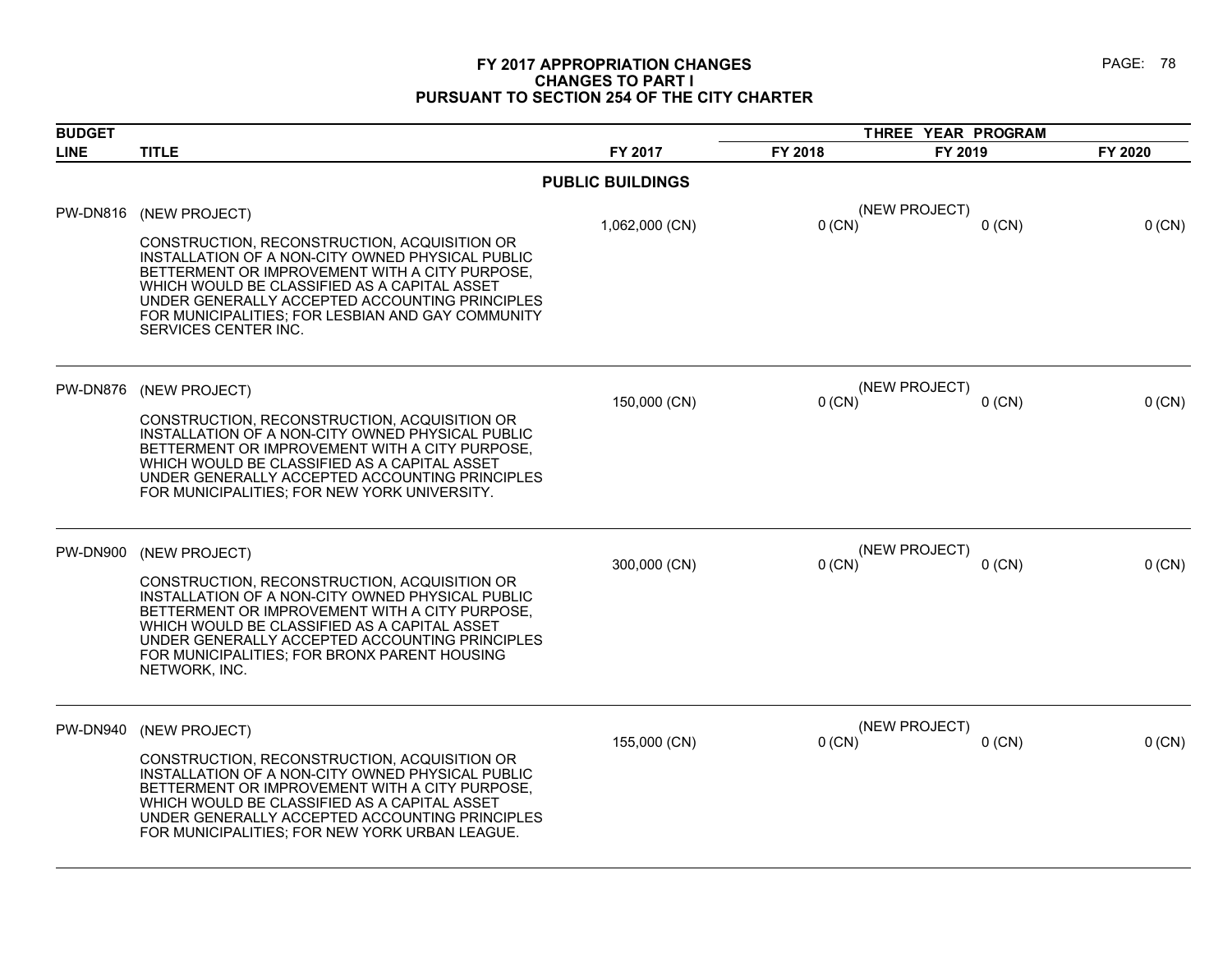### **FY 2017 APPROPRIATION CHANGES PAGE: 79 CHANGES TO PART I PURSUANT TO SECTION 254 OF THE CITY CHARTER**

| <b>BUDGET</b>   |                                                                                                                                                                                                                                                                                                                                                                       |                         | THREE YEAR PROGRAM |                           |          |
|-----------------|-----------------------------------------------------------------------------------------------------------------------------------------------------------------------------------------------------------------------------------------------------------------------------------------------------------------------------------------------------------------------|-------------------------|--------------------|---------------------------|----------|
| <b>LINE</b>     | <b>TITLE</b>                                                                                                                                                                                                                                                                                                                                                          | FY 2017                 | FY 2018            | FY 2019                   | FY 2020  |
|                 |                                                                                                                                                                                                                                                                                                                                                                       | <b>PUBLIC BUILDINGS</b> |                    |                           |          |
| <b>PW-DN941</b> | (NEW PROJECT)                                                                                                                                                                                                                                                                                                                                                         | 16,000 (CN)             | $0$ (CN)           | (NEW PROJECT)<br>$0$ (CN) | 0 (CN)   |
|                 | CONSTRUCTION, RECONSTRUCTION, ACQUISITION OR<br>INSTALLATION OF A NON-CITY OWNED PHYSICAL PUBLIC<br>BETTERMENT OR IMPROVEMENT WITH A CITY PURPOSE,<br>WHICH WOULD BE CLASSIFIED AS A CAPITAL ASSET<br>UNDER GENERALLY ACCEPTED ACCOUNTING PRINCIPLES<br>FOR MUNICIPALITIES: FOR JEWISH COMMUNITY COUNCIL<br>OF MARINE PARK (JCCMP).                                   |                         |                    |                           |          |
| PW-DN943        | (NEW PROJECT)                                                                                                                                                                                                                                                                                                                                                         |                         |                    | (NEW PROJECT)             |          |
|                 | CONSTRUCTION, RECONSTRUCTION, ACQUISITION OR<br>INSTALLATION OF A NON-CITY OWNED PHYSICAL PUBLIC<br>BETTERMENT OR IMPROVEMENT WITH A CITY PURPOSE,<br>WHICH WOULD BE CLASSIFIED AS A CAPITAL ASSET<br>UNDER GENERALLY ACCEPTED ACCOUNTING PRINCIPLES<br>FOR MUNICIPALITIES; FOR THE BRIDGE, INC.                                                                      | 144,000 (CN)            | 0 (CN)             | $0$ (CN)                  | $0$ (CN) |
| PW-DN945        | (NEW PROJECT)                                                                                                                                                                                                                                                                                                                                                         |                         | (NEW PROJECT)      |                           |          |
|                 | CONSTRUCTION, RECONSTRUCTION, ACQUISITION OR<br>INSTALLATION OF A NON-CITY OWNED PHYSICAL PUBLIC<br>BETTERMENT OR IMPROVEMENT WITH A CITY PURPOSE,<br>WHICH WOULD BE CLASSIFIED AS A CAPITAL ASSET<br>UNDER GENERALLY ACCEPTED ACCOUNTING PRINCIPLES<br>FOR MUNICIPALITIES; FOR GRAND STREET SETTLEMENT.                                                              | 250,000 (CN)            | $0$ (CN)           | $0$ (CN)                  | 0 (CN)   |
| PW-DN946        | (NEW PROJECT)                                                                                                                                                                                                                                                                                                                                                         | 512,000 (CN)            | $0$ (CN)           | (NEW PROJECT)<br>$0$ (CN) | 0 (CN)   |
|                 | CONSTRUCTION, RECONSTRUCTION, ACQUISITION OR<br>INSTALLATION OF A NON-CITY OWNED PHYSICAL PUBLIC<br>BETTERMENT OR IMPROVEMENT WITH A CITY PURPOSE,<br>WHICH WOULD BE CLASSIFIED AS A CAPITAL ASSET<br>UNDER GENERALLY ACCEPTED ACCOUNTING PRINCIPLES<br>FOR MUNICIPALITIES: FOR MISSION OF IMMACULATE<br>VIRGIN FOR PROTECTION OF HOMELESS AND DESTITUTE<br>CHILDREN. |                         |                    |                           |          |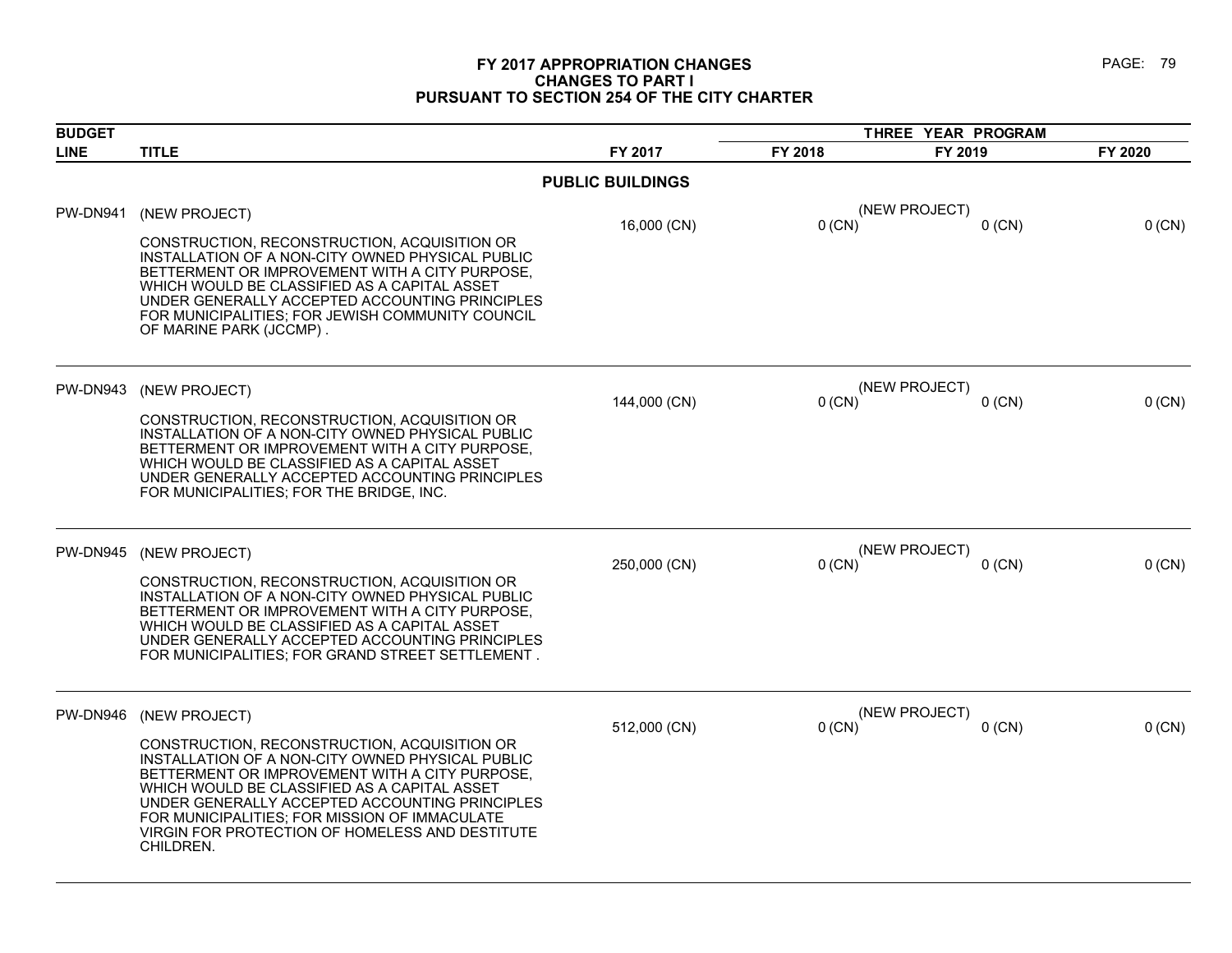### **FY 2017 APPROPRIATION CHANGES PAGE: 80 CHANGES TO PART I PURSUANT TO SECTION 254 OF THE CITY CHARTER**

| <b>BUDGET</b>   |                                                                                                                                                                                                                                                                                                                     |                         | THREE YEAR PROGRAM |                               |          |
|-----------------|---------------------------------------------------------------------------------------------------------------------------------------------------------------------------------------------------------------------------------------------------------------------------------------------------------------------|-------------------------|--------------------|-------------------------------|----------|
| <b>LINE</b>     | <b>TITLE</b>                                                                                                                                                                                                                                                                                                        | FY 2017                 | FY 2018            | FY 2019                       | FY 2020  |
|                 |                                                                                                                                                                                                                                                                                                                     | <b>PUBLIC BUILDINGS</b> |                    |                               |          |
| PW-DN952        | (NEW PROJECT)                                                                                                                                                                                                                                                                                                       |                         |                    | (NEW PROJECT)                 |          |
|                 |                                                                                                                                                                                                                                                                                                                     | 164,000 (CN)            | $0$ (CN)           | $0$ (CN)                      | 0 (CN)   |
|                 | CONSTRUCTION, RECONSTRUCTION, ACQUISITION OR<br>INSTALLATION OF A NON-CITY OWNED PHYSICAL PUBLIC<br>BETTERMENT OR IMPROVEMENT WITH A CITY PURPOSE,<br>WHICH WOULD BE CLASSIFIED AS A CAPITAL ASSET<br>UNDER GENERALLY ACCEPTED ACCOUNTING PRINCIPLES<br>FOR MUNICIPALITIES; FOR CORO NEW YORK LEADERSHIP<br>CENTER. |                         |                    |                               |          |
| <b>PW-DN953</b> | (NEW PROJECT)                                                                                                                                                                                                                                                                                                       | 16,000 (CN)             | $0$ (CN)           | (NEW PROJECT)<br>$0$ (CN)     | 0 (CN)   |
|                 | CONSTRUCTION, RECONSTRUCTION, ACQUISITION OR                                                                                                                                                                                                                                                                        |                         |                    |                               |          |
|                 | INSTALLATION OF A NON-CITY OWNED PHYSICAL PUBLIC                                                                                                                                                                                                                                                                    |                         |                    |                               |          |
|                 | BETTERMENT OR IMPROVEMENT WITH A CITY PURPOSE,<br>WHICH WOULD BE CLASSIFIED AS A CAPITAL ASSET                                                                                                                                                                                                                      |                         |                    |                               |          |
|                 | UNDER GENERALLY ACCEPTED ACCOUNTING PRINCIPLES<br>FOR MUNICIPALITIES; FOR NEW YORK UNITED JEWISH<br>ASSOCIATION.                                                                                                                                                                                                    |                         |                    |                               |          |
| <b>PW-D005</b>  | CITY COUNCIL FUNDING FOR ACQUISITION,                                                                                                                                                                                                                                                                               |                         |                    | <b>ELIMINATE</b>              |          |
|                 | CONSTRUCTION, RECONSTRUCTION, MODERNIZATION OF,<br>IMPROVEMENTS TO, AND EQUIPMENT AND VEHICLES FOR,                                                                                                                                                                                                                 | 0                       | $\Omega$           | $\mathbf{0}$                  | 0        |
|                 | PUBLIC BUILDINGS AND ADJACENT AREAS AND OTHER                                                                                                                                                                                                                                                                       | 4,028,000 (CN)          | $0$ (CN)           | <b>SUBSTITUTE</b><br>$0$ (CN) | $0$ (CN) |
|                 | PROJECTS WITH A CITY PURPOSE, CITYWIDE.                                                                                                                                                                                                                                                                             |                         |                    |                               |          |
| <b>PW-D308</b>  | CITY COUNCIL FUNDING FOR THE PURCHASE OF VEHICLES                                                                                                                                                                                                                                                                   |                         |                    | <b>ELIMINATE</b>              |          |
|                 | AND OTHER EQUIPMENT HAVING A UNIT COST OF AT<br>LEAST \$35,000 AND A LIFE EXPECTANCY OF AT LEAST FIVE                                                                                                                                                                                                               | 0                       | $\Omega$           | $\mathbf{0}$                  | 0        |
|                 | YEARS FOR USE BY THE DEPARTMENT OF CITYWIDE                                                                                                                                                                                                                                                                         | 40,000 (CN)             | $0$ (CN)           | <b>SUBSTITUTE</b><br>$0$ (CN) | 0 (CN)   |
|                 | ADMINISTRATIVE SERVICES, OTHER CITY AGENCIES, OR<br>FOR OTHER PROJECTS WITH A CITY PURPOSE.                                                                                                                                                                                                                         |                         |                    |                               |          |
|                 |                                                                                                                                                                                                                                                                                                                     |                         |                    |                               |          |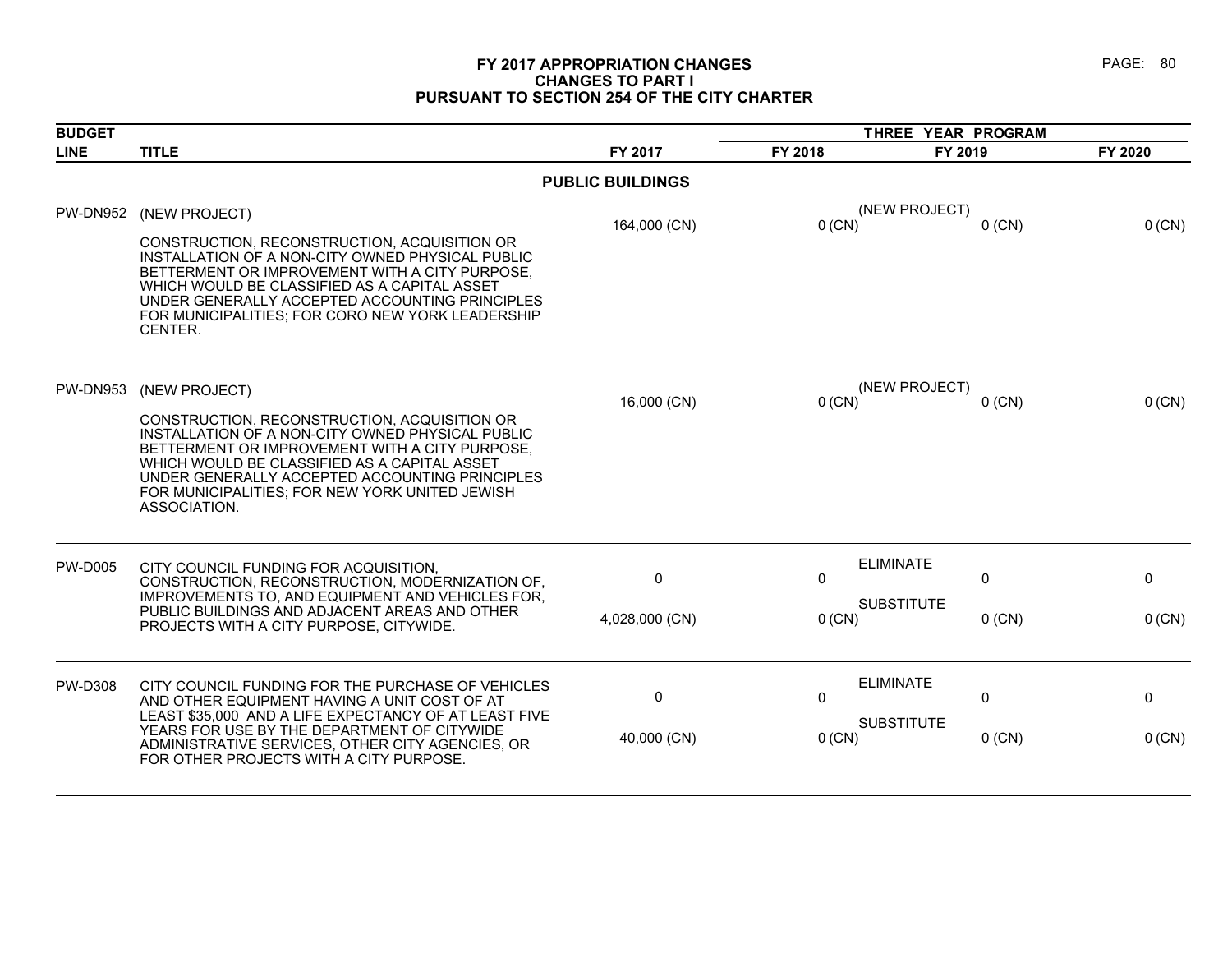### **FY 2017 APPROPRIATION CHANGES PAGE: 81 CHANGES TO PART I PURSUANT TO SECTION 254 OF THE CITY CHARTER**

| <b>BUDGET</b>   |                                                                                                                                                                                                                                                                                                                                                |                              |                          | THREE YEAR PROGRAM                                       |                        |
|-----------------|------------------------------------------------------------------------------------------------------------------------------------------------------------------------------------------------------------------------------------------------------------------------------------------------------------------------------------------------|------------------------------|--------------------------|----------------------------------------------------------|------------------------|
| <b>LINE</b>     | <b>TITLE</b>                                                                                                                                                                                                                                                                                                                                   | FY 2017                      | FY 2018                  | FY 2019                                                  | FY 2020                |
|                 |                                                                                                                                                                                                                                                                                                                                                | <b>PUBLIC BUILDINGS</b>      |                          |                                                          |                        |
| PW-KN378        | CONSTRUCTION, RECONSTRUCTION, ACQUISITION OR<br>INSTALLATION OF A NON-CITY OWNED PHYSICAL PUBLIC<br>BETTERMENT OR IMPROVEMENT WITH A CITY PURPOSE,<br>WHICH WOULD BE CLASSIFIED AS A CAPITAL ASSET<br>UNDER GENERALLY ACCEPTED ACCOUNTING PRINCIPLES<br>FOR MUNICIPALITIES; FOR THE SEPHARDIC BIKUR HOLIM<br><b>COMMUNITY SERVICE NETWORK.</b> | 250,000 (CN)<br>$\mathbf{0}$ | $0$ (CN)<br>$\mathbf{0}$ | <b>ELIMINATE</b><br>$0$ (CN)<br><b>SUBSTITUTE</b><br>0   | 0 (CN)<br>$\mathbf{0}$ |
| <b>PW-KN379</b> | CONSTRUCTION, RECONSTRUCTION, ACQUISITION OR<br>INSTALLATION OF A NON-CITY OWNED PHYSICAL PUBLIC<br>BETTERMENT OR IMPROVEMENT WITH A CITY PURPOSE,<br>WHICH WOULD BE CLASSIFIED AS A CAPITAL ASSET<br>UNDER GENERALLY ACCEPTED ACCOUNTING PRINCIPLES<br>FOR MUNICIPALITIES; FOR THE SEPHARDIC COMMUNITY<br>CENTER.                             | $\mathbf 0$<br>250,000 (CN)  | 0<br>$0$ (CN)            | <b>ELIMINATE</b><br>0<br><b>SUBSTITUTE</b><br>$0$ (CN)   | 0<br>0 (CN)            |
| <b>PW-77</b>    | ACQUISITION, CONSTRUCTION, RECONSTRUCTION,<br>MODERNIZATION OF, IMPROVEMENTS TO, EQUIPMENT AND<br>VEHICLES FOR PUBLIC BUILDINGS AND ADJACENT AREAS                                                                                                                                                                                             | $0$ (CN)                     | 67,720,405 (CN)          | <b>ELIMINATE</b><br>33,529,000 (CN)<br><b>SUBSTITUTE</b> | 25,729,000 (CN)        |
|                 | AND OTHER PROJECTS WITH A CITY PURPOSE, CITYWIDE.                                                                                                                                                                                                                                                                                              | 540,000 (CN)                 | 67,720,405 (CN)          | 33,529,000 (CN)                                          | 25,729,000 (CN)        |
| PW-326          | CONSTRUCTION, RECONSTRUCTION, MODERNIZATION OF,<br>IMPROVEMENTS TO, AND EQUIPMENT FOR LONG TERM                                                                                                                                                                                                                                                | 15,696,664 (CN)              | 15,084,000 (CN)          | <b>ELIMINATE</b><br>3,485,000 (CN)                       | 2,644,000 (CN)         |
|                 | LEASED FACILITIES, CITYWIDE                                                                                                                                                                                                                                                                                                                    | 100,696,664 (CN)             | 15,084,000 (CN)          | <b>SUBSTITUTE</b><br>3,485,000 (CN)                      | 2,644,000 (CN)         |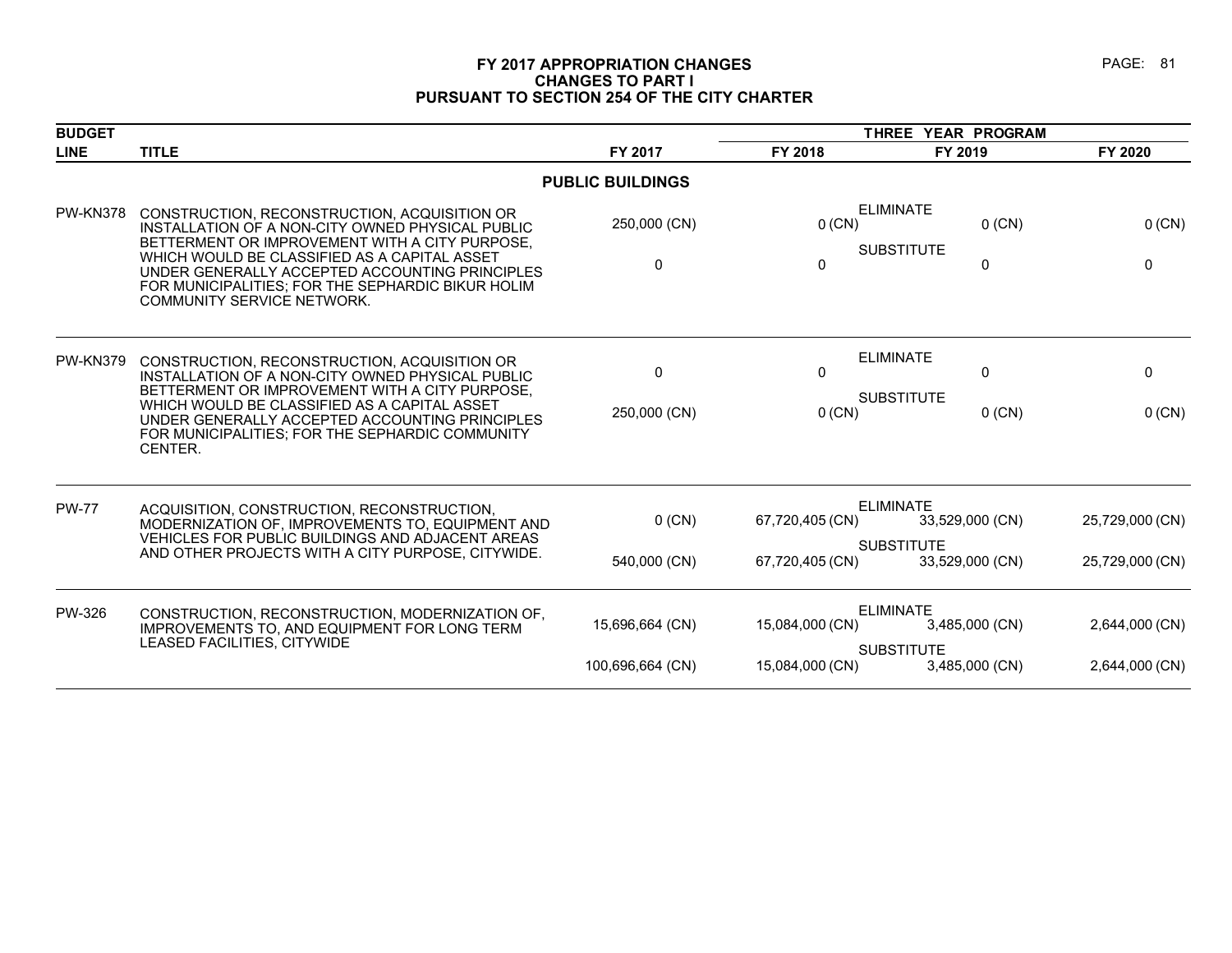### **FY 2017 APPROPRIATION CHANGES PAGE: 82 CHANGES TO PART I PURSUANT TO SECTION 254 OF THE CITY CHARTER**

| <b>BUDGET</b> |                                                                       |                   | THREE YEAR PROGRAM |                   |          |          |
|---------------|-----------------------------------------------------------------------|-------------------|--------------------|-------------------|----------|----------|
| <b>LINE</b>   | <b>TITLE</b>                                                          | FY 2017           | FY 2018            | FY 2019           |          | FY 2020  |
|               |                                                                       | <b>SANITATION</b> |                    |                   |          |          |
| S-D129        | ACQUISITION OF COLLECTION TRUCKS AND OTHER<br>MISCELLANEOUS EQUIPMENT | 0                 | 0                  | <b>ELIMINATE</b>  |          |          |
|               |                                                                       | 923,000 (CN)      | $0$ (CN)           | <b>SUBSTITUTE</b> | $0$ (CN) | $0$ (CN) |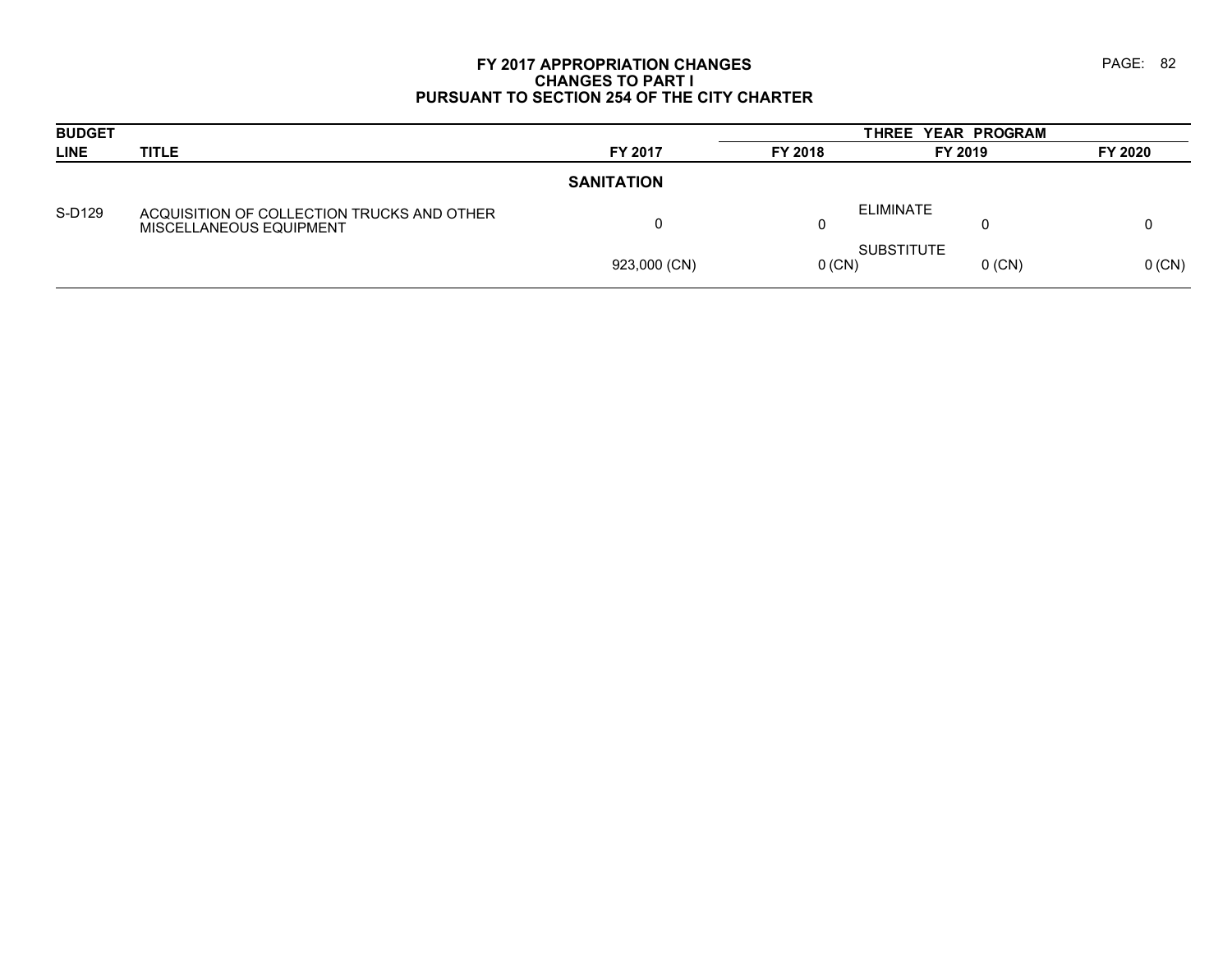### **FY 2017 APPROPRIATION CHANGES PAGE: 83 CHANGES TO PART I PURSUANT TO SECTION 254 OF THE CITY CHARTER**

| <b>BUDGET</b>            |                                                                                                                                        |                  | THREE YEAR PROGRAM |                                       |                  |  |  |
|--------------------------|----------------------------------------------------------------------------------------------------------------------------------------|------------------|--------------------|---------------------------------------|------------------|--|--|
| <b>LINE</b>              | <b>TITLE</b>                                                                                                                           | FY 2017          | FY 2018            | FY 2019                               | FY 2020          |  |  |
| <b>TRANSIT AUTHORITY</b> |                                                                                                                                        |                  |                    |                                       |                  |  |  |
| $T-169$                  | ACQUISITION, CONSTRUCTION AND RECONSTRUCTION OF<br>TRANSIT AUTHORITY AND S.I.R.T.O.A. FACILITIES, AND                                  | 661,200,000 (CN) | 83,725,000 (CN)    | ELIMINATE<br>83,725,000 (CN)          | 83,725,000 (CN)  |  |  |
|                          | ACQUISITION AND/OR INSTALLATION OF EQUIPMENT.<br>VEHICLES, MACHINERY, APPARATUS, AND FURNISHINGS,<br>AND OTHER ASSETS OR IMPROVEMENTS. | 661,200,000 (CN) | 330,725,000 (CN)   | <b>SUBSTITUTE</b><br>330,725,000 (CN) | 330,725,000 (CN) |  |  |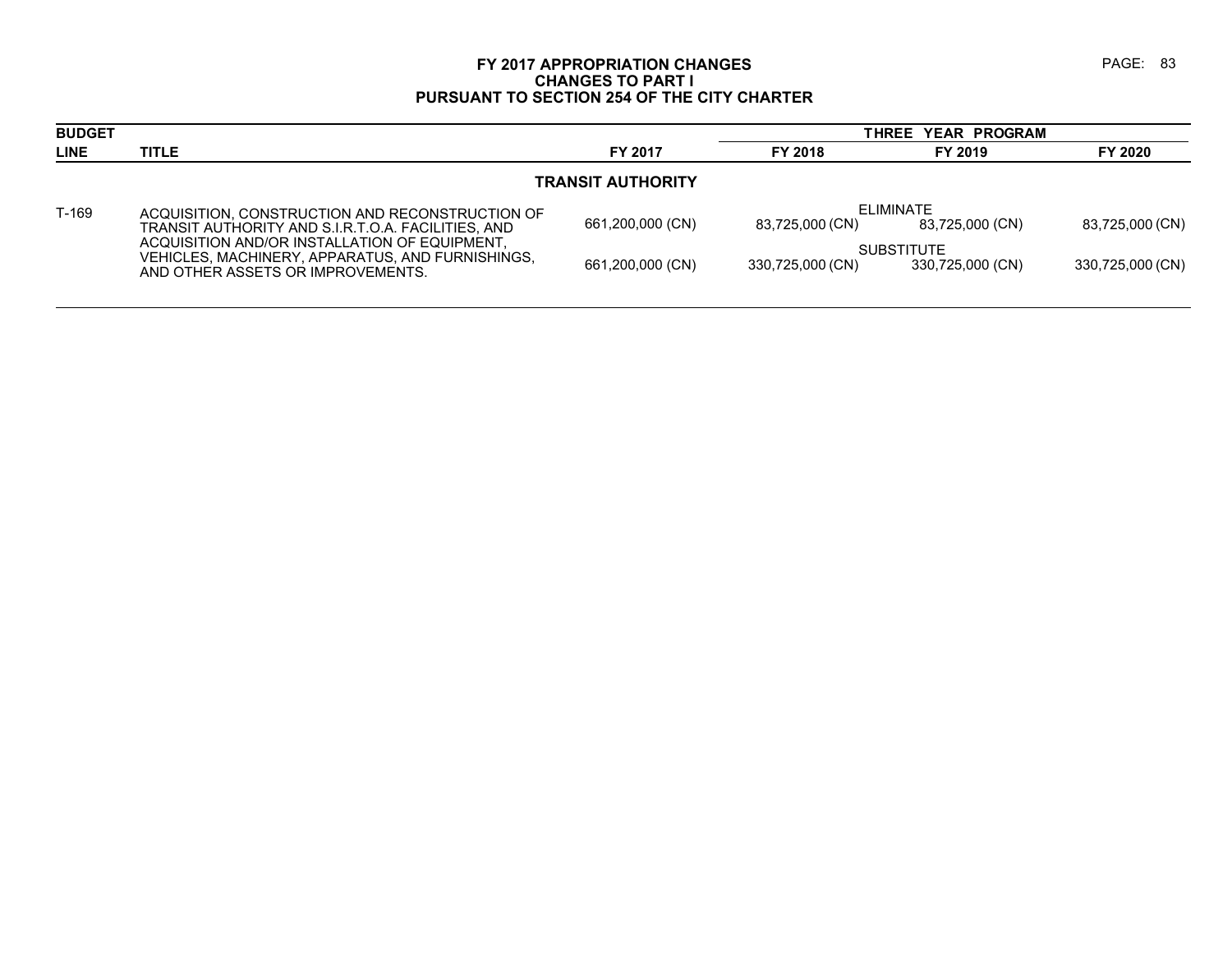### **FY 2017 APPROPRIATION CHANGES PAGE: 84 CHANGES TO PART I PURSUANT TO SECTION 254 OF THE CITY CHARTER**

| <b>BUDGET</b>  |                                                                                                    |                            | THREE YEAR PROGRAM             |                                 |                               |  |
|----------------|----------------------------------------------------------------------------------------------------|----------------------------|--------------------------------|---------------------------------|-------------------------------|--|
| <b>LINE</b>    | <b>TITLE</b>                                                                                       | FY 2017                    | FY 2018                        | FY 2019                         | FY 2020                       |  |
|                |                                                                                                    | <b>TRAFFIC</b>             |                                |                                 |                               |  |
| <b>TF-D005</b> | INCIDENTAL TRAFFIC IMPROVEMENTS AND ALL REQUIRED<br>ANCILLARY WORK AND STUDIES, CITYWIDE           | 0                          | 0                              | <b>ELIMINATE</b><br>0           | 0                             |  |
|                |                                                                                                    | 2,499,000 (CN)             | 0 (CN)                         | <b>SUBSTITUTE</b><br>$0$ (CN)   | 0 (CN)                        |  |
| TF-D503        | CITY COUNCIL FUNDING FOR THE PURCHASE AND<br>INSTALLATION OF LIGHTING EQUIPMENT FOR STREETS.       | 0                          | 0                              | <b>ELIMINATE</b><br>0           | 0                             |  |
|                | PARKS, PLAYGROUNDS, SCHOOL YARDS, PARKWAYS,<br><b>HIGHWAYS AND PUBLIC PLACES, CITYWIDE</b>         | 1,424,000 (CN)             | 0 (CN)                         | <b>SUBSTITUTE</b><br>$0$ (CN)   | 0 (CN)                        |  |
| TF-503         | PURCHASE AND INSTALLATION OF LIGHTING EQUIPMENT                                                    |                            |                                | <b>ELIMINATE</b>                |                               |  |
|                | FOR STREETS, PARKS, PLAYGROUNDS, SCHOOL YARDS,<br>PARKWAY, HIGHWAY AND PUBLIC PLACES, ALL BOROUGHS | 33,241,844 (CN)<br>$0$ (S) | 707,000 (CN)<br>16,667,211 (S) | 15,000 (CN)<br>$12,500,000$ (S) | 72,000 (CN)<br>22,000,000 (S) |  |
|                |                                                                                                    |                            | <b>SUBSTITUTE</b>              |                                 |                               |  |
|                |                                                                                                    | 39,741,844 (CN)<br>$0$ (S) | 707,000 (CN)<br>16,667,211 (S) | 15,000 (CN)<br>12,500,000 (S)   | 72,000 (CN)<br>22,000,000 (S) |  |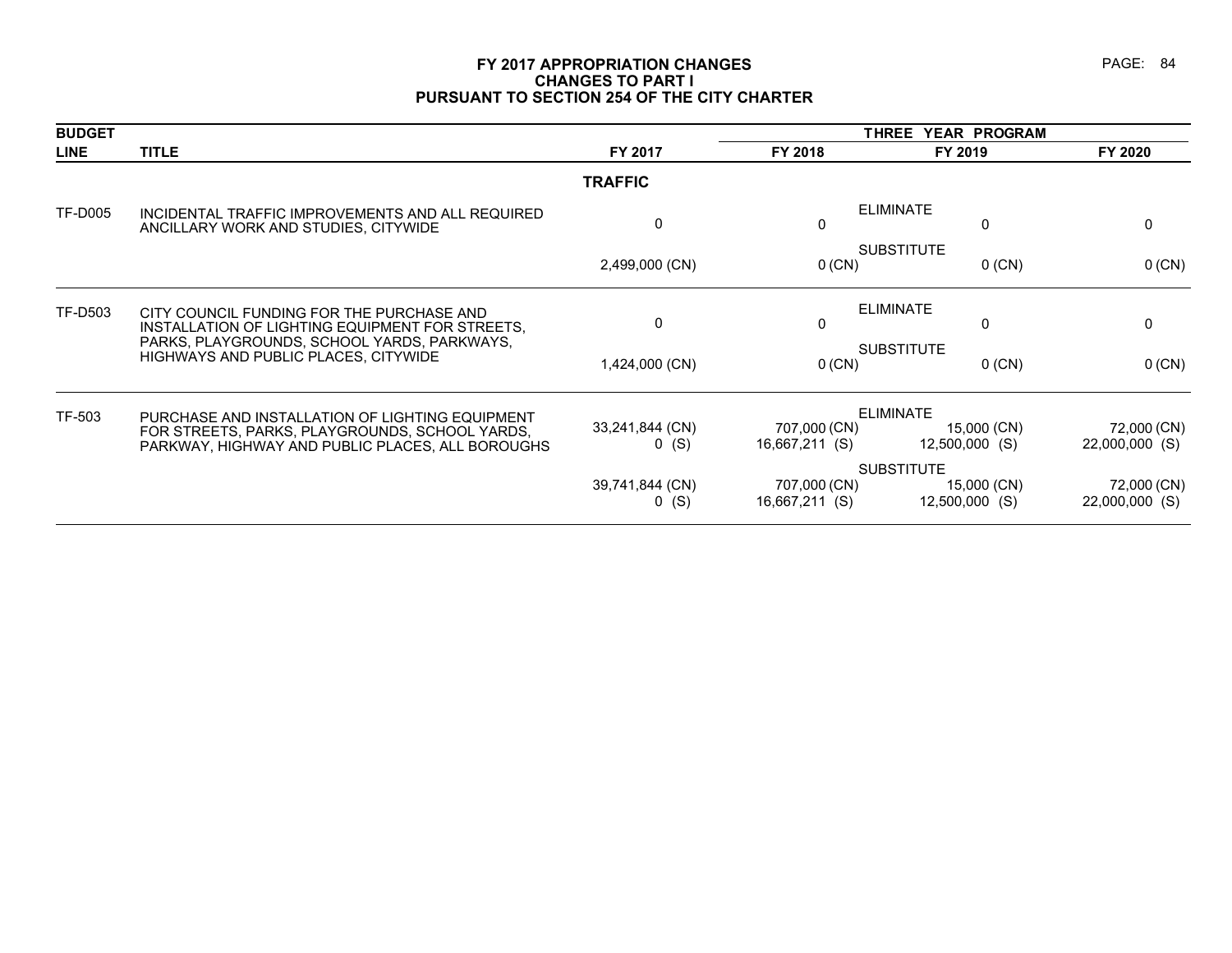## **Capital Budget**

### **All Project Lines – All Projects**

The appropriations for all projects in the capital budget shall be administered under, and in accordance with, the appropriate provisions of the New York City Charter and the Administrative Code.

Each agency shall be required to ensure with regard to each project under its jurisdiction that the City's Financial Management System is adequately updated with project milestones and explanations for any delays in the schedules of each project.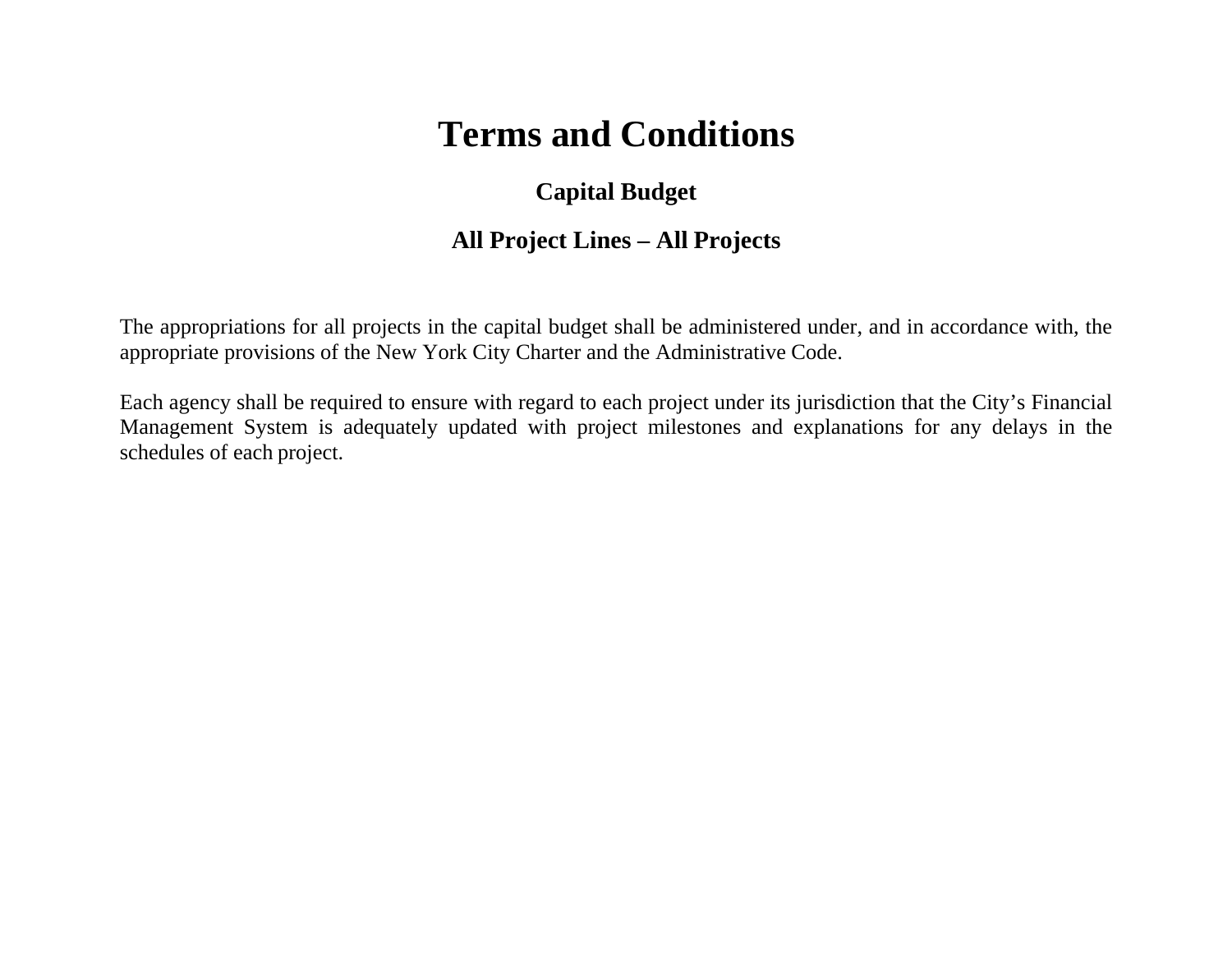## **Capital Budget**

## **All Project Lines – All Projects**

Where the Commissioner of the appropriate agency determines to change the project location for projects in the capital budget funded by Council Member discretionary funding, such Commissioner shall notify the affected Council Member prior to implementing such determination.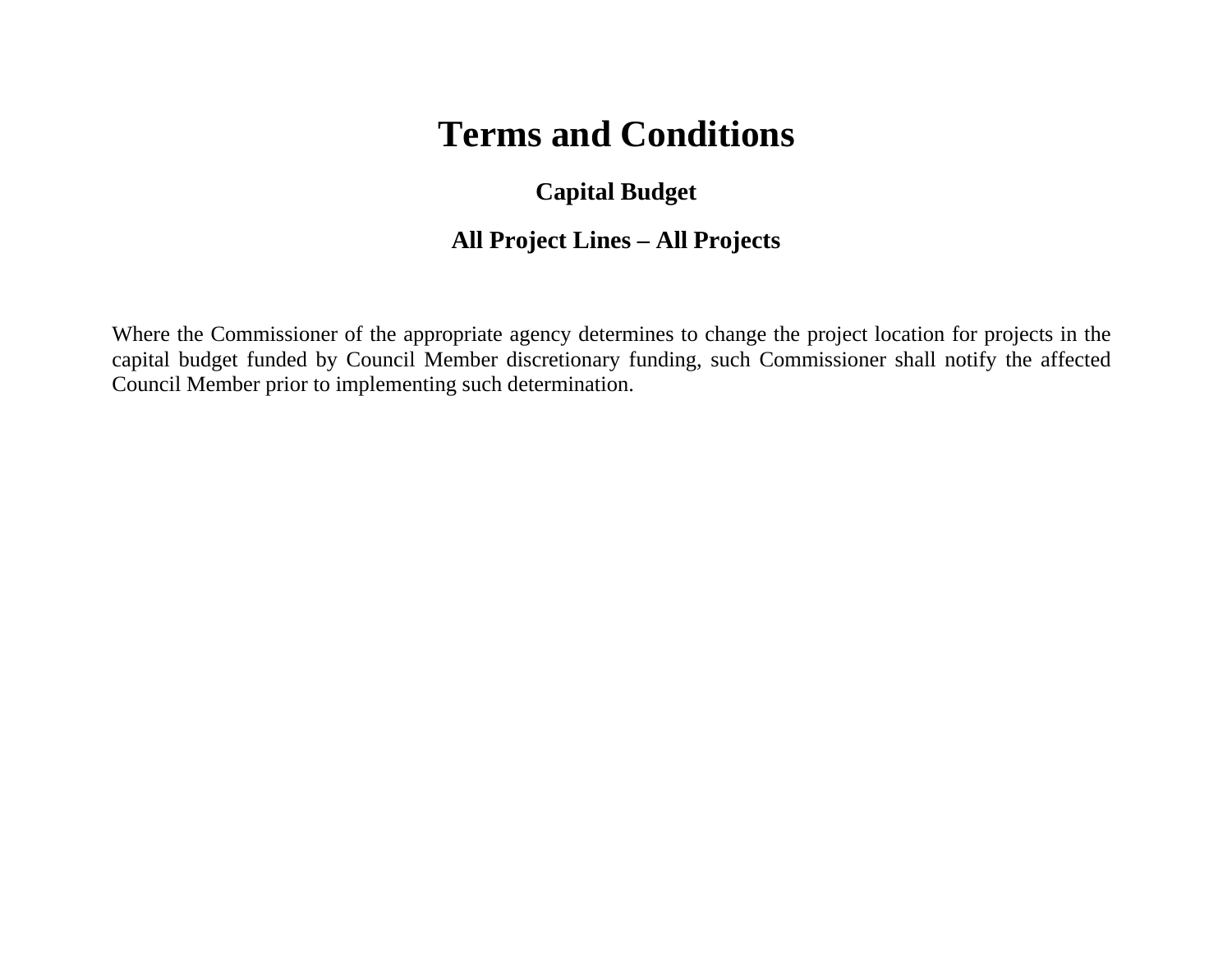### **Capital Budget**

### **Budget Line HA-0001 – All Projects**

In relation to the funding in budget line HA-0001 for the Mayor's Action Plan ("MAP") for Neighborhood Safety at the New York City Housing Authority ("NYCHA"), NYCHA shall provide to the City Council no later than December 31, 2016 a report detailing the categories of physical improvements made with the MAP funding, the number of each type of improvement that has been completed or for which construction has begun, and the location of each improvement completed or for which construction has begun.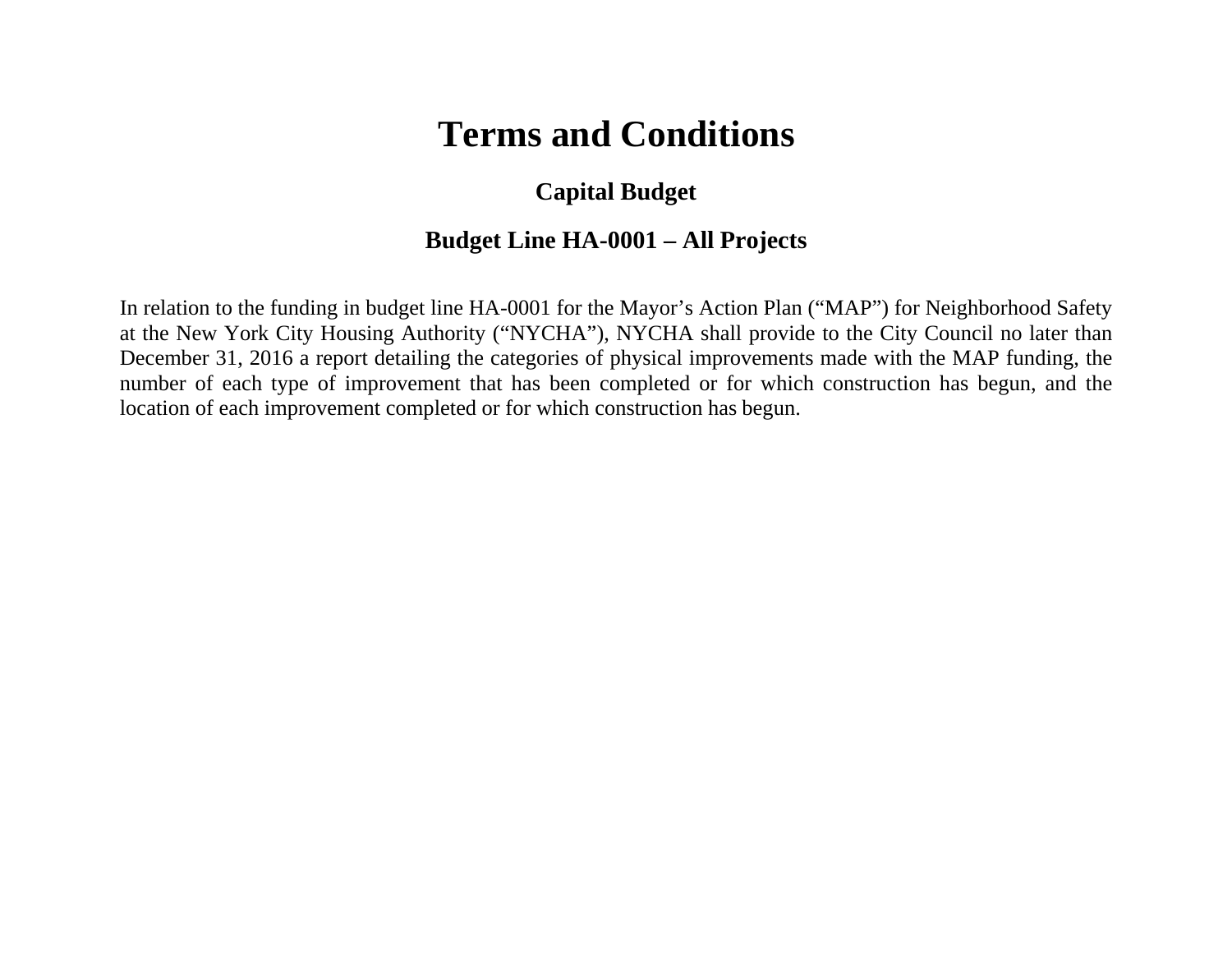## **Capital Budget**

### **Budget Line HA-0001 – All Projects**

In relation to the funding in budget line HA-0001 for building facades, the New York City Housing Authority shall submit to the Council semi-annual reports regarding sidewalk shedding. Such reports shall include the amount of sidewalk shedding removed (in terms of feet and miles) and the amount of sidewalk shedding installed (in terms of feet and miles) that has been installed, disaggregated by development.

The semi-annual reports shall be submitted as follows: the first report shall be submitted no later than January 15, 2017 and shall cover the period beginning July 1, 2016 and ending December 31, 2016. The second report shall be submitted no later than July 15, 2017 and shall cover the period beginning January 1, 2017 and ending June 30, 2017.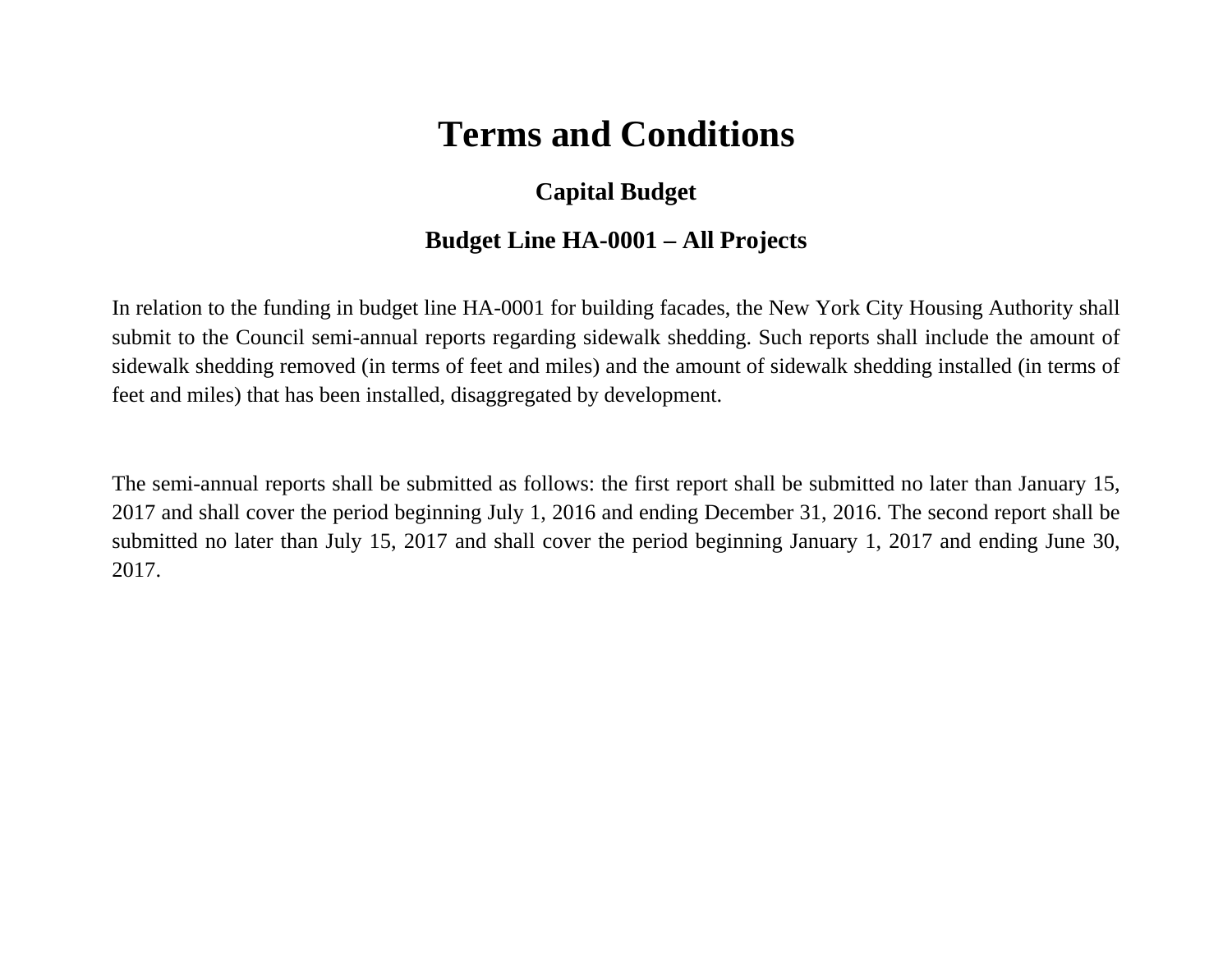### **RESCINDMENTS FROM PRIOR CAPITAL BUDGETS**

| <b>BUDGET LINE</b> | <b>FMS NO.</b> | <b>TITLE</b>                                                                                                                                                                                                                                                                                                                                                    | <b>AMOUNT RESCINDED</b> |      |
|--------------------|----------------|-----------------------------------------------------------------------------------------------------------------------------------------------------------------------------------------------------------------------------------------------------------------------------------------------------------------------------------------------------------------|-------------------------|------|
| <b>CS D002</b>     | 068 D02        | CITY COUNCIL FUNDING FOR THE CONSTRUCTION, RECONSTRUCTION AND IMPROVEMENTS,<br>INCLUDING SITE ACQUISITION, FURNISHINGS AND EQUIPMENT FOR FACILITIES FOR ACS, CITYWIDE                                                                                                                                                                                           | \$3,000,000             | (CN) |
| E D001             | 040 D01        | CITY COUNCIL ADDITIONS TO THE FIVE YEAR EDUCATIONAL FACILITIES CAPITAL PLAN PURSUANT TO<br>SECTION 254 OF THE NEW YORK CITY CHARTER. PROJECTS INCLUDE MODERNIZATION AND<br>RECONSTRUCTION OF AND IMPROVEMENTS TO SCHOOLS, PLAYGROUNDS, ATHLETIC FIELDS AND<br>OTHER EDUCATIONAL FACILITIES AND THE PURCHASE OF COMPUTERS AND OTHER EQUIPMENT,<br>CITYWIDE.      | \$285,000               | (CN) |
| <b>ED D384</b>     | 801 D84        | CITY COUNCIL FUNDING FOR COMMERCIAL REVITALIZATION, STREET AND SIDEWALK IMPROVEMENTS,<br><b>CITYWIDE</b>                                                                                                                                                                                                                                                        | \$1,000,000             | (CN) |
| <b>HA D001</b>     | 806 D91        | CITY COUNCIL FUNDING FOR CAPITAL SUBSIDIES TO HOUSING AUTHORITY FOR CAPITAL PROJECTS,<br>PROVIDED PURSUANT TO SECTION 102 OF THE PUBLIC HOUSING LAW AND FOR OTHER NYCHA<br>DEVELOPMENT CAPITAL IMPROVEMENTS, CITYWIDE                                                                                                                                           | \$100,000               | (CN) |
| HB 1072            | 841 64A        | RECONSTRUCTION OF BELT SHORE PARKWAY BRIDGE OVER FRESH CREEK BIN 2-23150-9, BROOKLYN                                                                                                                                                                                                                                                                            | \$18,603,000            | (CN) |
| HB 1123            | 841 65U        | RECONSTRUCTION OF THE BRUCKNER EXPRESSWAY BRIDGE OVER AMTRAK, BIN 2-07535, THE BRONX                                                                                                                                                                                                                                                                            | \$44,245,000            | (CN) |
| HB 1217            | 841 68Z        | RECONSTRUCTION AND STRUCTURAL REHABILITATION OF RAMPS AT ST. GEORGE FERRY TERMINAL,<br><b>STATEN ISLAND</b>                                                                                                                                                                                                                                                     | \$12,352,000            | (CN) |
| HL DN530           | 816 A72        | CONSTRUCTION, RECONSTRUCTION, ACQUISITION OR INSTALLATION OF A NON-CITY OWNED<br>PHYSICAL PUBLIC BETTERMENT OR IMPROVEMENT WITH A CITY PURPOSE, WHICH WOULD BE<br>CLASSIFIED AS A CAPITAL ASSET UNDER GENERALLY ACCEPTED ACCOUNTING PRINCIPLES FOR<br>MUNICIPALITIES; FOR THE AIDS SERVICE CENTER OF LOWER MANHATTAN, INC. D/B/A AIDS SERVICE<br>CENTER OF NYC. | \$128,000               | (CN) |
| HL DN762           | 816 AA3        | CONSTRUCTION, RECONSTRUCTION, ACQUISITION OR INSTALLATION OF A NON-CITY OWNED<br>PHYSICAL PUBLIC BETTERMENT OR IMPROVEMENT WITH A CITY PURPOSE, WHICH WOULD BE<br>CLASSIFIED AS A CAPITAL ASSET UNDER GENERALLY ACCEPTED ACCOUNTING PRINCIPLES FOR<br>MUNICIPALITIES; FOR THE UNION COMMUNITY HEALTH CENTER, INC.                                               | \$75,000 (CN)           |      |
| HL DN808           | 816 B11        | CONSTRUCTION, RECONSTRUCTION, ACQUISITION OR INSTALLATION OF A NON-CITY OWNED<br>PHYSICAL PUBLIC BETTERMENT OR IMPROVEMENT WITH A CITY PURPOSE, WHICH WOULD BE<br>CLASSIFIED AS A CAPITAL ASSET UNDER GENERALLY ACCEPTED ACCOUNTING PRINCIPLES FOR<br>MUNICIPALITIES; FOR THE HATZOLAH INCORPORATED                                                             | \$649,000               | (CN) |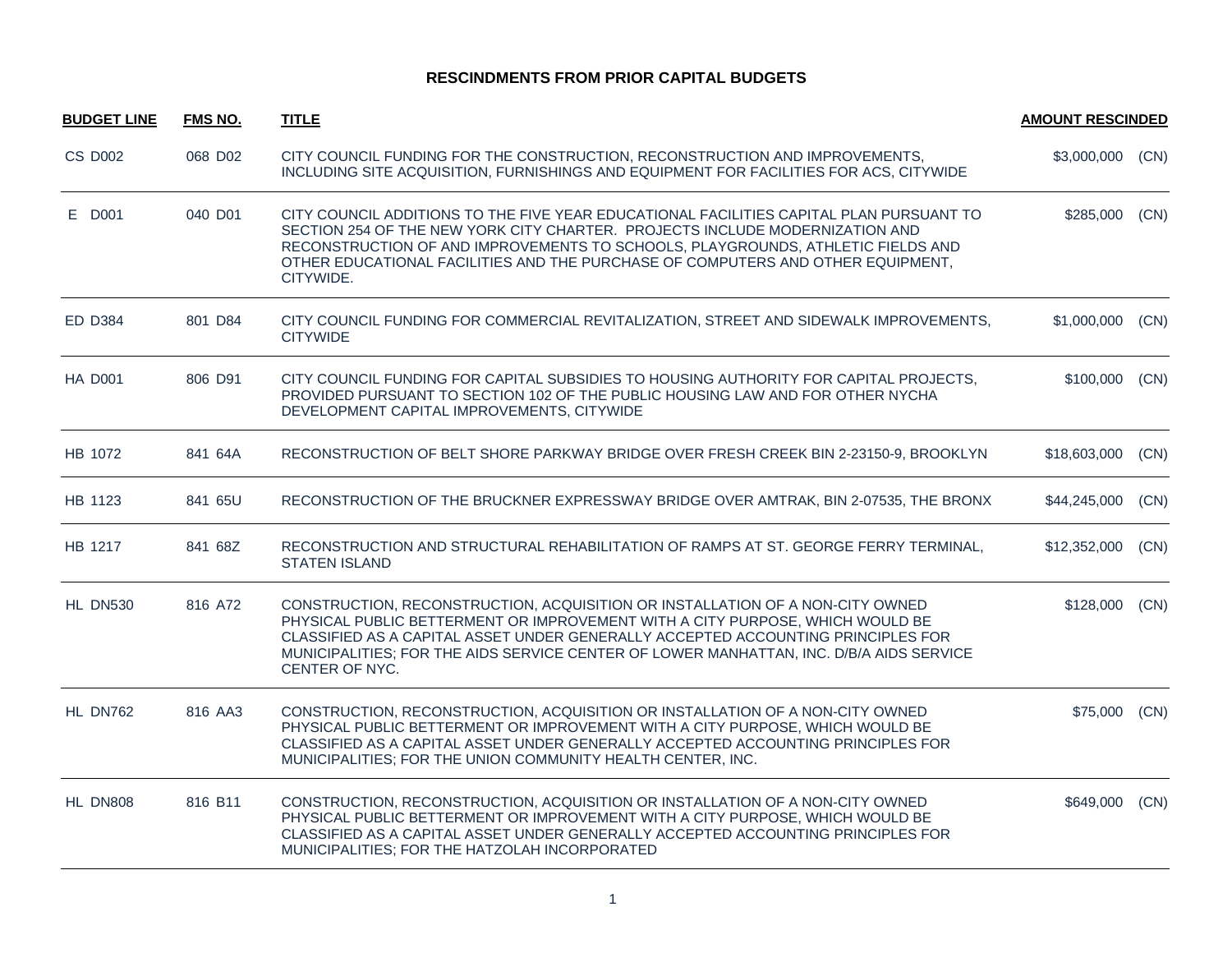### **RESCINDMENTS FROM PRIOR CAPITAL BUDGETS**

| <b>BUDGET LINE</b> | <b>FMS NO.</b> | <b>TITLE</b>                                                                                                                                                                                                                                                                                                       | <b>AMOUNT RESCINDED</b> |      |
|--------------------|----------------|--------------------------------------------------------------------------------------------------------------------------------------------------------------------------------------------------------------------------------------------------------------------------------------------------------------------|-------------------------|------|
| <b>HO D003</b>     | 819 D03        | CITY COUNCIL FUNDING FOR ALL BUILDINGS, ALL BOROUGHS, CONSTRUCTION, RECONSTRUCTION,<br>REHABILITATION, MODERNIZATION, FIRE PREVENTION AND ELEVATOR REPLACEMENTS, EQUIPMENT,<br>AND VEHICLES FOR THE NEW YORK CITY HEALTH AND HOSPITALS CORPORATION.                                                                | \$950,000               | (CN) |
| <b>HW D101</b>     | 841 D95        | CITY COUNCIL FUNDING FOR THE CONSTRUCTION, RECONSTRUCTION AND RESURFACING OF<br>STREETS AND ALL REQUIRED ANCILLARY STREET WORK, BROOKLYN.                                                                                                                                                                          | \$40,000                | (CN) |
| <b>HW D103</b>     | 841 D97        | CITY COUNCIL FUNDING FOR THE CONSTRUCTION, RECONSTRUCTION AND RESURFACING OF<br>STREETS AND ALL REQUIRED ANCILLARY STREET WORK, QUEENS                                                                                                                                                                             | \$350,000               | (CN) |
| P D018             | 846 D18        | CITY COUNCIL FUNDING FOR MISCELLANEOUS PARKS, PARKWAYS, PLAYGROUNDS AND STRUCTURES:<br>ACQUISITION, CONSTRUCTION, RECONSTRUCTION AND IMPROVEMENTS, INCLUDING VEHICLES AND<br>EQUIPMENT, MANHATTAN                                                                                                                  | \$50,000                | (CN) |
| P D021             | 846 D21        | CITY COUNCIL FUNDING FOR MISCELLANEOUS PARKS, PARKWAYS, PLAYGROUNDS AND STRUCTURES:<br>ACQUISITION, CONSTRUCTION, RECONSTRUCTION AND IMPROVEMENTS, INCLUDING VEHICLES AND<br>EQUIPMENT, THE BRONX                                                                                                                  | \$200,000               | (CN) |
| P DN510            | 846 A02        | CONSTRUCTION, RECONSTRUCTION, ACQUISITION OR INSTALLATION OF A NON-CITY OWNED<br>PHYSICAL PUBLIC BETTERMENT OR IMPROVEMENT WITH A CITY PURPOSE, WHICH WOULD BE<br>CLASSIFIED AS A CAPITAL ASSET UNDER GENERALLY ACCEPTED ACCOUNTING PRINCIPLES FOR<br>MUNICIPALITIES; FOR THE NEW YORK RESTORATION PROJECT (NYRP). | \$300,000               | (CN) |
| PO D185            | 056 D85        | CITY COUNCIL FUNDING FOR THE PURCHASE OF VEHICLES AND OTHER EQUIPMENT FOR USE BY THE<br>POLICE DEPARTMENT, CITYWIDE                                                                                                                                                                                                | \$334,000               | (CN) |
| <b>PV DN166</b>    | 126 A37        | CONSTRUCTION, RECONSTRUCTION, ACQUISITION OR INSTALLATION OF A NON-CITY OWNED<br>PHYSICAL PUBLIC BETTERMENT OR IMPROVEMENT WITH A CITY PURPOSE, WHICH WOULD BE<br>CLASSIFIED AS A CAPITAL ASSET UNDER GENERALLY ACCEPTED ACCOUNTING PRINCIPLES FOR<br>MUNICIPALITIES; FOR THE GHETTO FILM SCHOOL.                  | \$163,000               | (CN) |
| PV DN686           | 126 B25        | CONSTRUCTION, RECONSTRUCTION, ACQUISITION OR INSTALLATION OF A NON-CITY OWNED<br>PHYSICAL PUBLIC BETTERMENT OR IMPROVEMENT WITH A CITY PURPOSE, WHICH WOULD BE<br>CLASSIFIED AS A CAPITAL ASSET UNDER GENERALLY ACCEPTED ACCOUNTING PRINCIPLES FOR<br>MUNICIPALITIES; FOR THE ANTHOLOGY FILM ARCHIVES, INC.        | \$63,000 (CN)           |      |